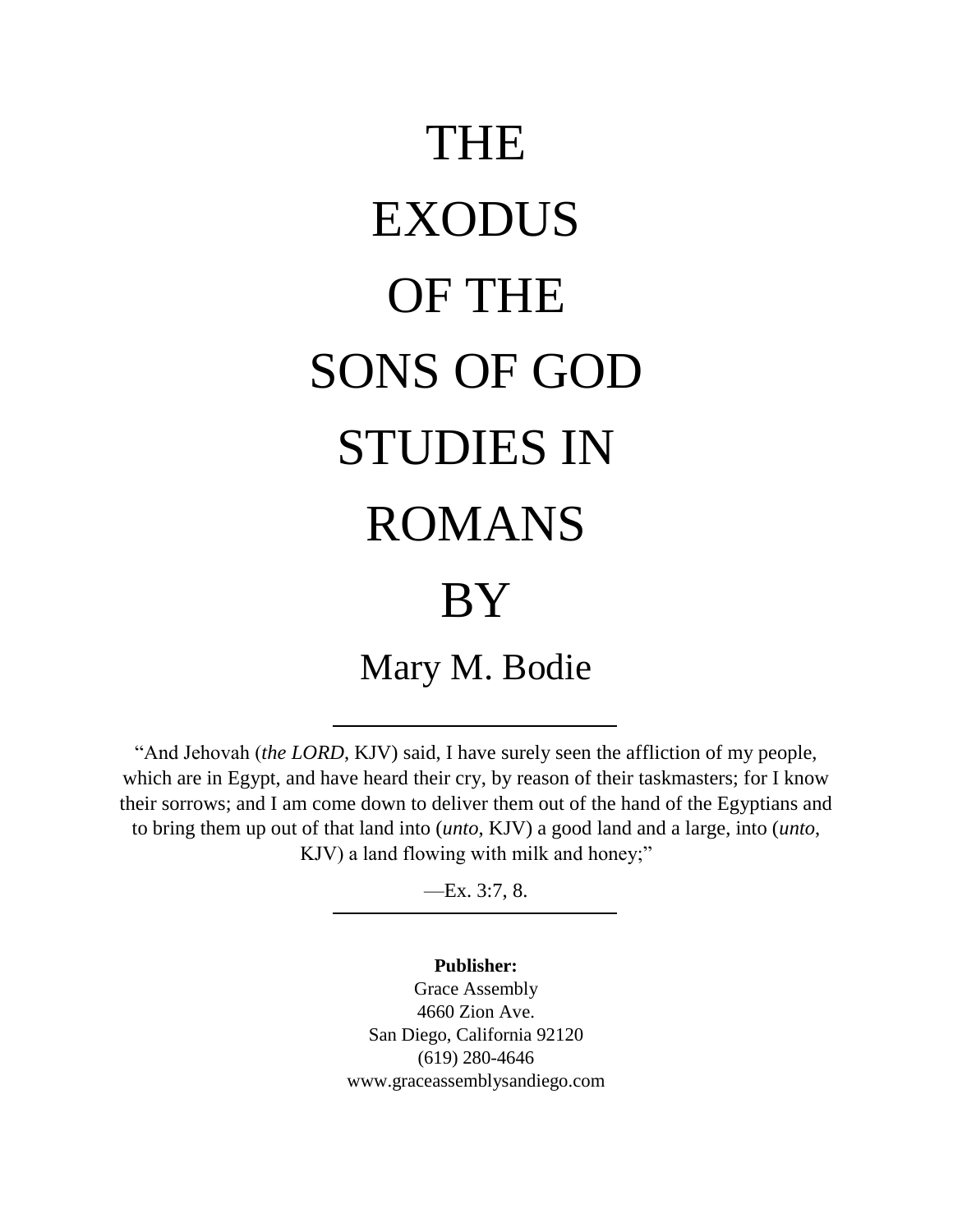#### Preface

The first edition of our Studies in Romans was written in 1918. We are coming now to the friends of "The Truth" with the third edition. We know that you will be profited hereby.

The title—"The Exodus of the Sons of God"—is in full accord with the contents of the Epistle to the Church in Rome and also with the titles given to our other books on Paul's epistles. Romans teaches our "Exodus" out of the first Adam into the Last Adam; out of sin into righteousness, out of darkness into light, out of bondage into freedom, out of death into life, out of the world into the glory.

The letter to the Romans is a very important one. It lays the foundation for all of Paul's other letters. It is the trunk, from which all the other Pauline epistles branch out, laden with grace and glory fruit, from which anyone may pick and eat that variety of fruit best suited to his taste and needs. We commend these studies to the saints in the spirit of grace in which the Epistle was written to us; not to sell, but as "seed to the sower and bread to the eater."

(1940) —The Author.

#### **Note from Publisher:**

Grace Assembly is privileged to publish and post this commentary on our Web Site, www.graceassemblysandiego.com. We believe these commentaries rank among the best for Bible students who desire to learn about the Word of God and the Pauline Revelation. These commentaries were written during the early days of the latter rain outpour of God's Spirit and they continue to provide enlightenment to the reader. These are the original writings of the authors. Grace Assembly has not made any changes or additions to these writings other than format changes for the convenience of the Bible student. In the left hand column we have added the King James Bible version as it applies to the commentary on that page. Where the authors have referred to scripture references without quoting the scripture in the text, we have added the scripture as a footnote. In some places the authors have referred to Bible versions other than the King James. Since Grace Assembly holds to the King James Version as the preserved text, we, therefore, have added in the text the same scripture from the King James Version. We trust these ancillary changes with be helpful to the Bible student.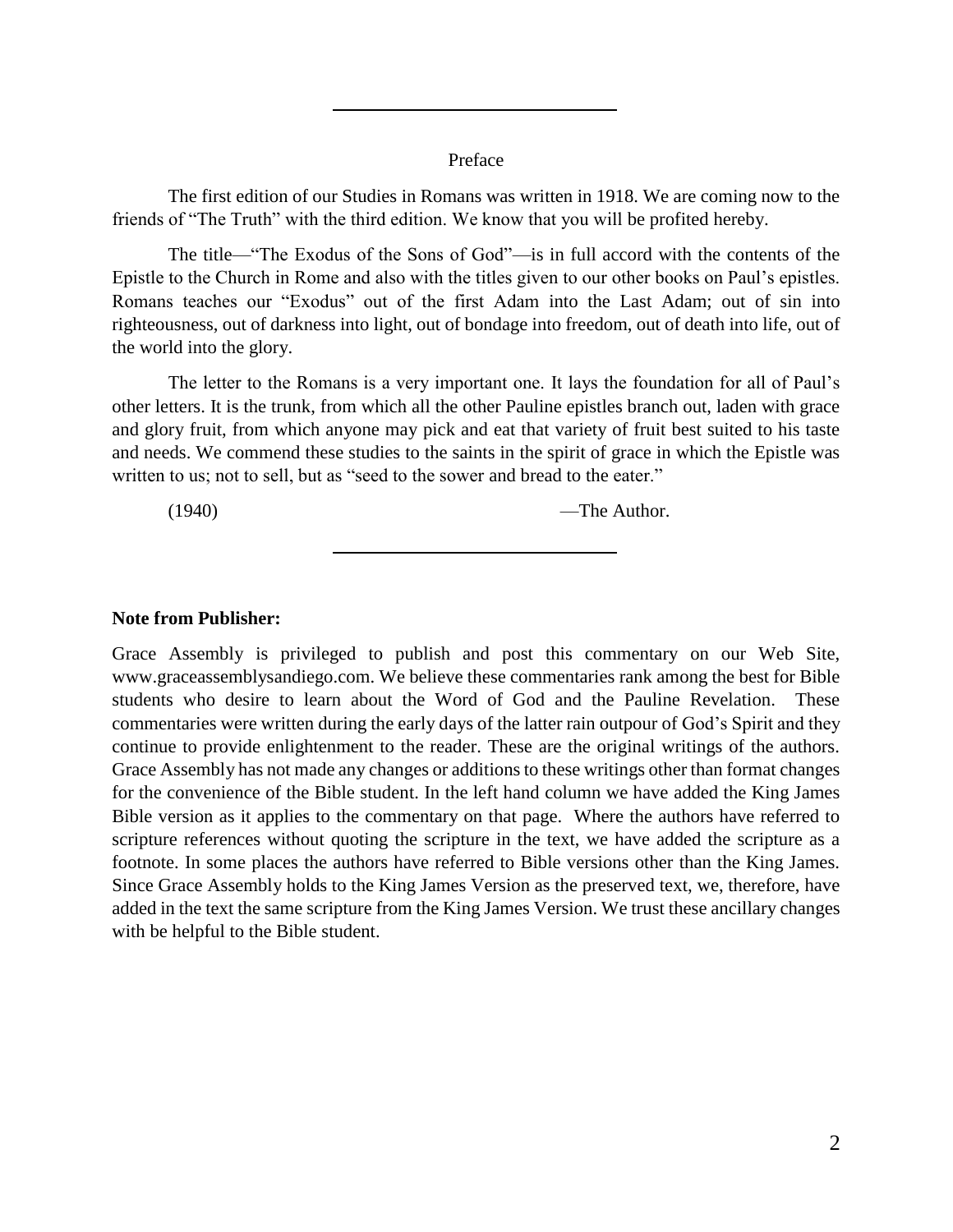#### Introduction

While we would not exactly state that the order of the books in the Bible is inspired, yet it certainly looks as if the Spirit of God was in control in their placing. The position of the book of Romans, for instance, almost justifies our saying that it was put there by divine providence. In fact, the whole of the New Testament, as well as the Old, evidences a most careful and consecutive order, which we are loathe to believe is by chance. In the Gospel Records, we see the beginning of God's wonderful plan of salvation for man. God is there viewed as laying the foundation of His eternal house in the life, death and resurrection of Jesus Christ. In the Acts of the Apostles, we see the structure, the house itself, the Church of the Living God in course of construction. While in the epistles of Paul, the children are taught how to behave themselves in the house. And the very first necessity of such behavior is that they must feel at home—act simply and childlike in their Father's house; therefore the first letter, the book of Romans, informs us exactly upon what grounds this may be done.

Now, for a beggar lad, a waif of the streets, to conform himself to the requirements of a mansion and feel at ease therein, is a difficult task. Such a fellow would be far more comfortable in a barn, or in a stable, than in the luxury of a palace. And yet he would feel far more at home in these surroundings, than a sinner in the presence of God, unless a change was made in him and made known to him. Now as God wants His children to feel perfectly at home in His presence, to have no misgivings whatever, as to their right to His house, everything must be clearly, fully, permanently and righteously settled between the sinner and God. Furthermore, the children must know all about the settlement. Their own comfort and happiness demand it. They must know upon what basis they stand before God, how it is that they who have been born of the flesh, which is at enmity with God, can now be born of the Spirit, born of God and brought into His presence. And they will never feel at home, secure and happy in their new surroundings, taking liberties in their Father's house, until they learn all the truth concerning the great change which has taken place in their nature and environment.

#### The Prodigal Son

In chapter 15 of the Gospel by Luke, we have a beautiful illustration of the above relationship in the prodigal returning home. Immediately he is met by his father and brought into the light and joy of his presence, reclining on his breast in perfect peace. How different from his former life—far from home, a bankrupt, miserable, wretched, hungry creature. Now he is at home, clothed in the best robe, shoes on his feet, a ring on his finger and feeding on the fatted calf in perfect peace. What is the reason of this sudden change? What has made this prodigal so comfortable, so satisfied and free from care? Why this peace? Because his father is aware of all that befell him when he was afar off. He knows how low he had been, how enjoyment, are a feeble illustration of the position into which God's children are brought by the Gospel of His grace. And this letter to the Romans tells us all about this Gospel. It informs us in the simplest way that God knows all about us, that He has sounded the deepest depths of the degenerate deep the depths into which he had sunk; and the son knows that his father knows all about it. There is not one thing of which he has been guilty, not one muddy bog in which he has rolled, but what his father knows. That is what makes him tranquil and happy, with peace, his middle name, as we may truly say.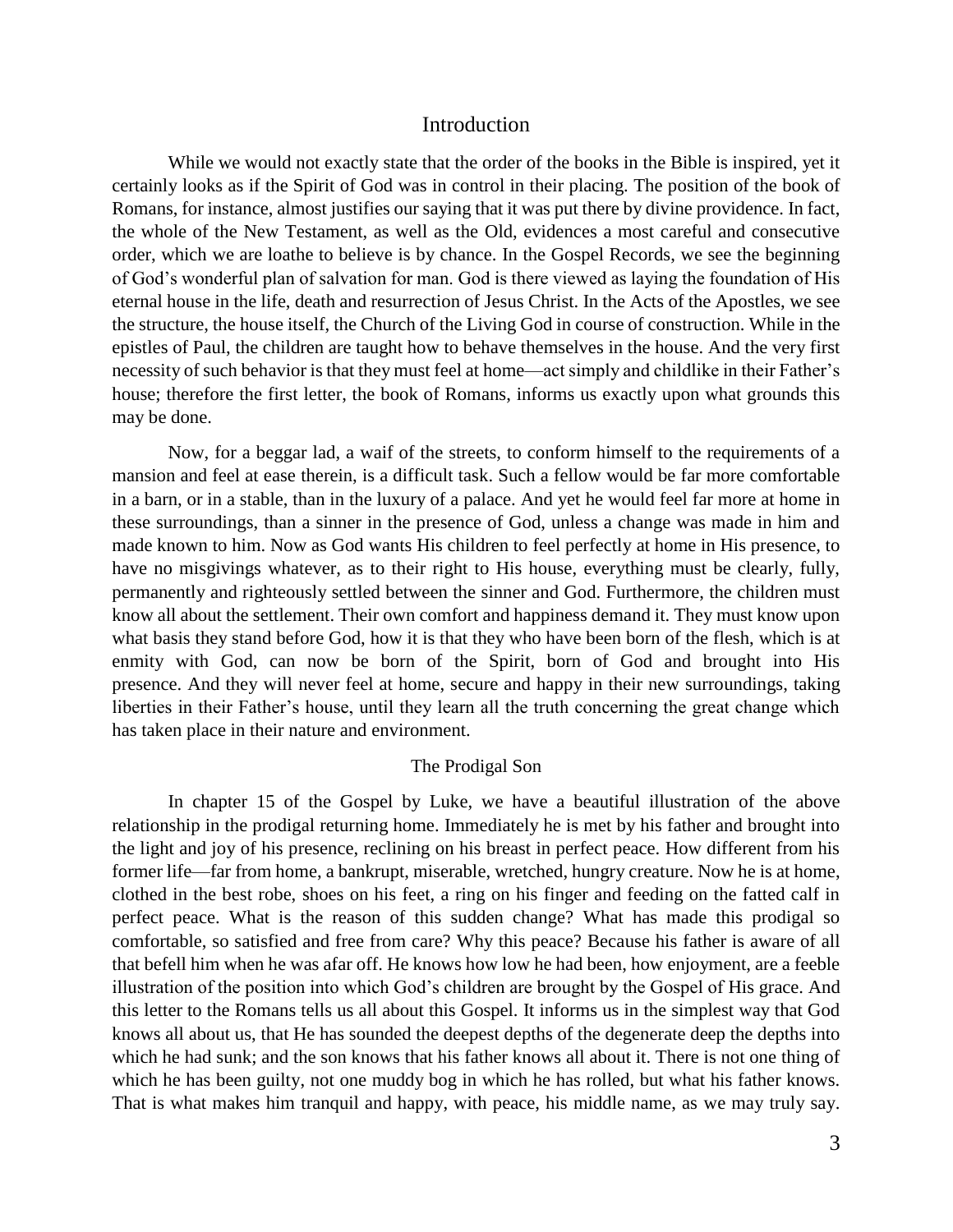There is nothing covered; no deceit or subterfuge any more. His father knows more about him than he knows about himself; so why should he worry? All the guilt and sin has been confessed and put away forever. He is at home.

Now as we said, the prodigal son and his place of certainty, safety and heart of man. He knows it to the very core and He desires that we know all its depravity and also that we know that He knows the worst about us. Yea, He knows more about us than we know about ourselves; but that is not all that He wants us to know. He informs us that all the depravity of our sinful heart with all the sins which we committed have been fully atoned for by the death of the Lord Jesus Christ. "He was delivered to death for our offenses and was raised again for our justification." All this and much more the book of Romans tells us. The Epistle falls easily into the following five

#### DIVISIONS

1-Declaration of the Gospel-Chap. 1:1-17. 2-Need of the Gospel-Chaps. 1:18-3:20. 3-Unfolding of The Gospel-Chaps. 3:21-5:21. 4-Results of The Gospel-Chaps. 6:1-11:36.

5-Practical Side of The Gospel-Chaps. 12:1-16:27.

# A REVELATION

| I tried to peer beyond the sky   | But ne'er a vision caught my gaze, |
|----------------------------------|------------------------------------|
| And see God's holy throne,       | And naught of sound I heard.       |
| And hear a message from on high. | I saw the sky with sun ablaze.     |
| It seemed so all unknown.        | The angels brought no word.        |

| I tried to find creation's key,   | Then lo! it seemed as tho' by chance, |
|-----------------------------------|---------------------------------------|
| Its myst ries to discern.         | I saw God in The Man                  |
| But tho' I sought, I did not see, | Who came God's glory to advance,      |
| And nothing did I learn.          | And to fulfill His plan.              |

I heard His voice in gentle guise— "For you, my child, I died," My heart was filled with glad surprise, And I was satisfied.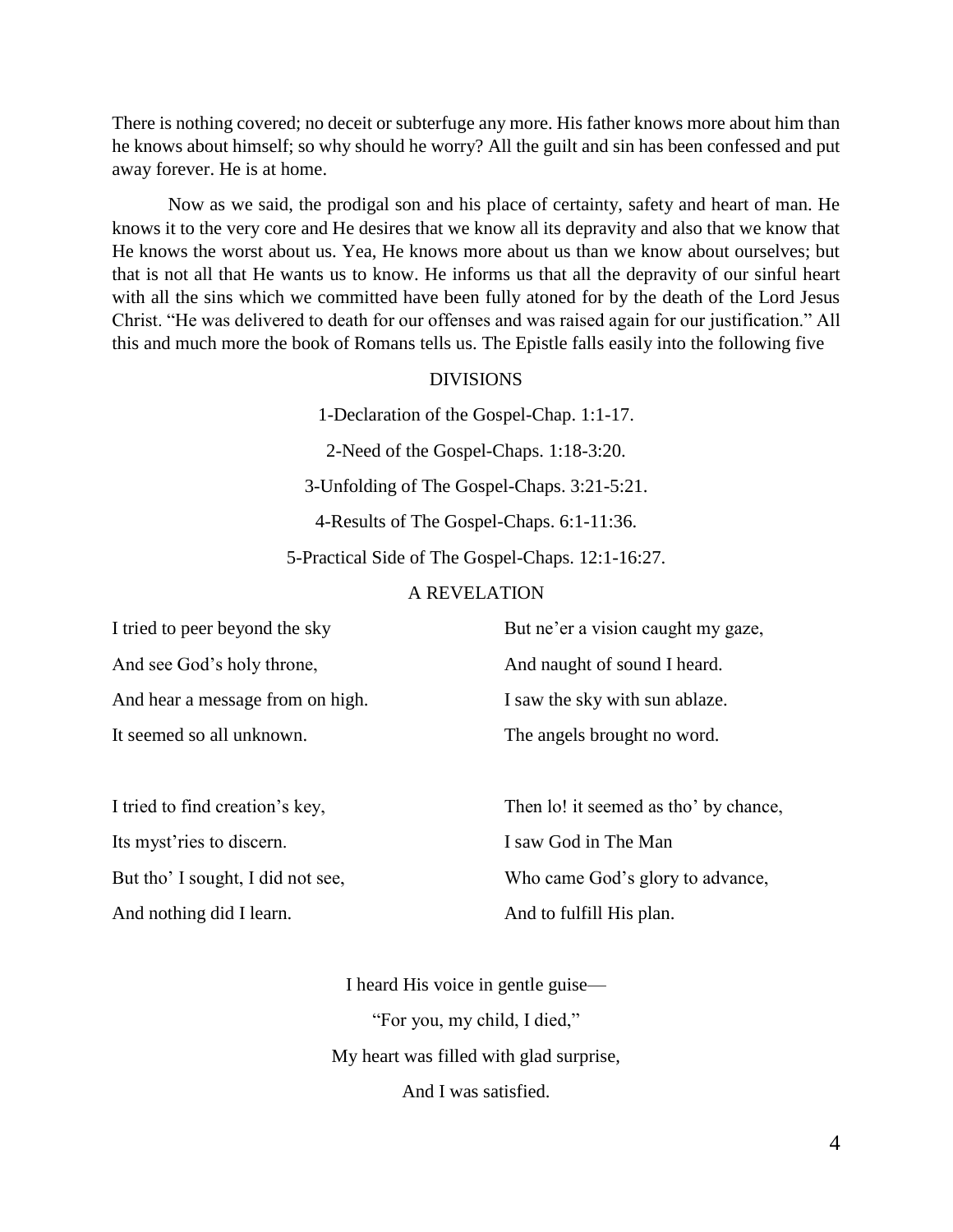# **Romans KJV Commentary**

#### Chapter One

Paul is the writer of this letter. It is the first in order, as well as the greatest in scope of all his epistles. It stands related to the others as the hub to the spokes of a wheel. All the essentialities of the other letters are embodied in this letter to the Church at Rome; therefore, we may say, It is the Genesis of Paul's writings. It deserves a most careful and studious analysis, as do all the letters of the Apostle. We come into our own proper element, when we enter upon a study of these writings of Paul; for they were all written directly to us and the greater part about us, the Church, the Body of Christ. "All Scripture was given by inspiration of God and is profitable;" *("All scripture is given by inspiration of God, and is profitable for doctrine,"—2 Timothy 3:16 KJV)* but it does not all refer primarily to us as do the writings of this Apostle. These are our own particular portion in God's treasure house of love, the door of which the Holy Spirit will unlock upon application.

Thus, in these special letters, Paul is God's special messenger to us, a special people, for a special purpose, at a special time. And mark this fact, they are "letters" from our Father. Common courtesy demands that we read the letters of an ordinary earthly friend until we get an understanding of their contents; how much more then, these letters from our heavenly Father that contain certain doctrines, the revelation of which are essential to our comfort and edification. However, these blessings and privileges relating to the Church do not exhaust Paul's revelations. The scope of his writings both as to time and people far transcends all the other Scriptures. He tells us of all their revelations besides mysteries hidden in them of which even those that wrote were ignorant. These revealed purposes are not all confined to heaven and a heavenly people, but embrace the earth, yea the whole universe in their span. He is not even restrained to the ages in his vision, but reveals purposes formed before the foundation of the earth, and which will not be consummated until ages and time are no more. His range of revelation reaches from a point long before the account in Genesis and to a period far beyond the final vision in the Apocalypse of John. And we believe the Holy Spirit is the wisdom and power of their arrangement, order and accuracy, as well as of their inspiration, which facts will be readily noted as they are diligently studied.

Paul wrote nine epistles to the Church; seven of them to seven assemblies, four to his friends and one to his people (the Hebrews),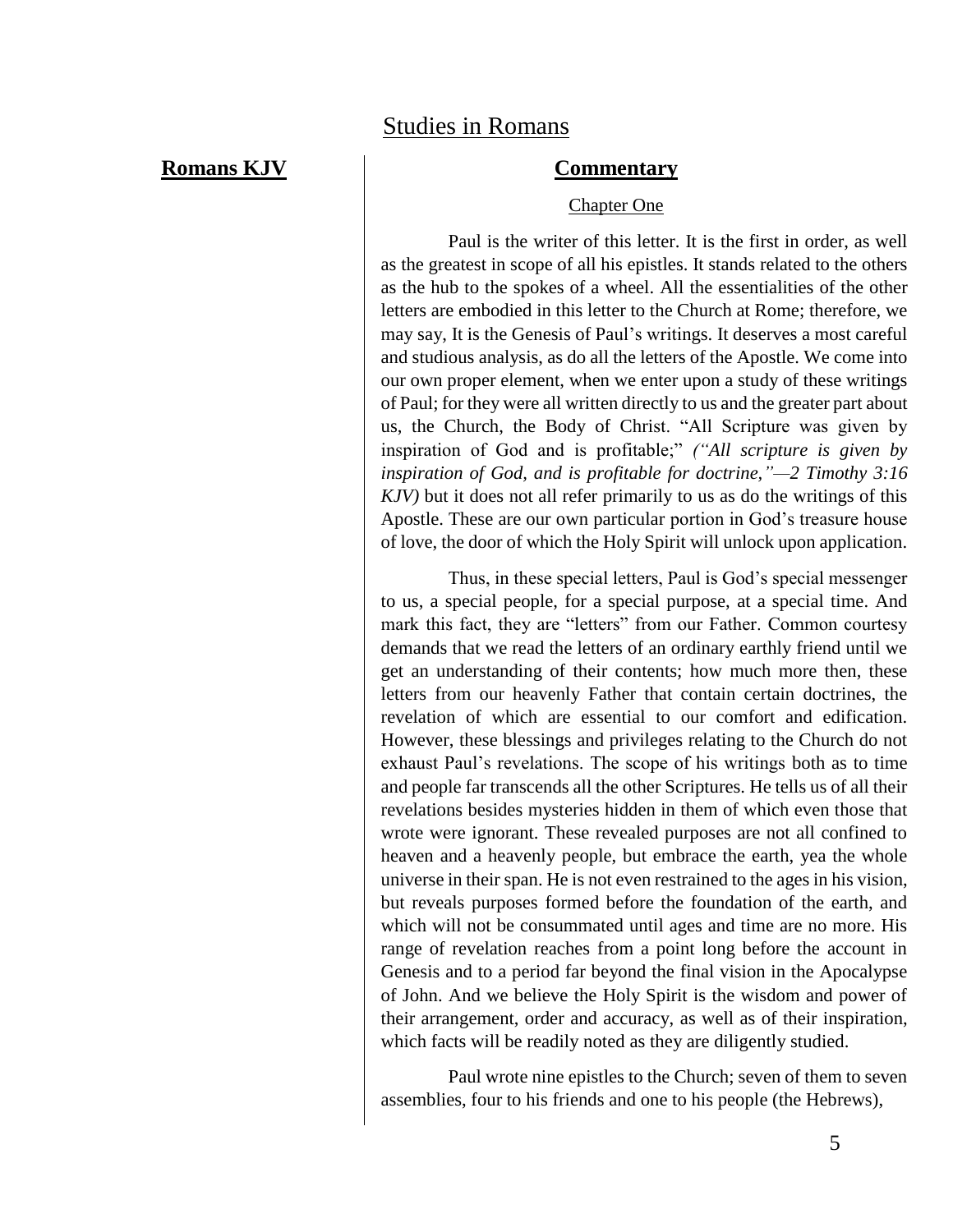1:1 "Paul, a servant of Jesus Christ, called *to be* an apostle, separated unto the gospel of God,

1:2 (Which he had promised afore by his prophets in the holy scriptures,)

1:3 Concerning his Son Jesus Christ our Lord, which was made of the seed of David according to the flesh;

1:4 And declared *to be* the Son of God with power, according to the spirit of holiness, by the resurrection from the dead:

1:5 By whom we have received grace and apostleship, for obedience to the faith among all nations, for his name:

1:6 Among whom are ye also the called of Jesus Christ:

1:7 To all that be in Rome, beloved of God, called *to be* saints: Grace to you and peace from God our Father, and the Lord Jesus Christ.

making fourteen in all. Romans comes first of all his epistles (tho' it was not written in this order), because it contains the fundamentals of our salvation. God always puts first things first. In this epistle He puts His ax at the root and cuts down the whole old tree, the old creation, then lays a good foundation upon which to build His structure of truth for a new creation.

# The Theme in Romans

The theme of this foundation letter is the "Gospel of God;" for it is a proclamation to the world by the One who "so loved the world that He gave His only begotten Son that whosoever believeth in Him should not perish but have everlasting life."—John 3:16. These glad tidings are here unfolded from every point of view—whom they concern and what their purposes are, as well as their results, to the children of men. Paul styles himself the "servant of Jesus Christ," giving precedence in this first letter to his glad service of love, his official title "apostle," getting a secondary place, because Christ is here set forth as "the Servant," come to do His Father's will. Paul is separated unto this Gospel to declare unto the whole world, to whom he is a debtor in love, the mercy and blessings which are contained therein. The Gospel of God herein set forth concerns the Son of God, Jesus Christ our Lord, who was manifestly divine and human. His birth of a woman, the seed of David, proclaims Him, not only a man, but the Man; while His resurrection from the dead declares Him the Son of God. The Person and work of Christ are jealously guarded from aught that might dim the lustre, or mar the perfection of either. No one will ever be led astray into any doctrine of error, or conduct, who is thoroughly conversant with the teaching of the book of Romans. Furthermore, such knowledge is absolutely necessary for the purpose of rightly dividing the Word of Truth.

# The Salutation

This letter was written to the Church—"the beloved of God, called saints." *("beloved of God, called to be saints:"—V. 7 KJV)* Our version inserts the words "to be," which are not in the original. They weaken the force of the above salutation. If I am called to become a saint, I may fail to qualify; but if I am a saint by the fact of my calling, then I am a saint, as surely as I am a Christian. Saint means "holy one;" therefore I am holy by the fact that I am born of God—born of the Holy One. If we were to receive a letter today from Rome, we would receive a far different version of a saint. She finds it rather difficult to point out her saints. Their names are generally announced after they have been dead many years, when their memories, like wine, have mellowed a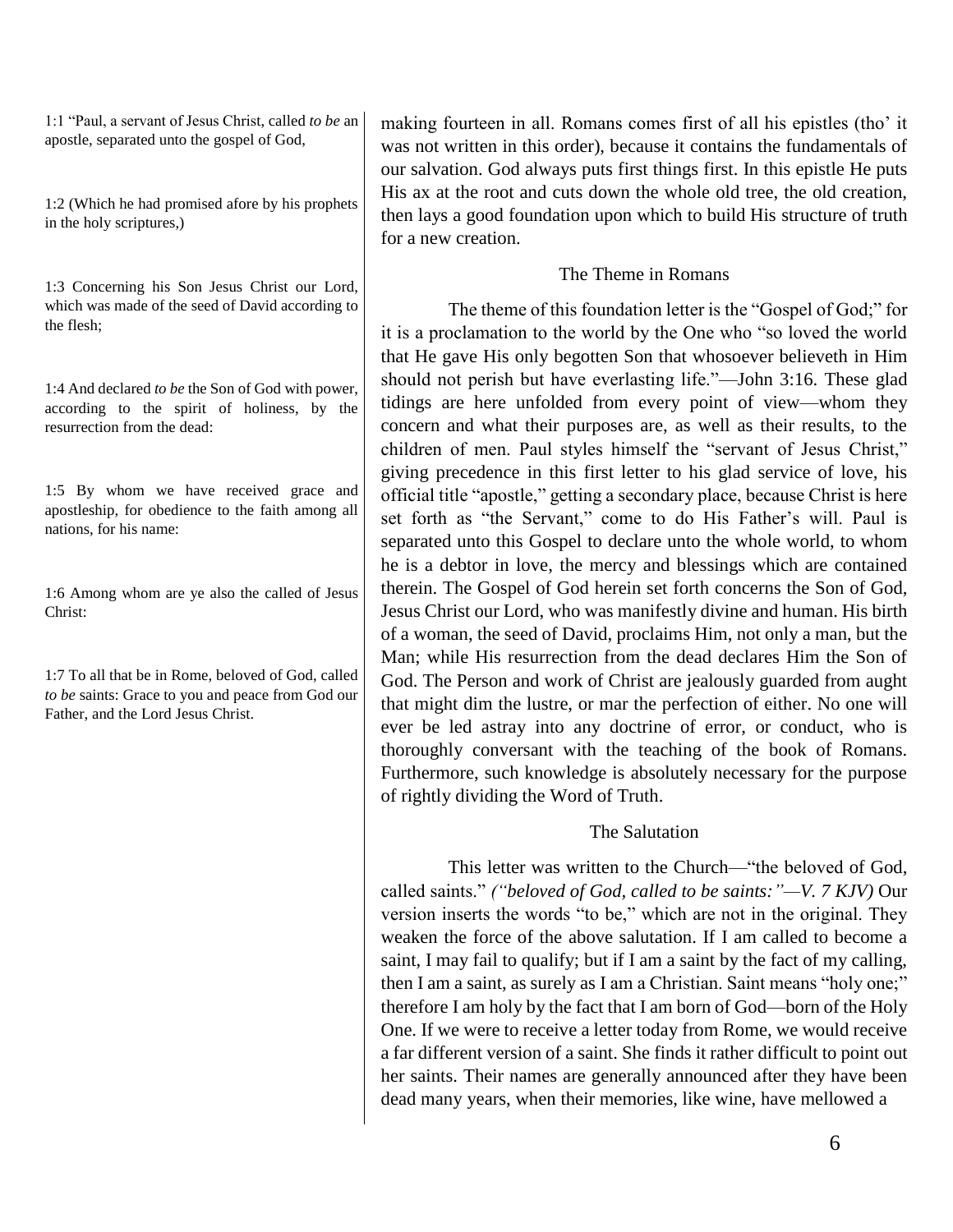1:8 First, I thank my God through Jesus Christ for you all, that your faith is spoken of throughout the whole world.

1:9 For God is my witness, whom I serve with my spirit in the gospel of his Son, that without ceasing I make mention of you always in my prayers;

1:10 Making request, if by any means now at length I might have a prosperous journey by the will of God to come unto you.

1:11 For I long to see you, that I may impart unto you some spiritual gift, to the end ye may be established;

1:12 That is, that I may be comforted together with you by the mutual faith both of you and me.

1:13 Now I would not have you ignorant, brethren, that oftentimes I purposed to come unto you, (but was let hitherto,) that I might have some fruit among you also, even as among other Gentiles.

1:14 I am debtor both to the Greeks, and to the Barbarians; both to the wise, and to the unwise.

1:15 So, as much as in me is, I am ready to preach the gospel to you that are at Rome also.

trifle. She waits until the men that were acquainted with them have also passed off the scene, so that all their shortcomings and failures are forgotten; but even then she makes many a poor choice as history witnesses. How vastly opposite is the truth as to the saints of God. He informs His people of their holy calling, their separated character and then expects them to live up to and in conformity with their exalted position. He calls them saints before they act saintly and He never reverses the order.

The Apostle commends these saints at Rome. Their faith was spoken of throughout the whole world. He desired to visit and help them in their Christian lives. He longed to see them that He might impart His Gospel of the grace of God to them, to the end that they might be established. Now is not that a marvelous statement? These saints had such great faith that it was known in all the world, and yet they needed to hear the Gospel of Paul that they might be established. Do you blame us then for emphasizing his writings, when the saints are not able to stand and resist the onslaughts of Satan without a knowledge of them? And what was his motive for this zeal? Listen to him.

"I am a debtor both to the Greeks and Barbarians, both to the wise and unwise." *("I am debtor both to the Greeks, and to the Barbarians; both to the wise, and to the unwise."—V. 14 KJV)* That is, he owed something to every man and wanted to pay that debt of love. God had put Paul in debt to all men by giving him a Gospel that was intended for all men and what all men needed. Whatever blessing we receive from God makes us a debtor to others. In the measure we get, we should give. God wants channels, not pools. The latter becomes stagnant in time and are worse than useless.

Paul's Gospel is for all mankind. It levels all men. None is too low and degraded, neither is any too high or exalted to come within its sphere. It reaches men where they are and as they are: therefore Paul is ready with all the power that is in him to preach the Gospel to the saints at Rome. What do you think of that? Preach the Gospel to saints? Why the Gospel is for sinners, most people argue. Well we had better change our thoughts in this respect and make them conform to Scripture. Saints, as well as sinners, need the Gospel. Generally speaking, believers have but a very limited view of the Gospel of Paul. They confine it to the message of salvation from the guilt of sin by the cross of our Lord Jesus Christ; but that is only a very small part of the Gospel. Every display of God's infinite love in the cross, all the marvels of His purposes regarding His Church as unfolded by the Apostle Paul, are a part of his Gospel of grace. And now Paul reaches his subject in a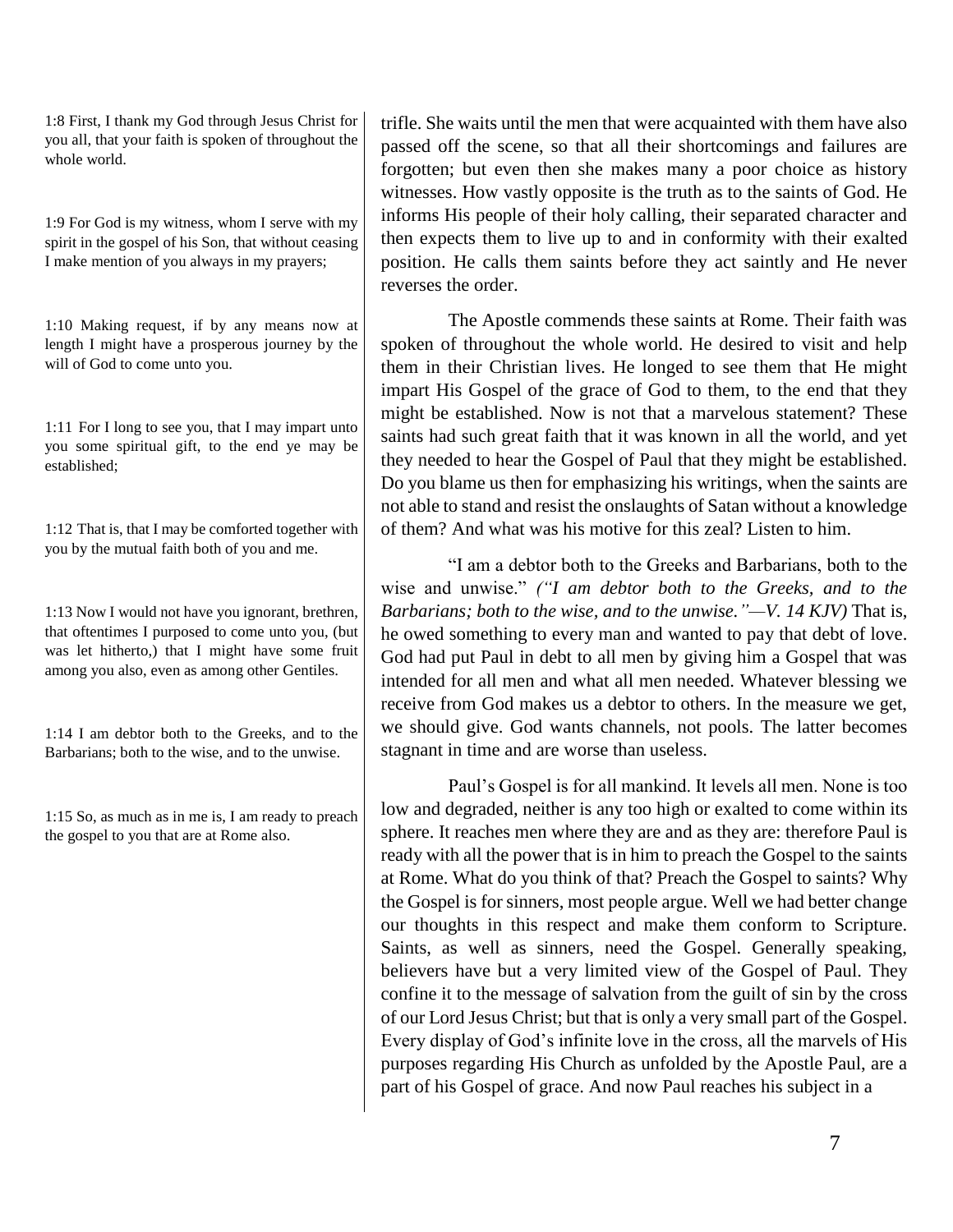1:16 For I am not ashamed of the gospel of Christ: for it is the power of God unto salvation to every one that believeth; to the Jew first, and also to the Greek.

1:17 For therein is the righteousness of God revealed from faith to faith: as it is written, The just shall live by faith.

bursting expression of enthusiasm.

"I am not ashamed of the Gospel of Christ," he exclaims. He cannot contain the surging emotions of his ardent, Spirit-filled soul, when he contemplates his message of the marvelous grace of God. "I am not ashamed;" in view of all the wisdom of the world; in view of all its inventive genius, religious and educational attainments and philosophy; in view of all the intricate needs of the whole of fallen man. I contemplate them all and am not ashamed of my Gospel. He insists that there is nothing that can be compared with the glad tidings which he proclaims. Let the subtlest reason of man test it, I fear not; let the most wretched, depraved, sin-sick, body-sick wreck of humanity try it; I will not be ashamed. It is all that I claim for it and more, says the Apostle. Even tho' Greeks despise, Barbarians mock and Jews reject, I am not ashamed of the Gospel of Christ. It is worthy of God. He challenges the world, as it were, to produce anything that compares with his unique message of love in its power to conquer and subdue the heart of man.

# The Glory of Paul's Gospel

It is thus he announces his Gospel and then he gives the reason of his triumphant boast. "For it is the power of God unto salvation to everyone that believeth." That is, in this Gospel of grace, God has now the power or right whereby He is enabled to save sinners without any merit on their part. That was impossible without the death and resurrection of the Lord Jesus Christ (which is the definition of the Gospel)—\*1 Cor. 15:3, 4. Without the vicarious atonement of Christ, God Himself was powerless to save a sinner, whether Jew or Gentile, tho' He might and did desire to do so, but His hands were tied. God must be just. If He pardons a guilty man, it must be upon a righteous basis. His government is otherwise found defective. And this cannot be.

The Key verse of the Epistle then comes in immediately in this connection. Note it carefully; meditate upon it and learn its secrets. It will pay you. "For therein is revealed a righteousness of God by faith unto faith;" (*"For therein is the righteousness of God revealed from faith to faith", KJV)* as it is written, "The just shall live by faith"—V. 17. R. V. The whole plan of salvation by grace is summed up in that short and concise statement. It is the heart, yea, the kernel of this epistle and the Gospel it proclaims. It distinguishes Paul's message of grace

<sup>\*1</sup> Corinthians 15:3, 4 "For I delivered unto you first of all that which I also received, how that Christ died for our sins according to the scriptures; And that he was buried, and that he rose again the third day according to the scriptures:"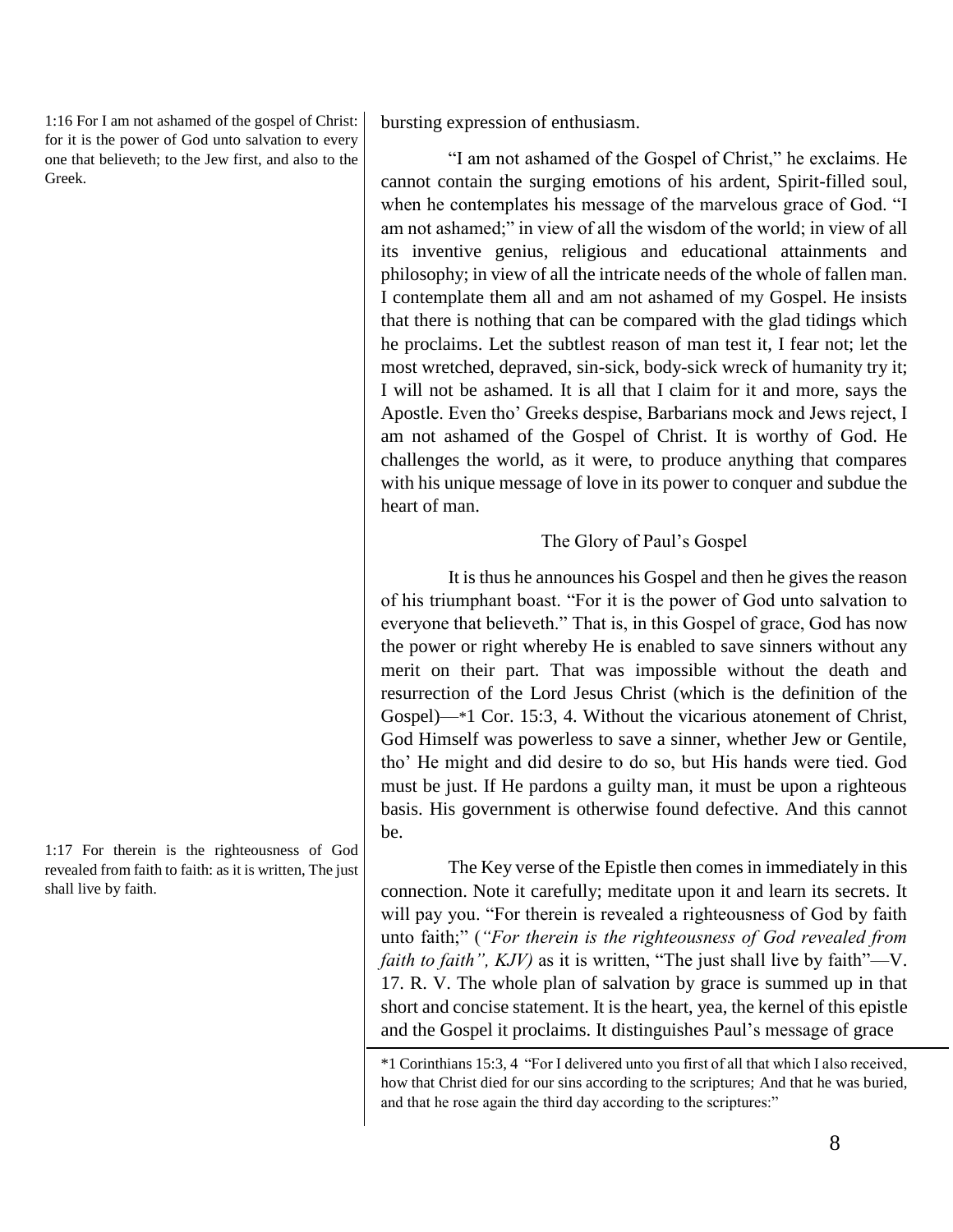of grace from all the religious systems of the world; for they all without exception tell of blessing for the good, the righteous; but never for the lost, the vile, except at the expense of God's righteousness. Even God's righteous law, the covenant of Sinai given to Israel, demanded righteousness from man as the ground of blessing; but now in this Gospel of Paul's, God has a new message for man. Oh, for voice and tongue and pen to declare it! Words are feeble to make known the riches of grace, that are disclosed herein. It transcends all the carnal thoughts of man. He can never understand it apart from revelation. That God should bless and justify the innocent, the good, he can comprehend; but that He acts just the contrary. He blesses and justifies the ungodly. Here is where man's reason totters and he refuses to accept the doctrine of grace. That God should demand a righteousness from man, he can understand; but that He should bestow one upon him, is more than his mind can comprehend. It is inconceivable, he will argue, that God should be so gracious toward His enemy; nevertheless it is true. God has done the unbelievable thing. He has come in upon the scene of man's need and has undertaken for His fallen creature, as Paul's Gospel teaches.

#### Divine Righteousness Indispensable

Humanity was helpless. Not one of Adam's race could lift himself up, much less lift up others of his kind. The enemy knocked him down and stripped him of his righteousness. He left him naked, wounded and half dead; not only without a good character, and wholly unable to obtain one; but with a decidedly bad character. If he is helped at all, it must be from a source otherwise than himself. He needs the Good Samaritan. God enters the arena in his defense. He takes up man's case as His own and makes it possible not only to give him a righteous standing but a righteous character as well. And not only a human righteousness, such as Adam would have attained, if he had not sinned; but a divine righteousness. Yea marvel of marvels, God's own righteous character is bestowed upon the helpless, hopeless creature, when he believes on Jesus Christ. The righteousness of God, which springs from faith is made right over to him. It is a matter of revelation. And this fact is the distinguishing mark of Paul's message. Observe carefully that this righteousness is not demanded from man on the principle of works, that is law; but bestowed upon him on the principle of faith, that is grace. It is a by faith righteousness in contrast with a by works righteousness, and is revealed unto faith; as it is written—"The just shall live by faith"—Heb. 2. With this verse, four times quoted in the Bible, the declaration of the letter to the church in Rome, closes.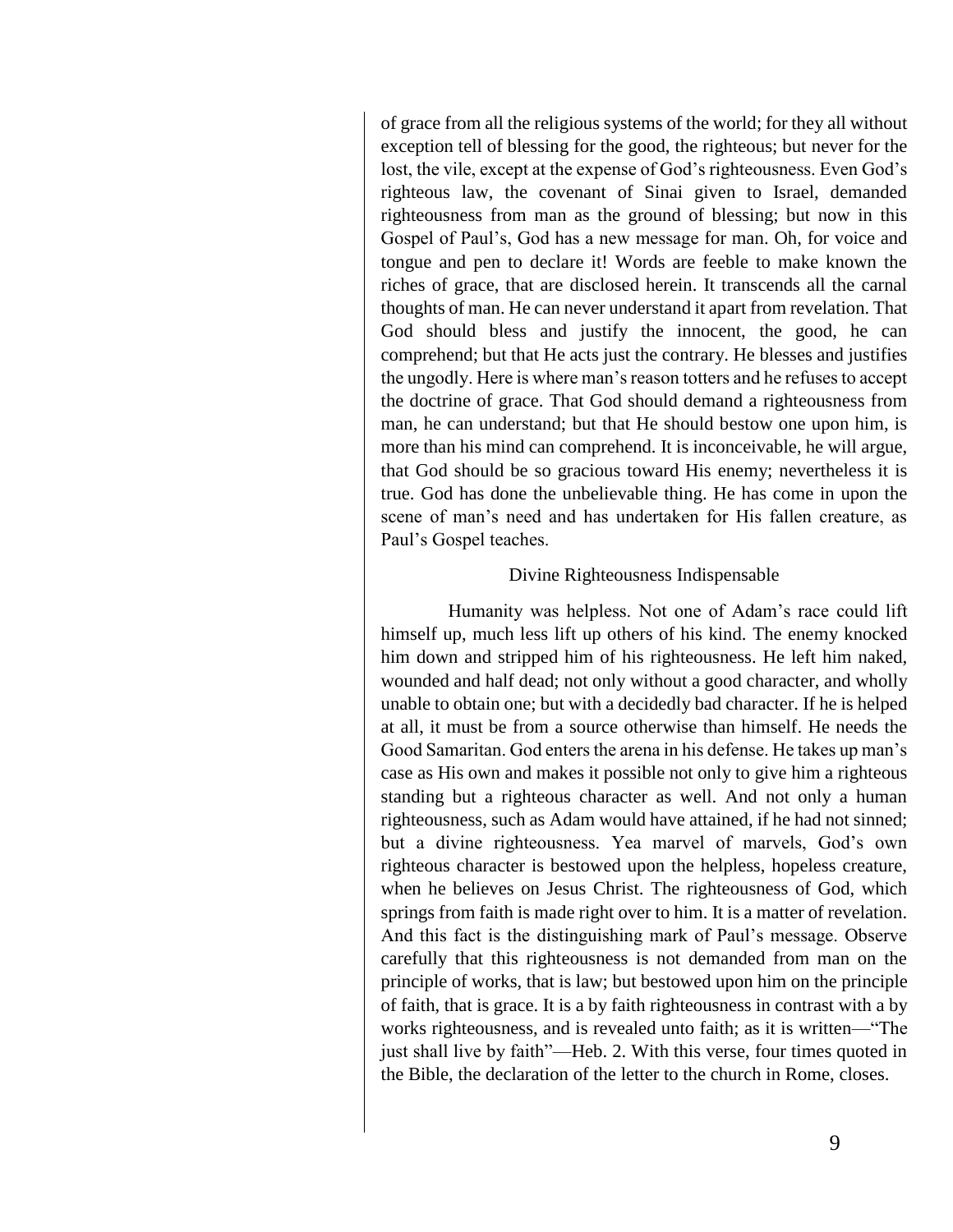1:18 For the wrath of God is revealed from heaven against all ungodliness and unrighteousness of men, who hold the truth in unrighteousness;

1:19 Because that which may be known of God is manifest in them; for God hath shewed *it* unto them.

1:20 For the invisible things of him from the creation of the world are clearly seen, being understood by the things that are made, *even* his eternal power and Godhead; so that they are without excuse:

1:21 Because that, when they knew God, they glorified *him* not as God, neither were thankful; but became vain in their imaginations, and their foolish heart was darkened.

1:22 Professing themselves to be wise, they became fools,

1:23 And changed the glory of the uncorruptible God into an image made like to corruptible man, and to birds, and fourfooted beasts, and creeping things.

From this point on, we are given to see the reason for such a Gospel. Yea, more, the absolute necessity for the manifestation of God's grace is plainly set forth. Man is help up for inspection before the unerring, perfect Word of God, judged thereby and found guilty. We read in the opening statement that "the wrath of God is revealed from heaven against all men that hold the truth in unrighteousness," *("For the wrath of God is revealed from heaven against all ungodliness and unrighteousness of men, who hold the truth in unrighteousness;"—*

*V. 18 KJV)* or keep down the truth by living in wickedness. God has again and again in the history of mankind evidenced His disposition against wickedness. And the measure of man's responsibility is according to the measure of light. There are many who appear solicitous as to the welfare of the heathen and yet at the same time are wholly indifferent to their own need. They turn aside every thrust of the sword of the Spirit against themselves by their anxious enquiry as to the poor heathen; but they need not be disturbed on this score. God's wrath is not on those who do not know the truth; but on those who do know it, and hold it in unrighteousness. There is much said about heathen darkness; but we ought rather to be concerned about Christian light.

# The Immoral Man

God has never left Himself without witness and man has the power within himself (which no beast has) of discovering the existence of God in the creation, the work of His hand. The wonderful visible universe is a mighty, ever present witness (to the reasoning faculties of man) of the almighty, invisible Creator behind the veil. If men had no power of apprehension, there could be no guilt; but as it is, they are inexcusable, according to the Spirit's inditement here. Note verse 21. It is timely for today.

"Because (*that, KJV*) when they knew God, they glorified Him not as God." There is no thought of human progress in that statement. Paul declares that the race commenced with the knowledge of God, which it afterwards lost. No evolution here, or rather "devilution," we would say, and coin a new word. Man begins on the down grade by an assumption of wisdom; but this is simply foolishness and it is presently manifested. How? some one may ask. "They changed the glory of the incorruptible God into a likeness of an image of corruptible man, and to birds and four-footed beasts and creeping things." *("And changed the glory of the uncorruptible God into an image made like to corruptible man, and to birds, and fourfooted beasts, and creeping things."—V. 23 KJV)* Was not this a descent? And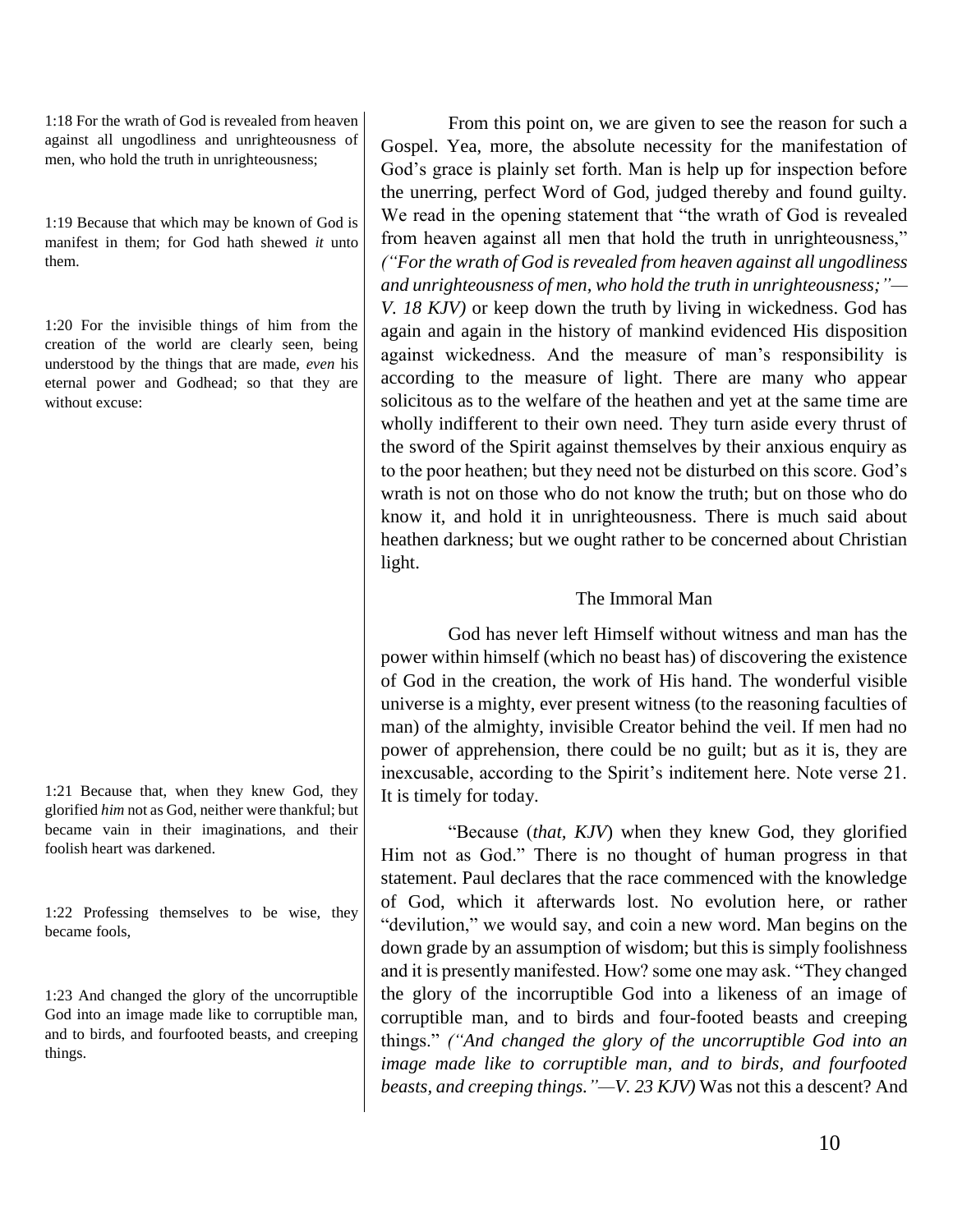1:24 Wherefore God also gave them up to uncleanness through the lusts of their own hearts, to dishonour their own bodies between themselves:

1:25 Who changed the truth of God into a lie, and worshipped and served the creature more than the Creator, who is blessed for ever. Amen.

1:26 For this cause God gave them up unto vile affections: for even their women did change the natural use into that which is against nature:

1:27 And likewise also the men, leaving the natural use of the woman, burned in their lust one toward another; men with men working that which is unseemly, and receiving in themselves that recompence of their error which was meet.

1:28 And even as they did not like to retain God in *their* knowledge, God gave them over to a reprobate mind, to do those things which are not convenient;

1:29 Being filled with all unrighteousness, fornication, wickedness, covetousness, maliciousness; full of envy, murder, debate, deceit, malignity; whisperers,

1:30 Backbiters, haters of God, despiteful, proud, boasters, inventors of evil things, disobedient to parents,

this giving up of God is clearly marked in stages. He is replaced first with the highest conception possible to man, the image of a man. From this on he rapidly falls lower and lower in his idolatry. It is from man to birds; then to beasts, and finally he worships creeping things. The last are closer to earth and more remote from heaven; therefore the grossest form of idolatry. Such is the rapid descent of man, debased and debasing when once he leaves God. He alone can maintain him in proximity to Himself and heaven. Then the sad sequel—

"Wherefore God gave them up." *("Wherefore God also gave them up"—V. 24 KJV)* That tells the whole story. When God lets go of man, there are no lengths to which he will not go; no depths to which he will not sink. It is terrible. And observe there is the same gradation of the giving up on God's part as there was on man's part. Man gives up worshipping the invisible God, replacing Him with a bodily image. God gives him up in his body—V. 24. Then man's affections turn from God. God gives him up in his soul, the seat of the affections, and he sinks lower than the beast—V. 26. Lastly, man did not desire to retain God in his knowledge; he wanted to forget Him. Therefore, God gives him up to a reprobate mind—the seat of the spirit—V. 28. Thus man, who is a trinity of natures, made to glorify the Trinity of the God-head, is utterly given up in every part of his being. That is the retributive justice of God. When man is regenerated, there is the same gradual seizure of his being by and for God as there was the giving up. His spirit is first quickened. God takes possession of his spirit. He begins to know God; after which his affections, or soulish nature, are seized by God. He is no longer given up to vile affections, but begins to love Him, whom he has not seen—the invisible God. Finally his body, tho' not yet in its glorified state, is nevertheless given up to the Spirit of God as His temple and is counted holy because of the treasure that it contains. The whole of man, a new creation, is again in unison with God— Father, Son and Spirit, and enjoys fellowship with Him in every part of his being.

#### Final Condition of Humanity

But before we close with the awful condition of man after he leaves God, we desire to call attention to the correspondence here with that which we find in Paul's second letter to Timothy, chapter three. Therefore, we conclude that Christendom is on the way to the same degeneracy as that of man in the beginning. Man has again been given a revelation of the invisible God and His wondrous love in the Person of Christ, the visible God. Yea he has had a greater revelation than was vouchsafed at the first; but has he sought to retain God in his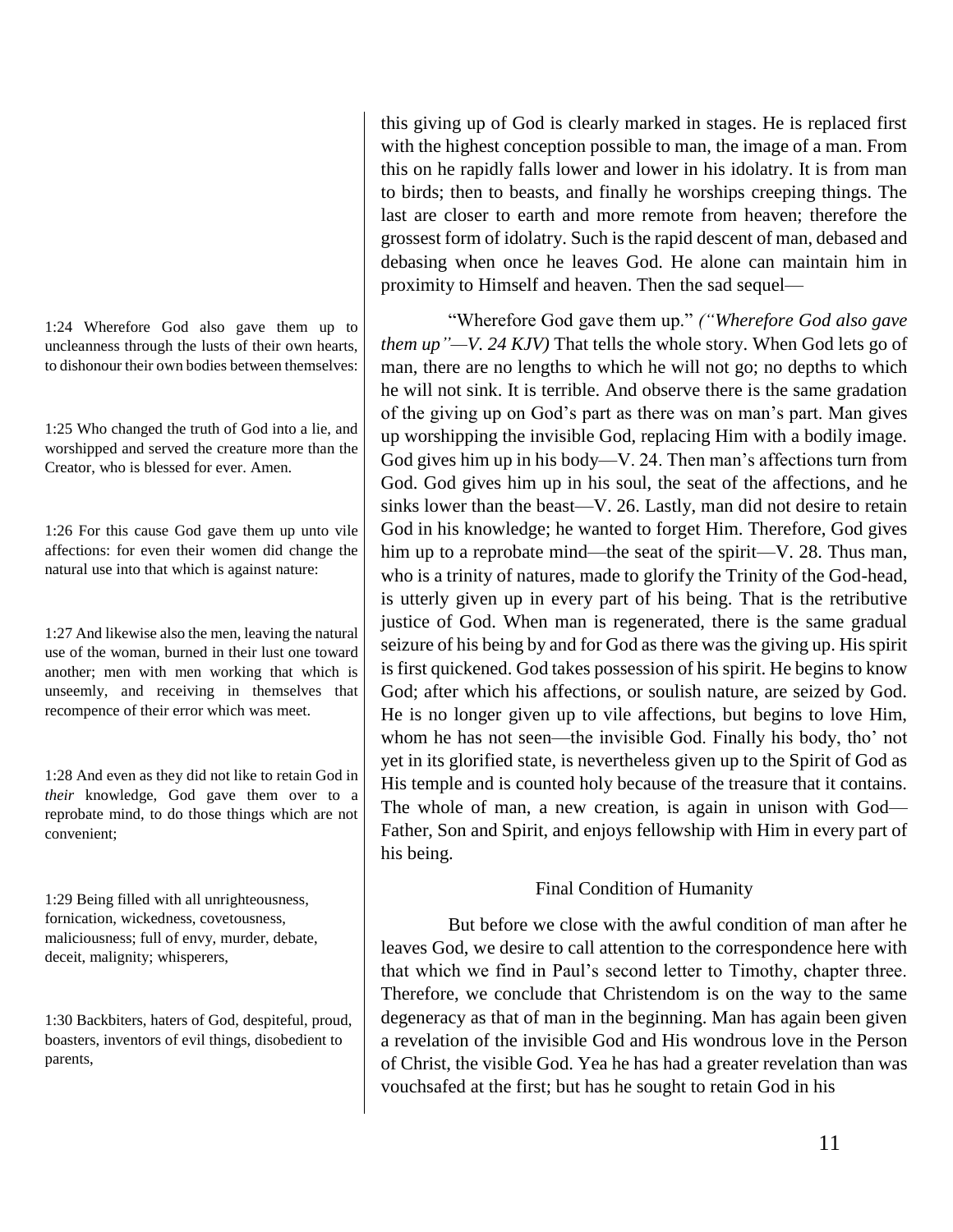1:31 Without understanding, covenantbreakers, without natural affection, implacable, unmerciful:

1:32 Who knowing the judgment of God, that they which commit such things are worthy of death, not only do the same, but have pleasure in them that do them.

knowledge? has he sought to love and serve him? How has he requited God for His revelation in grace? Will he not even as the primitive man, change the truth of God into a lie and worship the creature more than the Creator? Yea, for so it is written. God's retributive justice will again be in evidence. He will again "give them up to strong delusion that they should believe the lie, that they all might be damned who believed not the truth." *("And for this cause God shall send them strong delusion, that they should believe a lie: That they all might be damned who believed not the truth, but had pleasure in unrighteousness."—2 Thess. 2:11-12 KJV)* Men must receive the one, the truth, and walk in the light, or they shall receive the other, the lie, and walk in the darkness. The end of this age will find man again worshipping an image. The man of sin (who is the devil incarnate) will command all men, everywhere to fall down and worship him. In Jerusalem, where his image will be set up in the temple, this idolatry will be especially in evidence. Men will again worship and serve the creature more than the Creator. Such is man whose breath is in his nostrils. Let us cease from any expectation of good from him.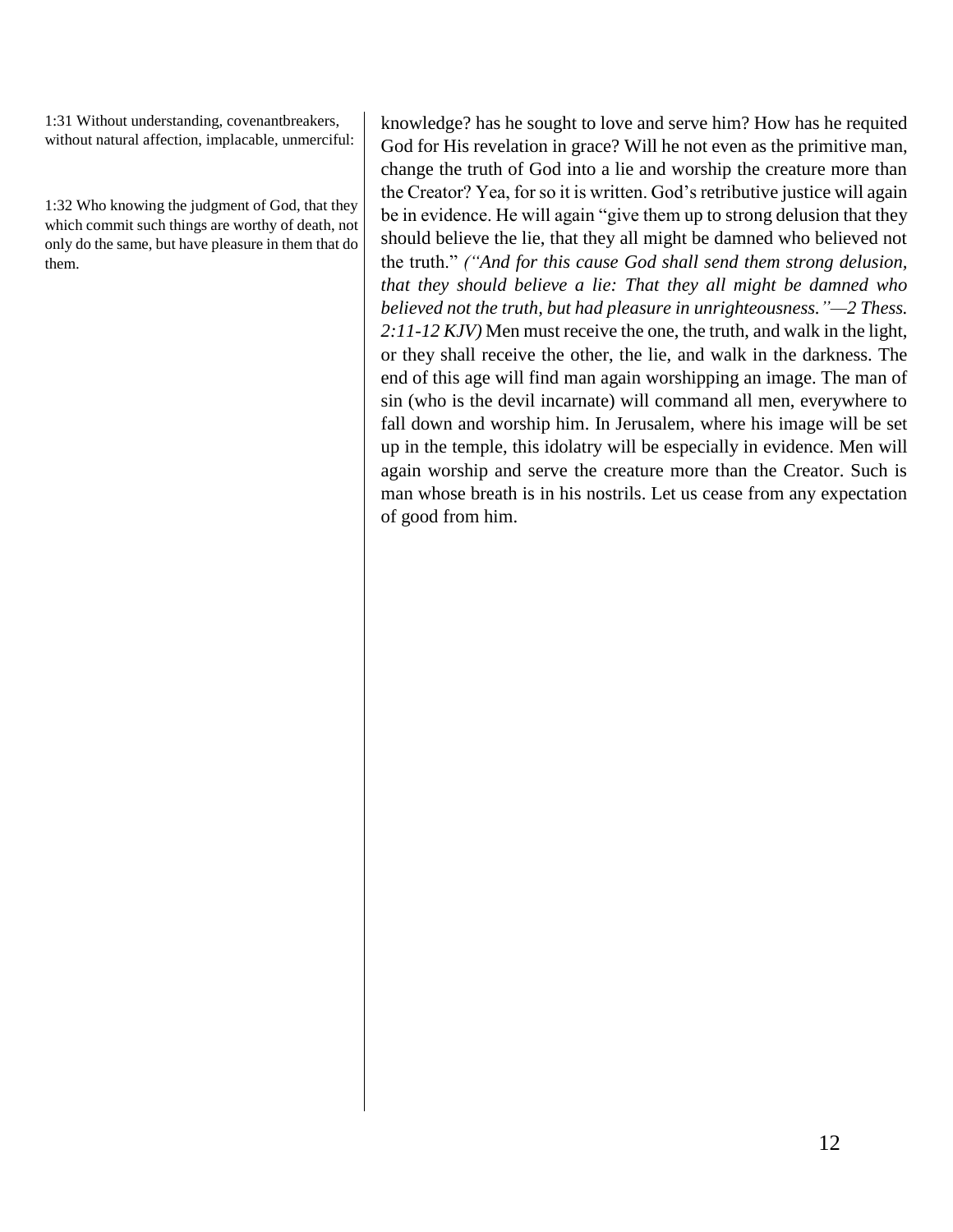2:1 Therefore thou art inexcusable, O man, whosoever thou art that judgest: for wherein thou judgest another, thou condemnest thyself; for thou that judgest doest the same things.

2:2 But we are sure that the judgment of God is according to truth against them which commit such things.

2:3 And thinkest thou this, O man, that judgest them which do such things, and doest the same, that thou shalt escape the judgment of God?

2:4 Or despisest thou the riches of his goodness and forbearance and longsuffering; not knowing that the goodness of God leadeth thee to repentance?

2:5 But after thy hardness and impenitent heart treasurest up unto thyself wrath against the day of wrath and revelation of the righteous judgment of God;

2:6 Who will render to every man according to his deeds:

2:7 To them who by patient continuance in well doing seek for glory and honour and immortality, eternal life:

2:8 But unto them that are contentious, and do not obey the truth, but obey unrighteousness, indignation and wrath,

2:9 Tribulation and anguish, upon every soul of man that doeth evil, of the Jew first, and also of the Gentile;

2:10 But glory, honour, and peace, to every man that worketh good, to the Jew first, and also to the Gentile:

2:11 For there is no respect of persons with God.

2:12 For as many as have sinned without law shall also perish without law: and as many as have sinned in the law shall be judged by the law;

2:13 (For not the hearers of the law *are* just before God, but the doers of the law shall be justified.

2:14 For when the Gentiles, which have not the law, do by nature the things contained in the law, these, having not the law, are a law unto themselves:

#### Chapter Two

#### The Moral Man

The second chapter opens with an address to the moral man. The same conviction of guilt is brought home to him as is revealed to the immoral man in the former section, with this difference. The first chapter points more definitely to man before Abraham was called out from among the Gentiles, or nations, to be a witness to all other men of the one true and living God, a witness before the law was given. The Jew, therefore, is the moral man in contrast with the immoral man. That was not because of any innate goodness in him, but rather because God had revealed Himself, first to the fathers, and later to Moses, and gave him the Ten Commandments as the rule of life for them. And tho' Israel, the chosen nation, did not, and could not obey these God-given laws in a spiritual sense, nor even absolutely in a natural sense; yet the very fact of their partial obedience changed them outwardly. While the nature of those men remained in the same ungodly condition, the fruit of their depravity was checked. It was kept back from its full display of wickedness; hence the moral man of Paul's day was the Jew. But today, this arraignment is the voice of God to the professed church member in Christendom; in fact to any man anywhere, Jew or Gentile, who comes under this class—boasting in his own clean life, his unsullied character, his respectable lineage, etc. I say this chapter applies to that fellow, whoever he is. The Apostle boldly declares that the mere knowledge of the law cannot take the place of fulfilling the law. The righteous judgment of God, which is absolutely faultless, gives with perfect impartiality the award in accord with the life.

#### Impartial Justice Rendered

"God will render to every man according to his deeds." *("Who will render to every man according to his deeds:"—V. 6 KJV)* The one who continues in well doing, seeking glory and honor and immortality, will be rewarded with eternal life. That is, if anyone can, by his own efforts, steadfastly continue in well doing, it will be recorded in the archives on high. And he will get justice, even as the contentious, disobedient and rebellious will get what is coming to them. God's holy throne demands it. He is not partial. Jew and Gentile, moral and immoral, will be judged, not by profession, but by their works. "For there is no respect of persons with God."—V. 11 Reality alone will count when God is Judge. What do the books say? will be the question.

And who dare find fault with this? But says one, How will the Jew fare if such is the character of God's judgment? Will he have no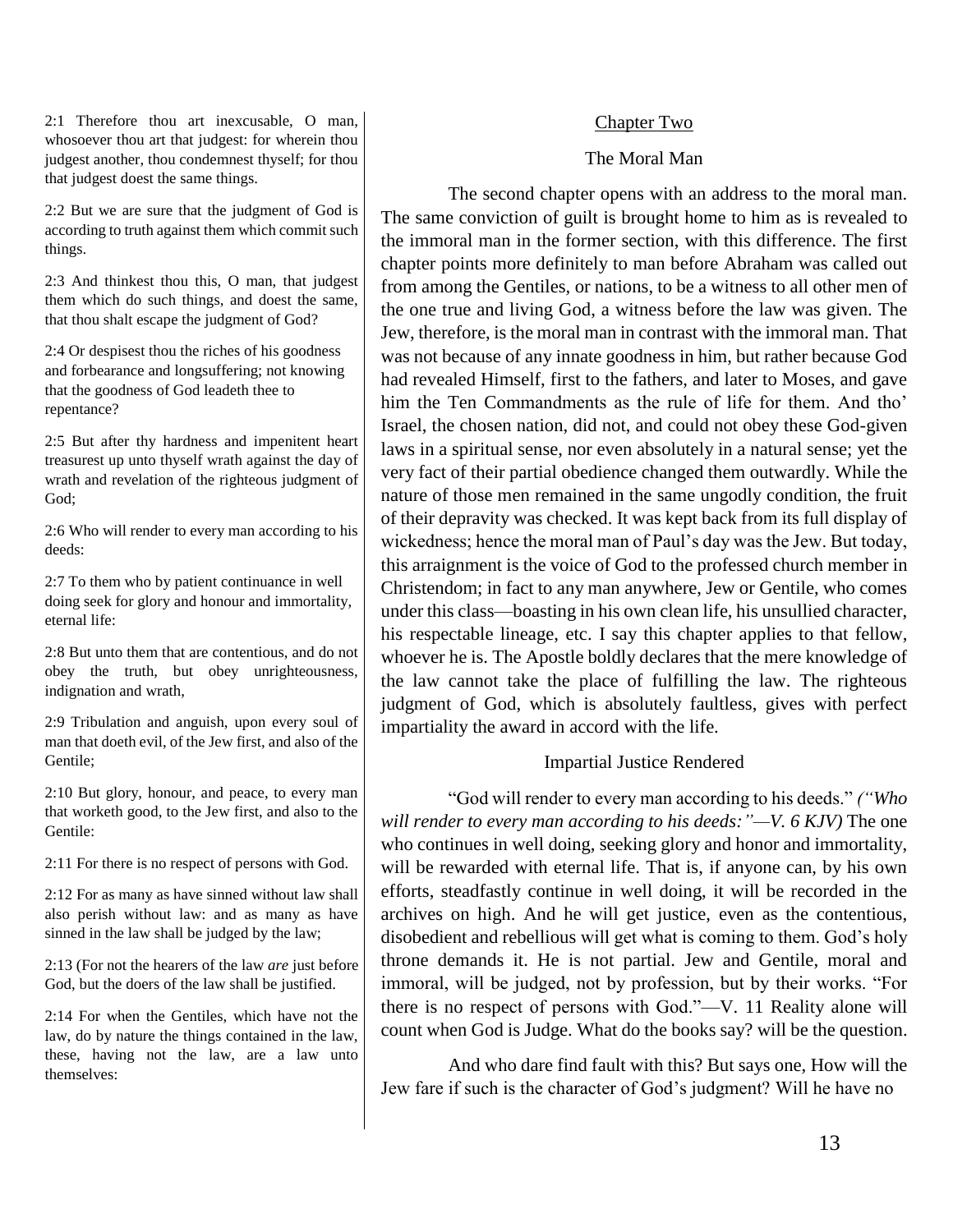2:15 Which shew the work of the law written in their hearts, their conscience also bearing witness, and *their* thoughts the mean while accusing or else excusing one another;)

2:16 In the day when God shall judge the secrets of men by Jesus Christ according to my gospel.

2:17 Behold, thou art called a Jew, and restest in the law, and makest thy boast of God,

2:18 And knowest *his* will, and approvest the things that are more excellent, being instructed out of the law;

2:19 And art confident that thou thyself art a guide of the blind, a light of them which are in darkness,

2:20 An instructor of the foolish, a teacher of babes, which hast the form of knowledge and of the truth in the law.

2:21 Thou therefore which teachest another, teachest thou not thyself? thou that preachest a man should not steal, dost thou steal?

2:22 Thou that sayest a man should not commit adultery, dost thou commit adultery? thou that abhorrest idols, dost thou commit sacrilege?

2:23 Thou that makest thy boast of the law, through breaking the law dishonourest thou God?

2:24 For the name of God is blasphemed among the Gentiles through you, as it is written.

2:25 For circumcision verily profiteth, if thou keep the law: but if thou be a breaker of the law, thy circumcision is made uncircumcision.

2:26 Therefore if the uncircumcision keep the righteousness of the law, shall not his uncircumcision be counted for circumcision?

2:27 And shall not uncircumcision which is by nature, if it fulfil the law, judge thee, who by the letter and circumcision dost transgress the law?

2:28 For he is not a Jew, which is one outwardly; neither is *that* circumcision, which is outward in the flesh:

2:29 But he *is* a Jew, which is one inwardly; and circumcision *is that* of the heart, in the spirit, *and* not in the letter; whose praise *is* not of men, but of God.

special favor show him? No indeed! the inspired writer answers this question with the utmost confidence, speaking as tho one of these Pharisees stood before him. He would pierce him thru and thru with his rapid fire-array and fire away of questions. "Thou that teachest another, teachest thou not thyself? thou that preaches a man should not steal, dost thou steal?" *("Thou therefore which teachest another, teachest thou not thyself? thou that preachest a man should not steal, dost thou steal?"—V. 21 KJV)* Then he sweeps away all his refuge of lies by the crushing testimony of Scripture that the name of God is blasphemed among the Gentiles thru them. At that time those words could only apply to the Jew; but at the present time they have a much wider application. Do they not fall heavily upon the warring nations, as well as those who are preparing for war, in these so-called Christian lands? also upon the apparently loyal citizens, the grafters in politics, from the least to the greatest, that are stealing from their country, getting rich by any means in their power? What can the heathen say as to such Christian conduct? What but to mock and jeer at the true and living God whom these moral (?) men profess to know and serve? Yes indeed, that Scripture speaks to men today with a voice that dares to speak and that cannot be hushed, a voice for Jew and Gentile, a voice for all.

The last few verses here indicate that the greater the light, the greater the profit if there is conformity of life. In other words, God demands reality. He is not a Jew who is one outwardly; neither is that circumcision which is outward in the flesh; but "he is a Jew which is one inwardly." In the same manner we may speak today. He is not a Christian who is one outwardly, one who has only been baptized in water, or has only joined some church; but he is a Christian who is one inwardly—one who has been born again, born of the Spirit of God. God's principles are always the same. Human standards and outward appearances weigh little on His scales. He looketh on the heart. Men may change. He changes not.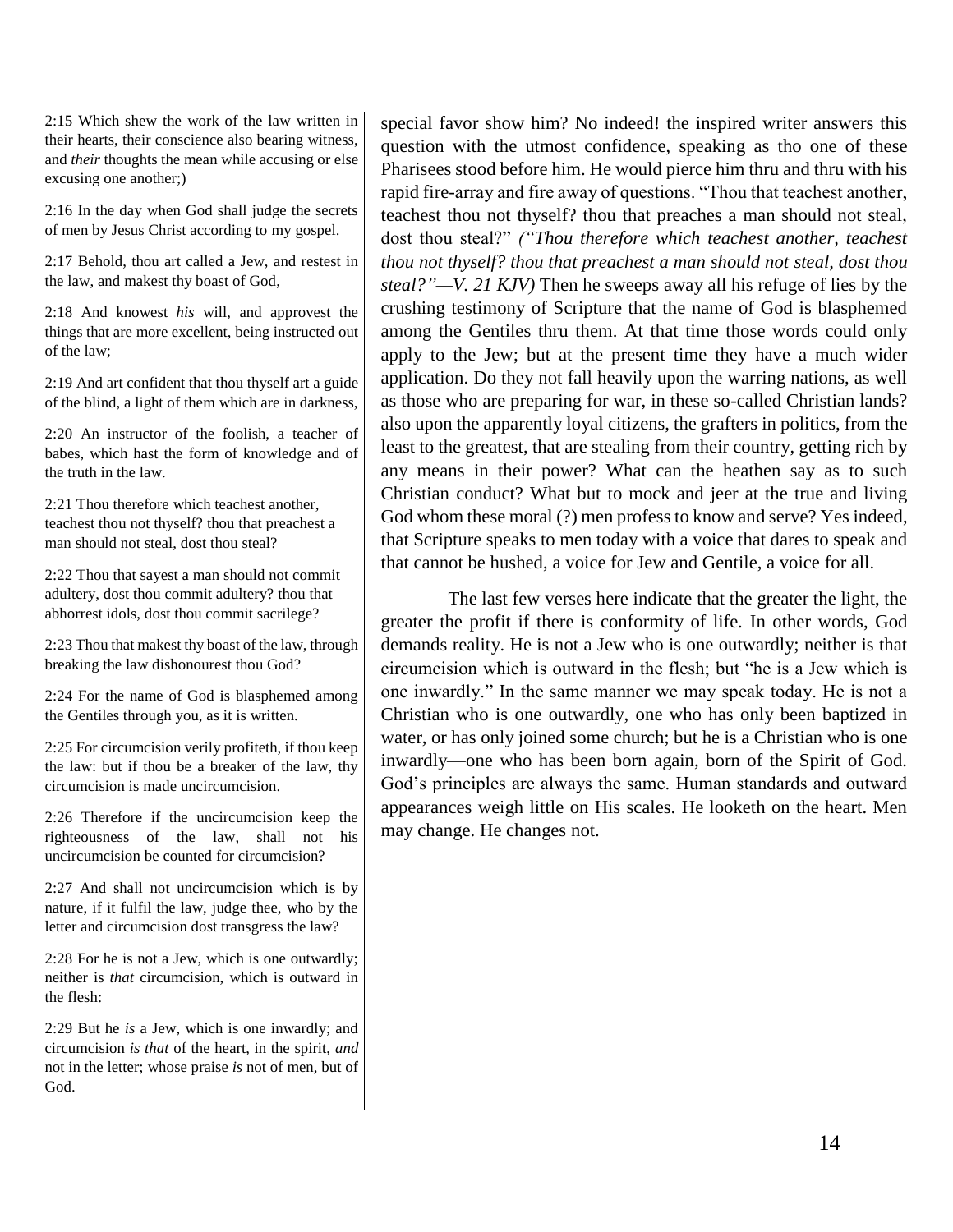3:1 What advantage then hath the Jew? or what profit is *there* of circumcision?

3:2 Much every way: chiefly, because that unto them were committed the oracles of God.

3:3 For what if some did not believe? shall their unbelief make the faith of God without effect?

3:4 God forbid: yea, let God be true, but every man a liar; as it is written, That thou mightest be justified in thy sayings, and mightest overcome when thou art judged.

3:5 But if our unrighteousness commend the righteousness of God, what shall we say? *Is* God unrighteous who taketh vengeance? (I speak as a man)

3:6 God forbid: for then how shall God judge the world?

3:7 For if the truth of God hath more abounded through my lie unto his glory; why yet am I also judged as a sinner?

3:8 And not *rather*, (as we be slanderously reported, and as some affirm that we say,) Let us do evil, that good may come? whose damnation is just.

3:9 What then? are we better *than they*? No, in no wise: for we have before proved both Jews and Gentiles, that they are all under sin;

3:10 As it is written, There is none righteous, no, not one:

#### Chapter Three

#### Why the Jew?

In the case of the Jew then, some may ask, What is the benefit of circumcision, if the Jew has no advantage over the Gentile? Ah, but Paul says, They have many things in their favor, the chief of which is, that unto them were committed the oracles of God. And these latter are not affected by man's acceptance or rejection of them. Men may think they dispose of these sayings of God in an easy way, by simply affirming, "We do not believe them;" but that is the utmost of folly. We cannot put a fire out by saying, "We do not believe there is a fire." Likewise men cannot get rid of the Lake of fire, or God's judgment upon sin by denying these facts. Yea, let God be true, tho' it makes every man a liar. Men's unbelief cannot change the truthfulness nor the priceless value of His Word. David even said in the day of his sorrow that his very sin should display the righteousness of God—\*Ps. 51:4. "Oh," cries some one, "if that is the case, why then should I be judged as a sinner? If God's righteousness is magnified by our unrighteousness, let us rather do evil that good may come." Some even slanderously affirmed that Paul taught such presumption; but he says rather "that the damnation of such presumptious sinners is just." But says some one, "Is not the Jew better than the Gentile because of the privilege of possessing these oracles of God?" Nay, these very writings witness against the Jew as well as against all other men. Paul says, They charge sin against all men. And then he quotes, in support of his argument, from these very Scriptures. Note Psalm fourteen.

"The Lord looked down from heaven upon the children of men to see if there were any that did understand and seek God"—Psalm 14:2. And then follows what He saw. It has been termed man's photograph, sketched by an inspired pen—a moral photograph and a black one. It begins by portraying the condition of his throat which is likened to an open sepulchre. The taint of death is in every breath, even without one word, or work of sin mentioned; but then the x-ray is turned on the mouth and tongue and both found to be in harmony with the throat. A lying, deceitful tongue is found in an environment suited to it—a mouth full of cursing and bitterness with the poison of asps under the tongue—Mephibosheth, "shame out of his mouth."—\*\*2 Sam. 9:6. Notice, it is "Mephib," not "he fib."

\*Psalm 51:4 "Against thee, thee only, have I sinned, and done *this* evil in thy sight: that thou mightest be justified when thou speakest, *and* be clear when thou judgest."

\*\*2 Samuel 9:6 "Now when Mephibosheth, the son of Jonathan, the son of Saul, was come unto David, he fell on his face, and did reverence. And David said, Mephibosheth. And he answered, Behold thy servant!"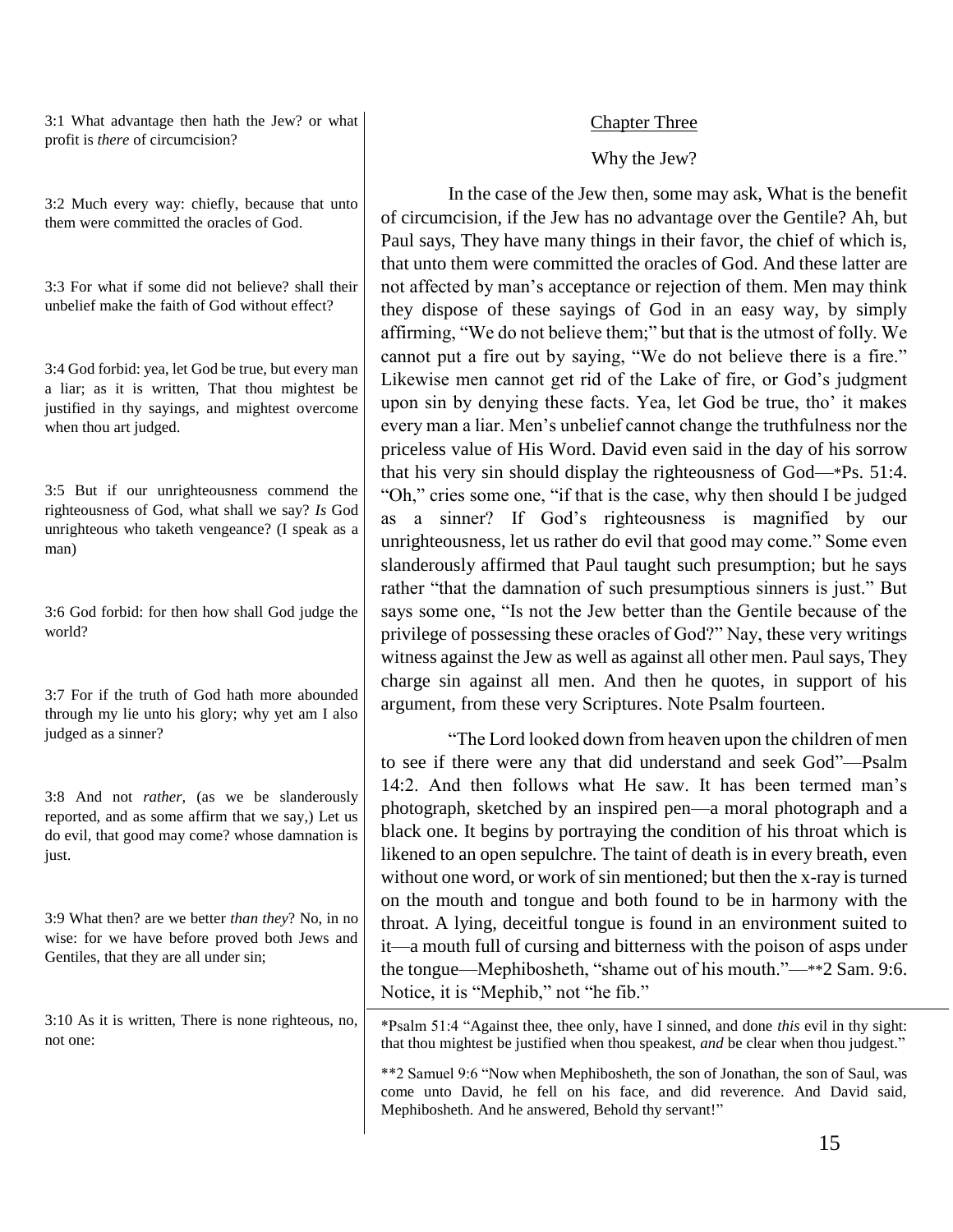3:11 There is none that understandeth, there is none that seeketh after God.

3:12 They are all gone out of the way, they are together become unprofitable; there is none that doeth good, no, not one.

3:13 Their throat *is* an open sepulchre; with their tongues they have used deceit; the poison of asps is under their lips:

3:14 Whose mouth *is* full of cursing and bitterness:

3:15 Their feet *are* swift to shed blood:

3:16 Destruction and misery *are* in their ways:

3:17 And the way of peace have they not known:

3:18 There is no fear of God before their eyes.

3:19 Now we know that what things soever the law saith, it saith to them who are under the law: that every mouth may be stopped, and all the world may become guilty before God.

So much for their words. Now we shall see their work. Bloodshed, misery and ruin follow in their path. "Swift are their feet to shed blood;" *("Their feet are swift to shed blood:"—V. 15 KJV)* quick to take offense and strike. Sorrow stalks in their steps, while death waits at the door. Is this not true? Look at the wars for the proof. Who would have believed that barbabous, much less civilized nations, would have been guilty of such cruelty and hatred? But God tells us what He sees in man even tho' religious. The Jews applied this portion in the Psalms to the Gentiles; but the Apostle insists that what is written in the law applies to those that are under the law. He has previously silenced the immoral, irreligious, as well as the moral man and now he includes the Jew in the wholesale condemnation. There is "not one righteous man; not one" *("There is none righteous, no, not one:"—V. 10)* is the verdict "not one that fears or seeks after God," therefore the whole world is guilty before God. The picture is dark as midnight. Every mouth must be stopped; no excuses, retrials, or paroles accepted. All mankind has been shut up to the judgment of God; awaiting their sentence of doom. It surely is a dismal, dark picture; not the slightest hope of a change of God's unerring verdict; but this is just the foil that the Gospel of grace demands. It serves as a perfect background and enhances the glory of Paul's marvelous message which needs such a setting to show forth its beauty and grace. And it was for this very purpose—to display His grace, that God has shown up man, stripped absolutely of every merit. Not comparing one with another, not that one is better, or worse than another—all are leveled to the one measure—guilty before God. We are all shut up to judgment—no difference; all lost sinners without any merit whatever. If we were deserving in the least measure, His grace would be mingled with works. He found a way to save meritless ones. He found a way to let the full effulgence of His favor rest upon them. He found a way whereby there would be nothing in them to hinder His grace. He found a way to save them despite all their sin and enmity toward Himself. Marvelous grace!

#### Absolutely Helpless

But there is more than even this dark picture of man's condition to prove the necessity of God's intervention in his behalf. He was not only wicked and ungodly, but he was helpless as well. The holy law of God showed him up, not only as a criminal under sentence of death, but as unable to extricate himself from his terrible predicament. And the point which we wish to emphasize is that it was this very law of God (which men take today as the rule of life) that brought man into this very place of condemnation and sinfulness and weakness. Therefore we can understand the logic of Paul's first conclusion, after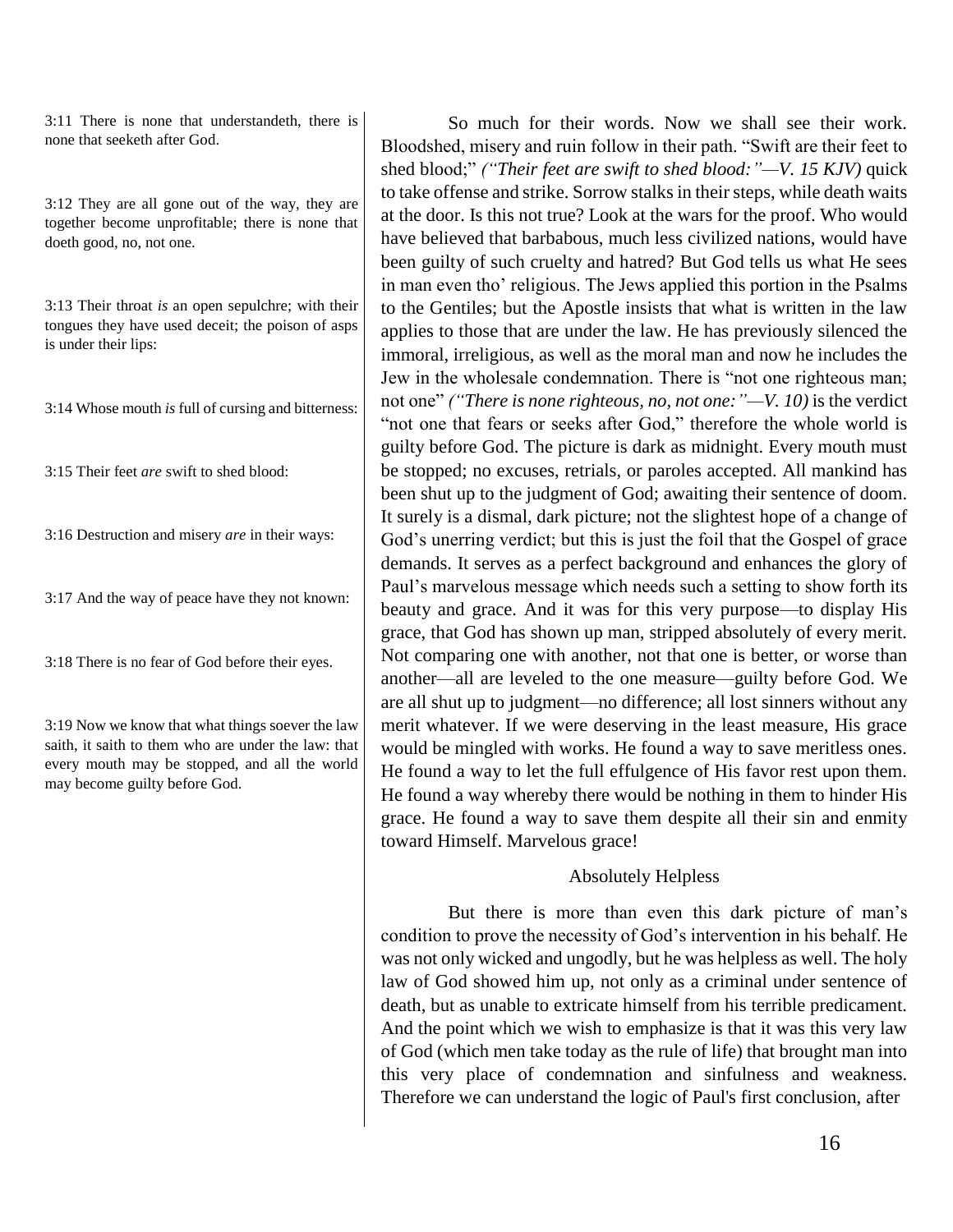3:20 Therefore by the deeds of the law there shall no flesh be justified in his sight: for by the law *is* the knowledge of sin.

all the aforementioned arguments—"that by the deeds of the law there shall no flesh be justified before God." *("Therefore by the deeds of the law there shall no flesh be justified in his sight:"—V. 20 KJV)* That is, on the basis of obedience to law, no man has any chance whatever; for as we said, it is the law itself that proves even religious men guilty, and shuts all men up to the judgment of God; for if the Jew found the law a yoke and could not obey its absolute commands (\*Acts 15:10), what other man can do so? As one has aptly said, The law is like a mirror which shows us how dirty we are; but it has no power to wash us, We read, that "by the law is the knowledge of sin;" *("for by the law is the knowledge of sin."—V. 20 KJV)* but it is the blood of Jesus Christ that cleanses us from the sin which the law manifests.—\*\*1 John 1:7.

"The deeds of the law," are simply man's puny efforts to fulfill God's requirements. By these endeavors, he hopes to propitiate God and gain His favor; but at the outset, after Paul has told us of man's dreadful state, he blocks any purpose of reform by stating that man's case is hopeless. He is not only down in the gutter, but more; he cannot get up, or out. He cannot do one thing to justify himself before God. On the principle of works, not one single being will ever be accepted of God.

# Vindicates God's Character

You see God's character is at stake in this matter. All His creatures are looking upon man's rebellion and sin and watching His attitude thereto. It is all very well to say, He is merciful (and it is the truth), but if on this ground alone man was forgiven, God's justice would be questioned. If there could be found one taint upon His righteous character, or one flaw in His government, His throne would be in jeopardy. If a man had lived all his life without committing one sin and then at the very end fell just once, God's hands would be tied. He could not justify that man on the ground of law; for he has broken the law; neither can God forgive him; for He is just. What can He do? God's character as well as His government demand that man be fully punished. His holiness and justice must be satisfied as regards sin. He cannot righteously forgive, much less justify a sinner. Justification is distinct and far more than forgiveness. Justification declares the man free from all charge, acquitted by the order of the court. It is not as tho' God says, The man is guilty; but I will not punish the poor, weak

\* Acts 15:10 "Now there why tempt ye God, to put a yoke upon the neck of the disciples, which neither our fathers nor we were able to bear?"

\*\*1 John 1:7 "But if we walk in the light, as he is in the light, we have fellowship one another, and the blood of Jesus Christ his Son cleanseth us from all sin."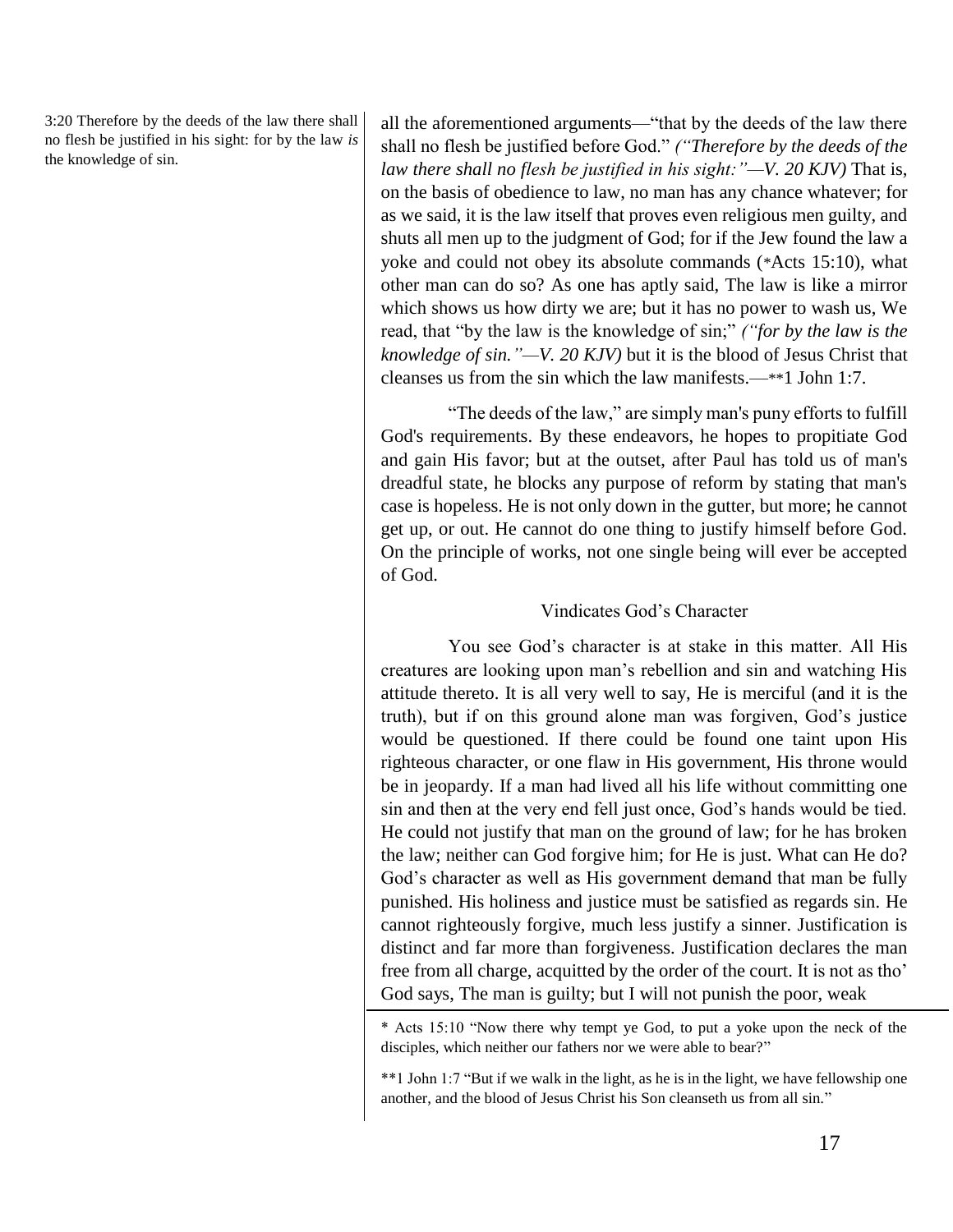creature. I will pardon him, because he is the creature of my hand. I pity him. That would be forgiveness (and it is all that most believers understand as to their redemption); but that would not be a righteous acquittal. Why, even the devil could rise up against God for such a decree and question the integrity of His court on that score. He himself could expect forgiveness too on the basis of mercy if that was all that man had to reckon upon. But when a verdict of acquittal is rendered by the court, the supreme court, if you please, the man under charge walks out, not only a free man, but without a stain upon his character. And that is the meaning of justification. It is the standing that every believer has before the court of heaven, a stable, steadfast, righteous footing, as tho' he had never sinned. And that is much better than having "sentence suspended" (waiting a future judgment) as some teach; or even "paroled" (our eternal destiny dependant upon our future good behavior), as others proclaim. No indeed!

God justifies us forever apart from anything we have done, or could ever do. He shows up the helpless, hopeless condition of all mankind simply that we may see the necessity of His intervention in our behalf. He loved the creature that He had made; but He could not righteously forgive him without atonement; therefore His own arm provided it. Our sentence of death (because we were guilty before God) was not simply suspended; but it was met by another, Christ. The Righteous One stood in our place bearing our judgment because of sin. He bore God's wrath; therefore now God can righteously acquit and justify us from all sin before the universe of heaven and not a demon can wag his tongue at us, nor rail at God for His mercy. That is what Paul's message proclaims. God has come in and put sin away forever and now He places His power over against man's weakness and helplessness and challenges any of His creatures to find one flaw in His justice for showing mercy. Thus the perplexing problem of redemption has been solved by Infinite Wisdom. God may now justify a sinner without justifying his sin. He can save him from the due reward of his evil deeds and yet not compromise His justice, nor condone His creature's sin. This problem may appear simple, even as it is easy to unfasten a most complicated lock when once we have the key; but if the question had been submitted to the united wisdom of all the philosophers and sages of the world it would still remain unsolved. No marvel that Paul exclaimed when he had seen the vision, "O the depth of the riches both of the wisdom and knowledge of God. How unsearchable are His judgments and His ways past finding out."— Rom. 11:33

"But now the righteousness of God without the law is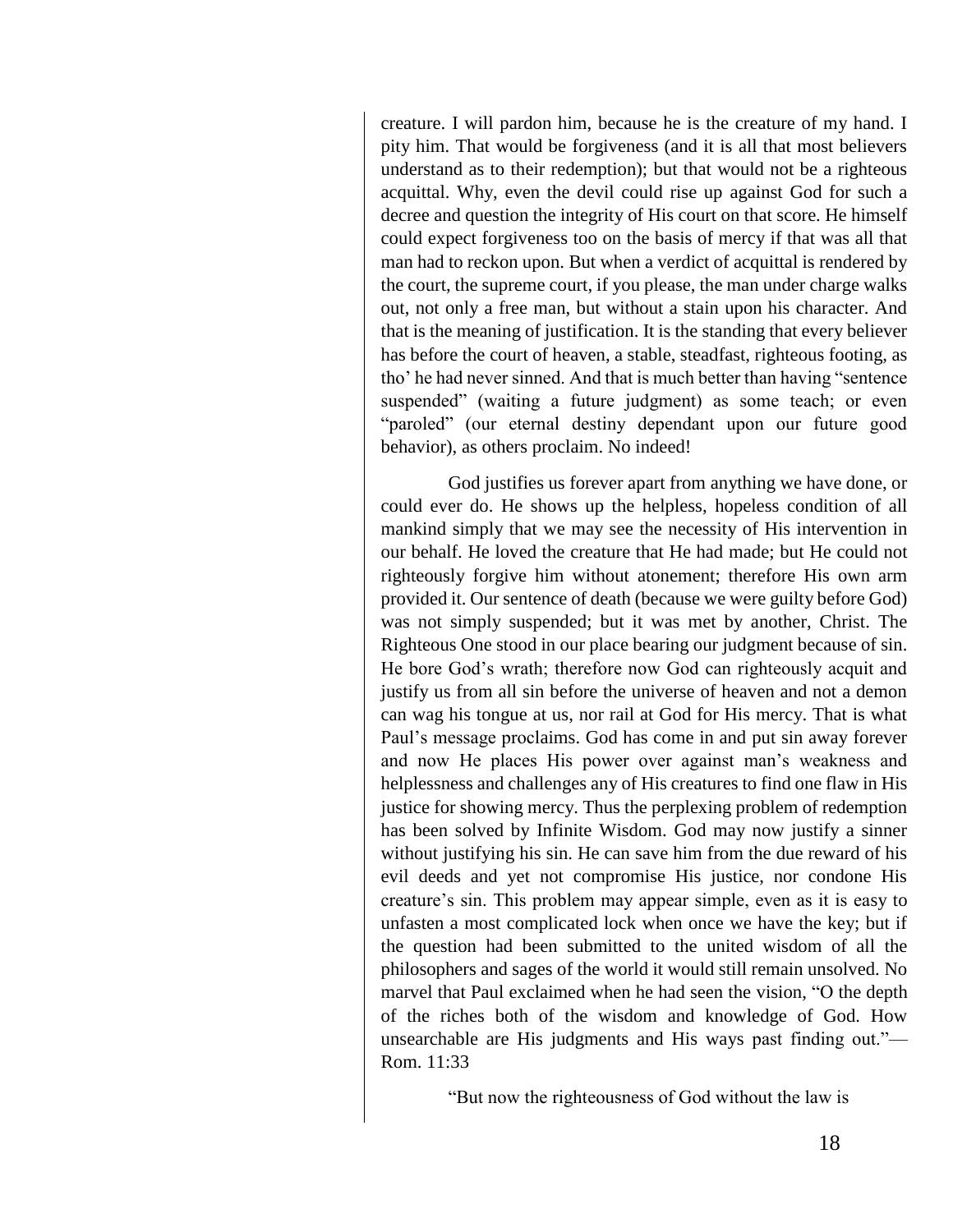3:21 But now the righteousness of God without the law is manifested, being witnessed by the law and the prophets;

3:22 Even the righteousness of God *which is* by faith of Jesus Christ unto all and upon all them that believe: for there is no difference:

manifested…even the righteousness of God which is by faith in Jesus Christ unto all and upon all them that believe."—Vs. 21, 22. We have in the above Scripture the keynote of the second great section of our letter. It is a marvelous statement and marks the third division of the book. It means that God (thru the Gospel, not thru the law) now has a righteousness for man. As the latter has been shown up without any righteousness, spiritually naked and undone, and wholly unable to acquire a righteousness of his own; God is seen coming to the help of His miserable creature. And as man is absolutely bankrupt, we would judge that God's righteousness has the field, without a competitor. And so it has, as far as God and His acceptance of man are concerned. There is no other righteousness to be obtained except this one of faith that is bestowed upon the believer. Yet men still try to bring in a rival and dare to compete with God by works of righteousness which they have done. How foolish!

The words, "without the law," emphasize the separate and distinctive character of this "by faith righteousness." We are thus taught that we must not confound it with anything human. The law represents that which is from man. It demands something from him if he is to have a righteousness of his own; but God's righteousness is absolutely apart from anything of man. It is that which is inherent in God Himself. It is, connected with His own very nature and needs nothing to complete, nor perfect it. God is not under law to do something to be righteous, as is the case with man. God is righteous. He cannot be otherwise, or do otherwise than righteously. And now this divine righteousness which has been manifested apart from law is placed upon, or to the credit of all them that believe. It is imputed to them. They are counted as tho' they had never sinned, yea more, counted as tho' they could never sin.

#### Witness of the Old Testament

Moreover this is all witnessed to by the law and the prophets. That is, it is in harmony with the Old Testament writings, not in opposition to them. No indeed; on the contrary, as Paul would emphasize, the message of grace is witnessed to and confirmed by the prophetic writings. The entire word of God boldly announces the necessity of such a righteousness, as well as the inability of man to obtain one by his own works. The latter is again and again shown up without any standing, ungodly, depraved and helpless. The very fact that he was sent out of the Garden of Eden would prove this fact. It was there he lost his upright standing, the image in which God had made him. There was no sin in him, nor on him when he came from his Creator's hand. He had a righteous standing with God, but his state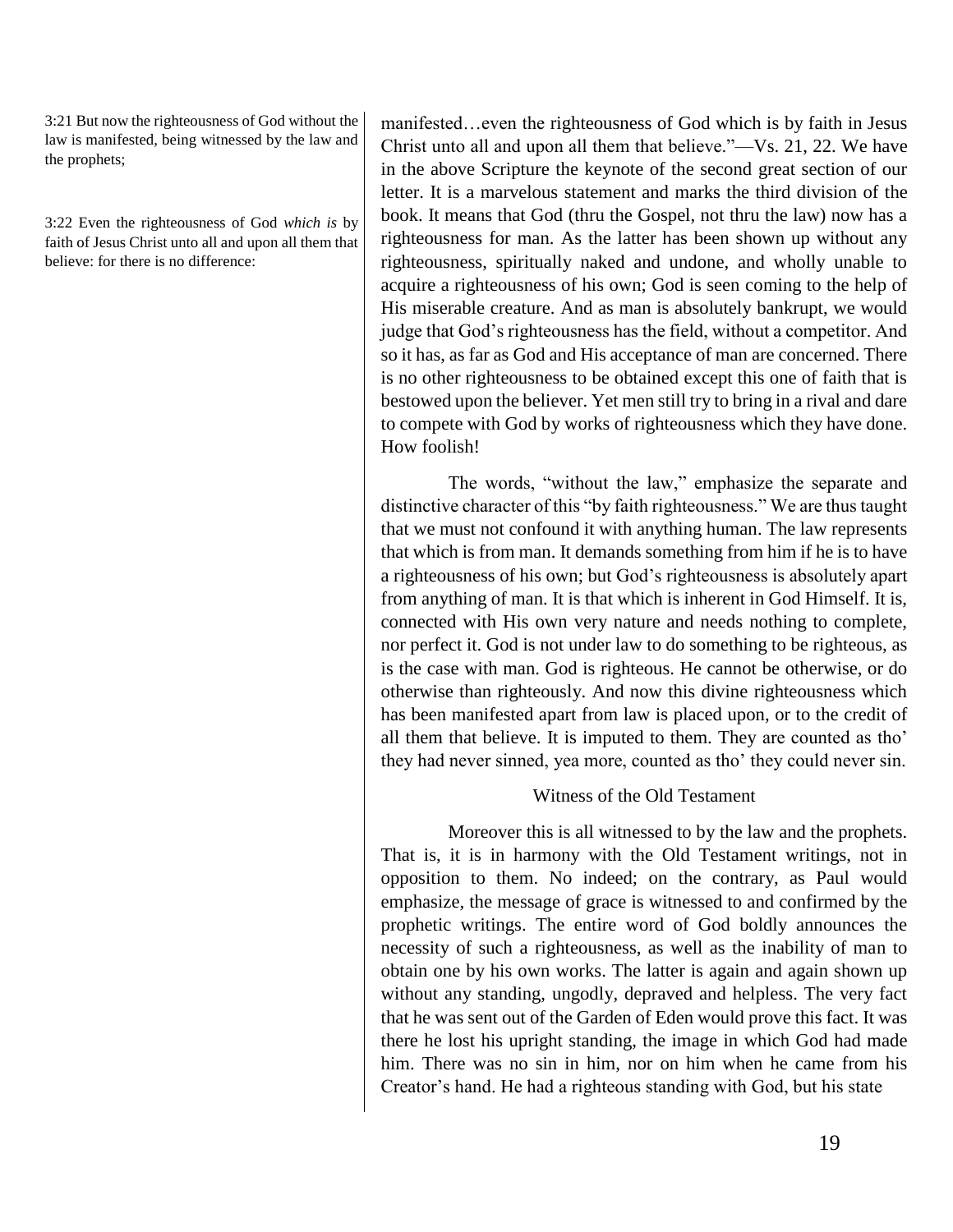remained a question. He was left naked, exposed—that is, liable to temptation. Jehovah would try the creature He had made. He left him free; for he must be allowed to prove his integrity and faithfulness, thus obtaining a righteous character of his own working which he could hand down to his posterity. Remember that Adam was the first head of the human race; therefore he was under responsibility. There was a condition attached to the continuation of his life in the garden (which means a fellowship with God). If he had heeded the Lord's command, he would have obtained a human righteousness which would have fallen to the lot of all his posterity; but alas, he failed. And immediately he knew he was naked. His conscience accused him and he set about to redeem himself. He made a fig-leaf apron to cover his nakedness, type of human effort to provide a righteousness.

## God On the Scene

At this point however Jehovah appears upon the scene and pronounces judgment upon the transgressors; notice the sequel. He slays animals and clothes Adam and Eve with the skins thereof. Marvelous type. God's own durable righteousness, proven righteousness, provided by the slaying of His own holy Son upon the cross, was put on Adam; and in this dress alone he was able to stand before God. We may easily hear the harmony in this connection; "for all have sinned and come short of the glory of God." We all need a covering even as Adam, and it is provided for all them that believe. The Lord Jesus Christ is the channel thru which we may obtain this righteousness of faith. He alone of all mankind not only did not do evil, but He actually did good. He perfectly obeyed God's holy law and then offered himself as the Substitute, the Scape-goat for a lost and ruined creation. God accepted Him and smote Him in our stead. His wrath fell upon His holy Son in our behalf and now He can not only gratuitously (that is without a cause in man) forgive, but justify the sinner that believes the good news of his redemption which was purchased by the cross.

#### **Justification**

Let us look carefully into this great, fundamental question of justification; for there is the grossest ignorance abroad concerning it. Many use the word as tho it was an experience which we enjoyed, or rather endured if we may so irreverently speak of God's blessed salvation, when we were first converted. It has been ignorantly spoken of as "initial salvation;" but this is not its meaning according to the Scriptures. In fact this is not an experience at all, either initial or full salvation. It is the judicial act of God irrespective of our feelings. It has

3:23 For all have sinned, and come short of the glory of God;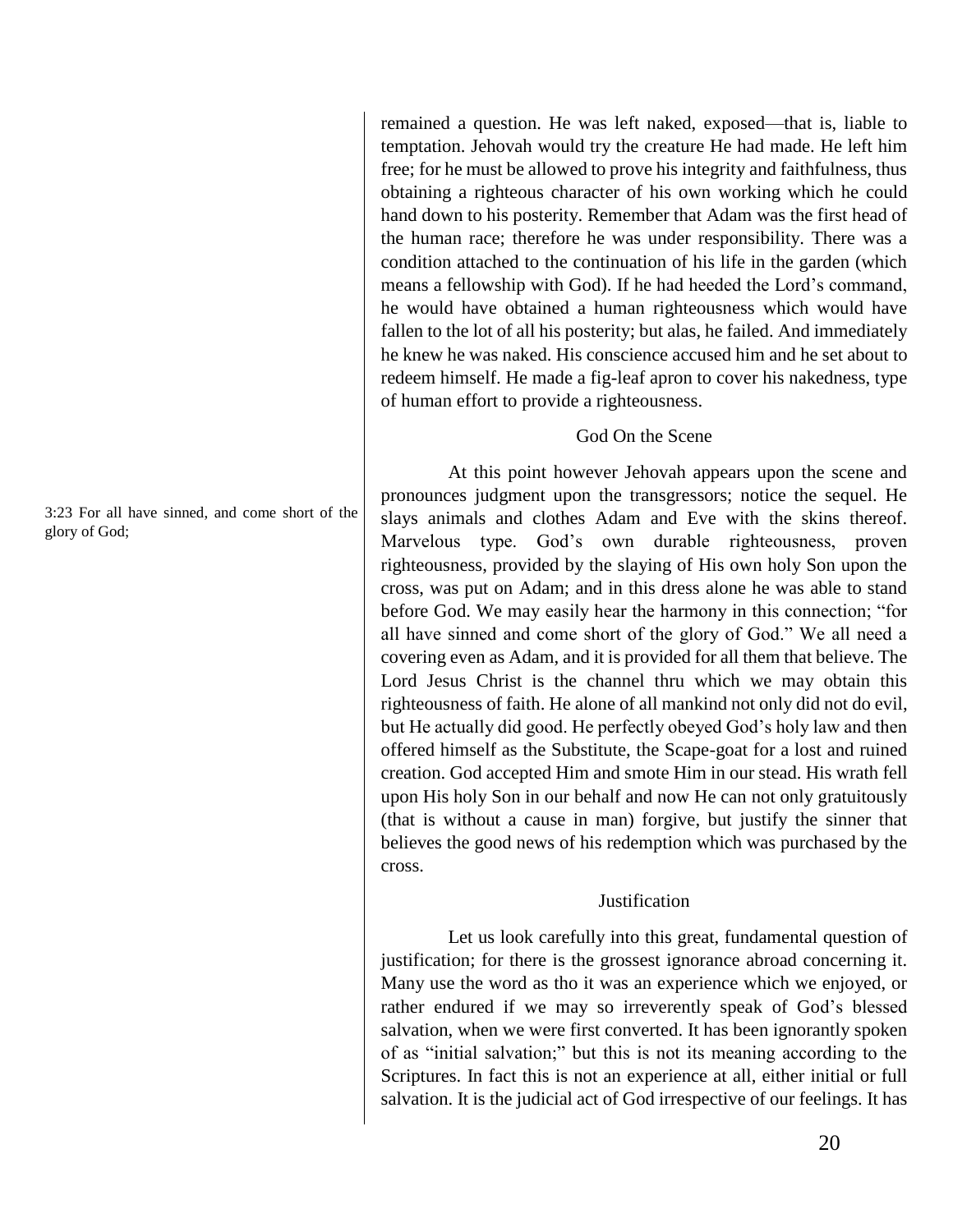to do with our faith alone. When we believe that Christ died for us and accept Him as our Saviour, God justifies us. He gives us a standing in His Son, the Last Adam, as tho' we had never sinned. This is much more than forgiveness tho' it includes it. In Christ we stand in a higher relationship to God and His whole creation than if we had never sinned in Adam. For if the latter had obeyed God perfectly, he would have had a perfect human righteousness only, which would have been our heritage; but the sinner whom God now justifies, because of his faith, receives a divine righteousness, infinite in glorious perfection. And this standing we can never lose. We may not enjoy the results of this wonderful place because of failure, or departure from God; but the fact of a believer's justification remains the same. This is unchanged and unchangeable. It is dependent, as to its continuance, upon God's attitude to His Son. As long as Christ continues to be the Second Head of the human race, just and upright before God; so long will every believer in Him stand in His standing.

And the source of justification is God's grace— "justified freely by His grace," unmerited favor toward man. And His plan is gratuitous, that is, requiring nothing in return; because God already has the basis of this favor laid in "the redemption which is in Christ Jesus." *("the redemption that is in Christ Jesus:"—V. 24 KJV)* The sacrifice of when the due time came, Christ actually "was made sin for us." Thus the Christ on the cross makes it possible for God to be just and yet justify the sinner who believes. For God "set forth" His Son—exhibited Christ before all His creation as a "propitiation." The Holy One was "set forth," shown up as satisfying all the claims of divine justice against man's sin; and He fully expiated the guilt of sin, fully atoned for all God's broken law.

And it was publicly to exhibit His own righteousness that God exhibited Christ—made Him a spectacle before men and angels, as a propitiation for sin. For in view of the fact that God had permitted sin to go unpunished during the previous centuries—"the passing over of sins done aforetime" (V. 25 R. V.) *("for the remission of sins that are past", KJV)*—God now proved His infinite and unchanging hatred of sin in the giving of His Son to death as a sin offering. He thus vindicated His own righteousness; for He had passed over sin, apparently letting men do as they pleased; but it was only because He had His eye on Calvary, where, in His purpose, Christ, as the Lamb, foreordained before the foundation of the world, was bearing away the sin of the world. And cross not only shows that God was just in His dealings with sin, but merciful in His dealings with man. He must punish sin; but He gave His Son a ransom for the guilty, that He thereby "might be just

3:24 Being justified freely by his grace through the redemption that is in Christ Jesus:

3:25 Whom God hath set forth *to be* a propitiation through faith in his blood, to declare his righteousness for the remission of sins that are past, through the forbearance of God;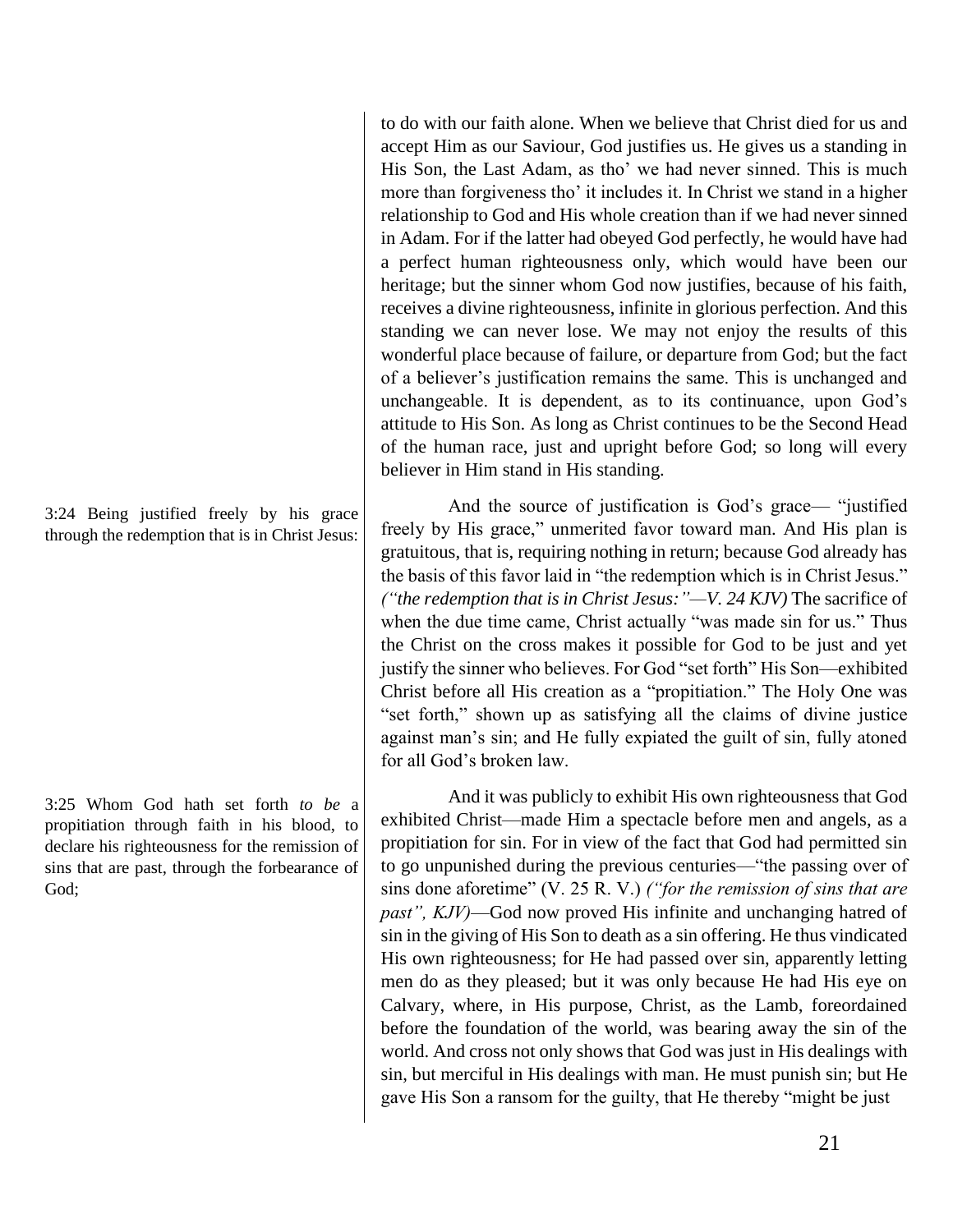3:26 To declare, *I say,* at this time his righteousness: that he might be just, and the justifier of him which believeth in Jesus.

3:27 Where *is* boasting then? It is excluded. By what law? of works? Nay: but by the law of faith.

3:28 Therefore we conclude that a man is justified by faith without the deeds of the law.

3:29 *Is he* the God of the Jews only? *is he* not also of the Gentiles? Yes, of the Gentiles also:

3:30 Seeing *it is* one God, which shall justify the circumcision by faith, and uncircumcision through faith.

3:31 Do we then make void the law through faith? God forbid: yea, we establish the law.

and yet the Justifier of Him that believeth on Jesus." *("might be just, and the justifier of him which believeth in Jesus."—V. 26 KJV)* Human boasting is therefore wholly shut out thru the plan of justification by faith apart from works; for no man can brag because He believes the word of God. God is honored and His law established by the faith way. For since men have sinned, God proved by the punishment of their sin at Calvary, in the person of His own Beloved Son, that He would not suffer His law to be violated without due penalty. He thus honored and established His holy law. And now He honors His holy Son by justifying all that believe in Him. The Judge exhonerates them from all guilt; for He is under obligation to His Son in this matter.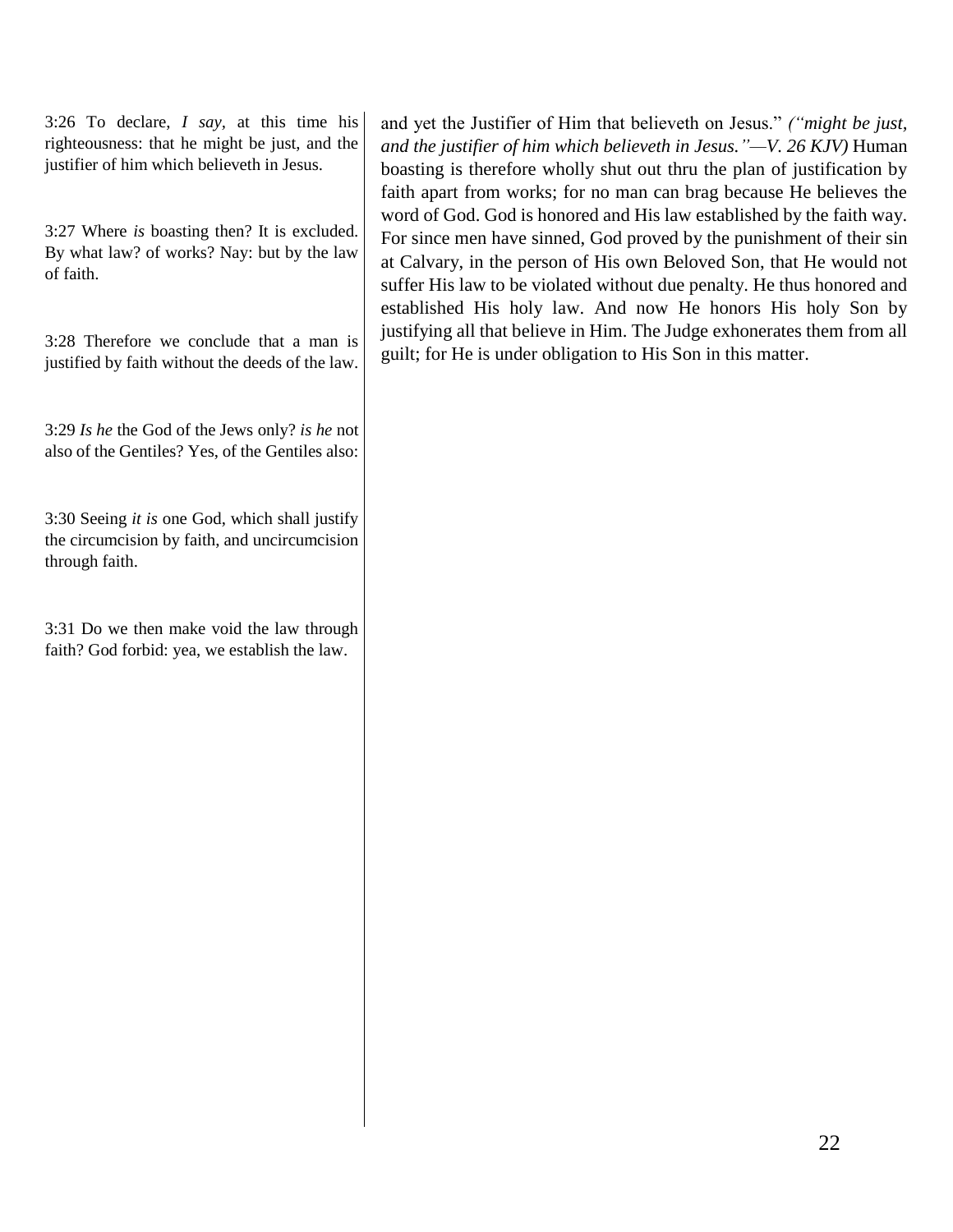4:1 What shall we say then that Abraham our father, as pertaining to the flesh, hath found?

4:2 For if Abraham were justified by works, he hath *whereof* to glory; but not before God.

4:3 For what saith the scripture? Abraham believed God, and it was counted unto him for righteousness.

4:4 Now to him that worketh is the reward not reckoned of grace, but of debt.

4:5 But to him that worketh not, but believeth on him that justifieth the ungodly, his faith is counted for righteousness.

#### Chapter Four

#### Abraham and David

At this point in His letter, the Apostle stops in His argument to call upon the witness-stand two great men of the Bible, Abraham and David. They are examples of the grace plan of salvation. Both of these men were given special promises regarding Christ, first, as the fruitful seed thru whom all nations were to be blessed; and then as the King, the Seed of David, who should reign over the nations. The one, Abraham, was called the "friend of God;" the other, David, was termed "a man after God's own heart." *("a man after mine own heart,"—Acts 13:22 KJV)* The Jews especially honored the memory of and gloried in these two outstanding ancestors; therefore, Paul would have them tell upon what ground they were justified. If any man had whereof to boast of God's wonderful sovereign dealings with them, these men surely did. Therefore their testimony is important. Abraham is the first on the witness-stand. What has he to say regarding his justification before God? If he was justified by his works, we want to know it; for he had something to boast of then, says Paul. But what affirm the Scriptures? "Abraham believed God and it was counted unto him for righteousness." Then is added, "For to him that worketh not, but believeth on Him that justifieth the ungodly, his faith is counted for righteousness." *("But to him that worketh not, but believeth on him that justifieth the ungodly, his faith is counted for righteousness."—V. 5 KJV)* This surely settles the matter concerning Abraham. He was justified by faith without the deeds of the law. In fact there was no law given to Abraham. He lived four hundred and thirty years before the law was given.—\*Gal. 3:17. God told him that He would bless him and make him a blessing, and Abraham believed that He could and would do as He had said. That was all there was to his justification. And his inheritance in Canaan was obtained in the same manner. God called him to go and take possession of that goodly land, and Abraham said, "Yes, Lord, I certainly will." And he entered in and enjoyed his inheritance by faith. As to sight, the Hittites, Jebusites, etc., were still in undisputed possession. And it was also by faith, as is stated, that Abraham became the father of Isaac and thru him the father of many nations. And in this he became like God, who through His seed, which is Christ, will become the "Father of many nations." Thus Abraham witnesses of faith alone.

\*Galatians 3:17 "And this I say, *that* the covenant, that was confirmed before of God in Christ, the law, which was four hundred and thirty years after, cannot disannul, that it should make the promise of none effect."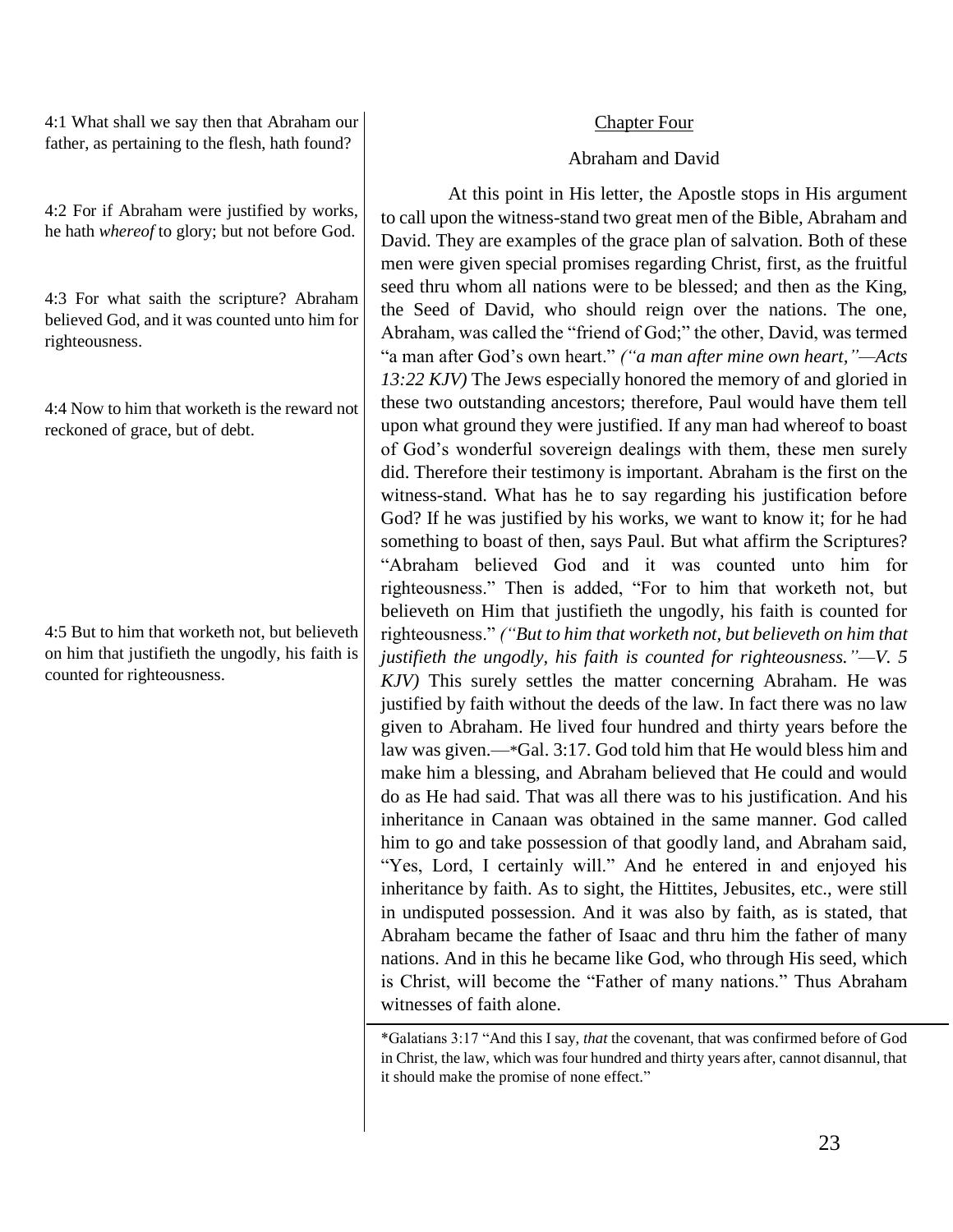4:6 Even as David also describeth the blessedness of the man, unto whom God imputeth righteousness without works,

4:7 *Saying,* Blessed *are* they whose iniquities are forgiven, and whose sins are covered.

4:8 Blessed *is* the man to whom the Lord will not impute sin.

4:9 *Cometh* this blessedness then upon the circumcision *only,* or upon the uncircumcision also? for we say that faith was reckoned to Abraham for righteousness.

4:10 How was it then reckoned? when he was in circumcision, or in uncircumcision? Not in circumcision, but in uncircumcision.

4:11 And he received the sign of circumcision, a seal of the righteousness of the faith which *he had yet* being uncircumcised: that he might be the father of all them that believe, though they be not circumcised; that righteousness might be imputed unto them also:

4:12 And the father of circumcision to them who are not of the circumcision only, but who also walk in the steps of that faith of our father Abraham, which *he had* being *yet* uncircumcised.

4:13 For the promise, that he should be the heir of the world, *was* not to Abraham, or to his seed, through the law, but through the righteousness of faith.

4:14 For if they which are of the law be heirs, faith is made void, and the promise made of none effect:

Then follows David. He also stands forth in defense of the faith-way of justification, saying, "Blessed are they whose iniquities are forgiven, whose sins are covered." And then he waxes bold in his testimony and exclaims, "Blessed is the man to whom the Lord will not impute sin." *("Blessed is he whose transgression is forgiven, whose sin is covered. Blessed is the man unto whom the LORD imputeth not iniquity, and in whose spirit there is no guile", KJV)*—Ps. 32:1, 2. This surely is enough to convince anyone that God never had any other way of salvation than that of grace and faith. As we read: "Therefore it is of faith that it might be sure to all the seed." *("Therefore it is of faith, that it might be by grace; to the end the promise might be sure to all the seed;"—V. 16 KJV)* Gentile as well as Jew, is included in the whosoever of the Gospel. No one is shut out except for unbelief. The work of Christ is sufficient. The blood atones for all sin. How guilty then the one refusing to accept God's mercy, which was extended to us in the gift of His Son, "who was delivered for our offenses, but was raised again for our justification." *("Who was delivered for our offences, and was raised again for our justification."—V. 25 KJV)*

The fact that Abraham was justified while uncircumcised, opens the door of justification to the Gentiles. They too, thus, may claim him as their father on the ground of faith in Jesus Christ. Justification follows immediately upon faith. It is granted to him who is not working, but believing, God refuses to let any man have the privilege of earning his salvation. He must take it as a free gift, or not have it at all; for faith has not the least merit. We do not deem it a matter of reward to believe an honest man. It is not an effort, or a work. And as it has pleased God to convey His salvation to man by the channel of faith, let us rejoice in His explanation, accept His word and enjoy His grace.

Abraham did this childlike thing. He believed the Word of God when all the evidence was against the possibility of its fulfillment. His body, as to all practical purposes, was as good as dead, his wife was worse, if that could be—barren all her days. He realized his helpless condition, faced the facts, yet he did not doubt that God could and would do what He had promised. He knew that God was superior to death; and his faith made it possible for God to fulfill His word to him. Abraham did not doubt; but was strong in faith, thus necessitating God to vindicate him. Faith must be rewarded. God works on this principle and no other. Abraham was fully persuaded that God meant what He said and said what He meant. He was not staggered by difficulties in the way, and note the response on God's part—"his faith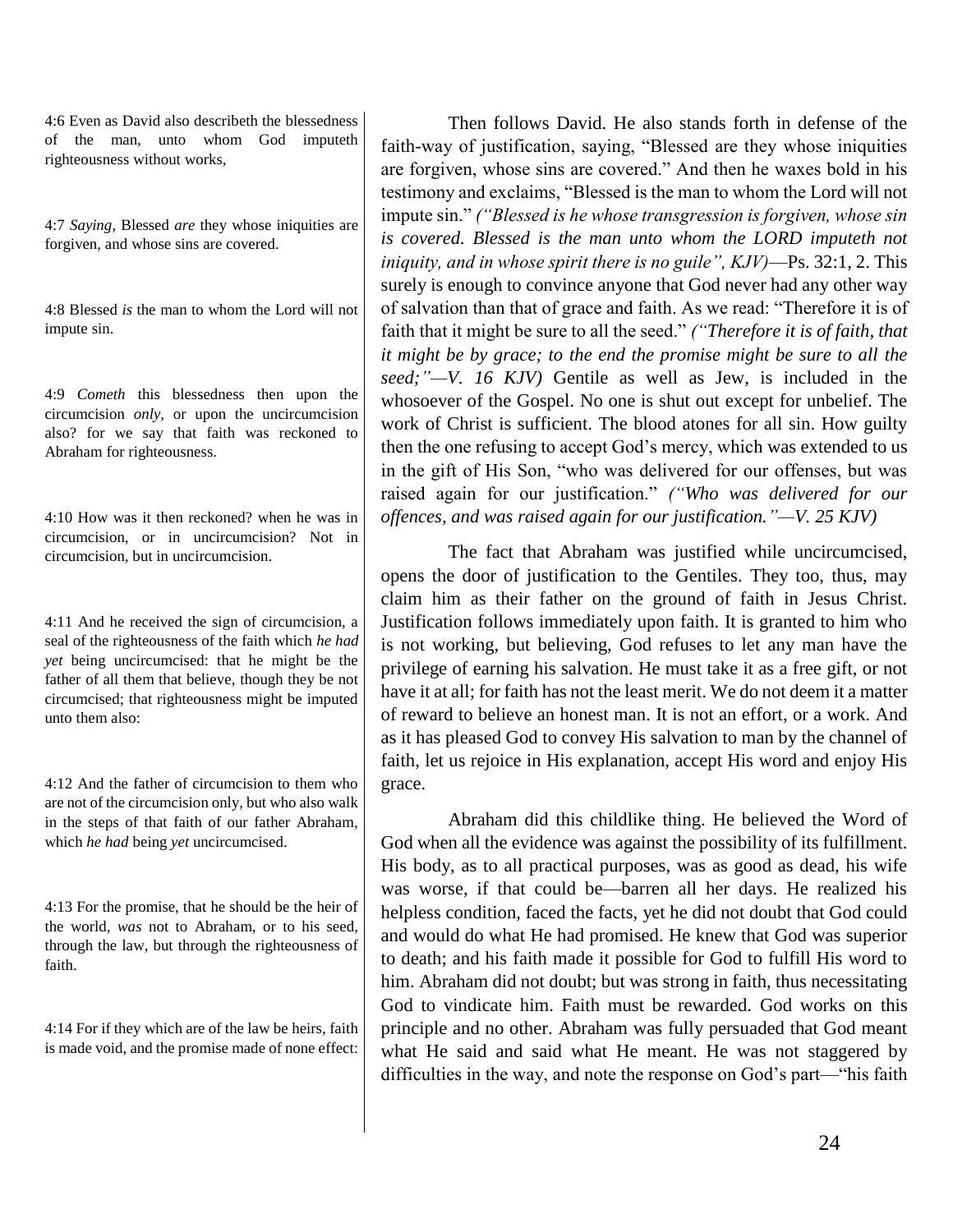4:15 Because the law worketh wrath: for where no law is, *there is* no transgression.

4:16 Therefore it is of faith, that it might be by grace; to the end the promise might be sure to all the seed; not to that only which is of the law, but to that also which is of the faith of Abraham; who is the father of us all,

4:17 (As it is written, I have made thee a father of many nations,) before him whom he believed, *even* God, who quickeneth the dead, and calleth those things which be not as though they were.

4:18 Who against hope believed in hope, that he might become the father of many nations, according to that which was spoken, So shall thy seed be.

4:19 And being not weak in faith, he considered not his own body now dead, when he was about an hundred years old, neither yet the deadness of Sarah's womb:

4:20 He staggered not at the promise of God through unbelief; but was strong in faith, giving glory to God;

4:21 And being fully persuaded that, what he had promised, he was able also to perform.

4:22 And therefore it was imputed to him for righteousness.

4:23 Now it was not written for his sake alone, that it was imputed to him;

4:24 But for us also, to whom it shall be imputed, if we believe on him that raised up Jesus our Lord from the dead;

4:25 Who was delivered for our offences, and was raised again for our justification.

was counted unto him for righteousness." *("his faith is counted for righteousness."—V. 5 KJV)*

But observe that this was not written for Abraham's sake only, but for ours also, to whom it shall be imputed (the same kind of righteousness imputed), "if we believe" (have the same kind of faith) in the same God, the God of resurrection. He raised up Jesus our Lord from the dead; who was delivered for our offenses and was raised again for our justification. The resurrection of Christ is the proof that His sacrifice was acceptable to God. He paid the entire bill. The plate is all wiped clean and the resurrection is the receipt. We all know what assurance it gives to have the receipt when a man comes to collect his bill the second time; likewise in the matter of our justification. God has put into our hands a guarantee of established relationship to Himself in the fact that He raised Him (who was our substitute) from the dead. We stand in Him perfect and upright. And then the following results of enjoyment and stability may be ours.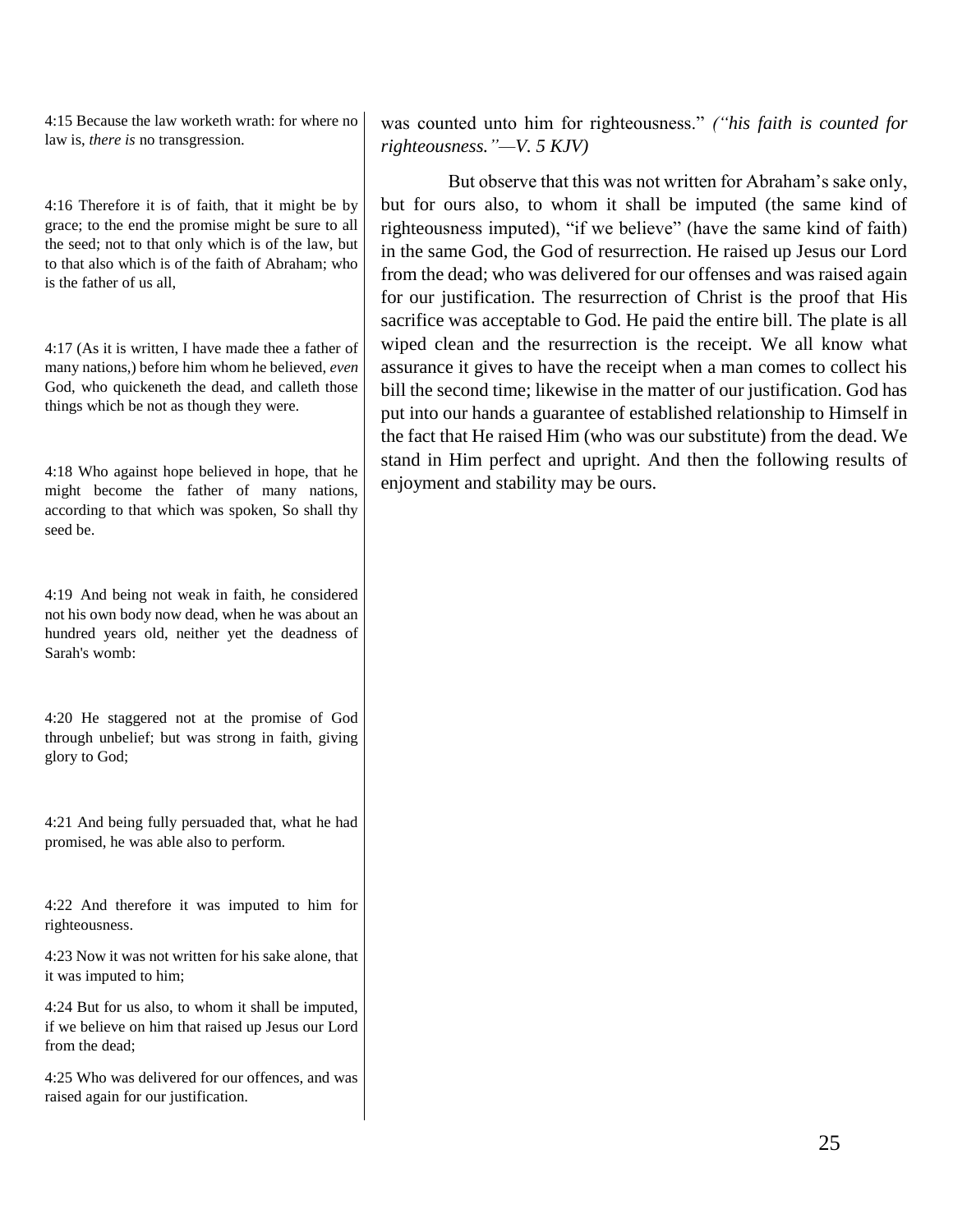5:1 Therefore being justified by faith, we have peace with God through our Lord Jesus Christ:

5:2 By whom also we have access by faith into this grace wherein we stand, and rejoice in hope of the glory of God.

5:3 And not only *so,* but we glory in tribulations also: knowing that tribulation worketh patience;

5:4 And patience, experience; and experience, hope:

5:5 And hope maketh not ashamed; because the love of God is shed abroad in our hearts by the Holy Ghost which is given unto us.

5:6 For when we were yet without strength, in due time Christ died for the ungodly.

# Chapter Five

"Therefore being justified by faith we have peace with God thru *(through, KJV)* our Lord Jesus Christ"—Chap. 5:1.

In the first five verses of this chapter, Paul informs us of some sure results which accompany the fact of our justification. They follow upon our acceptance of Christ. The first is peace; not that peaceful feeling, "the peace of God," of which the Apostle speaks elsewhere (\*Phil. 4:7), but "peace with God." It signifies a change of attitude. We were at enmity with God, in rebellion against Him, as we read later in this chapter; but now we have surrendered and the consequence is peace. God was besieging our hearts by His Holy Spirit and wooing us for years to lay down our arms and yield to Him. He has been reconciled to man since the death of Christ upon the cross nineteen hundred years ago. And the peace with God mentioned here proceeds from and is measured by what Christ finished for us upon the cross. The peace which I have in my heart, the peace of condition, or state, depends upon the former peace and my vision of Him who "made peace by the blood of His cross." *("having made peace through the blood of his cross,"— Col. 1:20 KJV)*

The second result of the fact of our justification is that we find a way opened into the presence of God. This is the meaning of "access into this grace wherein we stand". We are brought into the full favor of Christ, who is before the Father in continual fellowship and acceptance. This glorious favor brings to us the third result—"We rejoice of the glory of God." *("rejoice in hope of the glory of God."—V. 2 KJV)* But such an experience is generally followed by tribulation, in which we learn to glory; for this is but the forerunner of patience or steadfastness, while the latter brings us experience, or is a proof of soundness. This gives rise to hope, which makes us not ashamed, but rather makes us happy in the time of trial; for "the love of God is shed abroad in our hearts by the Holy Spirit which is given unto us." We are thus enabled to triumph over shame and suffering. Paul himself enjoyed such a wonderful experience, as witness that glorious scene in the jail at Philippi, where he and Silas, with their backs cut with many stripes and their feet fast in the stocks, sang praises to God at midnight—Acts 16. Conybeare renders this portion in this wise. "We exult also in our sufferings; for we know that by suffering is wrought steadfastness, and steadfastness is the proof of soundness, and proof gives rise to hope and our hope cannot shame us in the day of trial; because the love of

<sup>\*</sup>Philippians 4:7 "And the peace of God, which passeth all understanding, shall keep your hearts and minds through Christ Jesus."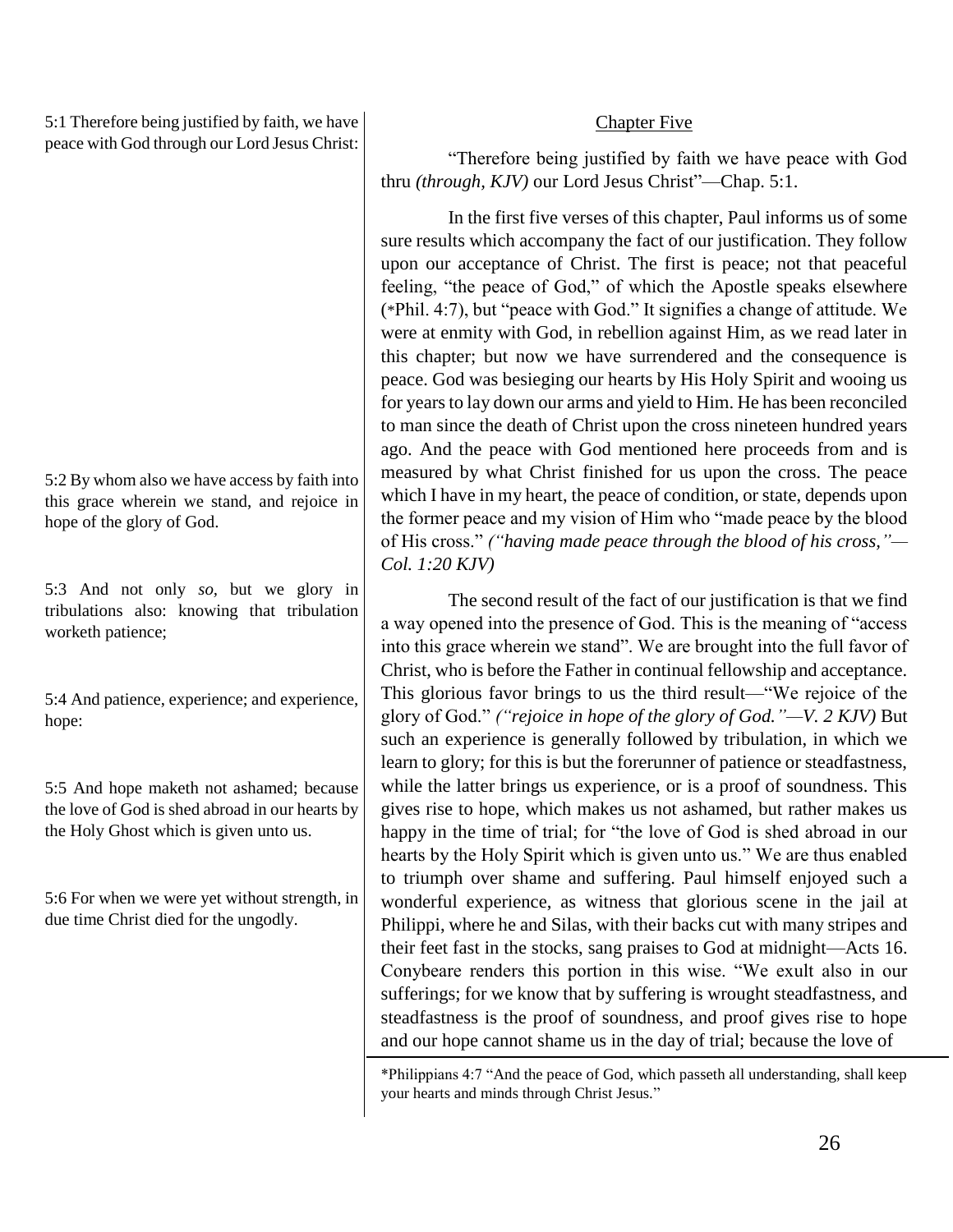5:7 For scarcely for a righteous man will one die: yet peradventure for a good man some would even dare to die.

5:8 But God commendeth his love toward us, in that, while we were yet sinners, Christ died for us.

5:9 Much more then, being now justified by his blood, we shall be saved from wrath through him.

5:10 For if, when we were enemies, we were reconciled to God by the death of his Son, much more, being reconciled, we shall be saved by his life.

5:11 And not only *so,* but we also joy in God through our Lord Jesus Christ, by whom we have now received the atonement.

God is shed forth in our hearts by the Holy Spirit which has been given to us."

# Reconciliation

Now in our epistle, after we have been given a summing up of the blessings attendant upon the justified—those in Christ—we are brought back, as it were, to get a full view of our unjustified condition in Adam, with absolutely no standing before God and without strength to obtain one. The Apostle declares that we were ungodly—unlike God—yet for such, in due time, Christ, the Last Adam, died. We were unrighteous; "for scarcely for a righteous man will one die," that is there would have been no need of Christ's death if Adam had obeyed God; and we had thus inherited a human righteousness thru him. "Yet peradventure for a good man some would even dare to die." Yes, if man possessed even a little spark of good, as many hold today, there would have been some cause for God's love to be manifested: but on the contrary, "there is none good." God's love toward man proceeded wholly from Himself. There was nothing in us to merit or draw it out. Therefore it is written, "But God commendeth His love toward us in that while we were yet sinners, Christ died for us." While we were not only ungodly by nature, but sinners by practice, God's love-Gift, the Last Adam, came to redeem and lift up the helpless.

Then Paul argues, which is logical, if we are justified entirely by the grace of God—the blood of Jesus as the basis—we shall certainly be saved from wrath; agreeing with the promise of Jesus, "shall not come into judgment *(condemnation, KJV)*; but is passed from death unto life"—John 5:24. And the Apostle further argues, If God reconciled us when enemies, by the death of His Son, "much more we shall be saved by His life." *("Much more then, being now justified by his blood, we shall be saved from wrath through him."—V. 9 KJV)* The reconciliation has been effected whether we come into the enjoyment of it or not. This is judicial. It has reference to Christ dying as the Substitute of our fallen head, Adam. But the words, "saved by His life," refer to Christ's resurrection as the Last Adam—"the life-giving Spirit"—which life must be appropriated to be enjoyed. In other words, the whole old creation was put to death in Christ's death; but only those who accept His death as their death are raised, a new creation. They have passed from death unto life. So Paul can truly add—"And not only so, but we joy in God thru our Lord Jesus Christ by whom we have now received the reconciliation." *("And not only so, but we also joy in God through our Lord Jesus Christ, by whom we have now received the atonement."—V. 11 KJV)* This is conclusive proof that Christ's work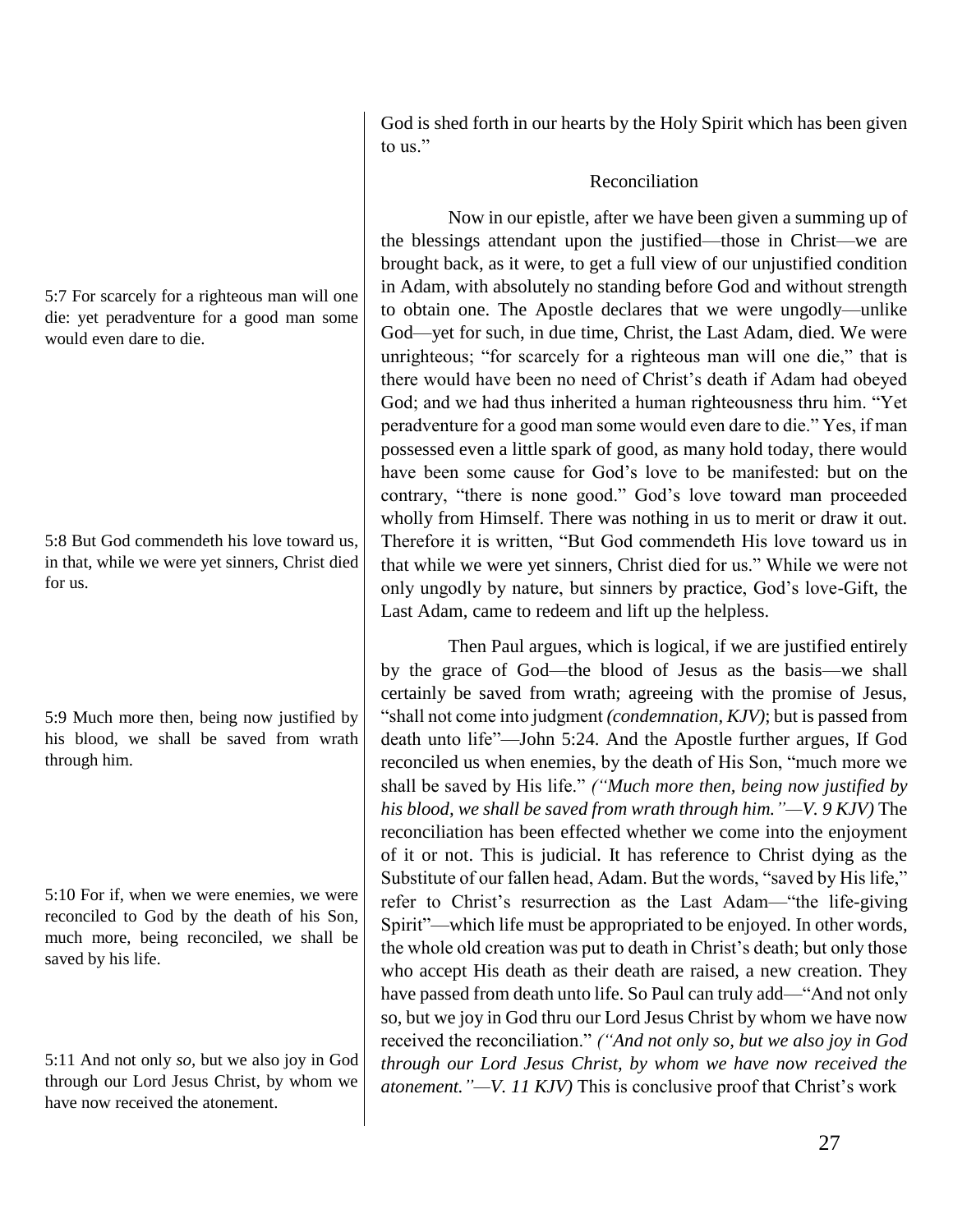5:12 Wherefore, as by one man sin entered into the world, and death by sin; and so death passed upon all men, for that all have sinned:

5:13 (For until the law sin was in the world: but sin is not imputed when there is no law.

5:14 Nevertheless death reigned from Adam to Moses, even over them that had not sinned after the similitude of Adam's transgression, who is the figure of him that was to come.

as the Last Adam is in view here. Paul is making way for the following fundamental teaching which is the basic truth for the Church —the twofold Headship of the human race—with the attendant responsibility upon each Head and its results to the human family.

## The Two Headships

"Wherefore as by one man (Adam) sin entered into the world and death by sin, and so death passed upon all men; for that all have sinned...Therefore, as by the offence of one (Adam) judgment came upon all men to condemnation; even so by the righteousness of one (Christ) the free gift came upon all men unto justification of life"— Vs. 12, 18.

We have arrived at a most important part of our study. It is generally considered a most difficult portion, and with reason: for there are depths and heights and lengths and breadths in this little block of Scripture. It is a profound section; the truth herein contained forms the basis of all Paul's great body of teaching for the Church; a mystery which can be uncovered only by the Holy Spirit. Christ is shown here as the Second Head of the human race, the Kinsman-Redeemer, in contrast with Adam, the first head. Also His great work of redemption with all its results is emphasized and contrasted with Adam's great fall, and all its results. And the preponderance of evidence, its "much more" (five times repeated) in favor of Christ and the blessings He has brought to mankind. Yea, these latter much more than compensate for all the wreckage and ruin that was entailed upon humanity by the sin of Adam.

A parenthesis of five verses occurs between verse one and eighteen, the Scriptures quoted above. Paul begins his mastery parallel by acknowledging the universal sway of sin and death over all mankind and then points out the culprit and fixes the blame upon him. It is Adam. He disobeyed God in the garden and brought ruin upon all his progeny. Sin thus entered the world, also death. And in support of this argument, the Apostle introduces the parenthesis and shows that death reigned over all men, from the time of Adam until Moses, tho' there was no transgression, during that period; for there was no law. Paul does not say that there was no sin; but no law; consequently no breaking of law, which is transgression, yet death reigned nevertheless. He is herein teaching that death has been given its right to reign in the world by Adam's one transgression in the garden. He there broke a known commandment by eating of the forbidden fruit and so brought sin and death upon the scene.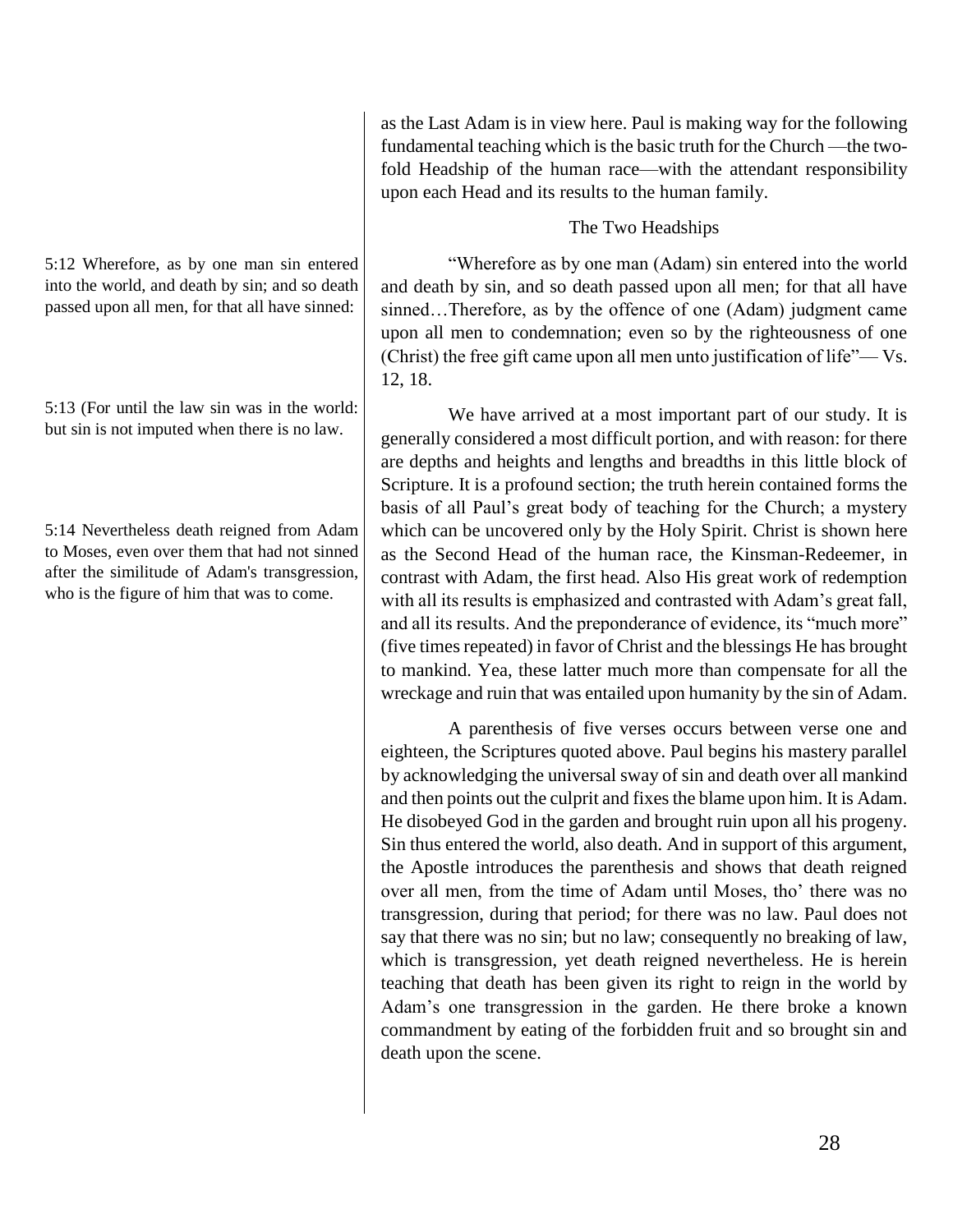5:15 But not as the offence, so also *is* the free gift. For if through the offence of one many be dead, much more the grace of God, and the gift by grace, *which is* by one man, Jesus Christ, hath abounded unto many.

5:16 And not as *it was* by one that sinned, *so is* the gift: for the judgment *was* by one to condemnation, but the free gift *is* of many offences unto justification.

5:17 For if by one man's offence death reigned by one; much more they which receive abundance of grace and of the gift of righteousness shall reign in life by one, Jesus Christ.)

But now enters an opposer of sin—V. 15. Grace is on the throne, corresponding adversely with sin, while Christ's one obedience, His death on the cross, is set over against Adam's one disobedience. The one (Christ) just as truly brought life where the other (Adam) brought death. Yet even so, the figure falls short of doing justice to the great reality. It fails utterly in several particulars to fully set forth the scope and power resulting from the sacrifice of Christ. A simple reversal of the offense would only put us back to where Adam was before he fell. He was without sin; but the free gift of justification thru Christ is infinitely more than just recovery from the effects of the fall. Grace does not simply put man back in the garden to be tested again; but rather puts him out of the realm of law and probation altogether. It gives him a righteousness that has already been tried and proven faultless; an unchangeable righteousness imputed as well as imparted to him, a standing as well as a state, when he believes the Gospel. Redemption does not only look back and undo all the results of the fall, but it looks forward and gives us far more than we lost in Adam. Notice verse sixteen, Conybeare's translation—

"Moreover the boon, or gift of God exceeds the fruit of Adam's sin; for the doom came because of one offense, a sentence of condemnation; but the gift comes, a sentence of acquittal from the many offences." *("And not as it was by one that sinned, so is the gift: for the judgment was by one to condemnation, but the free gift is of many offences unto justification", KJV)*That is, it was one sin that brought condemnation to the whole of mankind, the many. On the other hand the gift of acquittal, or justification goes farther yet. It is acquittal from the many offenses of the whole human race. Remember the Apostle is here speaking of the provision for the justification of the world that was laid in the one righteous act, Christ's death on Calvary. The following verse is great. It is an advance of many steps than just back to the garden in Eden and Adamic perfection. Let us note it carefully.

"For if the reign of death was established by the one man (Adam), by the sin of him alone; far more shall the reign of life be established in those who receive the overflowing fulness of the free gift of righteousness by the one Man Jesus Christ"—V. 17, Conybeare. *("For if by one man's offence death reigned by one; much more they which receive abundance of grace and of the gift of righteousness shall reign in life by one, Jesus Christ", KJV)*

Adam set death upon the throne by his one act of disobedience and it ruled and reigned in the human family. Its rule was inexorable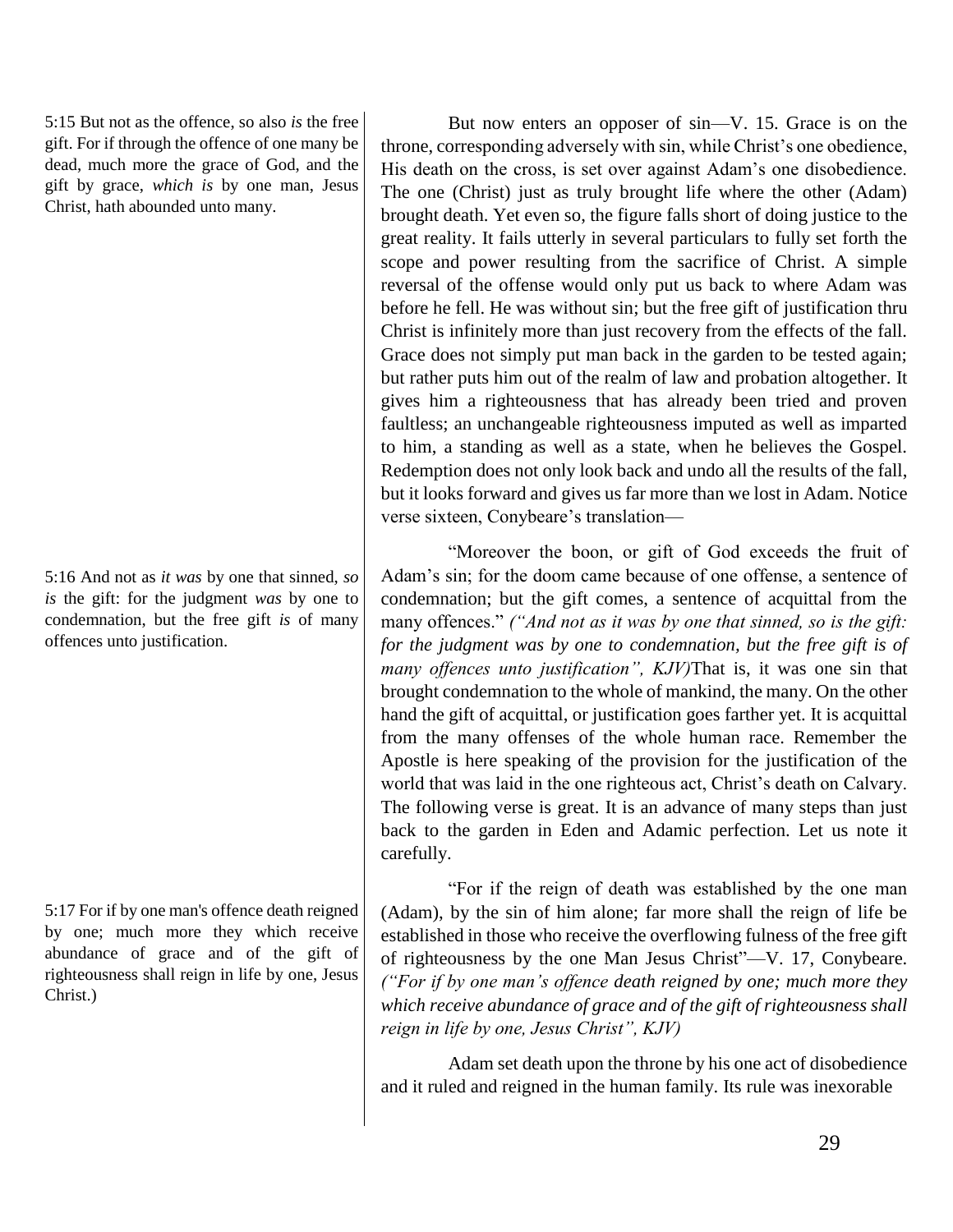and absolute. It was established. But Christ, the Second Man not only dethrones this king, as some would argue, but far more. He introduces the despotism of life. He crowns life in the place of death; and much more than this, He makes believers kings in a great, glorious realm of righteousness and truth. There is not only an abundance, but a superabundance of grace provided for a full vindication from all guilt, and much more. There is an abundance of grace provided for an overcoming of every circumstance and reigning in every place. The reign of death was irresistible. It went marching on without let, or hindrance over those under law and those without law. There was no way to stop its progress, or loose its grasp; no place in the world where it did not hold sway. Tho' men endeavored by all their united skill, sorcery and science to halt its onward march; yet it abounded to the uttermost of the four corners of the earth.

But now there is a change. Christ made a way to halt death and put life on the wing. The reign of life abounds now, not only in the same degree as the reign of death, but in far greater measure. Observe that the reference here is not only to the victory which we may have over sin, but that which we may have over death, the wages of sin. The Apostle not only sets sin and righteousness one against the other in vivid contrast, but also death and life. In the same measure that sin has been ruling unto death, righteousness may now reign unto life. Sin was constantly bringing death to pass; likewise in the same manner, grace triumphs in the new creation, making life to triumph in the place of death, because of righteousness. Grace is seen here as a mighty irresistible conqueror overcoming all the results of Adam's transgression.

Observe that Paul is dwelling more on this subject—sin as bringing forth death, than upon the sin itself. It is his theme at this place, we may say. Sin in its death-ward aspect, having dominion over a man as long as he lives. And this death is a death not only physically felt in pain and sickness, but in every part of man. The whole of his being has in some measure been brought under the power of death. There is death of the conscience, death of the sensibilities and affections in relation to God manifested in every son of Adam. And even in believers this same deadness is in evidence more, or less. There is apathy, coldness, indifference, sluggishness of mind, as well as of body; death reigning over much of our being when the provision has been made for life manifested in every part. For even the mortal body of believers, as well as, the spirit and soul, may have a part now in this marvelous victory over death. As righteousness has the right of way in us, the very same sway that sin formerly occupied, in that measure, and no more, will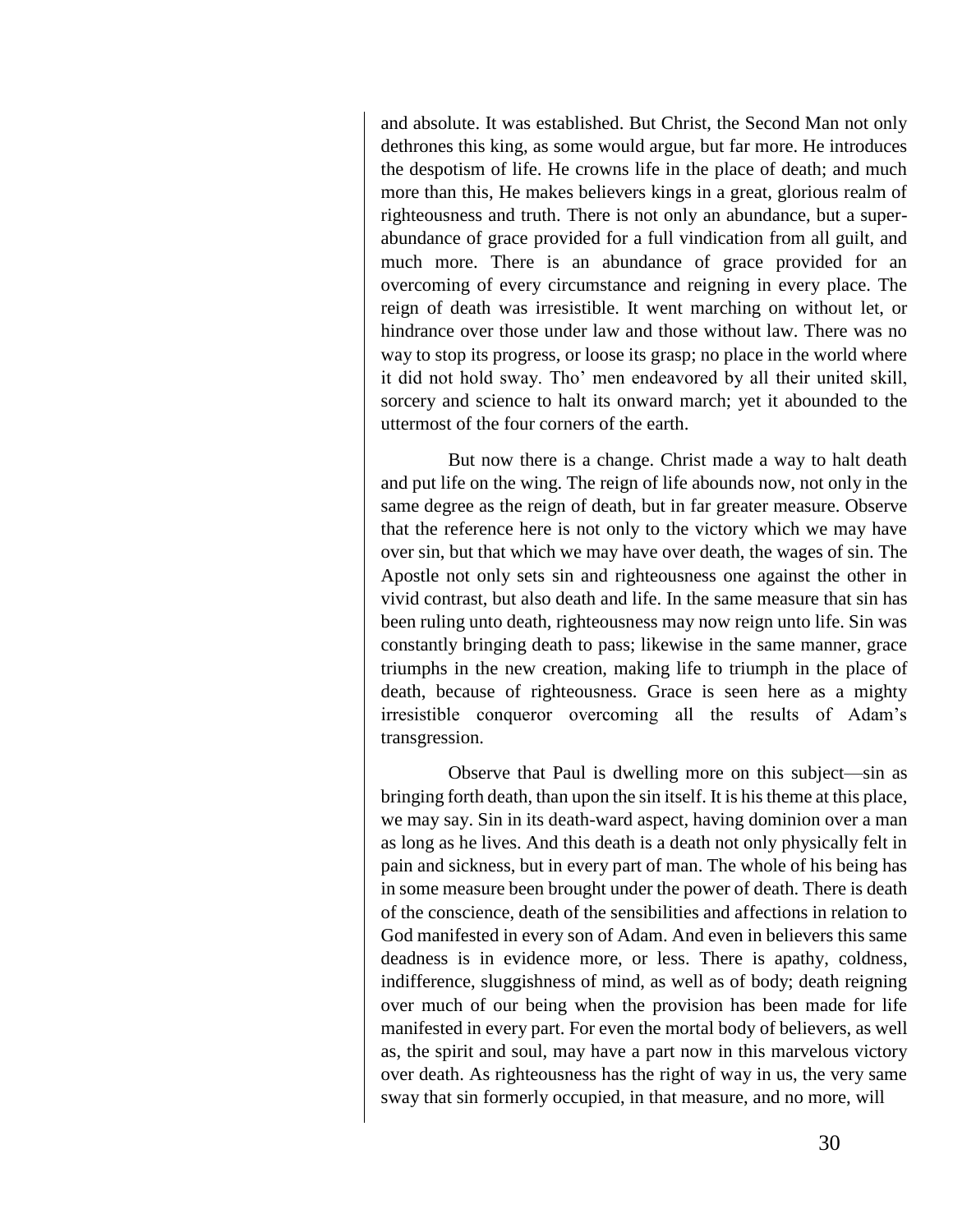5:18 Therefore as by the offence of one *judgment came* upon all men to condemnation; even so by the righteousness of one *the free gift came* upon all men unto justification of life.

5:19 For as by one man's disobedience many were made sinners, so by the obedience of one shall many be made righteous.

5:20 Moreover the law entered, that the offence might abound. But where sin abounded, grace did much more abound:

death be held in abeyance and finally conquered. We shall have more of this later.

"Therefore as the fruit of one offense reached to all men and brought condemnation (the source of death); so likewise the fruit of one acquittal shall reach to all men and bring justification, the source of life"—V. 18. *("Therefore as by the offence of one judgment came upon all men to condemnation; even so by the righteousness of one the free gift came upon all men unto justification of life", KJV)*

The parallel in the above verse, tho' obviously on opposite lines, is perfect. The one unrighteous act of Adam actually brought a sentence of death upon all men; but Christ enters the arena in which are gathered all the doomed, and by His own righteous act, He annuls the sentence of condemnation hanging over them, and more. He hangs over them a sentence of justification which pertains to life. The latter is judicial, and it is provisionally at the service of all men, waiting their acceptance which the following verse makes plain:

"For as by the disobedience of the one, the many were made sinners; so by the obedience of the one, the many, shall be made righteous"—V. 19. *("For as by one man's disobedience many were made sinners, so by the obedience of one shall many be made righteous", KJV)*

"The all" of the previous verse is now changed to "the many." The former refers to the judicial aspect of the results of Christ's righteous act of obedience, while here the experimental side is in view. "The many", are those that believe the good news of redemption and are thus, not only provisionally justified, but actually made righteous. Then the Apostle shows that we were not only under condemnation because of Adam's sin; but actual law-breakers ourselves, hence doubly needing grace.

"And the law was added that sin might abound; but where sin abounded the gift of grace has overflowed beyond" (the outbreak of sin) V. 20, Conybeare. *("Moreover the law entered, that the offence might abound. But where sin abounded, grace did much more abound", KJV)*

God desired man to know that he was not only a sinner by Adam's one sin, but that he was a sinner by his own actual transgressions, hence He gave the law. Its true character and official place on God's program, are thus declared. It was added; not to curb, or restrain sin as many foolishly teach, but just the opposite—to make manifest the sin. It did not make man a sinner. Adam's sin did that. It only declared the character of sin by making it an offense against God. The law simply was a boundary line marking the limits of right and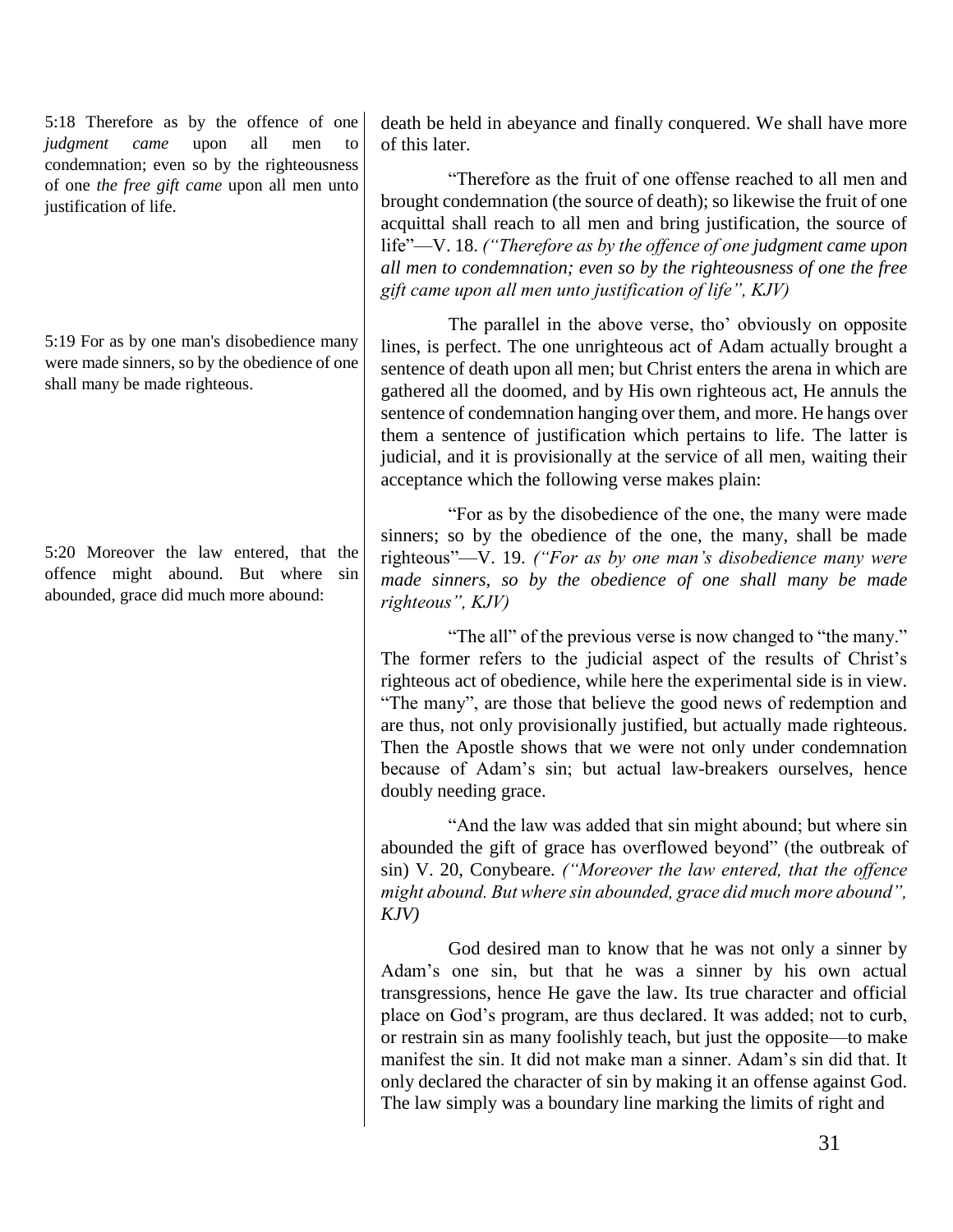5:21 That as sin hath reigned unto death, even so might grace reign through righteousness unto eternal life by Jesus Christ our Lord.

wrong so that men would recognize their inward condition by their lawless acts in stepping over the line. Sin then became the transgression of God's holy command and thus brought greater condemnation upon the sinner. Furthermore it increased the sinfulness of sin; but here again God overrules. He makes His grace to super-abound and exceed all the sin which His law exposed, all the guilt which His law denounced, all the condemnation which His law inflicted upon the transgressor. His grace overflowed its banks; beyond the over-flowing and breaking forth of sin. And the purpose of this prodigal expenditure of grace, as well as the place of its fullest manifestation and its channel, is told us in the following verse. Notice it carefully. It ends this section of the two Headships.

"That as sin hath reigned unto death, even so might grace reign through righteousness unto eternal life by Jesus Christ our Lord"—V. 21.

Sin is here pictured as a despot, a master holding man in an iron grip, from which there was no escape save in death; while the law only strengthened its power—\*1 Cor. 15:56. But now righteousness sits in the place of sin and rules with the same, or mightier iron rod, thru grace unto life eternal. There is no limit to the power of grace nor end to her reign. Sin ended in death in the judgment of the cross where it abounded, and overflowed its banks in the death of Christ; but here too is where grace super-abounds. It cannot be dammed up nor stayed in its rushing, onward sweep. It must flow out and over all flesh where sin had reigned supreme; for God's wrath has been appeased, the proof of which is that He raised Christ, the Last Adam, from the dead and made Him the channel of life eternal for all men.

Therefore the prominent truth of this section of our book is compensation, as it were. It is the trespass phase of salvation that is herein set forth; the thought of which is that God is richer by all that was taken from Him by Adam. And rather than having lost anything by the defalcation of the first man, He has gained immensely in the reimbursement which the Second Man has brought to Him. The Last Adam does not merely repay God for His loss, but He adds the fifth part more, as it is written, "He shall even restore it in the principal and shall add the fifth part more thereto"—Lev. 6:5. God is thus enriched; and so is man when he actually believes the truth of His redemption and lays hold of the eternal life which is provided in our Lord Jesus Christ. We find that we are not only negatively delivered from the guilt of sin, which is justification, but actually have the victory over the power of sin which is sanctification. In the following three chapters, 6, 7 and 8, we have some of these glorious possibilities set before us.

<sup>\*1</sup> Corinthians 15:56 "The sting of death *is* sin; and the strength of sin *is* the law."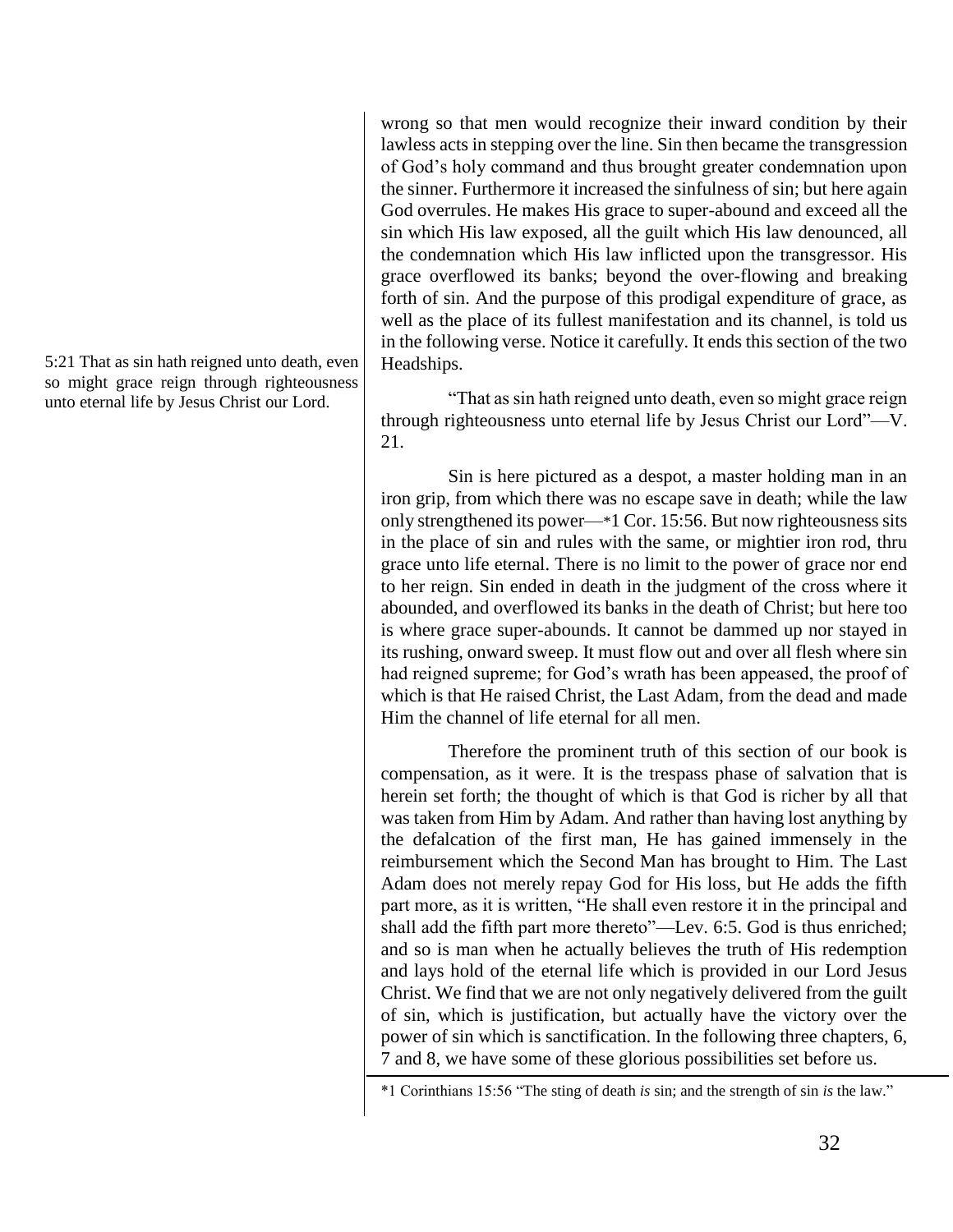#### Chapter Six

"What shall we say then? Shall we continue in sin that grace may abound?"—V. 1.

We have learned in the preceding chapters, that the salvation of all who receive the grace of God, extended to man thru the Gospel, is as complete and as eternal as their ruin and condemnation had been as sinners in Adam. This divine plan, which the Architect of redemption had consummated, had its source in the love of God and has as its foundation the death and resurrection of our Lord Jesus Christ. God has now an entirely new order of things for humanity based upon a new Head. He went to the root of things—"For a good tree bringeth not forth corrupt fruit; neither doth a corrupt tree bring forth good fruit." He did not patch up the old Adam line, but brought in a new creation. A new realm is introduced, a spiritual realm, where abounding grace reigns and that thru righteousness by our Lord Jesus Christ. Thus the first five chapters of Romans close with the great unfolding of the divine way of justification and life. We have learned the way of deliverance from the guilt of sin; now we shall learn the way of deliverance from its power.

But the latter part of chapter 5 has another very important practical bearing. It is the introduction to a wonderful mine of truth, our identification with Christ, which is continued and unfolded in the sixth chapter. For as has been stated the fact that our Lord Jesus Christ was our Representative on the cross, and is now our Head, forms the basis for all that great body of truth entrusted to the Apostle Paul, as a faithful steward, to declare unto us. And it is just in proportion as we believe in the glorious reality, unlimited fulness and boundless possibilities of our identification with our Lord Jesus Christ, that we are able to appropriate the fruit of His work for us and our present position in Him. And this is our sanctification—a progressive, purifying, perfecting work accomplished in us by the Holy Spirit as He makes this divine union experimental. Thereby He separates us from everything that is not in conformity to the will of God in spirit, soul and body. Therefore this sixth chapter of Romans is of vital importance as regards our state and growth in grace. Many, who do not question the fact of their justification, are still under the power of sin, tho' God has made provision for marvelous victory, even our sanctification. It is by the way of death and resurrection, yet dependent upon our faith and the Holy Spirit for practical results.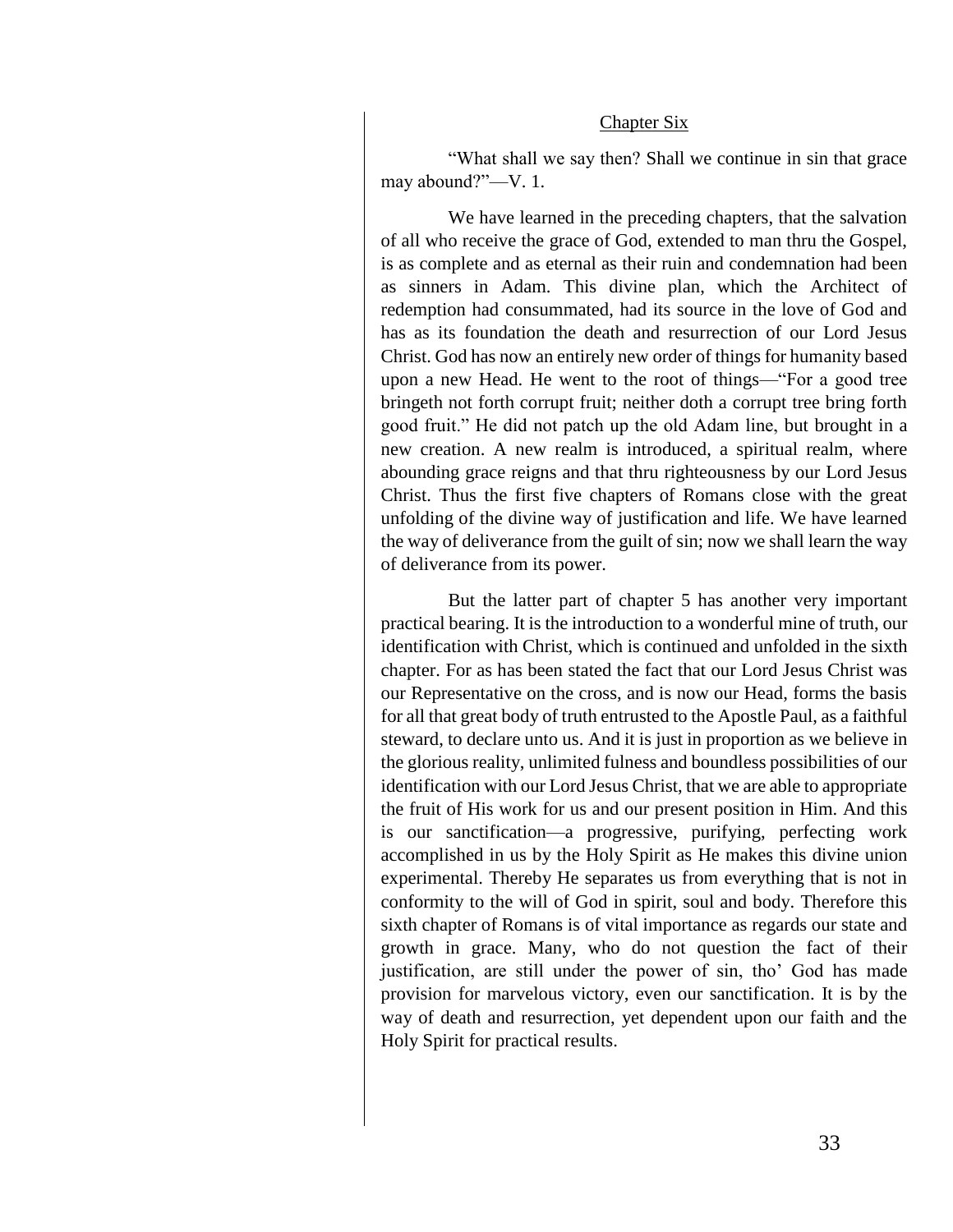6:1 What shall we say then? Shall we continue in sin, that grace may abound?

6:2 God forbid. How shall we, that are dead to sin, live any longer therein?

6:3 Know ye not, that so many of us as were baptized into Jesus Christ were baptized into his death?

6:4 Therefore we are buried with him by baptism into death: that like as Christ was raised up from the dead by the glory of the Father, even so we also should walk in newness of life.

6:5 For if we have been planted together in the likeness of his death, we shall be also *in the likeness* of *his* resurrection:

6:6 Knowing this, that our old man is crucified with *him*, that the body of sin might be destroyed, that henceforth we should not serve sin.

#### Dead To Sin

We are met at the outset with the important question, "Shall we continue in sin that grace may abound?" That which follows is Paul's inspired answer to his own query. It is logical, practical and conclusive. He had just previously announced that where sin was most fully manifested, namely at the cross, "grace did much more abound"— Chap. 5:20. God makes this display of man's enmity, where His entire law, embracing love to God and love to man, was ruthlessly broken, the very means of their salvation. "For there is none other name under heaven given among men whereby we must be saved." God delights in manifesting grace. Then some one exclaims, "Let us continue in sin and give God abundant opportunity to show grace." But Paul cries, No! no! tho' this would be the logical conclusion to which we would arrive if we did not have any further teaching. The one who thus reasons does not understand the first principle of the Gospel. Paul proceeds to explain that the only man who does not sin is he who is under grace as this is the only realm where sin is inoperative.

The following unfolding of truth is more marvelous, if this is possible, than that which has preceded. Paul insists that we died to sin. This is his answer to the question of a continuance in sin. Does a dead man sin? Then no more should we who have believed, expect to sin. We are no more identified with the old creation, nor with Adam, the fallen head of the race; and we are not in the realm nor abode of sin. That which, in the previous chapters is presented as the sole ground of justification, is now set forth as the basis of sanctification also. We have died to all that we were, died when Christ died, nineteen hundred years ago. This is a fact. It is not a theory, nor a hobby which some people ride; but it is a most important part of the Gospel. Yes indeed, it is a fact with God that our old man, Adam, with all that was in him, perished upon Calvary; and when it becomes a fact with us; sin has lost its power over us. We have learned the secret of victory over the world, the flesh and the devil. We are then helpless, for a dead man can neither do good nor evil: but this is the very condition which makes a way for God's power to be manifested in our behalf. It gives Him the opportunity to deliver us.

Just as truly as that Christ died on the cross, just so surely did every believer die in Him. God put us into Christ as well as our sins upon Him and judged Him as the sinner; for He must deal with the sinner as well as with His sins. Do you not see the logic of Paul's argument? God must of necessity put the body of sin to death, or it would continue in sin. The only way to get rid of sin is to kill the sinner.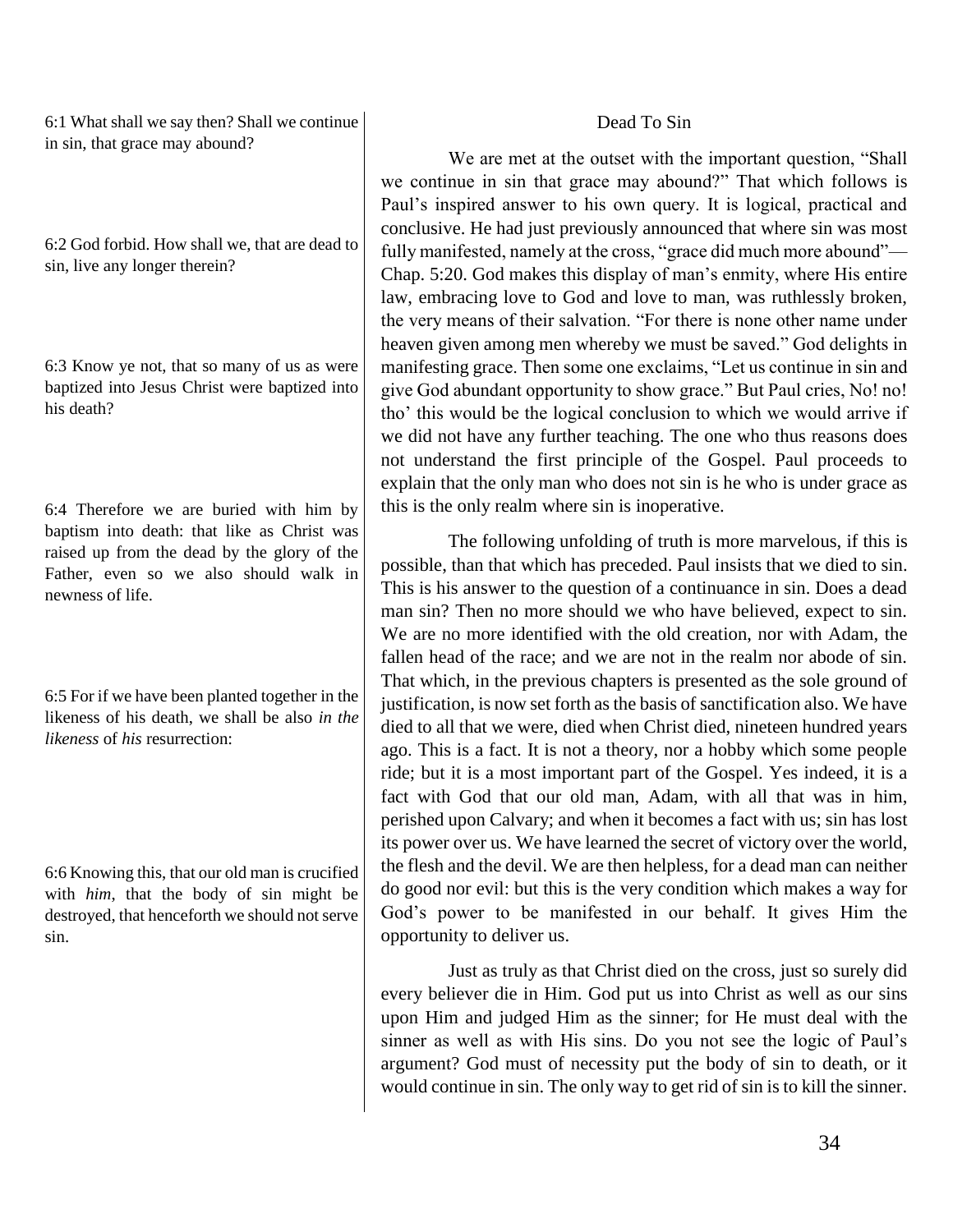And here is where grace is shown. God puts his Son to death as tho' He were the sinner, that we might be forever free from sin. Thus for us to "continue in sin" is virtually to deny the power of the cross. We were all crucified. We all died. We were all buried with Christ. But that is not all. We were all raised in the risen Christ into a new sphere of life which has nothing whatever to do with our old sphere. The cross and the grave lie between these two realms. Hallelujah! We are in Christ a new creation and old things have indeed passed away for those who believe these facts. Grace has brought us into a realm where there is no sin. We have escaped sin's domain by death and resurrection. Christ died unto sin once and rose into newness of life. He is now living in the glad eternal light Of His Father's face in blessed love and favor. And we are there in Him. He is our Head. Our feelings are not in question here. We are called to believe the Word of God. Sin has no claim on Christ; therefore it has no right to reign over us as we yield ourselves to God in this glorious new relationship.

And this is Paul's basis for deliverance from sin's power. He does not refer to what we see or feel ourselves to be, but to what is literally true of Christ and therefore true of us. He goes to the cross, where sin was judged and the sinner executed for his argument against sin's dominion; and then adds, as to our present relation to sin—"He that is dead is freed," or as the better rendering, "justified from sin." When Christ died on the cross, He was put out of sin's realm and jurisdiction; and so were we. This is the meaning of the word "justified" in this place. In our great Head we paid the penalty attached to sin. "The wages of sin is death." We received our wages in His death. The law is satisfied. It reckons us dead. It had us slain. Now we have risen with Christ into a new realm. Sin cannot reach us. We are righteously justified from sin, discharged from all its claims forever of a victorious life.

#### Man's Appropriation

In the foregoing, we have had presented to us God's side of our deliverance from sin; now we are to view our side of the matter. That is, in the first ten verses of our chapter, we are told what great things God has already done by identifying us with Christ. In the latter part, we are told how the above great facts are to become practical in our lives. Just as a man may be lost forever by refusing God's way of salvation, altho' Christ "tasted death for every man;" *("should taste death for every man."—Hebrews 2:9 KJV)* so a believer may be held in bondage to sin all his earthly life because of ignorance, or unbelief of God's sure and simple way of victory, which is presented here.

6:7 For he that is dead is freed from sin.

6:8 Now if we be dead with Christ, we believe that we shall also live with him:

6:9 Knowing that Christ being raised from the dead dieth no more; death hath no more dominion over him.

6:10 For in that he died, he died unto sin once: but in that he liveth, he liveth unto God.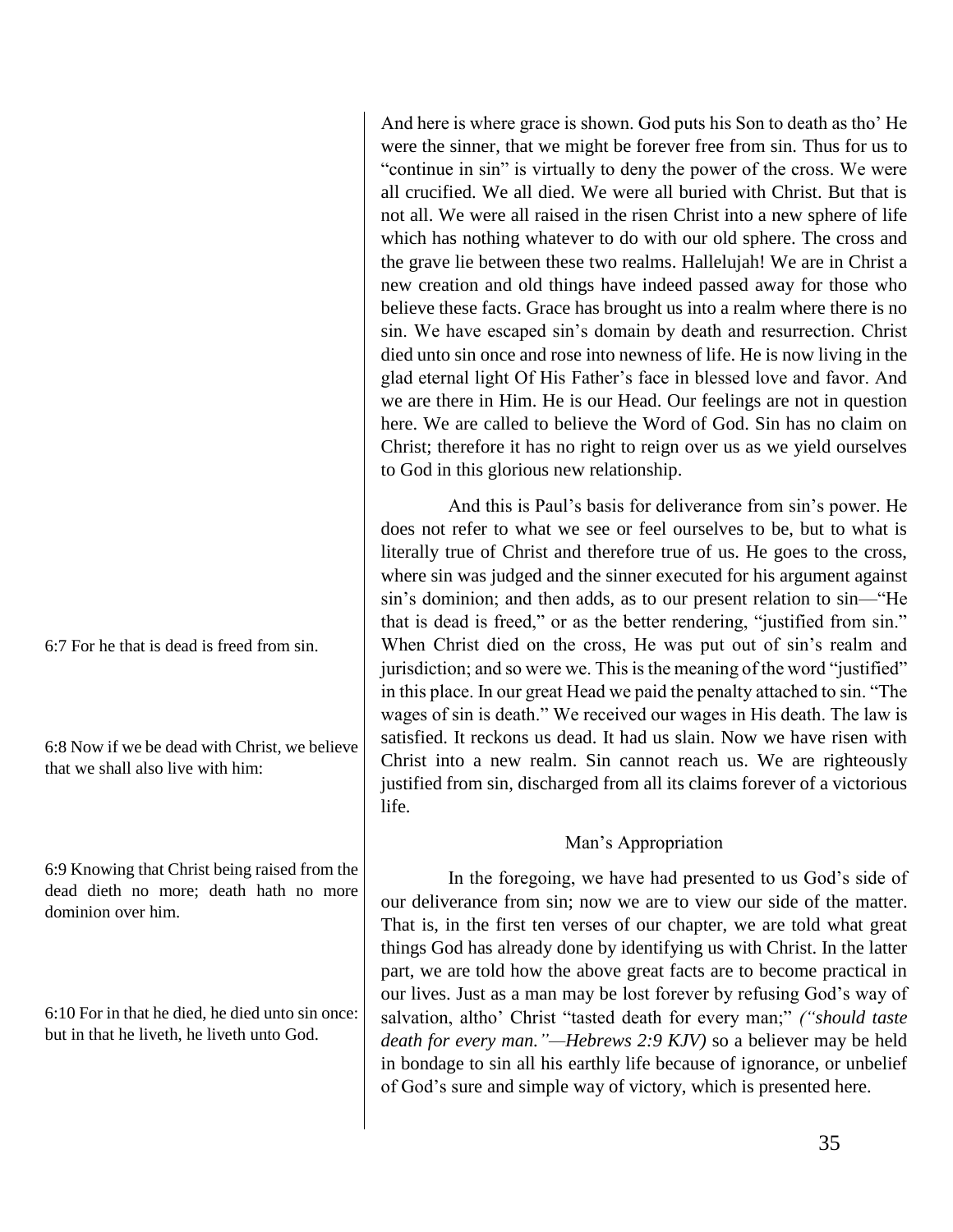6:11 Likewise reckon ye also yourselves to be dead indeed unto sin, but alive unto God through Jesus Christ our Lord.

6:12 Let not sin therefore reign in your mortal body, that ye should obey it in the lusts thereof.

6:13 Neither yield ye your members *as* instruments of unrighteousness unto sin: but yield yourselves unto God, as those that are alive from the dead, and your members *as* instruments of righteousness unto God.

6:14 For sin shall not have dominion over you: for ye are not under the law, but under grace.

6:15 What then? shall we sin, because we are not under the law, but under grace? God forbid.

6:16 Know ye not, that to whom ye yield yourselves servants to obey, his servants ye are to whom ye obey; whether of sin unto death, or of obedience unto righteousness?

"Likewise reckon yourselves to be dead indeed unto sin, but alive unto God thru Jesus Christ our Lord." This is the foundation verse of our side of the sin question. We must begin here. It is a double reckoning—dead on the one hand, but alive on the other. We have the secret of a holy life in this verse; for not until we see ourselves sinless in Christ by death and resurrection, have we found the way of approach to sinlessness in life. When we definitely believe what God says about us, that we have actually died to sin with Christ, we are beginning to make progress as to present victory over sin and its effects.

We would emphasize the fact that this reckoning has nothing whatever to do with experience. Experience is the result and follows as a matter of course; but there is no deliverance without our reckoning. God commands us to reckon that we have been delivered out of the bondage in which the whole creation lies—"the bondage of corruption." Its tendencies are evil and earthward and must be mortified, or kept in death, by the power of the indwelling Spirit, if the spiritual life is to be maintained. Sin is desirous of reigning by means of our mortal body; but we must remember that we are new creaturesour bodies are not ourselves, but only houses in which we live. Sin seeks to enslave us thru the lusts or desires of our body in order to reign over us. It is not sin to have these bodily desires. We cannot help this. It is natural. Nor is it sin to be tempted to gratify these fleshly desires; but it is sin to yield to them. We are exhorted to "yield ourselves unto God as those that are alive from the dead and our members as instruments of righteousness unto God." *("Neither yield ye your members as instruments of unrighteousness unto sin: but yield yourselves unto God, as those that are alive from the dead, and your members as instruments of righteousness unto God."—V. 13 KJV)* The revised version says, "Submit yourself unto God as alive." When we accept as true the fact that we died with Christ "unto sin once," and the added fact that we are "alive unto God" in Him, we realize how impossible it is to continue yielding our members to sin. Instead we yield them to God as instruments in His hands to work righteousness.

# Secret of Victory

There are then, as we see, two necessary steps, reckoning and yielding, to attain this victory over sin. But as some take these two steps, or at least think they do, and yet do not experience the difference which they seek; we will look closely at two verses in our lesson which tell the secret of the failure. "Thanks be to God, that whereas ye were bond-servants of sin, ye became obedient from the heart to that form of teaching which was delivered you. Being then made free from sin ye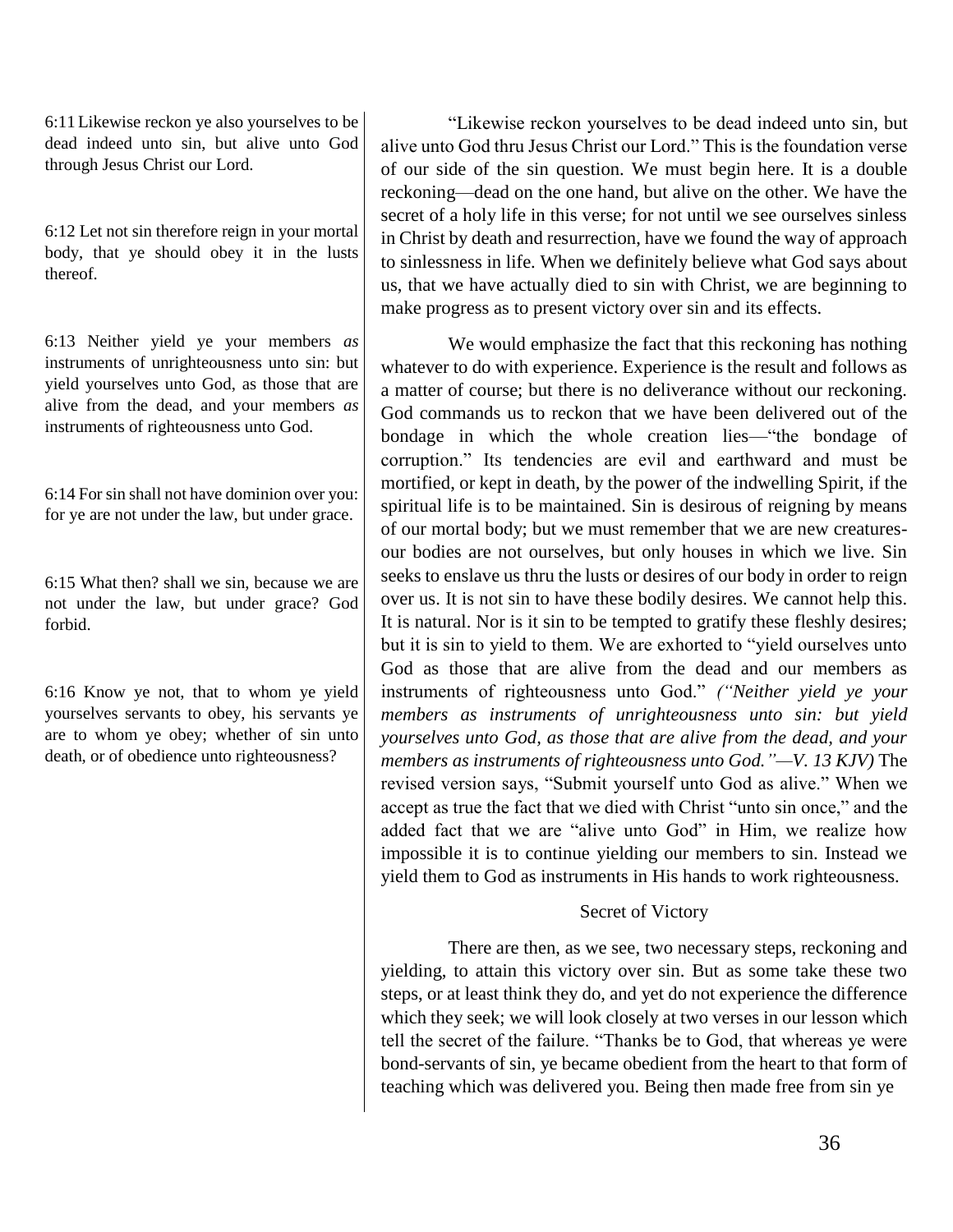6:17 But God be thanked, that ye were the servants of sin, but ye have obeyed from the heart that form of doctrine which was delivered you.

6:18 Being then made free from sin, ye became the servants of righteousness.

became bond-servants of righteousness." *("But God be thanked, that ye were the servants of sin, but ye have obeyed from the heart that form of doctrine which was delivered you. Being then made free from sin, ye became the servants of righteousness."—V. 17 & 18 KJV)* This is the revised version which brings out the meaning clearer. These are very practical verses. The "form or type of teaching," to which Paul refers is baptism in water. He is writing to people who have received the truth and have had an experience of salvation which they have acted out by baptism. And he is desirous that they enter into all that the form implies—all the provision of grace embodied in the Gospel. He knows what glory will thus accrue to God and blessing to them. He says they have been made "free from sin." Some saints argue the impossibility of such a state. Observe that Paul is not speaking here of sins, but of sin. The moment we believe, we are "justified from all things," as regards our actual transgressions; but the sin itself is the subject here. What about it? Let the Word answer. "Ye were made free from sin." *("Being then made free from sin,"—V. 18 KJV)* We are quit of its bondage. We are loosed. It no longer rules over us. We are free.

And not only is it possible to enter into the glorious, actual, unlimited freedom from the awful tyranny of sin: but we become servants of righteousness. That is, because of the grace of God in providing another Head for our race and making us, who believe, alive in Him, partakers of His life; we become as much inclined to righteousness as before we had been to sin. We are "bond-servants of righteousness." *("the servants of righteousness."—V. 18 KJV)* This is the Word of God. Let us not tone it down in the least degree to suit anyone's experience. Let us measure the experience by the Word, not the Word by experience. When we were the slaves of sin, we had no difficulty in obeying our master. It was natural, and easy; so in like manner should it be in our new experience in obeying our New Master.

But let us notice carefully that those people became "obedient from the heart" *("ye have obeyed from the heart"—V. 17 KJV)* to their resurrection position. They not only reckoned it true and acted it out by baptism in water; but they were entirely given up to God that He might have the opportunity of making it actually true in them. They were absolutely abandoned to God and His will. They yielded every thing that was inconsistent with their heavenly citizenship. And that was not law. That was a privilege as joined to Christ. "Obedient from the heart" *("ye have obeyed from the heart" KJV)* tells the whole secret of victory. All failure may be traced to a lack at this source. "Out of the heart proceed the issues of life." *("Keep thy heart with all diligence; for out of it are the issues of life."—Proverbs 4:23 KJV)*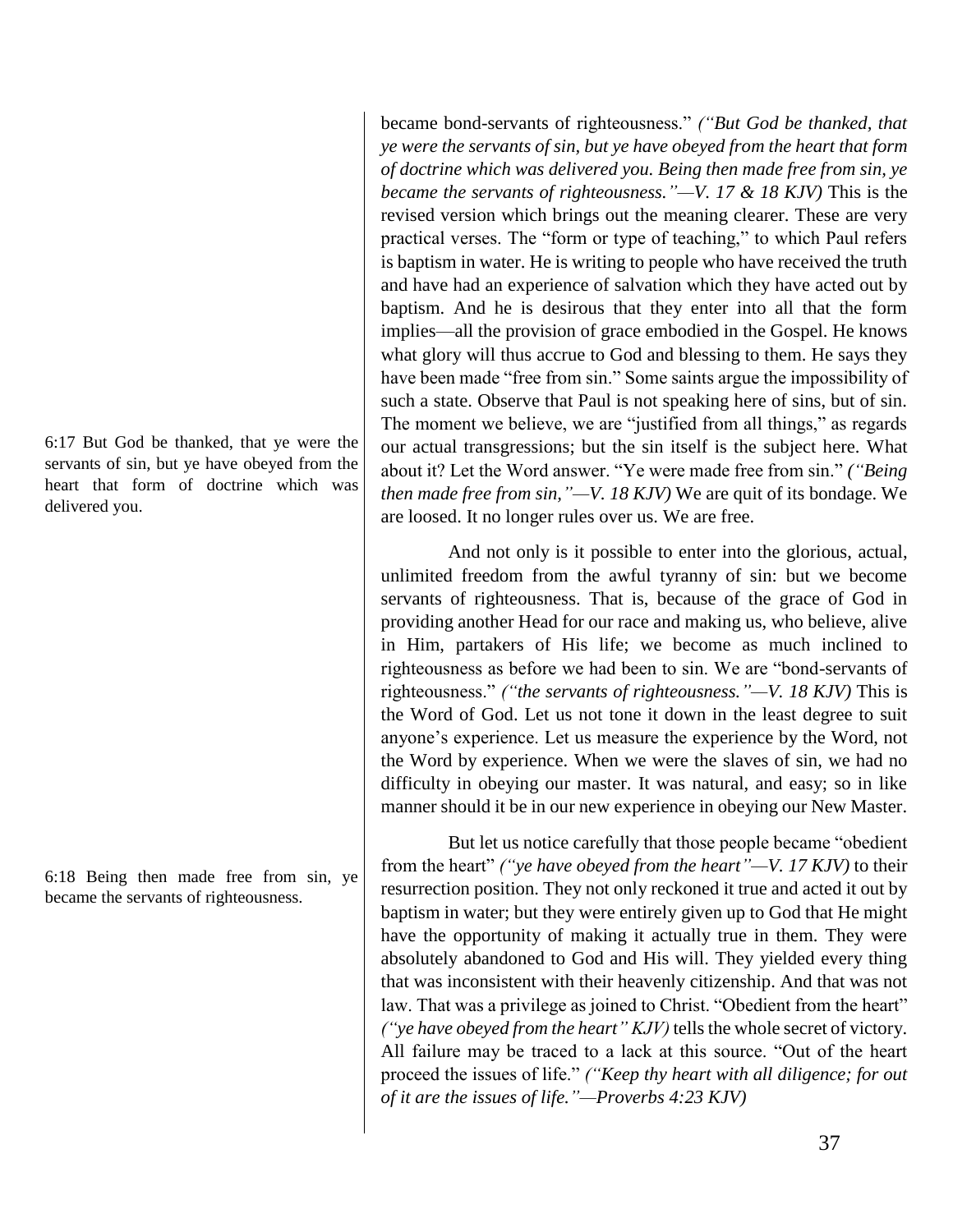6:19 I speak after the manner of men because of the infirmity of your flesh: for as ye have yielded your members servants to uncleanness and to iniquity unto iniquity; even so now yield your members servants to righteousness unto holiness.

6:20 For when ye were the servants of sin, ye were free from righteousness.

6:21 What fruit had ye then in those things whereof ye are now ashamed? for the end of those things *is* death.

6:22 But now being made free from sin, and become servants to God, ye have your fruit unto holiness, and the end everlasting life.

6:23 For the wages of sin *is* death; but the gift of God *is* eternal life through Jesus Christ our Lord.

We have then this third and final condition to a life of complete and permanent victory over sin—heart surrender to all the truth as to our place in Christ and all that this involves. It means that we act upon the Word from the core of our heart as tho' we saw actually accomplished in us what God says is true of us in Christ. Of course this last step is really but the second condition, yielding, enlarged and emphasized to guard against failure in practical life. For as Paul adds, "But now being made free from sin, and become servants to God, ye have your fruit unto holiness and the end everlasting life." We want the fruit that abides.

Notice these three answers to Paul's question—"Shall we continue in sin that grace may abound?" We have had two answers in the negative already; but there is yet another reason why it is not possible that we should so abide. The first reason is that we have died. A dead man cannot be said to be continuing in sin. He may have been a great sinner, but the moment he died he ceased from sin; therefore the logical conclusion why we cannot continue in sin we—have died with Christ—Chap. 6:2.

The second reason is that we have left the employment of our old taskmaster. He does not reign over us any more. We have a new master even righteousness. He has the rule in the place of sin. We are yielding to His commands, doing his bidding. It is now easy to obey the dictates of righteousness as it was formerly to obey the movings of sin. He has the throne—Chap. 6:18.

The third reason that is given for the non-continuance in sin is in the next chapter. We cannot continue in sin, because we have a new husband—Chap. 7:4. Our old husband, the old man, was put to death that we might be loosed from him so that we might be joined to Another Man; therefore the fruit of our life is the evidence with which husband we are living. If we are in fellowship with Christ and heaven, our fruit will be unto holiness. God calls the things which be not as tho' they were and He expects us to do the same. If we are in fellowship with our first husband, the old Adam, our fruit will be unto unholiness and carnality. Let us examine ourselves "whether we be in the faith," reckoning with God.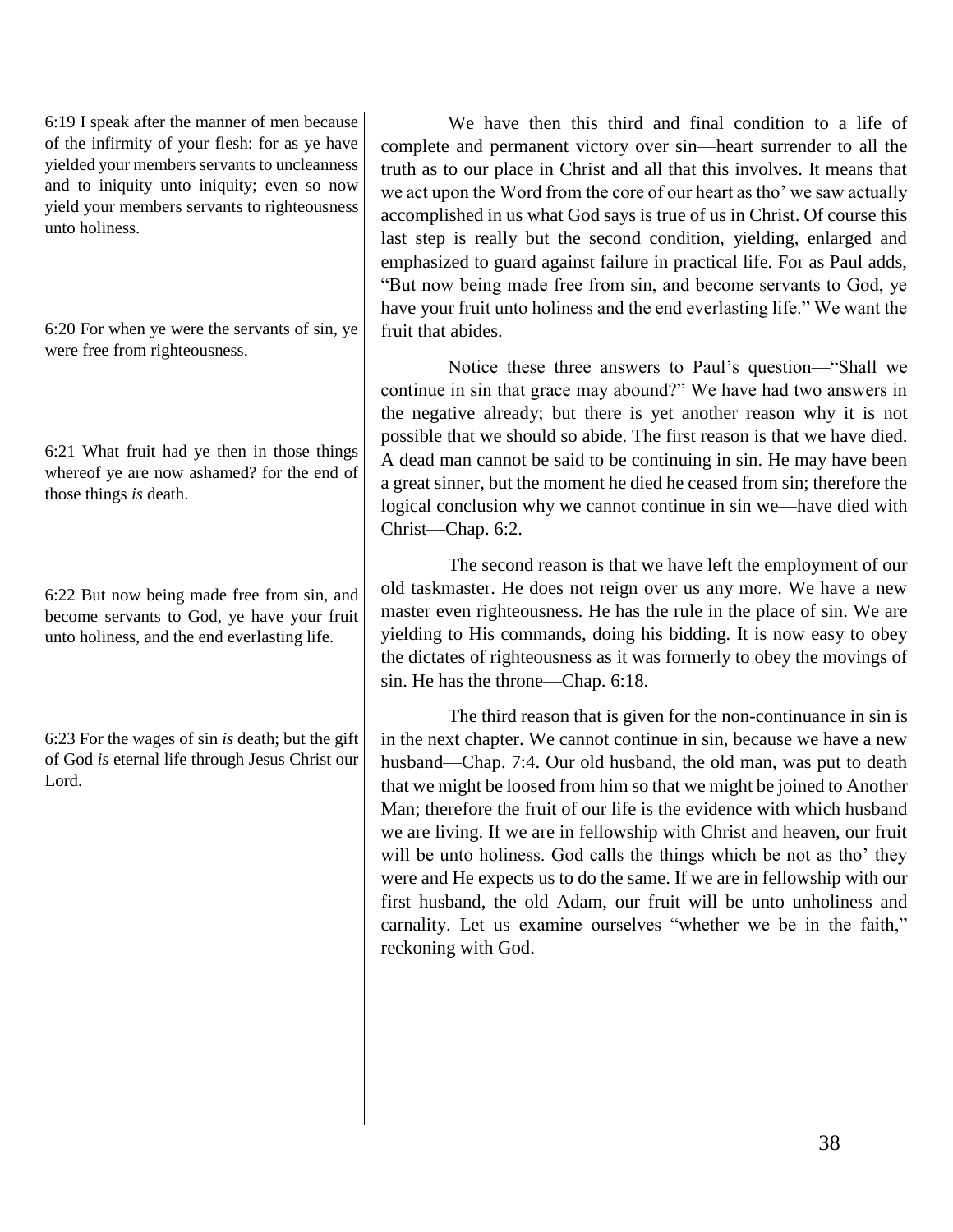7:1 Know ye not, brethren, (for I speak to them that know the law,) how that the law hath dominion over a man as long as he liveth?

7:2 For the woman which hath an husband is bound by the law to *her* husband so long as he liveth; but if the husband be dead, she is loosed from the law of *her* husband.

7:3 So then if, while *her* husband liveth, she be married to another man, she shall be called an adulteress: but if her husband be dead, she is free from that law; so that she is no adulteress, though she be married to another man.

7:4 Wherefore, my brethren, ye also are become dead to the law by the body of Christ; that ye should be married to another, *even* to him who is raised from the dead, that we should bring forth fruit unto God.

Our Freedom From Law

## Chapter Seven

"Know ye not, brethren (for I speak to them that know the law) how that the law hath dominion over a man as long as he liveth?"—V. 1.

Sin has had the prominence in our former lesson; but here it is the law that claims our attention. And Paul insists that he is speaking to brethren that know the law, as tho' there were some brethren who were ignorant of the law. And such was the case at that time; for the Gentiles were never given the law. But the question arises here, Why should the Apostle write to the Church at Rome, a Gentile City, in this manner? unless it was for the reason that it was established by Jews, or Jewish proselytes, who therefore knew the law. Also there may be in this statement a little hint of the Galatianized condition of all Christendom of which Rome at the present time is the mother and teacher. But the appeal is not so much to the law of God, but to the nature of all law, that it has authority over a man as long as he lives.

"For the woman which hath a husband is bound to her husband as long as he liveth; but if the husband be dead, she is loosed from the law of her husband." *("For the woman which hath an husband is bound by the law to her husband so long as he liveth; but if the husband be dead, she is loosed from the law of her husband."—V. 2 KJV)* The law of the marriage relation is given as an illustration. A woman's subjection to her husband is said to be as long as he lives. During his life she must have no relations with another man, otherwise she is an adulteress. Death alone, according to Paul's reasoning here, can free her so that she may be joined to another man. The latter ties are just as sacred and stringent as those in the former case. Then the Apostle applies his illustration, saying, "Wherefore my brethren ye also are become dead to the law by the body of Christ that ye should be married to another, even to Him that was raised from the dead, that we should bring forth fruit unto God." *("Wherefore, my brethren, ye also are become dead to the law by the body of Christ; that ye should be married to another, even to him who is raised from the dead, that we should bring forth fruit unto God."—V. 4 KJV)*

Marriage in the Scriptures is symbolic of oneness. God said of the first man, Adam, and his wife, "They shall be one flesh"—Gen. 2:24. Hence, as we, the Church were joined to our old husband by the law of life (we were one flesh) and could not be loosed from him except by death; Christ the other Man in the case came to our rescue. Note the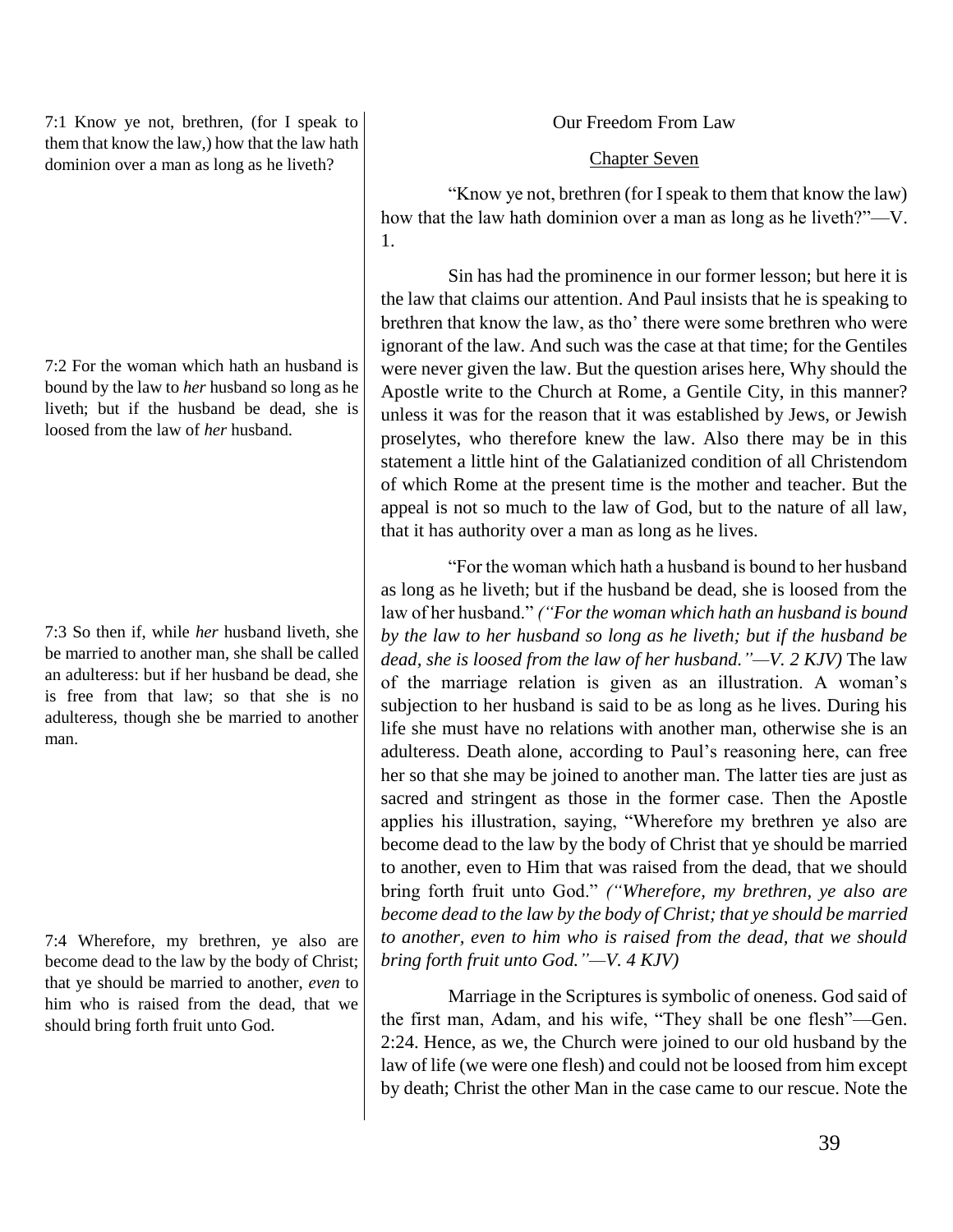7:5 For when we were in the flesh, the motions of sins, which were by the law, did work in our members to bring forth fruit unto death.

7:6 But now we are delivered from the law, that being dead wherein we were held; that we should serve in newness of spirit, and not *in* the oldness of the letter.

love story. He was made in the likeness of sinful flesh (disguised, as it were) and died as the old husband. We therefore died too; for we were one flesh with the old man. But here is the marvel of it—we were thus loosed from the law of our old husband that we might be joined to our New Husband in resurrection. He did not merely put our old man to death that we might become a widow and thus lawless, and loose, but that we might be legally set free by death and married to another Husband, even Christ Himself.

As long as our old husband was living, he had a claim upon us; but now when we know that he has been put to death, we owe him nothing. We cannot serve two husbands at the same time; for there will surely be trouble. Take it in the natural when a woman is living with two men, there is always uncertainty and doubt; and more, it is scarcely possible to ascertain to which man the children belong. So in the spiritual. This is the reason for the carnality and division manifest in our midst. There are so many believers living with both husbands. They are committing spiritual adultery and this is abhorrent to God. The fruit is manifest. And it is plainly evident that the old husband has the preeminence. His name is held to; while his words and his reason dominate instead of the words and mind of Christ. But Paul assures us that we have been loosed from the law of our old husband. Let us take our freedom from him and live continually and only with our new Husband, joined to Him in resurrection by the law of a new creation life—a spiritual life.

"For when we were in the flesh, the motions of sin which were by the law did work in our members to bring forth fruit unto death"— V. 5. Note the past tense, were in the flesh. The Apostle will not allow that it is a believer's condition, for remember he is talking to saints. When our old husband, the old man, was alive and we were living with him, the fruit of his life was evident. It was fleshly. But now that we have been delivered from the law of our old life, he being dead to whom we were in bondage, we may now serve in newness of spirit and not in the oldness of the letter. The law of God is meant by "the letter." The new life is not under any law to the new husband except the law of love which is its very essence. The old life did not need any law to make it obey the old husband. The law was in the life. It could not do otherwise. Therefore the law of Sinai was not given, as we learned previously, that man should keep it (for God knew this was impossible); but it was given that he might learn that no law was able to make him good; for the natural tendency of his life was bad and incurably so. Furthermore, as we are going to learn now, the law was not given for the new man to keep either; tho' this is the natural conclusion. Paul states that he,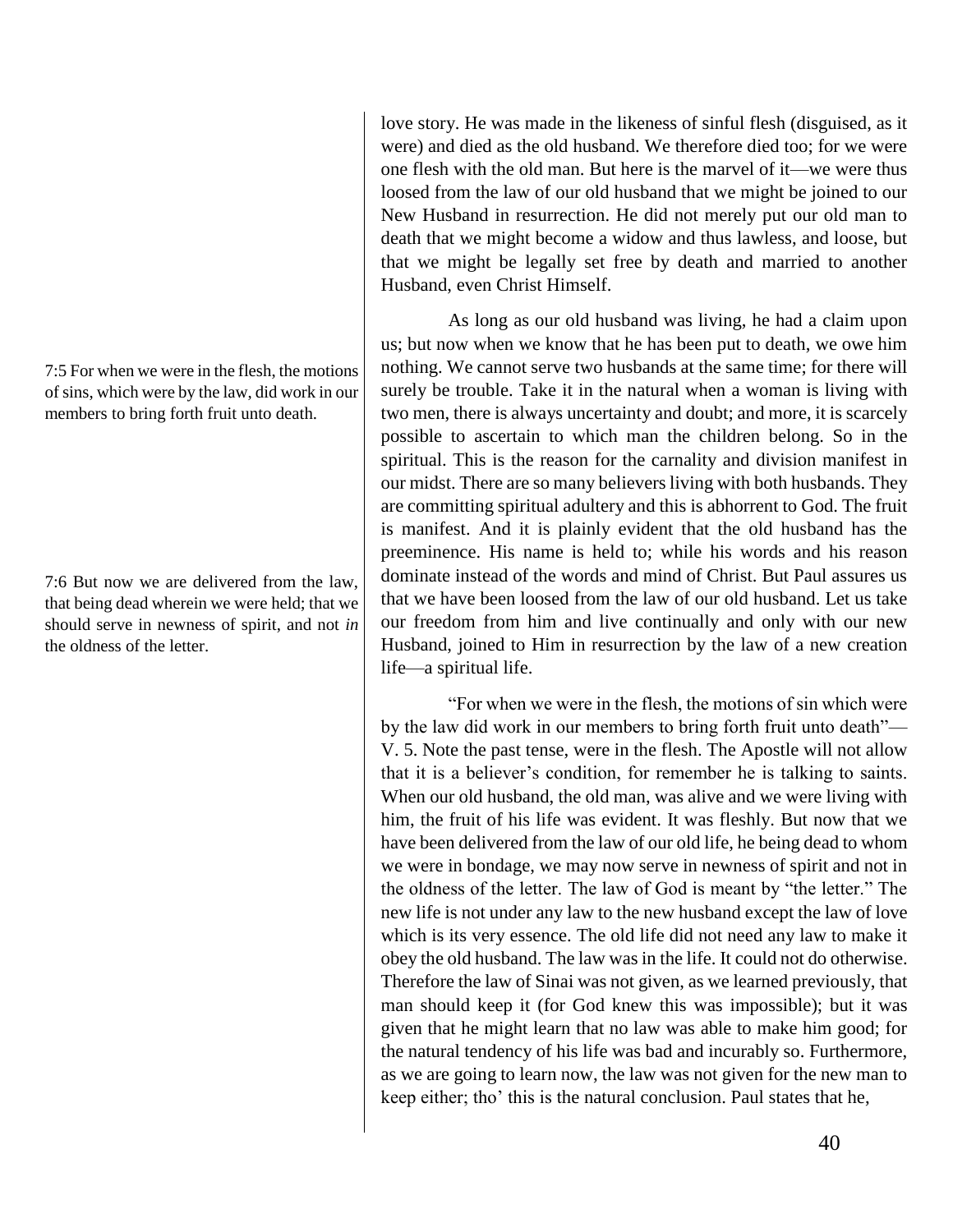7:7 What shall we say then? *Is* the law sin? God forbid. Nay, I had not known sin, but by the law: for I had not known lust, except the law had said, Thou shalt not covet.

7:8 But sin, taking occasion by the commandment, wrought in me all manner of concupiscence. For without the law sin *was* dead.

7:9 For I was alive without the law once: but when the commandment came, sin revived, and I died.

7:10 And the commandment, which *was ordained* to life, I found *to be* unto death.

7:11 For sin, taking occasion by the commandment, deceived me, and by it slew *me.*

7:12 Wherefore the law *is* holy, and the commandment holy, and just, and good.

7:13 Was then that which is good made death unto me? God forbid. But sin, that it might appear sin, working death in me by that which is good; that sin by the commandment might become exceeding sinful.

himself once so thought and conscientiously endeavored to fulfill its every decree. And the following experience, which was his own, shows how futile was the struggle against the sin in the flesh.

# Purpose of the Law

"But, says some one, is the law sin?" *("What shall we say then? Is the law sin?"—V. 7 KJV)* If not, why does it make sin more sinful and transform it into an actual offense? for the Apostle declares that "I had not known sin except the law had said, Thou shalt not covet." The answer is that sin's true character is not known until the law is known. Paul in his self-righteous state thought that he was keeping the law; for he actually was blameless as far as its outward requirements were concerned; but he really did not know sin until he heard the thunderings of Sinai's mount—"Thou shalt not covet." He then realized that coveting was warp and woof of his very life as joined to the old husband. The law which appeared to be given to keep it in subjection, had the opposite effect. It roused it into open hostility. Sin is quiet or dead until the law stirs it into activity. Thus instead of giving life to man, as it promised, it gives the life to sin. And instead of being sin's opponent and knocking him out, it becomes the sinner's opponent and knocks him out. As the Apostle says, "For sin taking occasion by the law, deceived me and by it slew me." *("For sin, taking occasion by the commandment, deceived me, and by it slew me."—V. 11 KJV)* The law led him on, as it were, with its promise of life (because he was yet ignorant of the power of sin) until he saw his absolute helplessness and called upon the Lord for help. Sin had not only disabled him so that he could not take advantage of the possibilities in the law, but more, it involved him in its condemnation by stirring him into open rebellion against God's just decrees. Therefore he concludes, "that the law is holy, and the commandment is holy and just and good;" *("Wherefore the law is holy, and the commandment holy, and just, and good."—V. 12 KJV)* for it showed him up, unholy. It convicted him of sin and pointed him out as a sinner, judged and sentenced and executed him on the cross.

How was this then? Was that which is good made sin unto me? No, says Paul; that is not the case. It was not the law which brought about the trouble and death, but sin was the cause. The law and its official place are two different things. The real object of the law does not appear on the surface. It would defeat its own purpose if it did not appear to have a promise of life in its fulfillment. As no one ever got life from obeying its demands (for no one ever succeeded), it appears to have failed. Moreover it only succeeded in making bad, worse. It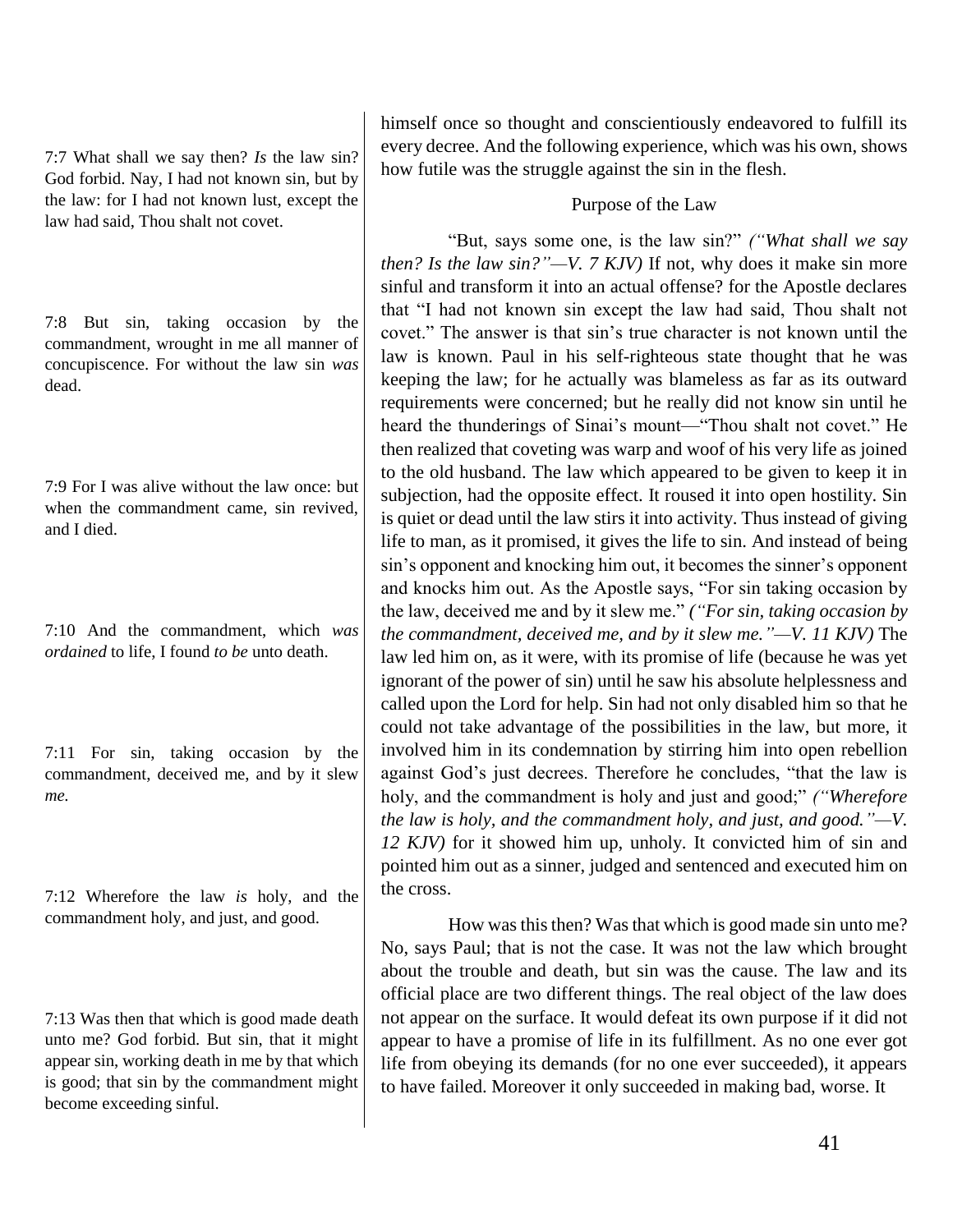7:14 For we know that the law is spiritual: but I am carnal, sold under sin.

7:15 For that which I do I allow not: for what I would, that do I not; but what I hate, that do I.

7:16 If then I do that which I would not, I consent unto the law that *it is* good.

7:17 Now then it is no more I that do it, but sin that dwelleth in me.

7:18 For I know that in me (that is, in my flesh,) dwelleth no good thing: for to will is present with me; but *how* to perform that which is good I find not.

revived and roused the dormant sin and seems to have missed its mark. That is, men would so argue; but such is not the case. The law succeeded most perfectly in the case of Paul and with everyone else that knows the law and seeks diligently to fulfill its requirements. He finds that the law of sin in his members is far more powerful than the desire of his renewed will. He wants to do good, but cannot. He is forced, as it were, to do things that he hates to do after he has resolved with all his strength of will that he will not be guilty of such doings.

# Two Natures at Variance

He finally learns that the law is spiritual; but he is carnal, a slave in the market of sin. He has arrived at the place where he sees that there are two lives in opposition within him: two principals at work, one set for good, the other set for evil. And then he goes a step further and identifies the sin as being in the flesh, but not in him. He views himself as not identified with the old life, then cries for deliverance, for help out of the body of death.

And what is the answer to the wretched man's cry? Ah, who could ever guess the riddle? Grace. There is no other possible hope. Grace takes us out of disgrace. Here we are brought back to the end of chapter five where the basis of salvation was seen to be in the headship of our Lord Jesus Christ, and the reign of life, provided for the human race in Him. In Christ there is no condemnation, tho' we carry around with us a body in which dwells the seeds of sin and death. In Him we have liberty and sufficient power to do more than the law of God demanded; power not only to obey because of duty, but to worship and love because of grace. And the One who is the Source and Strength of our service becomes the Lode-star of our life, lighting the way before us with His comforting presence. No more are we wretched and selfoccupied, but happy and exulting in God, basking in the favor in which His own beloved Son stands. This is Grace, the way out of sin and up to God.

In this seventh chapter law predominates, but there are at least three different laws mentioned. These do not signify the same thing, but are absolutely distinct, the one from the other, and must not be confounded, tho' they have a relation to one another. The first is the law of life, not necessarily sinful life, but that by which we were joined to Adam, the first head of the human race—V. 4. The second is the law of God, the Ten Commands from Sinai—V. 7. The third is the law of sin and death manifest in the flesh—V. 23. Observe also that we have had only one mention of the Holy Spirit so far in our study (chap. 5:5), because the greater part has been the provision of the Gospel, and the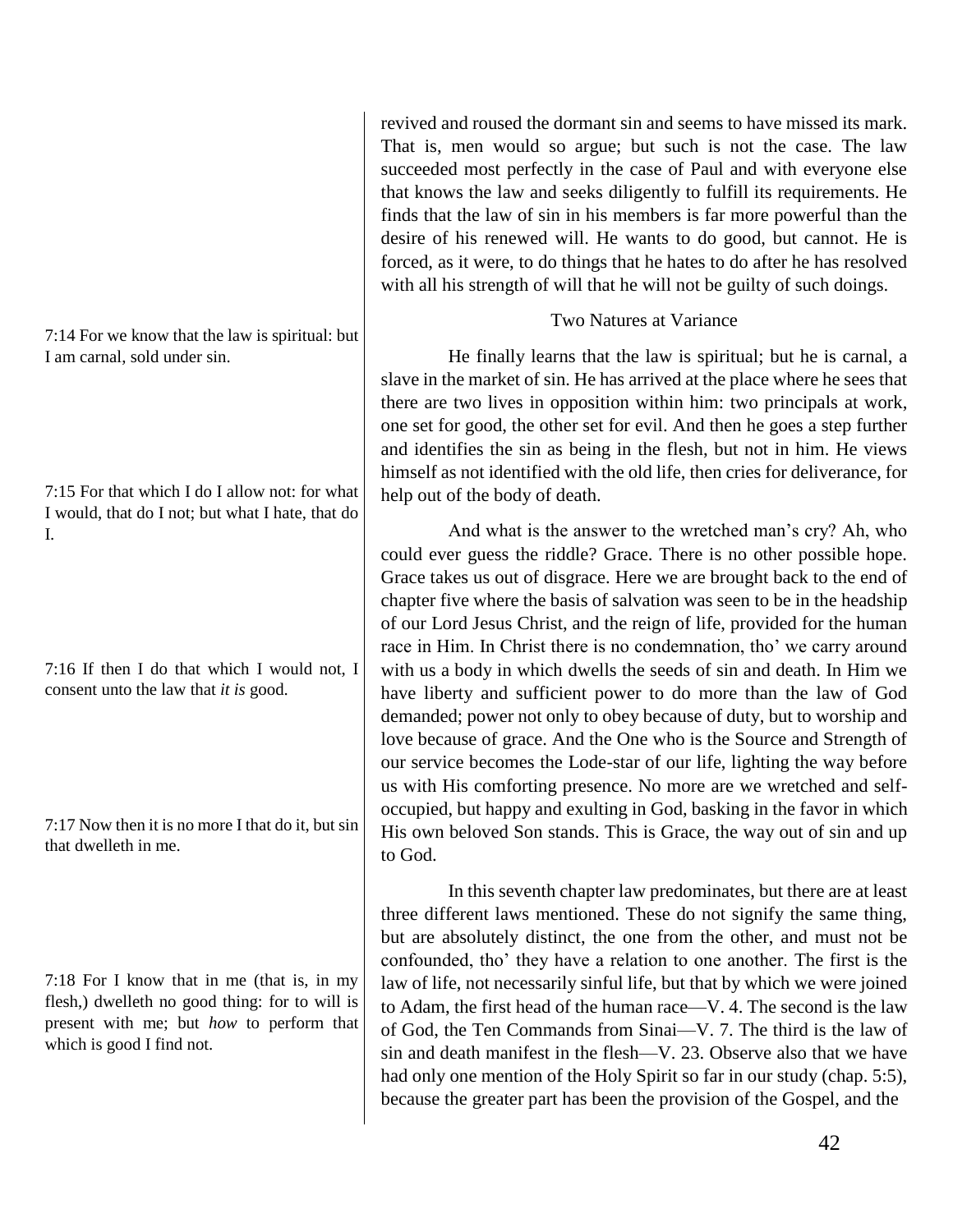7:19 For the good that I would I do not: but the evil which I would not, that I do.

7:20 Now if I do that I would not, it is no more I that do it, but sin that dwelleth in me.

7:21 I find then a law, that, when I would do good, evil is present with me.

7:22 For I delight in the law of God after the inward man:

7:23 But I see another law in my members, warring against the law of my mind, and bringing me into captivity to the law of sin which is in my members.

7:24 O wretched man that I am! who shall deliver me from the body of this death?

experience of failure, as in chapter seven. Now in chapter eight, which we are approaching in our study—the experience of victory, we find that the Holy Spirit is mentioned at least fourteen times. His presence and power pervade the whole sphere of teaching here. Note the fact also that we have the. law mentioned once in this chapter, but it is the law of the Spirit of life, by which we have been joined to the Last Adam, the new Head of all those that believe and the new Husband of all those that yield to Him.

# A Brief Review

Before proceeding further, we are especially impressed to emphasize the fact that the theme of this Epistle is the Gospel. This is plainly set forth in the first chapter. Paul calls his good news, the "Gospel of God"  $(V, 1)$ ; then the "Gospel of the Son of God"  $(V, 9)$ ; lastly the "Gospel of Christ," or the Anointed—V. 16. These three citations point to the Trinity—Father, Son and Holy Spirit, as being vitally concerned in the Gospel. And all the teaching, regarding the Person and work of Christ on the cross, contained in this letter, is the Gospel. Yet how very little of this "Good News" do we hear.

Men say they are preaching the "Gospel," when they tell sinners that Christ died for them; but this is only a little part of the Gospel. If you who are reading these lines are preachers, or ever expect to be, read this epistle until you are familiar with the truth; then go out and tell the Gospel herein declared. But do not dare to take upon yourself such responsibility until you are acquainted with the Gospel yourself. The ignorance as to the truth is appalling. And it is wilful. We are responsible before God to know His Word and teach accordingly. The Bible is in our hands and we claim to have received the Holy Spirit, whom Jesus said would guide us into all the truth. The papers and tracts which are broadcast among Christians, with the exception of a very few, are just intellectual, soulish flights of fancy, if not downright errors, which do no one any good. In fact most of the teaching, prevalent, is a pathing up, or renovating of the old Adam creation, which is absolutely unscriptural. The old Adamic line came up to Calvary. There was the end of the "old man," according to the Word of God. And if you are not preaching thus, you had better wake up and search the Scriptures; or search the Scriptures and you will wake up. If you do not build on the foundation which Paul laid—Jesus Christ, the Head of the New Creation, your works are going to be burned; for you are building upon the old foundation—the first Adam. He will not stand the fire and neither will his, works—wood, hay, stubble.

In our previous lesson, we learned that thru Christ's death on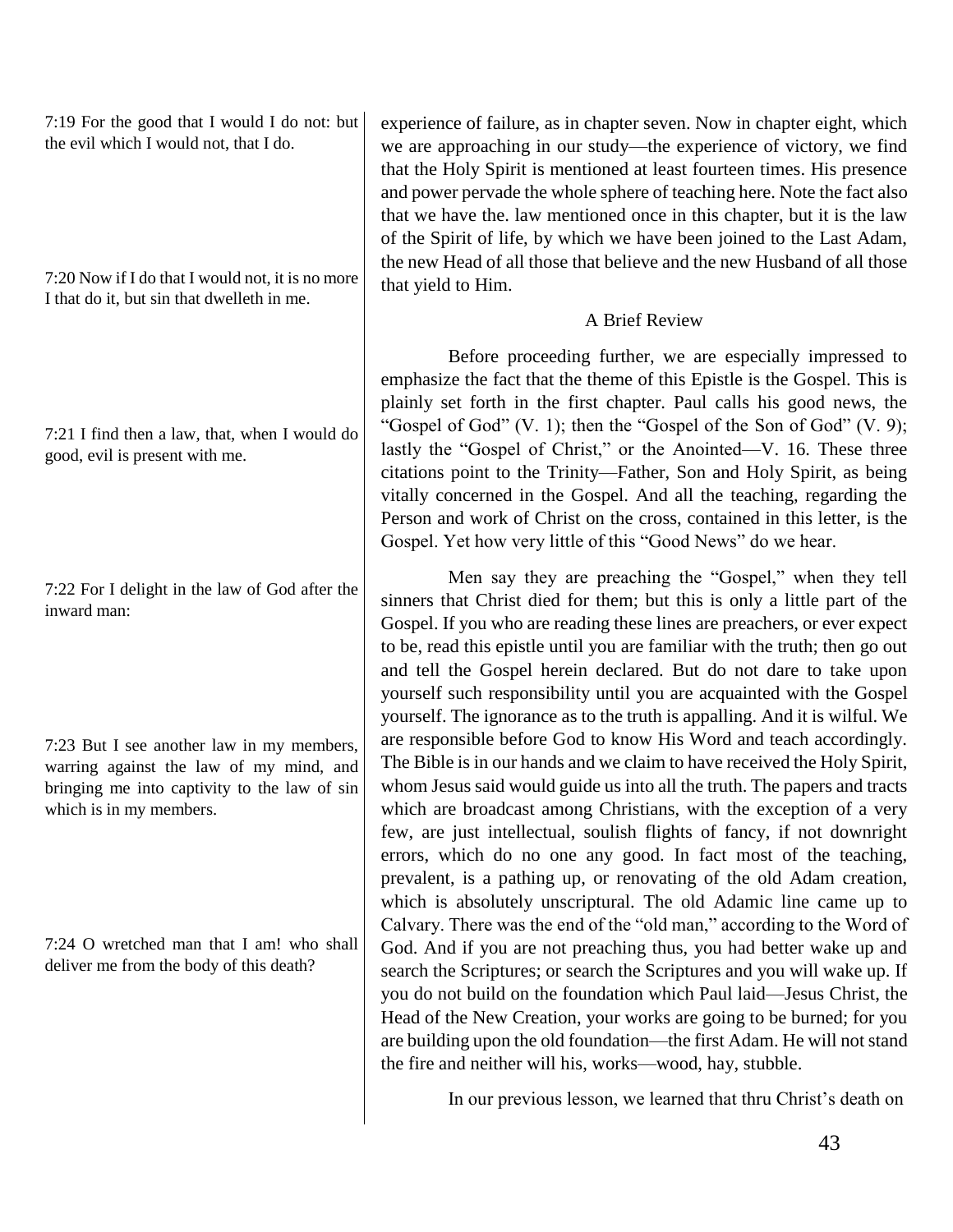7:25 I thank God through Jesus Christ our Lord. So then with the mind I myself serve the law of God; but with the flesh the law of sin.

the cross, we were made dead to the law; for Christ died there as the old Adam, in order that we might be righteously joined to Another the Risen Christ. The reason we had to die, was as we have noted, not because the law was bad, but because we were bad. Our flesh was so powerless to do good and so ready to do evil, that God's holy law only stirred the sin in our enslaved members into open rebellion; so that tho' we loved God's law and desired to obey its every precept, as did Paul, yet we had no power to do so; but sin in our flesh caused the law to bring us more into condemnation because it made sin to abound. Therefore we must die to escape its realm, and thus be free to be joined to Christ in a resurrection realm, absolutely beyond the sphere of law.

And furthermore, we saw that it was only when Paul came to the end of his own legal efforts and despaired of ever being holy by trying to keep the law, thus acknowledging he was helpless, that he got a glimpse of what the Gospel really meant. He saw that Jesus Christ was the Savior, not only from his past sins; but the Savior from the ever present sin. He ceased struggling to compel his flesh to obey the law; for he was now assured that the Almighty God was more able to work in him while he simply trusted and yielded.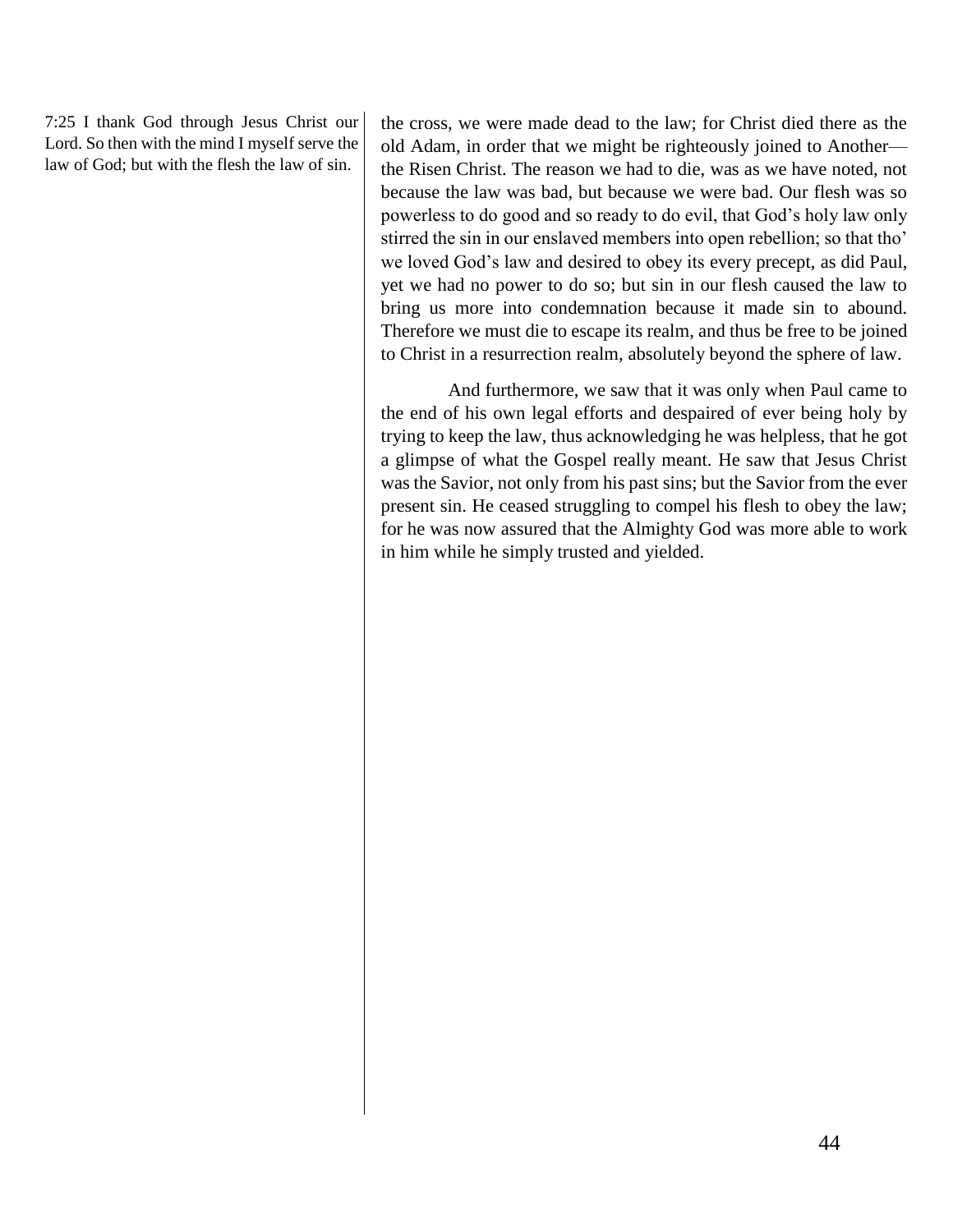### Chapter Eight

## The Holy Spirit

As was previously noted, the Holy Spirit is only once mentioned in the previous chapters. But now, in the eighth chapter, we are to learn God's way of delivering us from indwelling sin; hence the Holy Spirit is the predominating Person in our present lesson; for it is only by His presence and power in us that sin is overcome. In Jesus as Savior, I am justified. In Christ as Lord, I am sanctified. It is by His life and by His power shed forth from heaven even as His blood was shed forth on earth.

In the sixth chapter we are taught to reckon ourselves dead and to yield to God. This is our part. And God's promise is that "sin shall not have dominion;" but the Holy Spirit is not named as the power of such victory. And now we are shown, as to experience, the means and process of this wonderful deliverance. It is the mighty Holy Spirit who actually frees us from sin's power, because of Christ's intercession on the throne. There is no more delightful reading in the whole New Testament than this eighth chapter of Romans. It is full of the most blessed truth of the eternal security of the believer. There is an atmosphere of life and victory ringing thruout its message; for the Holy Spirit breathes His own Personality herein. The weary, doubting, troubled heart finds rest and hope in this chapter. It commences with "no condemnation" for those in Christ Jesus, and ends with "no separation" from Him who is their Life.

"There is therefore now no condemnation to them which are in Christ Jesus."—V. 1. What a contrast we have here with our previous chapter. There we were in darkness, hemmed in on every side. The rumbling of the Egyptian's chariots could be heard as they approached in the rear; while the Red Sea to the front of us presented no alluring prospect. But now all is changed. The Red Sea's mighty waves are still rolling on, but they are behind us instead of opposing our progress. We have passed thru without wetting our feet; while the foe has been drowned in the depths of the waters. We cannot see him, tho' the sun has risen and his gracious beams are flooding the scene. Our old taskmaster has disappeared. He has gone forever and we are free forever. No more are we slaves, but free men. We are out of the realm of bondage—out of Egypt—and in a sense have reached the promised land. Vile are "In Christ."

And the first glorious result of such a place is that there is "no condemnation." It is entirely out of the question. Why? Because there

8:1 *There is* therefore now no condemnation to them which are in Christ Jesus, who walk not after the flesh, but after the Spirit.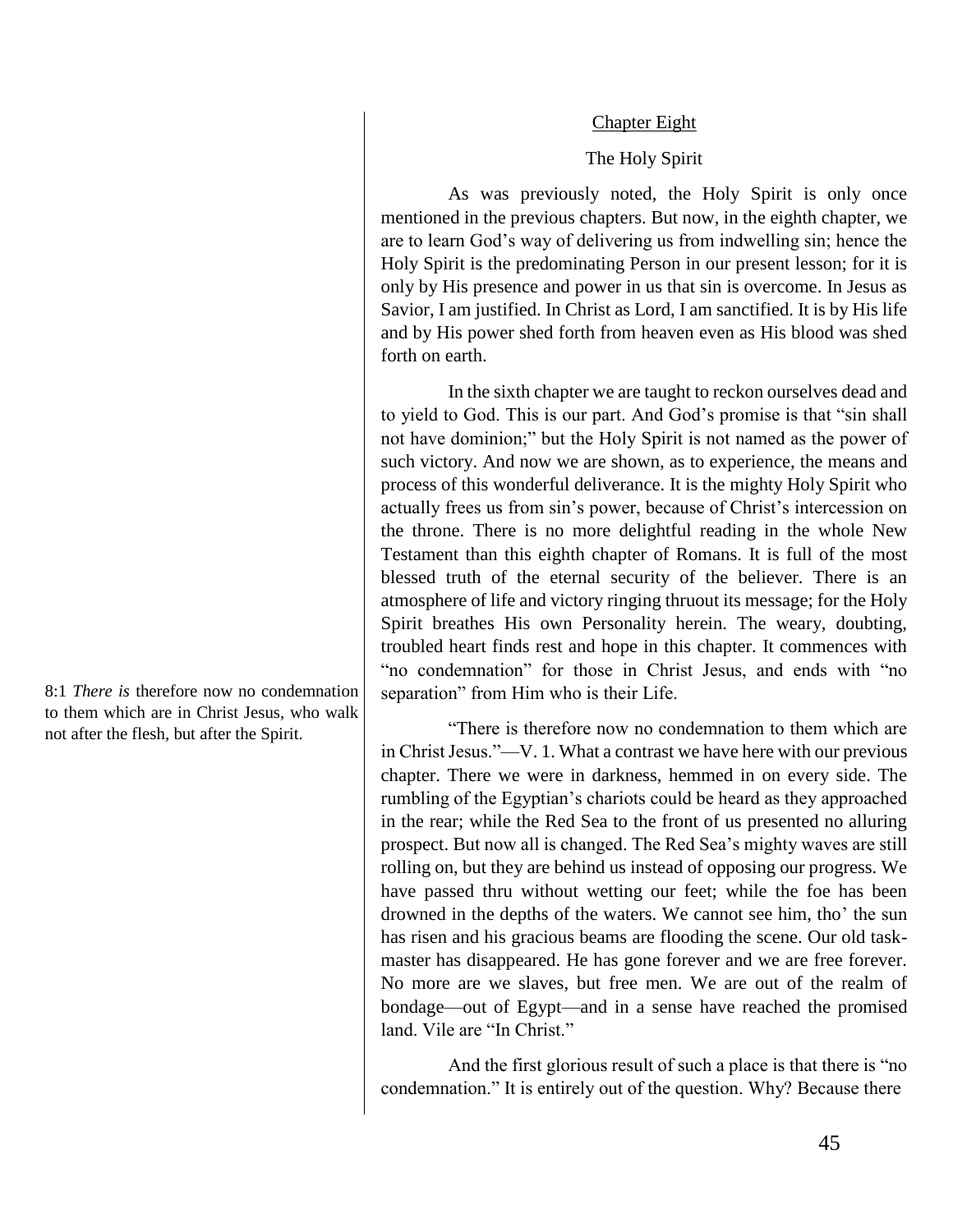8:2 For the law of the Spirit of life in Christ Jesus hath made me free from the law of sin and death.

8:3 For what the law could not do, in that it was weak through the flesh, God sending his own Son in the likeness of sinful flesh, and for sin, condemned sin in the flesh:

is nothing left to be condemned. Judgment is passed. The sense of condemnation experienced by the one in chapter seven, was because the Egyptian was alive. He found that in his flesh, sin was dwelling and he could not get rid of himself. It was what he was in the old creation; that is what was troubling him.

But now there is a marvelous change. Not only all that he had done; but all that he was is gone. There is no body of death. It is sunk in the sea. There is no sin in the flesh; for the flesh is gone. The waves of God's wrath have rolled over it all and the man, who a short while ago stood trembling and afraid, now is free and uncondemned. Life, life, eternal life has taken possession of the place of death. Instead of the poor wretched condition seen in chapter seven and the wail of despair, we have the glorious condition and the triumphant blast, "No condemnation," of our present chapter. In the second verse of this marvelous outline of truth—"for the law of the Spirit of life in Christ Jesus hath made me free from the law of sin and death"—we have the basis for Paul's bold declaration in the first verse. This does not refer to the guilt of sin. That was dealt with on the cross; but it refers to the power of sin, which must be put down in us by the Spirit of Life. The Holy Spirit's work in us is designated a law, because His operation in us is as constant and uniform as sin has been in its operation. And the law of the Spirit is stronger than the law of sin in our members. Sin in us will be immediately put down upon the single condition of faith. Of course if our wills are rebellious, we are not able to believe God; therefore the Holy Spirit is not able to do what He could and would do. God's way of deliverance from sin's power then is not thru our struggling, but thru the working of the Holy Spirit in the power of the life of Christ, as we believe.

The law was not able to deliver us because sin was ruling, raging and rebelling in us. Sin was having its own way—it was the unbridled master in human flesh. But God came upon the scene. In the Person of His own Son on the cross, He broke the fetters of sin. He "condemned sin in the flesh," hence it is a usurper, where before it was a king. Even in our flesh, where "there is no good thing," *("dwelleth no good thing:"—Chap. 7:18 KJV)* the mind and disposition of which are enmity against God, sin has now no right whatever. It is a condemned criminal. To know this and then to believe it, is to enter into absolute triumph over our former master. A life of positive, practical righteousness may be our experience. And it is God, the very same holy God, whom the man in chapter seven feared, because of the sin in his flesh, that has delivered him. God Himself conceived the wonderful plan of man's salvation and has carried it out. He sent "His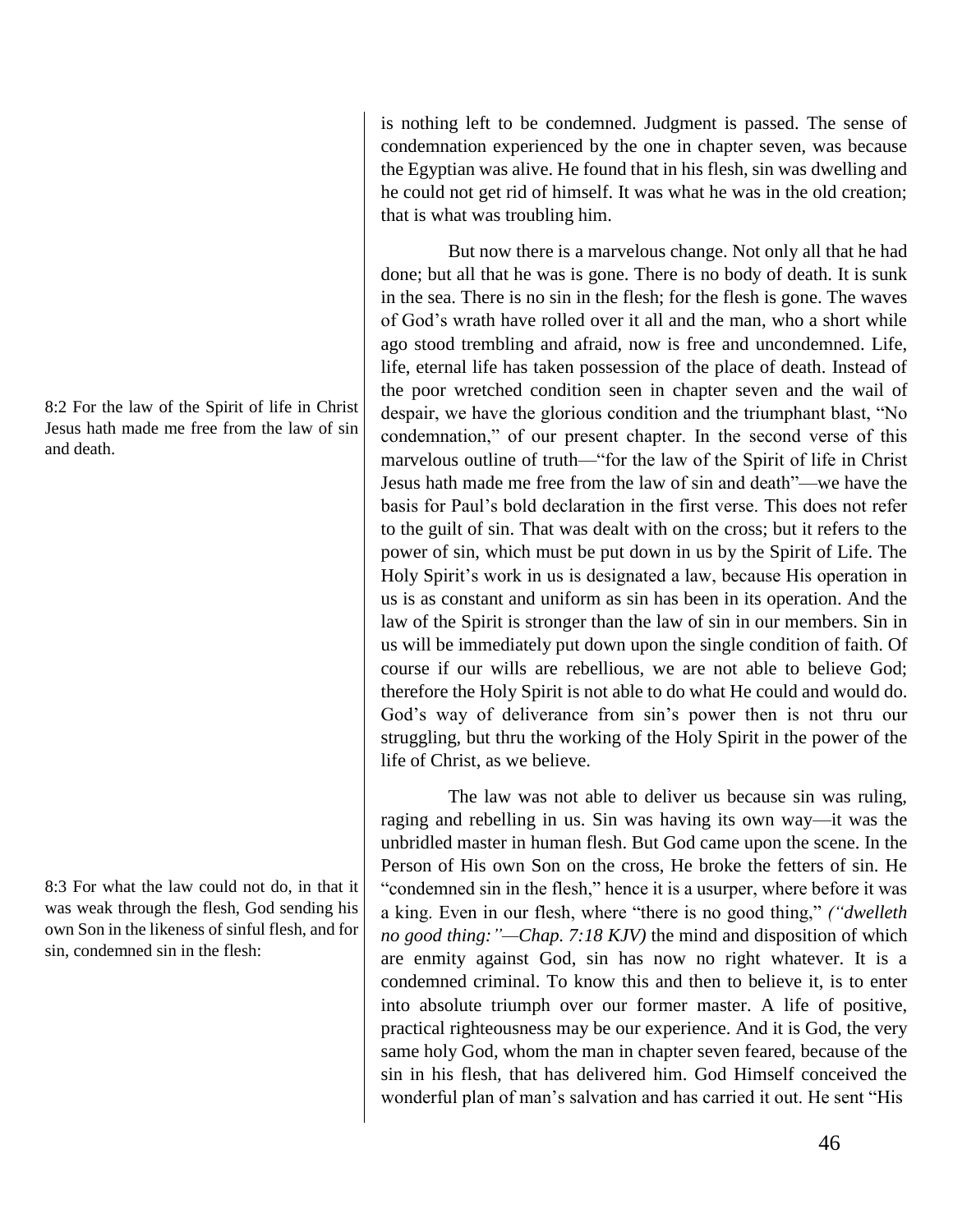8:4 That the righteousness of the law might be fulfilled in us, who walk not after the flesh, but after the Spirit.

8:5 For they that are after the flesh do mind the things of the flesh; but they that are after the Spirit the things of the Spirit.

8:6 For to be carnally minded *is* death; but to be spiritually minded *is* life and peace.

8:7 Because the carnal mind *is* enmity against God: for it is not subject to the law of God, neither indeed can be.

8:8 So then they that are in the flesh cannot please God.

Son in the likeness of sinful flesh," *("his own Son in the likeness of sinful flesh,"—V. 3 KJV)* and on the cross of Calvary, He rolled all the waves and billows of His righteous wrath against sin over His holy Head. There on the cross was where sin was judged forever: there in that awful darkness, from the sixth to the ninth hours, the judgment of God had its unhindered course on Jesus Christ. All that man was in the flesh, with all the sin that ruled and raged within him, was condemned. He was buried in the waters of judgment in the bottom of the sea.

# Righteousness Fulfilled In Us

And then we read of the positive answer to this in the believer's experience. It is the great and wonderful purpose of the Gospel. We are made to reign over our former taskmaster —enabled to do by the grace shown on Calvary in the power of the Spirit what the holy law of Sinai was unable to make us do. Note the following—"That the righteousness of the law might be fulfilled in us who walk not after the flesh, but after the Spirit." The law here is God's will, not the Mosaic law alone. The latter was simply an expression of His will for a certain time, a certain people and a certain purpose. Those who let the Holy Spirit control them—who walk as He leads, are doing God's will. They are not keeping anything. The Holy Spirit is the Keeper. He is working in them as they are yielding their members to Him. They simply "walk" in Him, and they are assured that they "shall not fulfil the lusts of the flesh." The Holy Spirit has undertaken the whole charge. The citadel has surrendered to Him. This is not lawlessness. It is heaven begun on earth when the will of God is done—the righteousness of the law fulfilled in us, not by us. Oh, what a truth. Who see it? Oh, I repeat it—righteousness of the law is fulfilled in us, IN us; not by us.

Then Paul declares that these two elements, "flesh and spirit" with their mind and disposition are entirely separate and distinct. "For to be carnally minded is death, but to be spiritually minded is life and peace." The one is the opposite of the other. We are all living either in the flesh element, or in the spirit element. They do not mix at all. We are either "minding the flesh," or "minding the Spirit." They are positively distinguished, consequently easily recognized.

"Because the carnal mind is enmity against God; for it is not subject to the law of God, neither indeed can be." This is the attitude of the carnal mind toward God. And the next verse tells God's attitude toward the flesh. "They that are in the flesh cannot please God"; for this enmity is not by wicked works, but enmity of nature. That is what is meant here. The two creations, with the set and determined principle of each nature, is shown. They are both unchanging and unchangeable.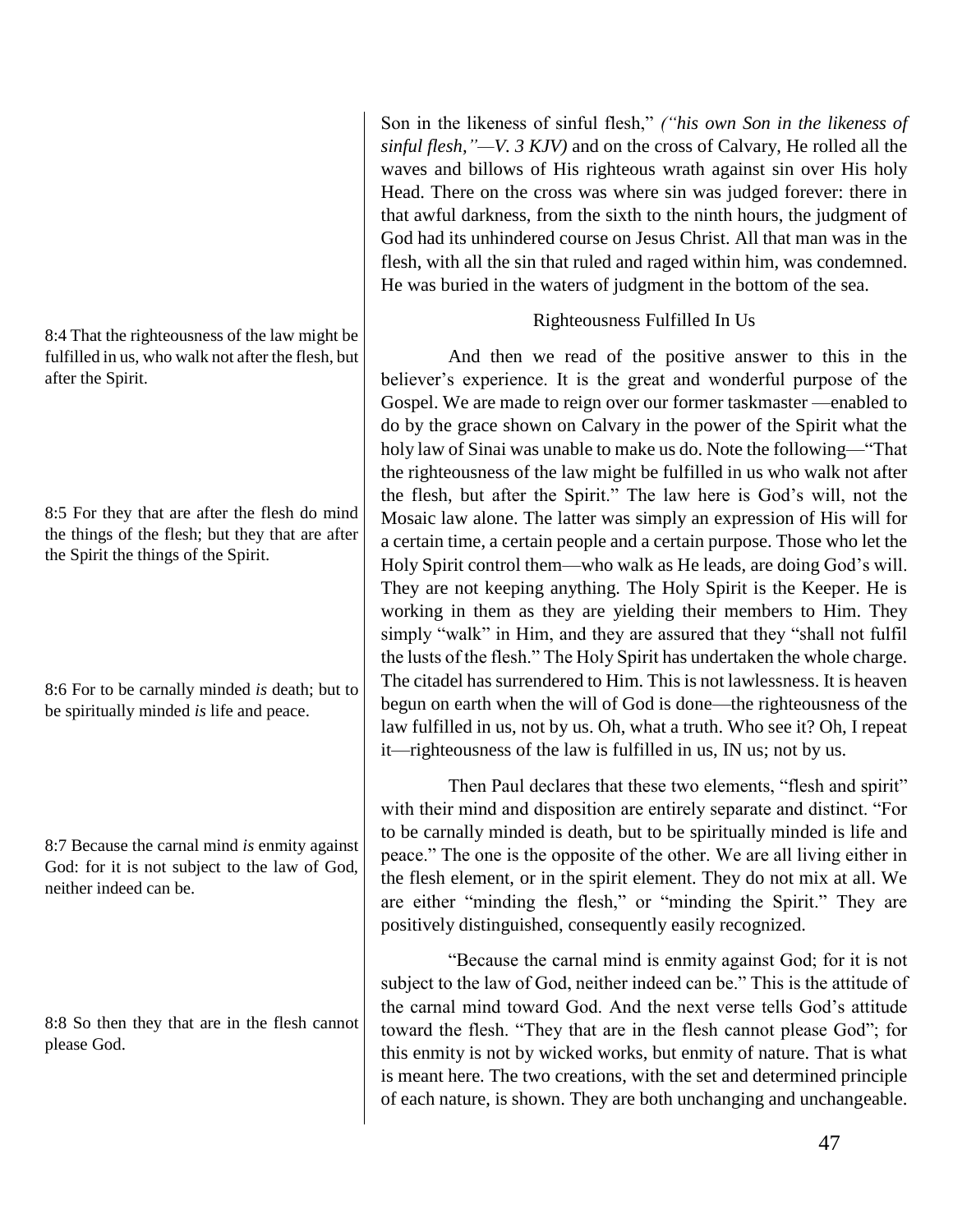8:9 But ye are not in the flesh, but in the Spirit, if so be that the Spirit of God dwell in you. Now if any man have not the Spirit of Christ, he is none of his.

8:10 And if Christ *be* in you, the body *is* dead because of sin; but the Spirit *is* life because of righteousness.

But no believer in the Lord Jesus Christ is ever said to be in the flesh, tho' the flesh is still in him. And he also may be there as far as his consciousness is concerned; for that is a matter of faith and not of feeling. As regards the provision and purpose of God, the believer on the Lord Jesus Christ has passed out of the realm of flesh and into the realm of Spirit. Everything in the matter is dependent upon our faith. We pass out of the place of death and darkness and into the kingdom of life and light when we believe. We are then reckoned in Christ, and He in us.

"Ye are not in the flesh: but in the Spirit, if so be that the Spirit of God dwell in you. Now if any man have not the spirit of Christ he is none of His. And if Christ be in you the body is dead because of sin, but the spirit is life because of righteousness"—Vs. 9, 10. These Scripture citations prove the above interpretation. There is an apparent confusion of terms here; but this is no accident: rather the reverse. There is divine design in these different expressions. The Spirit of God refers to our new standing in a New Head—out of Adam, the natural man and into Christ the spiritual man. The Spirit of Christ tells of our nature, our new birth from Christ, the Second Man, the Last Adam. We are alive who once were dead; for as we read, "Christ in you," is life complete identification with Christ in our spirit, tho' as to our body we are not yet alive. But the spirit is life (for we may spell this with either a capital, or a small "s"); for it is our spirit quickened by the Holy Spirit that is Life; and this Life can never be touched with death because of righteousness, which could not be touched with sin; therefore we have fellowship with God. Death has no power over the new creation life; for the One whose life is brought to us by the Spirit of God has put away all that called for death in us. There is no difference between the believer's body and the unbeliever's body as to sight—death apparently having equal claim over each. But here is the difference, the believer's body has a quickened spirit within, the life, the Spirit of Christ, which has been breathed into Him by the Spirit, even as God breathed upon the first Adam and he began to live. Moreover if the believer has received the Holy Spirit (the enduement with power for the new man), He also dwells in his body—the sure and certain pledge of its resurrection and translation. This pledge the unbeliever has not, as the following citation proves.

"And if the Spirit of Him, who raised up Jesus from among the dead, dwell in you, He who raised up Christ from among the dead, shall also quicken your mortal bodies by His Spirit that dwelleth in you" *("But if the Spirit of him that raised up Jesus from the dead dwell in you, he that raised up Christ from the dead shall also quicken your*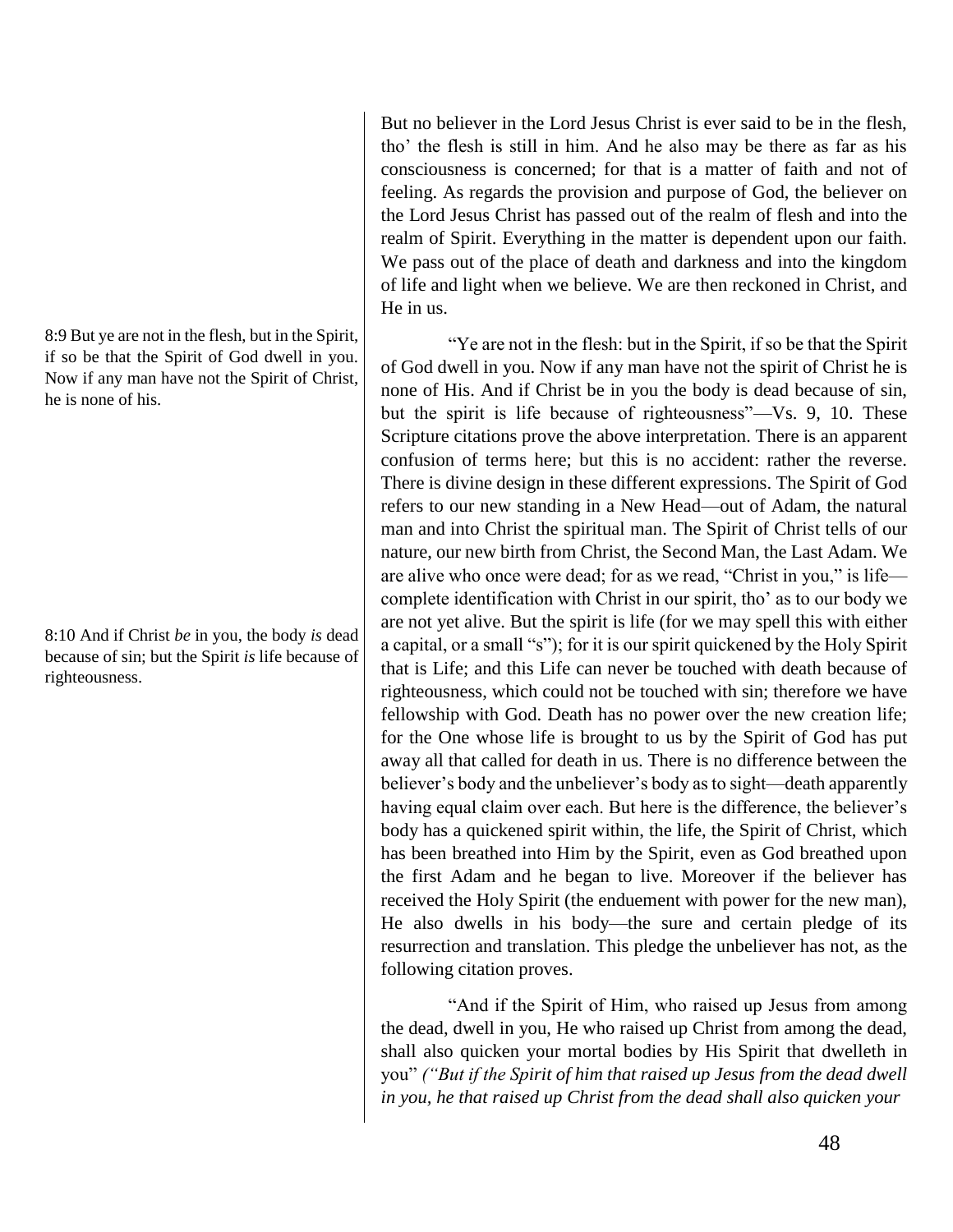8:11 But if the Spirit of him that raised up Jesus from the dead dwell in you, he that raised up Christ from the dead shall also quicken your mortal bodies by his Spirit that dwelleth in you.

*mortal bodies by his Spirit that dwelleth in you", KJV)*—V. 11. Blessed, cheering words, bringing hope and blissful anticipation even in the valley of the shadow of death. The believer's body is just as mortal as the unregenerate man's; but the Spirit of God gives him power over his dead body even as in the case of Christ whose body was quickened into life by the same Spirit that dwells in us.

In the above Scripture, we have differing expressions of apparently the same thing and the same Person—Christ and Jesus; but we believe there is divine import here also. "Jesus" speaks of the body of the dead Man, helpless in the grave; while "Christ" refers to the living spirit of the same Man, anointed with the Spirit of the God, that was in the abode of the just spirits, but captive there with them. He too, both in His body and in His spirit, was as dependent upon the energising dynamic power of the Spirit of God to raise Him from the dead, even as is every believer. He voluntarily chose this place of weakness, even that of a creature (tho' He was God), and put Himself absolutely into the hands of the Spirit; therefore His resurrection is an earnest of the resurrection of the whole of the new creation. His body, which was dead and in the grave, was quickened and glorified and joined again to His living Spirit which was in Hades. He was then made perfect, that is manifested in His perfection. And the same promise is for us too, as the Scripture plainly intimates—resurrection if we fall asleep, and translation if we await the coming of the Redeemer.

Observe that it is our mortal body, that is, a body susceptible to death (not necessarily dead) that is said shall be quickened. There is a hint here of the actual revivifying and strengthening now of our mortal body by the power of the indwelling Spirit of God. There are many cases of those whose bodies, weak and sickly, were mightily invigorated and built up after being filled with the Holy Spirit. Why not? When our body as joined to Adam is counted dead, and becomes the home of Christ's Spirit and the temple of God, is it not reasonable to expect that He will keep it healthy? The Spirit of God needs our bodies as vessels for the manifestation of His power. He cannot use a sickly, deficient body as He can one that is well; therefore as we walk in the Spirit, He will keep us fit for His service—sanctified and meet for the Master's use. He surely is able to protect His own house from the ravages of disease, able to keep it in good repair. The same mighty Spirit of God that raised Jesus Christ from out of dead ones is able to quicken our mortal body and hold in the death state the working of the germ of sickness, even as He is able to hold in check the power of sin. He is able now, I say, to rejuvenate our bodies and preserve us, "spirit, soul and body, blameless unto the coming of the Lord" *("…spirit and*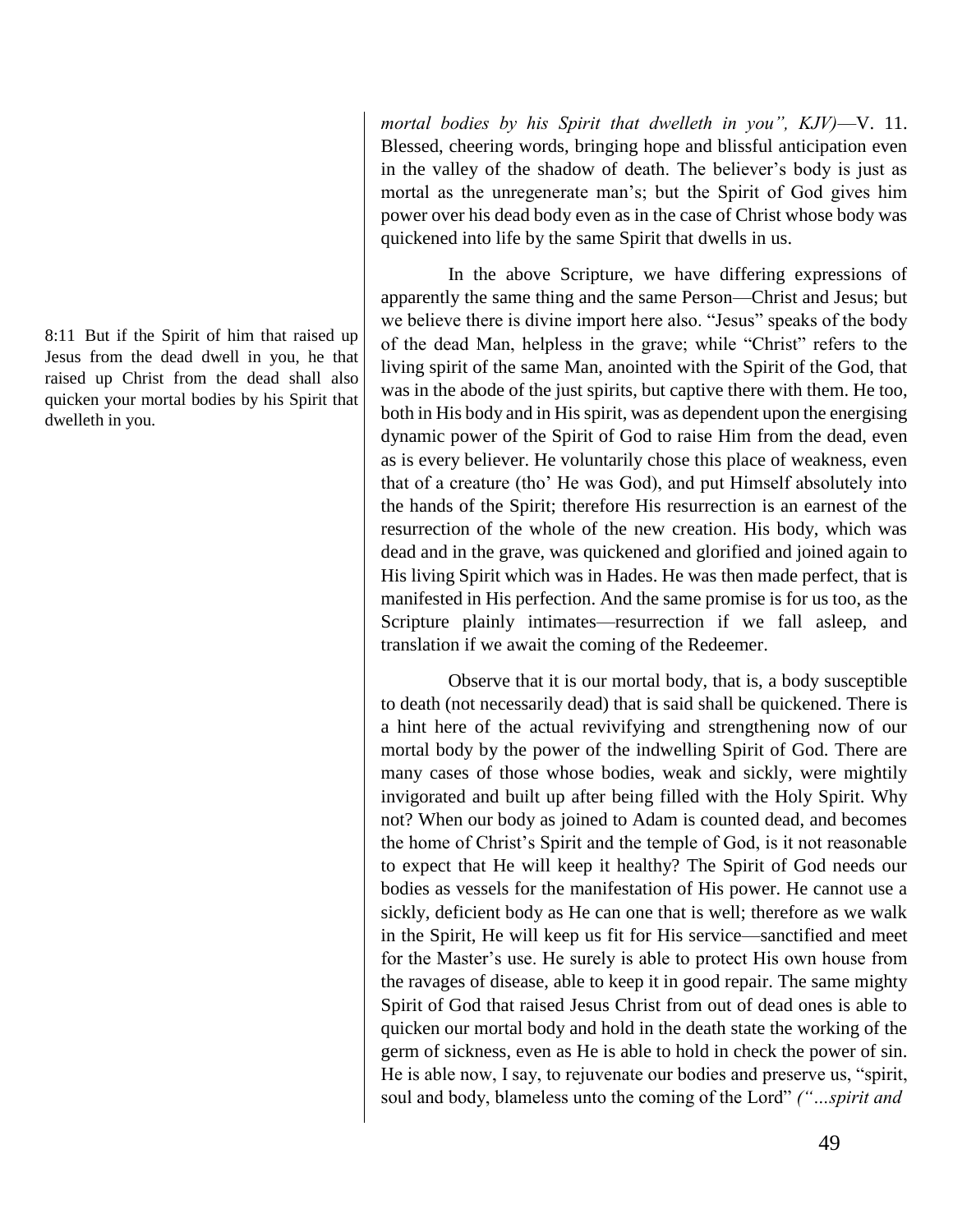*soul and body be preserved blameless unto the coming of our Lord Jesus Christ, KJV)*—l Thes. 5:23. This is all in view of full redemption, or immortality of our body. The latter of course is much more than the blessing of healing, or health that we receive while we tarry here in our bodies of humiliation. It means to have eternal life, or to be a partaker of the divine nature, the unchangeable perfection of Christ Himself, "who only hath immortality dwelling in the light which no man can approach unto, whom no man hath seen, nor can see"—1 Tim. 6:16. But let us not minify the marvelous touch of the Spirit which we may realize even now in the quickening of our bodies as we yield to Him and walk as He leads.

"Therefore brethren we are debtors, not to the flesh to live after the flesh, for if ye live after the flesh ye shall die; but if ye through the Spirit do mortify the deeds of the body, ye shall live"—Vs. 12, 13. "We are debtors," Paul says; that is, we brethren; but observe, it is not to the flesh. We owe the flesh nothing. And this signifies that we are no longer bound to live, or walk according to the flesh; for we are in the Spirit element. Our obligation to the flesh is at an end. We have severed all connection with our old environment. We have moved out into another sphere. We are now identified with the Spirit and not with the flesh; therefore we should not serve, or provide for the flesh. And this refers to religious flesh as well as irreligious. We need not obey its desires; for we are no longer in the element where its power is manifested. Another has come to our help—the mighty Spirit of God, that rules in His element of Spirit. He raised the Son of God from the dead the abode of the flesh. And He dwells in us to make to die the deeds of the body. And great issues depend upon our attitude to Him life or death. As we intimated, this refers to our body. The spiritual part of the believer is as eternal as God Himself, tho' as to his fellowship with God, he may be cut off; but it is the body that is in question here. It is still subject to disease and death and needs the constant renewing of the Holy Spirit. The vigor and health of our body is thus generally an index to our spiritual condition. If we are in the perfect will of God, living for Christ, yielding to the Spirit and trusting Him to keep us, body soul and spirit, He is under obligation to do so. His verasity is at stake in this matter.

If on the other hand, we "live after the flesh," yield to our fleshly desires, even good desires, such as perfecting ourselves in the flesh, trying to keep the law, etc., on the one hand; or seeking our own ease and the things of this world, its pleasures, riches, honors, etc., on the other hand: I say, If we are going this way, we are in the way of premature death. We must deny the flesh if we would enjoy the

8:12 Therefore, brethren, we are debtors, not to the flesh, to live after the flesh.

8:13 For if ye live after the flesh, ye shall die: but if ye through the Spirit do mortify the deeds of the body, ye shall live.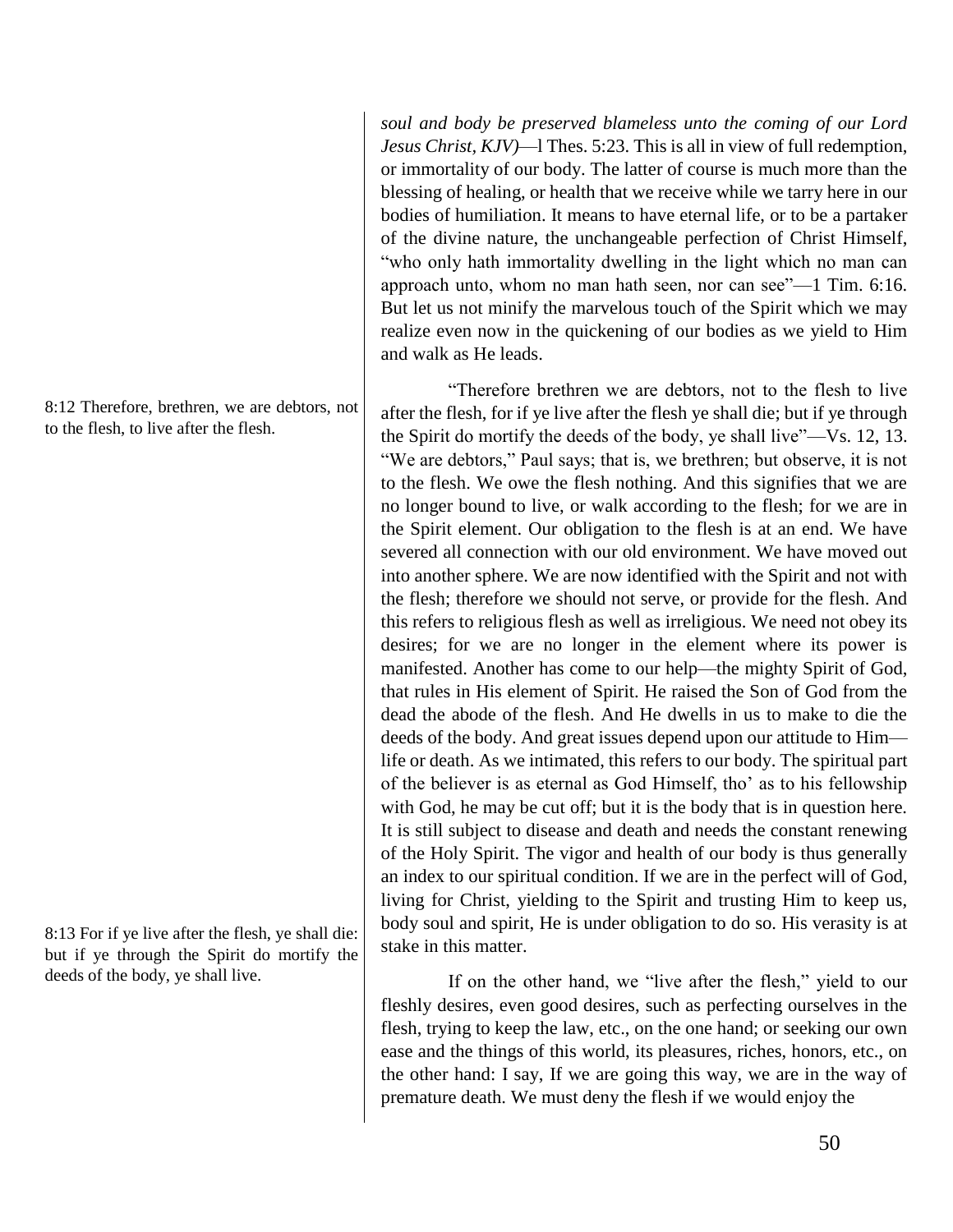renewing of the Spirit in our bodies. When we fail to hold the doings of the flesh in the death state, we are going in the way of sickness and disease. We may not feel these results immediately; but the principle, the seed of disease is constantly working in our bodies unless our faith is actively engaged against it. And this is only possible to the one that constantly yields to the Spirit. We are debtors, that is we owe something to Him, who is able to put the practices of the body to death. We owe it to Him to surrender our bodies to Him and He will make us to enjoy the life and victory which is ours in Christ Jesus. Then note the following.

### Our Sonship In Christ.

"For as many as are led by the Spirit of God, they are the sons of God"—V. 14. To walk as the Spirit leads is the proof of Sonship, This statement implies much more than the thought of being a child of God. It speaks of growth and development. The child has put away childish things. He has become a son. And he manifests the fact by surrendering to the Guide whom the Father has sent to instruct and show him the way, the manner and the procedure of spiritual life. He has learned the voice of his Guide and is in harmony with all that He speaks. He has taken upon himself the yoke of Jesus and has been taught by Him who is "meek and lowly in heart"—Matt. 11:29. He has ceased from his own works and ways and does not want his own will. He is led; note this, led by the Spirit of God, and this is the one positive assurance that he is a son. He has grown up. He is no longer a baby with rattle box and milk bottle, self-willed, and self-seeking—"carnal." He displays the character of the First Born in all his actions and manner of life. He is a son and led by the Son's Guide, the Holy Spirit. The next verse is a further unfolding.

"For ye have not received the spirit of bondage again to fear; but ye have received the Spirit of adoption whereby we cry, Abba, Father"—V. 15. The law led to slavery, to fear and dread, but grace brings us another Spirit, that of sonship. The way to God has been opened by the death of Christ; but it is the Spirit of God that conducts us into His presence and introduces us to Him. He teaches us as a child, to lisp the name of Father; for we are without constraint in the presence of his Majesty. The very Spirit of God, assures us that we are His children and our quickened spirit claims Him as our Father. There is no jar, no clash between the Spirit of God and our spirit. And this witness is not a mere feeling which may and does vary with ever changing conditions and circumstances; but has its basis in the solid and trustworthy Word of God. Then we have the natural consequences of

8:14 For as many as are led by the Spirit of God, they are the sons of God.

8:15 For ye have not received the spirit of bondage again to fear; but ye have received the Spirit of adoption, whereby we cry, Abba, **Father** 

8:16 The Spirit itself beareth witness with our spirit, that we are the children of God: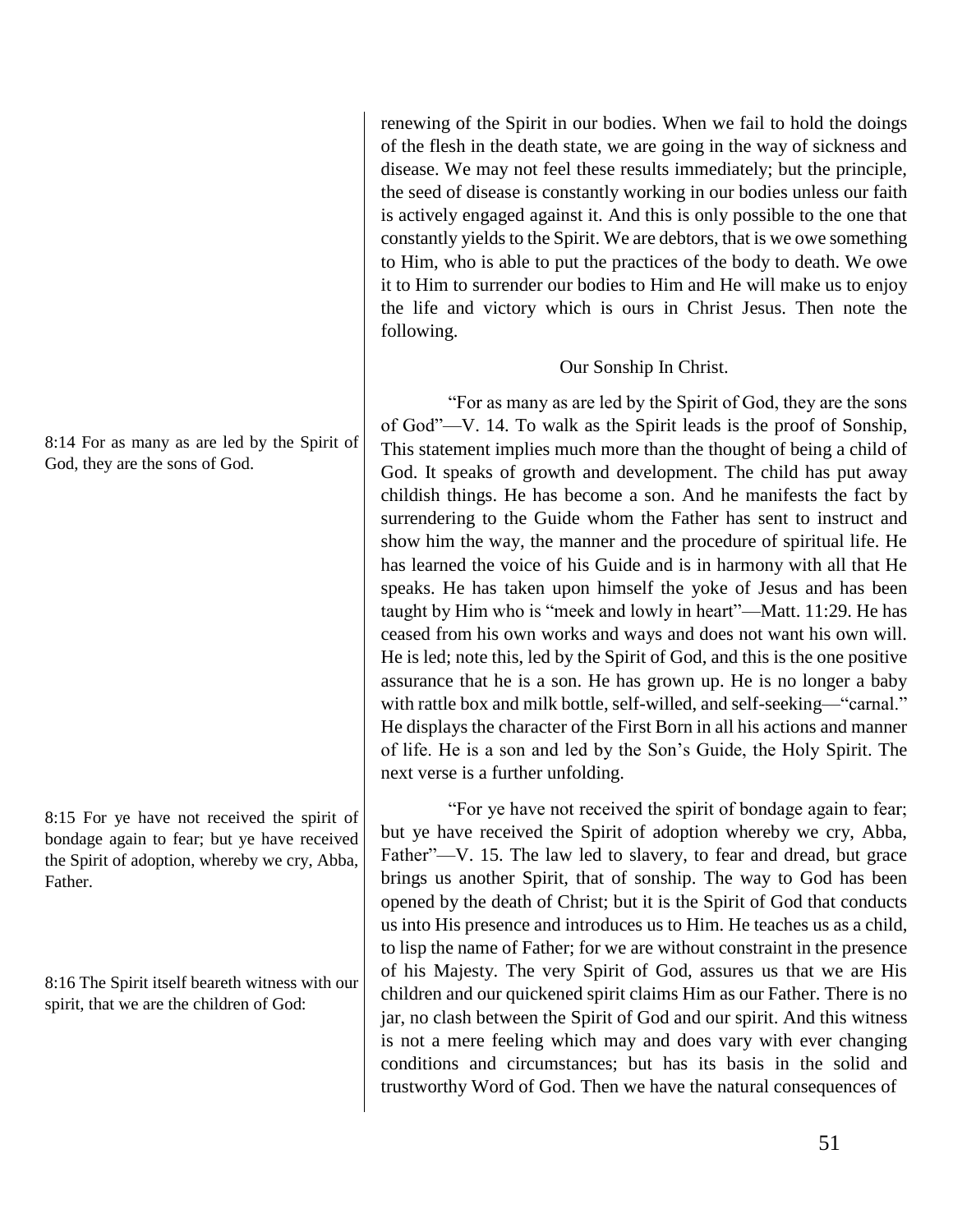8:17 And if children, then heirs; heirs of God, and joint-heirs with Christ; if so be that we suffer with *him*, that we may be also glorified together.

8:18 For I reckon that the sufferings of this present time *are* not worthy *to be compared* with the glory which shall be revealed in us.

8:19 For the earnest expectation of the creature waiteth for the manifestation of the sons of God.

8:20 For the creature was made subject to vanity, not willingly, but by reason of him who hath subjected *the same* in hope,

being so well-born. We are heirs.

"If we are children, then are we heirs, heirs of God and jointheirs with Christ if so be that we suffer with him" *("And if children, then heirs; heirs of God, and joint-heirs with Christ; if so be that we suffer with him, KJV)*—V. 17. Folks speak of rich men's children being born with a silver spoon in their mouths. Well, here are some that are born with a gold spoon at their disposal. They have a great inheritance. Every child of God has a large estate in Christ. And it is Real-Estate, the only real estate that is worth seeking after; but as is often the case in the natural, some of these children of God get a greater, fuller, more marvelous allotment than others—joint-heirship with Christ. But there is a condition attached thereto —"suffering with Christ." All may have this best inheritance; but all do not appreciate, nor desire it, because of the sacrifice and loss of earthly gain that it entails. We will forfeit all inheritance in this world, even as Christ, if we will share jointly with Him in the new creation. Suffering the loss of all things here is the price we pay for joint-heirship with Christ in the Kingdom of God. The word suffer leads the apostle on another step. He would not have our eyes linger upon the sufferings; for we might become discouraged. They are nothing, he assure us, when we have caught a glimpse of the glory. The toils of the journey seem nothing when we look to that glorious day. All the glories that are in store for Christ are ours also, as we faithfully pursue our Guide and overcome all the difficulties that lie in the way He leads us. And observe that the glory is going to be revealed IN us. Then notice further:

"For the earnest expectation of the creation waiteth for the manifestation of the sons of God"—V. 19. Oh, this is wonderful! Not only do we long for the moment of our manifestation as the sons of God, but the interest of all creation is centered upon that transcendently glorious moment. Like a racer, with neck out-stretched, awaiting the signal—figure of extreme tension-the whole of the lower creation of which man is the head, awaits the moment of its emancipation. All its hope rests upon that certainty and waits the moment of their unveiling. Everything is dependent upon the manifestations of the sons of God.

The whole creation has been involved and thrown into confusion by the fall of Adam. That which befell the head affected all connected with him. Corruption and decay became their lot also; as we read, "creation was subjected to vanity, or nothingness, not of its own will, but by the will of God" *("For the creature was made subject to vanity, not willingly, but by reason of him who hath subjected the same in hope,"—V. 20 KJV)*; but He did not leave them without hope. Man's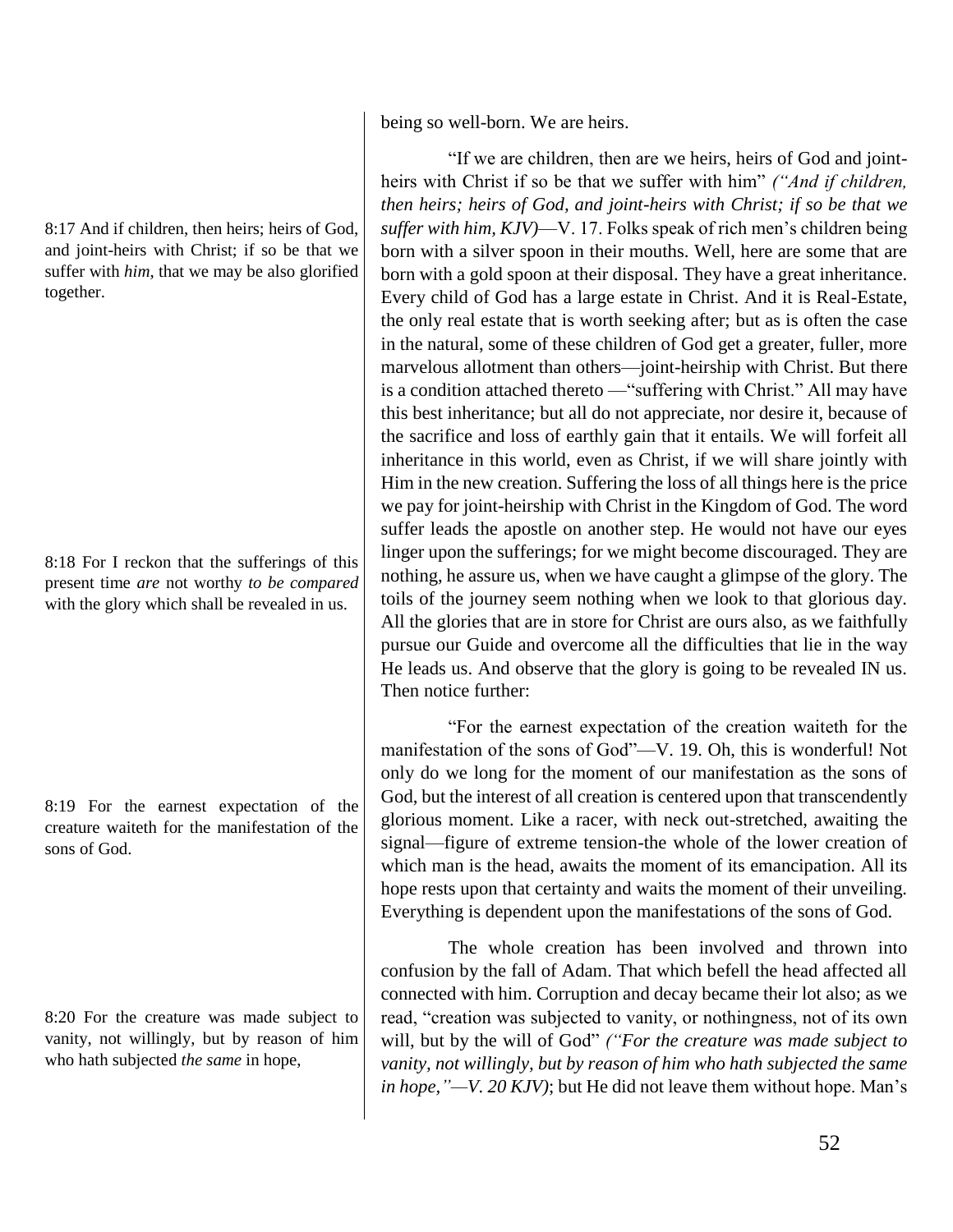8:21 Because the creature itself also shall be delivered from the bondage of corruption into the glorious liberty of the children of God.

8:22 For we know that the whole creation groaneth and travaileth in pain together until now.

8:23 And not only *they*, but ourselves also, which have the firstfruits of the Spirit, even we ourselves groan within ourselves, waiting for the adoption, to *wit*, the redemption of our body.

full redemption will free creation from the bondage of corruption and bring in the glorious liberty (liberty of the glory—R. V.), that the sons of God will enjoy. And we have even yet such a little conception as to the marvelous fact that we are the sons of God. We are gazing at each other and we see the veil of the flesh, as men did when they looked upon Jesus as He walked among them. They did not know Him. They could not see the Lord of Glory in that humble guise; and so we too look upon one another and we do not see the Son of God, the true life of the visible and outward man. We belong to a new creation. The Son is bringing many sons to His glory, His moral, mental and even physical likeness, and He is not ashamed to call them brethren. And all creation is waiting for its true lords, the new creation, the Son, with the sons of God. They will reign over all the universe of God; for while the Jew will be the head of the nations on the earth, yet the Son of Man, David's Son, an heir with the other sons, shall be over all.

And then God's wisdom as to the creation and redemption of man will be fully vindicated; for every created intelligence in heaven, on earth and under the earth will bow the knee and marvel at the unveiling of those sons of God. Creation has never yet beheld the Man that God in His purpose has ordained as its Head. It has only seen the figure, consequently it has never yet yielded up its secret powers and hidden wealth. It has never yet absolutely acknowledged allegiance to fallen man; but it will bow to its master when the sons of God are manifested. They will do justice in every particular to God's conception of man and His Pattern and Princely Leader—Christ Jesus.

"The whole creation groaneth and travaileth in pain together until now. And not only they, but ourselves also which have the firstfruits of the Spirit, even we ourselves groan…waiting the redemption of our body" *("For we know that the whole creation groaneth and travaileth in pain together until now. And not only they, but ourselves also, which have the firstfruits of the Spirit, even we ourselves groan within ourselves, waiting for the adoption, to wit, the redemption of our body." KJV)*—Vs. 22, 23. Yes, creation groans, and moans and sighs. See the poor dumb brutes, the many apparently useless creatures that are beaten and buffetted about, chased from pillar to post, the alley hounds and alley cats, not saying anything of the wild; ferocious beasts that feed upon one another. And we, brethren, the sons of God, groan too. The groaning creation are looking for deliverance and we are in expectation also. We cry over the frailties and limited horizons which environ us. Our new man longs for his body of glory which will not be handicapped with weakness and cumbered with infirmity. We groan for our glorified bodies, our redemption bodies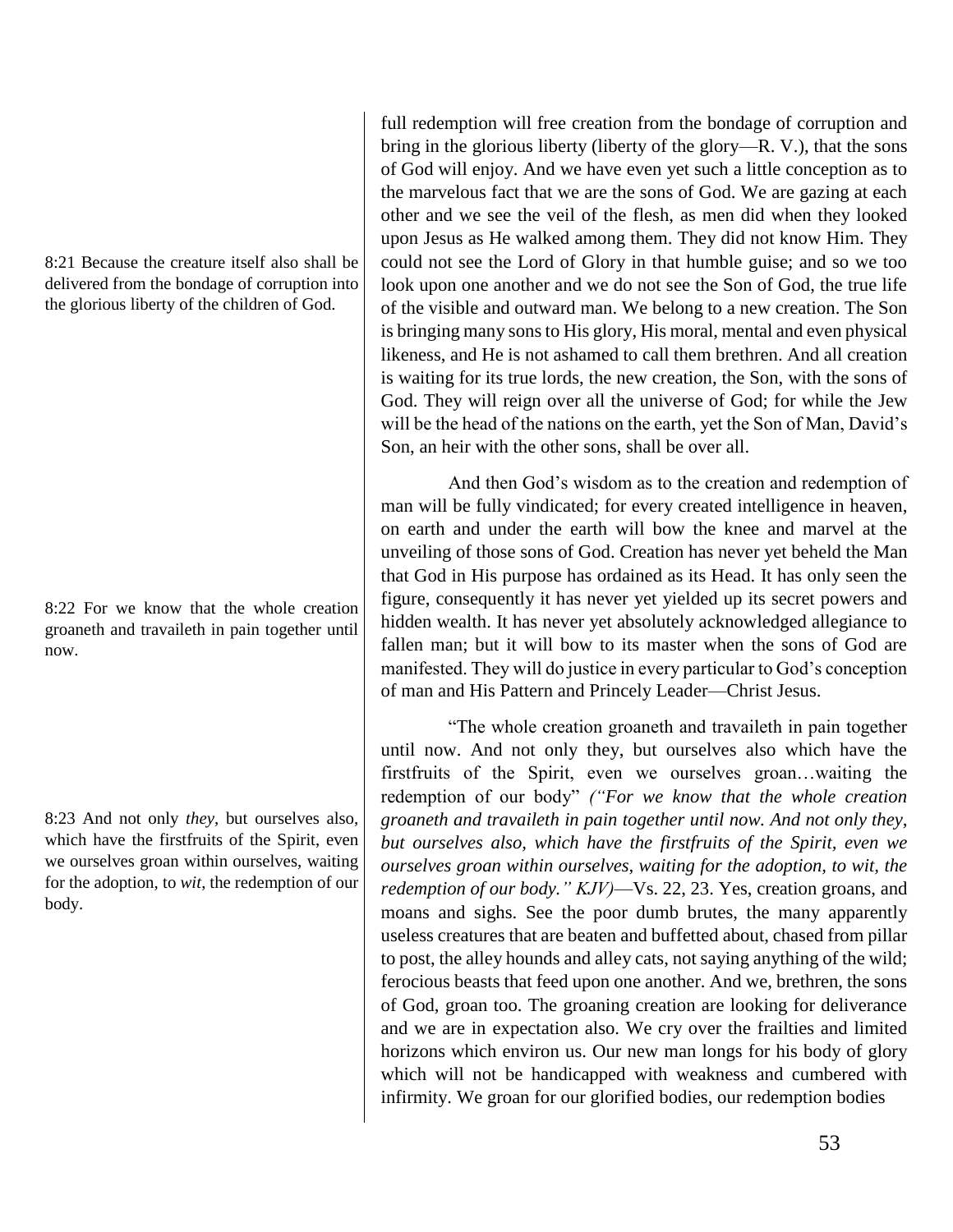8:24 For we are saved by hope: but hope that is seen is not hope: for what a man seeth, why doth he yet hope for?

8:25 But if we hope for that we see not, *then* do we with patience wait for *it*.

8:26 Likewise the Spirit also helpeth our infirmities: for we know not what we should pray for as we ought: but the Spirit itself maketh intercession for us with groanings which cannot be uttered.

8:27 And he that searcheth the hearts knoweth what *is* the mind of the Spirit, because he maketh intercession for the saints according to *the will of God.*

which will fully display all the moral and mental glory of the redeemed spirit, "The new man which after God is created in righteousness and true holiness"—Eph. 4:24.

"For we are saved by hope; but hope that is seen is not hope, for what a man seeth, why doth he yet hope for? But if we hope for that we see not, then do we with patience wait for it"—Vs. 24, 25. Ah, argues some one, Paul here says that we are saved by hope. Well, so he does; but he is referring to the body when he so speaks. We have not yet come into our redemption rights as far as the body is concerned. We are still longing and groaning and waiting with patience for that glorious consummation. It is still future; for we do not hope for, nor are we in expectation of something of which we are already the possessors. There have been some folks around at different times that claimed to have received their resurrection bodies: but we have never seen anyone yet that looked like it. We would say of them from our observation, just what the Scripture says of all of us, as regards our bodies, that we are still in expectation, "For what a man seeth why doth he yet hope for?" If we had our glorified bodies, we would not be hoping for them. Then the following verses are right in harmony—

"Likewise the Spirit helpeth our infirmities; for we know not what we should pray for…but the Spirit Himself maketh intercession with groanings.... And He which searcheth the hearts knoweth what is the mind of the Spirit" *("Likewise the Spirit also helpeth our*  infirmities: for we know not what we should pray for as we ought: but *the Spirit itself maketh intercession for us with groanings which cannot be uttered. And he that searcheth the hearts knoweth what is the mind of the Spirit, because he maketh intercession for the saints according to the will of God." KJV)*—Vs. 26, 27. We are in a body, tempted because of limitations and infirmities. We groan after deliverance, and the Spirit likewise groans and prays effectually for the perfect will of God, tho' there maybe no utterance. We do not always pray for that which is best; but the Spirit over-rules and prevails with groaning and sighs and we get that for which we would have asked if we had only known. Oh, how marvelous is God's undertaking for us in every particular. Not only has He Himself laid the basis for our perfect redemption at Calvary but He has also come to dwell in us by the Spirit and make the purchase price of the blood real to us. And God that searcheth the heart sees that need for which the Spirit is making intercession, and forth with that for which He prays, comes to pass in our lives. Then the next verse is the answer. Observe the real setting of this marvelous gem in this treasure box of truth.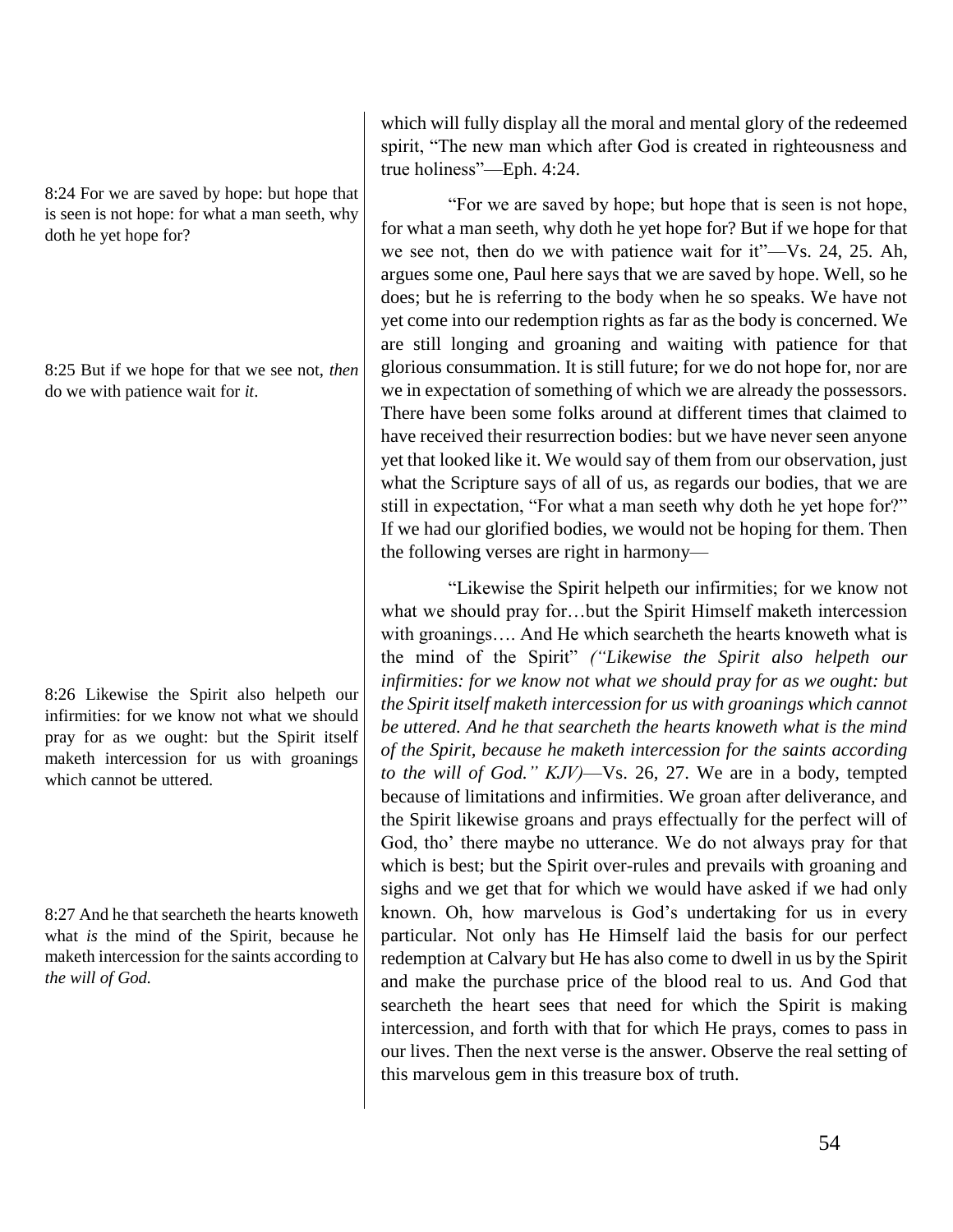8:28 And we know that all things work together for good to them that love God, to them who are the called according to *his* purpose.

8:29 For whom he did foreknow, he also did predestinate *to be* conformed to the image of his Son, that he might be the firstborn among many brethren.

8:30 Moreover whom he did predestinate, them he also called: and whom he called, them he also justified: and whom he justified, them he also glorified.

"And we know that all things work together for good to them that love God, to them that are the called according to His purpose" *("And we know that all things work together for good to them that love God, to them who are the called according to his purpose." KJV)*—V. 28. Thus we are taught that tho' we know not what to pray for as we ought, this is of no consequence; for God is making all things cooperate for our welfare. It does not matter how things appear. They can work no ill to us; for they are the answer to the Spirit's groaning within us. Yet it is not to every saint that these words can be applied; but to those that love God, those that are the called according to His purpose. Many Christians love the world and the flesh more than they love the Lord. They never surrender to Him, nor find their place in His perfect will; hence, the "all things" are not serving them. They cannot sit down in this great easy chair and get the comfort out of even the hard places as that one does that loves God and yields to Him. They ever murmur and complain when the trials come; hence they work no good to them; but the other class have many servants. These "workers" are in harmony; they "work together" with one aim and purpose. They never conflict with one another; and they cannot fail to accomplish the end for which they are intended; for we are the "Sons of God." Our destiny is not a thing of yesterday, nor even of when we were saved; but it was fixed by Jehovah from the beginning, long before we could have had any part in it, as we are here informed.

"For whom He did foreknow, He also did predestinate, to be conformed to the image of His Son, that He might be the firstborn among many brethren"—V. 29. Men are proud to tell the world of their descent from a long line of noble (as they call them) ancestors. They prate about their blue blood, their family tree, etc. (and some of them have a family skeleton of which they are not so proud); but the Christian can claim kinship with Deity. He can go farther back into the dim and hoary ages past and trace his ancestry from the Great Eternal I Am, when as yet there was not a man upon the scene. We can boast in God as our Father and rejoice in the fact that the Son of God is our Brother. Furthermore the Son cannot be exalted in the fullest sense as a Man until we are with Him. In fact by yielding to the Spirit and allowing Him to lead us and work in us, we are really putting Christ in the place supreme. We are thus being conformed to His image. He must have"brethren" even like unto Himself": otherwise He cannot be "firstborn." We are essential to His glory and honor and exaltation. Note further:

"Moreover whom He did predestinate them He also called and whom He called them He also justified and whom He justified them He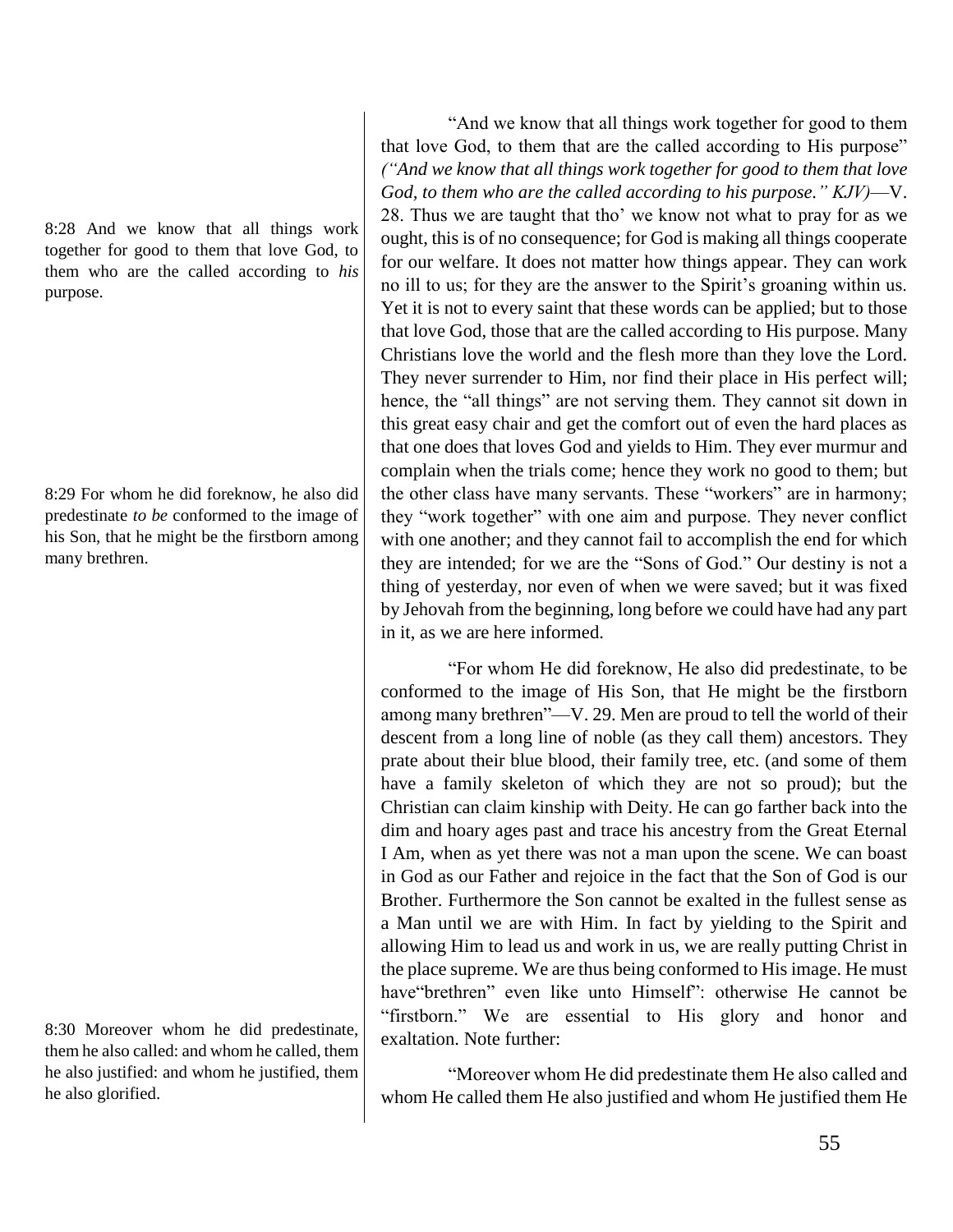8:31 What shall we then say to these things? If God *be* for us, who *can be* against us?

8:32 He that spared not his own Son, but delivered him up for us all, how shall he not with him also freely give us all things?

also glorified"—V. 30. Is this not almost too good to believe? And the most marvelous part about it is the fact that God has put Himself upon record in such a way as being absolutely sovereign in the matter of man's salvation. Election is certainly taught here; but it is the election of a new creation and not the individual, that is in question here. We were identified with Christ as a new creation in the eternal past. God purposed in His sovereignty a golden chain of four links for our blessing. These can never be broken. He has predestinated and called and justified and glorified us in His Son. Christ is the Head of this new creation and all that is true of Him is true of all these in Him. These words could not refer to us personally; for they were written when as yet there were none of us who are living today. And we, to whom the first three links, predestined, called and justified, might apply, are not yet glorified; therefore the conclusion is obvious. These are God's sovereign purposes for us in Christ. They all have been fulfilled to Him; hence are sure to all those that believe. He is the proof that God will not fail His Word. And we have experienced three of these blessings already. The final one is glory.

"What shall we then say to these things? If God be for us, who can be against us?" Paul asks two questions, but the second is really an answer to the first. If God has put Himself on record as being the aggressor in our redemption, what can anyone do to hinder, or hurt us? Everything works for our good because God moves on continually to fulfill His purposes and plans in Christ; therefore we move on with Him. He will accomplish His counsel concerning us; therefore no one can really be against us. And there is nothing upon earth that can compare with the sublime consciousness that we have a place in God's eternal plan for His Son. It will put a go thru in us that nothing can daunt, nor discourage. The next verse is the proof that the above interpretation is correct as to the election.

"If God spared not His own Son, but delivered Him up for us all; how shall He not with Him also freely give us all things?" *("He that spared not his own Son, but delivered him up for us all, how shall he not with him also freely give us all things," KJV)*—V. 32. God gave His Son for us all, and now shall He not give us all things that He purposed in Him? Sure, He will. There can be no failure; for Christ Himself is the proof, as was said before, of the fulfilment of God's word. God gave the all things in giving His Son. He was a Gift. And in the wisdom of God there was hidden in Him all the blessings of man's salvation. He was the Acorn as it were. The whole trunk of redemption, with its different branches, laden with fruit, for the Jew, the Gentile and the Church of God was in Him; therefore why should we worry? The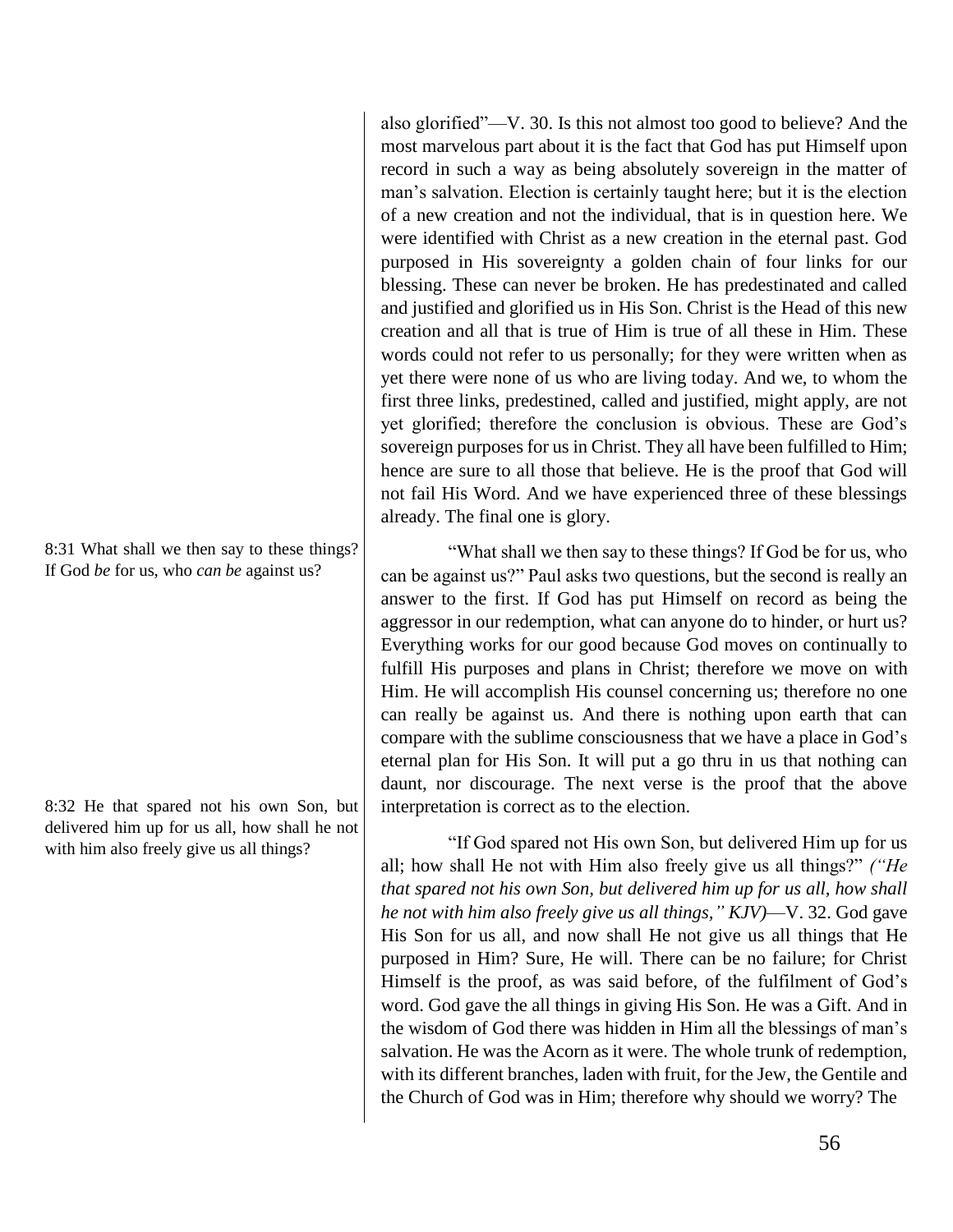8:33 Who shall lay any thing to the charge of God's elect? *It is* God that justifieth.

8:34 Who *is* he that condemneth? *It is* Christ that died, yea rather, that is risen again, who is even at the right hand of God, who also maketh intercession for us.

love of God is the basis of it all. He spared not His own Son, but delivered Him up for a sinful, ungodly race; what can He withhold from His sons? This is Paul's argument and there is logic in it too. In giving His Son, God gave the best; hence all things are ours in Him.

"Who shall lay any thing to the charge of God's elect? It is God that justifieth"—V. 33. We may challenge the universe, even as God, and ask who can indite the Elect of any misdemeanor when Jehovah Himself has cleared them of all charge. They are viewed as in Christ their Representative and Head. It is in Him that we were justified, that is, provisionally justified; for we were not even born when this was written. When we believed the Word concerning Christ, as it was preached to us, we simply entered into our provision rights. These had been waiting for us as well as for all the new creation, since Christ arose from the dead, but which had been purposed for us in Him from a past eternity, as we learned previously. And God is the Judge. He will not receive an inditement against His children. Then note further how impossible it is for us to be judged.

"Who is He that condemneth? It is Christ that died; yea rather, who is risen again, who is even at the right hand of God; who also maketh intercession for us" *("Who is he that condemneth? It is Christ that died, yea rather, that is risen again, who is even at the right hand of God, who also maketh intercession for us." KJV)*—V. 34. All judgment has been committed to the Son of God. And He, marvel of marvels, is the very One who has died for us. He was judged in our stead; suffered the penalty due to us because of sin; but He was raised again for our justification; therefore to condemn a believer is to condemn Him. And not only so; but more. He is the Advocate of His people, as well as the Judge of all creation, He pleads their cause before His Father's throne, holding up His nail-pierced hands, and all their frailties are hidden. The Father beholds our Shield and looks upon the face of His Anointed \*(Ps. 84:9.) and vindicates us before the court of heaven. He sees no fault in us; for we are not in question. It is Christ whom God has made responsible. He is approved; therefore we are approved. And God's Word is sufficient for our faith. He is satisfied and puts Himself on record as being on our side. And Christ who alone has the right to condemn (being the Judge), is also on our side. He is our Savior. He paid the price for our redemption. His atonement and advocacy are surely sufficient. And then right in order is the following verse.

"Who shall separate us from the love of Christ? Shall

<sup>\*</sup>Psalms 84:9 "Behold O God our shield, and look upon the face of thine anointed."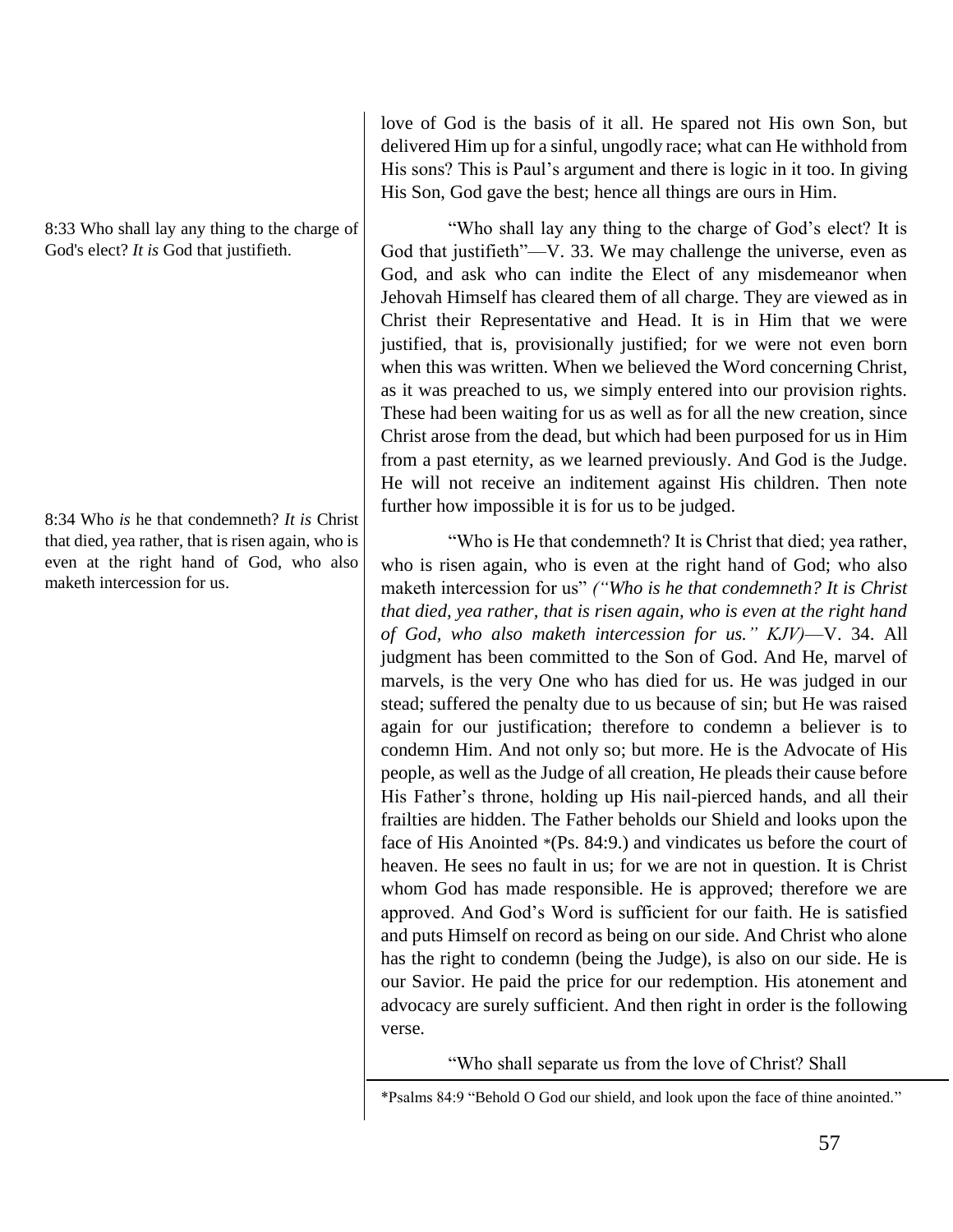8:35 Who shall separate us from the love of Christ? *shall* tribulation, or distress, or persecution, or famine, or nakedness, or peril, or sword?

tribulation, or distress, or persecution, or famine, or nakedness, or peril, or sword?" This refers to the Spirit's work. He is the uniting bond between the Son and, the sons. They have one life; made one and kept so by His indwelling presence and power; therefore there can be no separation. This is a divine unity; and a breakage, or dissolution is impossible. The whole Triune God has undertaken the work of man's salvation; therefore it must be consummated. There is an air of confident assurance thruout this chapter. It begins with "no condemnation" and ends with "no separation," It is not a may be, but a shall be is emphasized. Man's plans and ways are uncertain; for he is unstable. His will is vacillating. And even when He is strong-willed, his power to carry out his plan is limited and finite. But God's will moves on in its changeless course age after age. It is perfect from the beginning, therefore admits of no change; while infinite power assures of its execution without failure or delay.

God's plan is like a vast universal system that fills the universe and embraces all things. He who loves God and is led of the Spirit, enters into that plan as a wheel intoa perfect machine and henceforth he is a part of God's universal harmony. He goes on in this wonderful will of God, nothing deterring, or driving him backward, for God's plan embraces all circumstances. These latter, whether they be good, or bad are only means to an end. There can be no successful opposition from friend, or foe; for God is for us. There can be no successful opposition from friend, or foe; for God is for us. There can be no real separation when we are once in this perfect mechanism; for every part has its definite place and sphere of revolution. Why, we cannot imagine any interference; for divine wisdom and foreknowledge are behind all these things and brook no collision.

Believers are predestinated to be conformed to the image of the Son of God, and God will not fail of His purpose. We cannot be separated from Christ. The Apostle names seven and then ten barriers that might have a tendency to move us from Christ's love if God was not working in our defense. He triumphs over all things; for they are all in His hand. Tribulation is the first. It is a fierce opposer, but God uses it to refine and purge us from the dross. Distress is allowed but only to draw us closer to Himself. Persecution becomes a test of our love to God and its witness. Famine, nakedness, peril and sword only teach us our need and dependence upon God, on the one hand, and our satisfaction and rest in Him on the other. Death cannot separate. Nay, these overcoming sons of God are dying every day. They die to live and live to die again.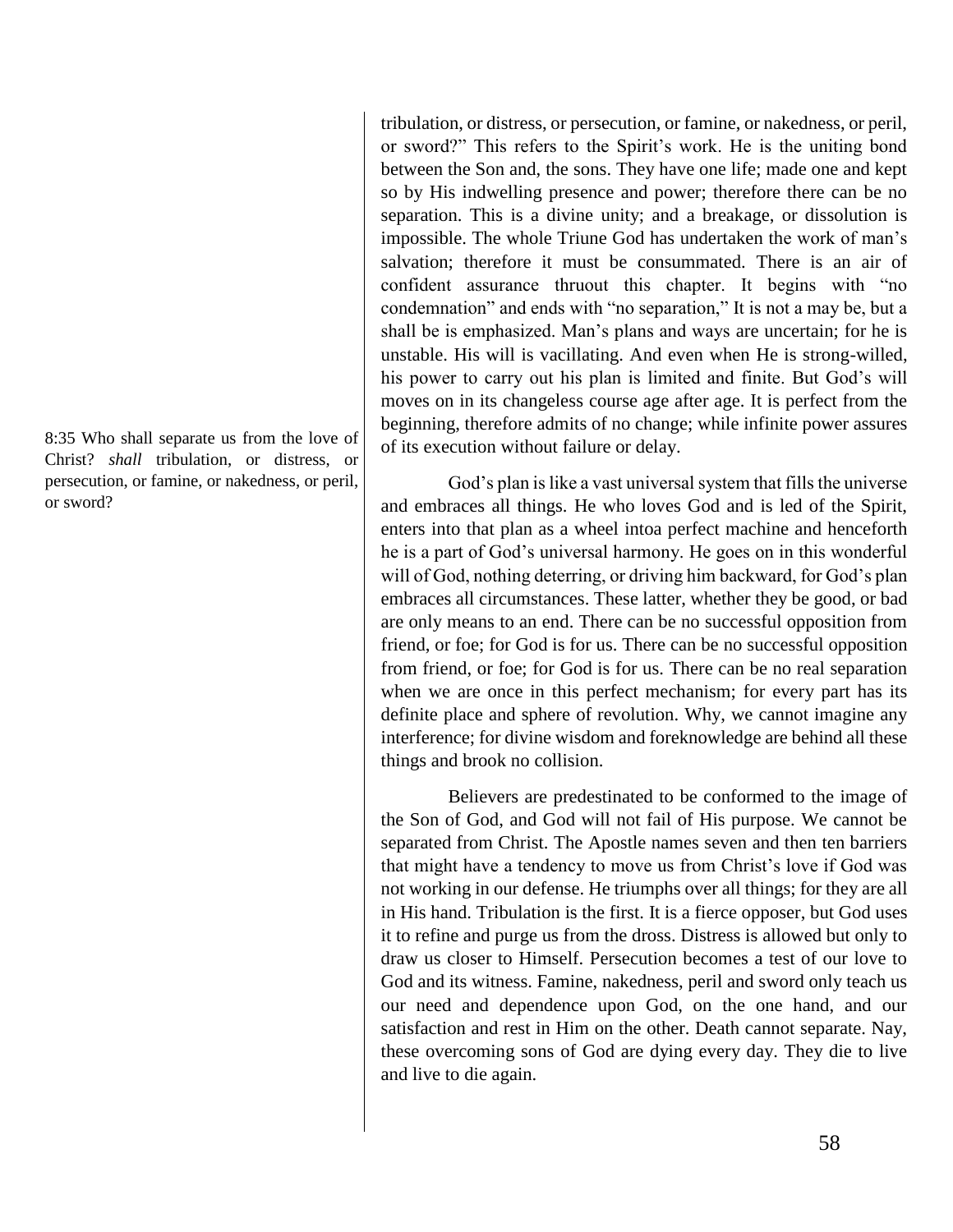8:36 As it is written, For thy sake we are killed all the day long; we are accounted as sheep for the slaughter.

8:37 Nay, in all these things we are more than conquerors through him that loved us.

8:38 For I am persuaded, that neither death, nor life, nor angels, nor principalities, nor powers, nor things present, nor things to come,

8:39 Nor height, nor depth, nor any other creature, shall be able to separate us from the love of God, which is in Christ Jesus our Lord.

Hear Paul; "For Thy sake we are killed all the day long; we are accounted as sheep for the slaughter"—V. 36. Death is the way into life. Jesus went this way of daily dying. This does not refer alone to His death on the cross, tho' it includes it; but it also speaks of His years of service for others, even as He said, "Whosoever will save His life, shall lose it; but whosoever will lose his life for my sake, shall save it" *("For whosoever will save his life shall lose it: but whosoever will lose his life for my sake, the same shall save it." KJV)*—Luke 9:24. A perpetual dying, yet that dying is a perpetual victory, a gain rather than a loss. It is another paradox of the Christian life. He loses his life to find it more abundant; he gives his little to get profusely: he is buried as a seed, but a harvest comes up from the burial. This is the overcomer. He turns his foes into his friends. They not only are not able to do him harm, but actually do him good. The trials and temptations that appear to threaten his peace and his power and even his final perfection arebut the means of promoting them. The very messenger that Satan sends to buffet and hinder him becomes the instrument of blessing; for God is thus enabled to give him a revelation of His strength being made perfect in weakness. Every circumstance, which apart from God's plan would cast him down and defeat him, is only an additional cause of thanksgiving, luminous with purpose when we reckon with Him.

"Nay in all these things we are more than conquerors through Him that loved us"—V. 37. The Diaglott's rendering is, "We do more than overcome," etc. Who does this? And how is it possible? some might enquire; for the expression is peculiar and significant. It is only found in this place. Who is this more than conqueror? He is the one of whom we have been writing. That one who is never defeated. That one who is reigning over every circumstance. That one who converts defeat into victory and realizes power out of infirmities, necessities and weaknesses. That one who not only vanquishes the foe, but then leads him captive, that is, makes him serve him. That one who abandons selfeffort and trusts God. That one who has no fear of the foe; but shouts the victory before the battle; as Paul the pattern of this overcoming, victorious life triumphantly asserts:—

"I am persuaded that neither death, nor life, nor angels, nor principalities, nor powers, nor things present, nor things to come, nor height, nor depth, nor any other creature shall be able to separate us from the love of God which is in Christ Jesus our Lord"—Vs. 38, 39.

Marvelous confidence in God's faithfulness is expressed in such positive language that we fail to understand how there ever can be a question as to the eternal security of the believer. The Apostle has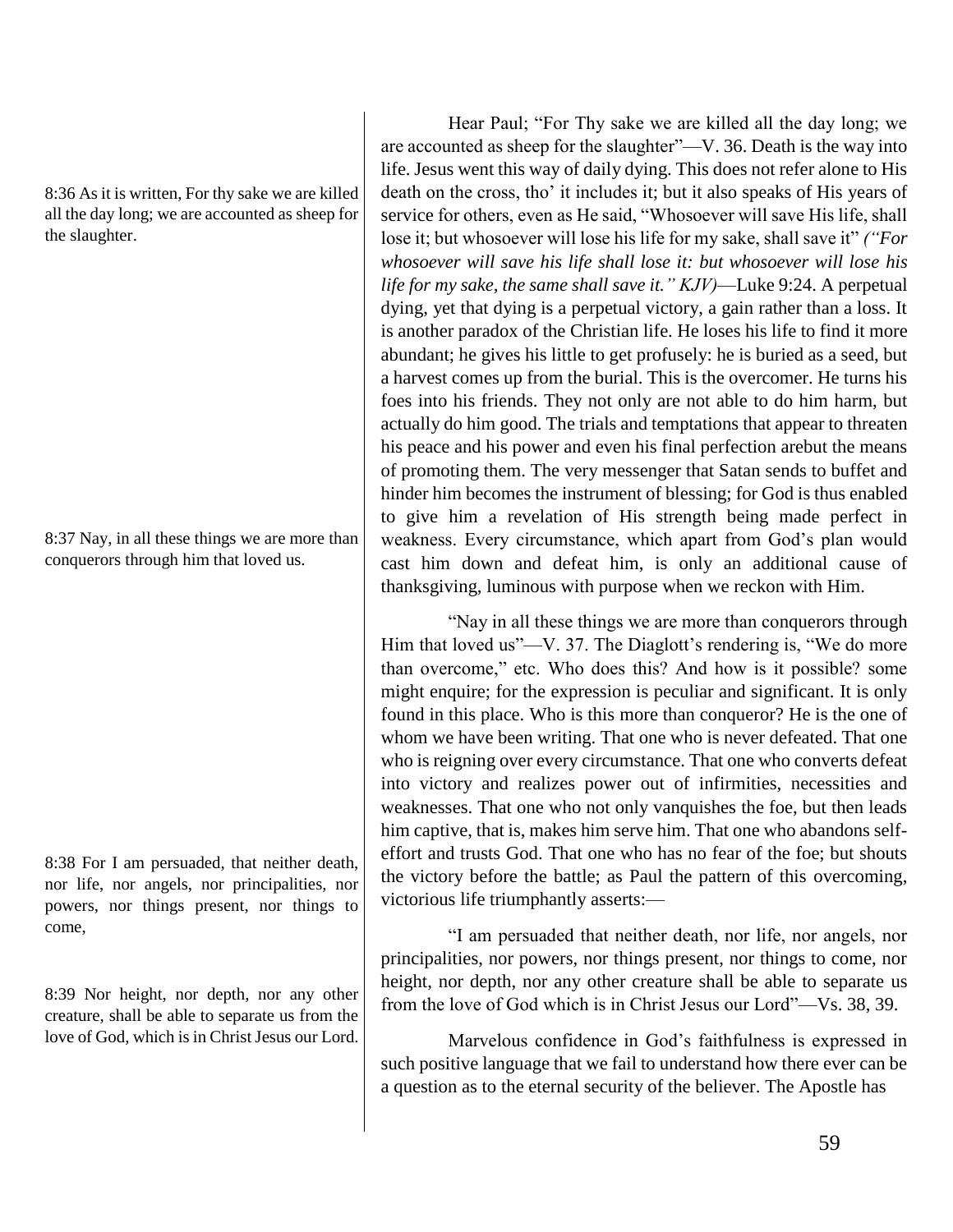mentioned seven apparent opposers of the perfect union of the believer with Christ and showed them all futile and of no avail to really separate. These were the low and base things Now he arrays all the great, positive forces of the universe, the high and exalted things and declares that none, no, nor all of them together can come between the believer and the unconquerable love of God as displayed in His Gift to us in Christ Jesus. Death will not separate us; for to die is but to live. It is gain. Life cannot separate us; for us to live is Christ. Angels, principalities and powers, celestial or terrestrial, cannot separate us; for we are above them all in Christ Jesus. They are all subject to His sway. The present may perplex us at times; the future may fill us with dread for a moment; but they cannot effectually move us from our place in the Conqueror. Nothing above, or beneath; nothing at all has the power to break the union that exists between the saint and the living God. The Holy Spirit is the uniting bond of this union. He has put us into Christ and cemented us there and no creature, heavenly, earthly, or devilish can dissolve that perfect oneness—it is the oneness of life. Paul was so persuaded, and we are likewise persuaded. It is a good persuasion and leads to peace and quietness of heart, and finally to that golden throne, where the new creation shall live and reign a thousand years, and forever.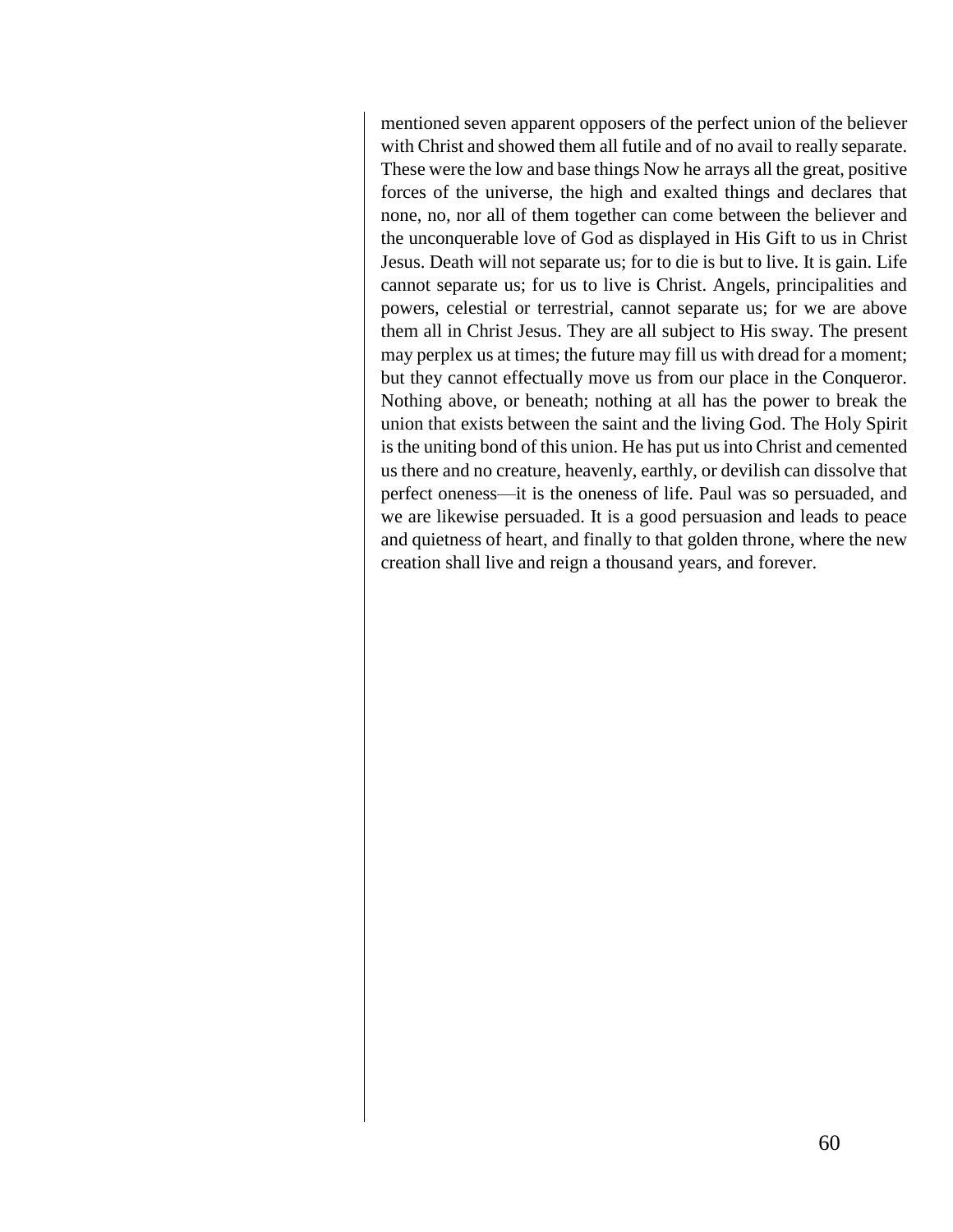#### The National Triumph

#### Chapter Nine to Eleven

The first eight chapters of Romans have given us a marvelous outline of God's great plan of salvation by grace, thru faith in Jesus Christ. The Gospel in all its fulness, as well as its result to the Church, has been therein declared. The first three chapters revealed the absolute need of such a Gospel. "For all have sinned"; there "is no difference," none have been found righteous; all have come short of God's requirements and no works of man are now acceptable with God. Man has utterly failed to obtain a righteousness of his own. There is no hope for him. He is lost, irretrievably and eternally lost unless help comes from another source.

The succeeding chapters tell the sequel. God Himself comes upon the scene of our ruin and provides redemption for our fallen race. And it is a wonderful plan, far beyond our thoughts: all grace on His part, all faith on ours. It begins with complete justification—a standing, just and upright in Christ Jesus, and ends with certain glorification the state brought up to the standing—"a perfect man, unto the measure of the stature of the fulness of Christ"—Eph. 4:13. Thus full and glorious is the salvation of all who are in Christ Jesus. Their destiny is assured. They are already joined to Christ in an eternal union. It is for us to believe and enjoy now all the results of the Gospel, provided by the death and, resurrection of our Lord, Jesus Christ.

But now there is a change. The present lesson; chapters 9, 10 and 11, tells us of the results of the Gospel to the nation Israel. These chapters form a distinct and complete section of the Epistle by themselves. They give us an outline of all God's past, present and future dealings with this chosen nation and His reasons for so doing. Israel plays a very important part upon the world's stage. They were the people of Jehovah for fifteen centuries; and tho' they have been rejected and scattered in judgment over the face of the earth for the past eighteen centuries: they are yet to come into the blessings promised to Abraham. God made a covenant with this man of faith and His throne will fall ere He fails to fulfill His Word. "Tho' the vision tarry, wait for it" *("though it tarry, wait for it;" KJV)*—Hab. 2:3; Heb. 10:37.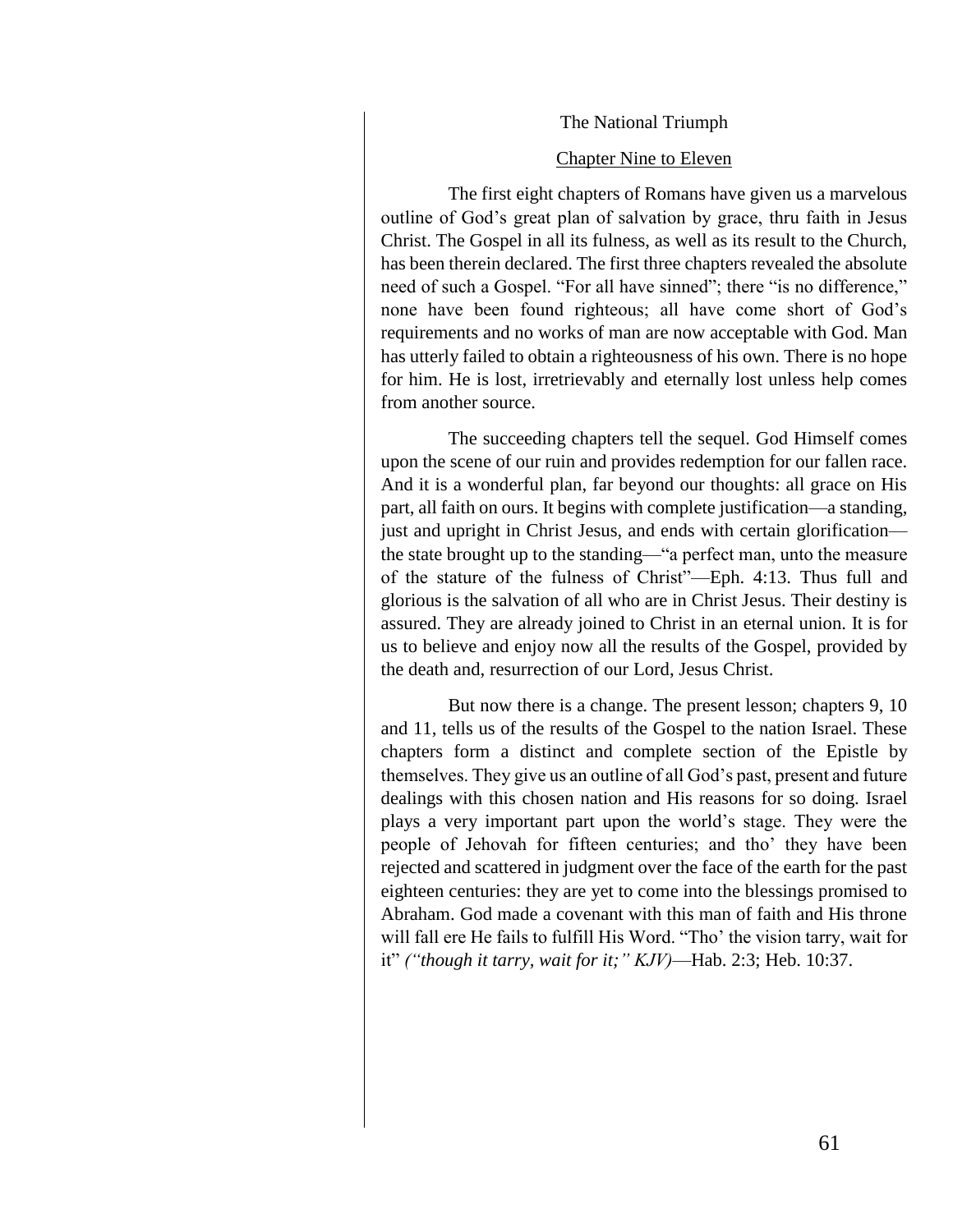9:1 I say the truth in Christ, I lie not, my conscience also bearing me witness in the Holy Ghost,

9:2 That I have great heaviness and continual sorrow in my heart.

9:3 For I could wish that myself were accursed from Christ for my brethren, my kinsmen according to the flesh:

9:4 Who are Israelites; to whom *pertaineth* the adoption, and the glory, and the covenants, and the giving of the law, and the service *of God,* and the promises;

9:5 Whose *are* the fathers, and of whom as concerning the flesh Christ *came*, who is over all, God blessed for ever. Amen.

9:6 Not as though the word of God hath taken none effect. For they *are* not all Israel, which are of Israel:

9:7 Neither, because they are the seed of Abraham, *are they* all children: but, In Isaac shall thy seed be called.

## The Past of Israel

## Chapter Nine

His present action in rejecting the chosen line and admitting Gentiles, as well as Jews, to a higher relationship than was ever offered to Israel, is one of sovereignty and involves the great theme of election. This is the special subject of chapter nine and gives us the reason for God's past dealing with Israel. The teaching herein declared is very little understood by God's people. They appear to consider it a subject that we should ignore because they imagine it genders strife and confusion. But this is due to ignorance of the subject. We should not be afraid of frankly discussing any portion of the truth. God's Word needs no apology from man. And when we rightly understand election, it is a most blessed and comforting doctrine. Let us listen carefully now to the Spirit of truth and see if He does not breathe upon this chapter.

Paul commences his subject with tears. He had personal sorrow and anguish of heart because of the rejection of Israel; but he does not blame God, tho' he could wish that he might stand in the gap and bear the punishment due his brethren according to the flesh. When we feel thus, our state is close to our standing. Where has Saul the Pharisee gone? This is not the hard, zealous, bitter law-keeper, but Paul the gentle, the loving follower of the meek and lowly Jesus. The Christ life is in evidence here to the glory of God. He is a sweet savor of Christ. We are told at the outset that Israel were divinely chosen. The Old Testament promises were all given to them. The Church is not in question here. The Gentiles "were aliens from the common wealth of Israel, strangers to the covenants of promise, having no hope and without God in the world" *("being aliens from the commonwealth of Israel, and strangers from the covenants of promise, having no hope, and without God in the world:" KJV)*—Eph. 2:12. Israel had and still has (notice present tense of verbs), eight points of advantage and blessing over all other nations. They were God's adopted people. He took them apart from all earthly nations. He chose them "to be a special people unto Himself above all people that are upon the face of the earth"—Deut. 7:6. The glory pertained to them and the covenants, one to Abraham, that of promise, and the other to Moses, that of law. Connected with the latter was the tabernacle and temple service of God. All the promises in the Old Testament were given directly to Israel. We the Church have come thru and from this chosen people. The "fathers" are Abraham, Isaac and Jacob. But the last of these wonderful favors to Israel is greatest of all—"of whom Christ came, who is over all, God blessed forever." *("and of whom as concerning the flesh Christ came,*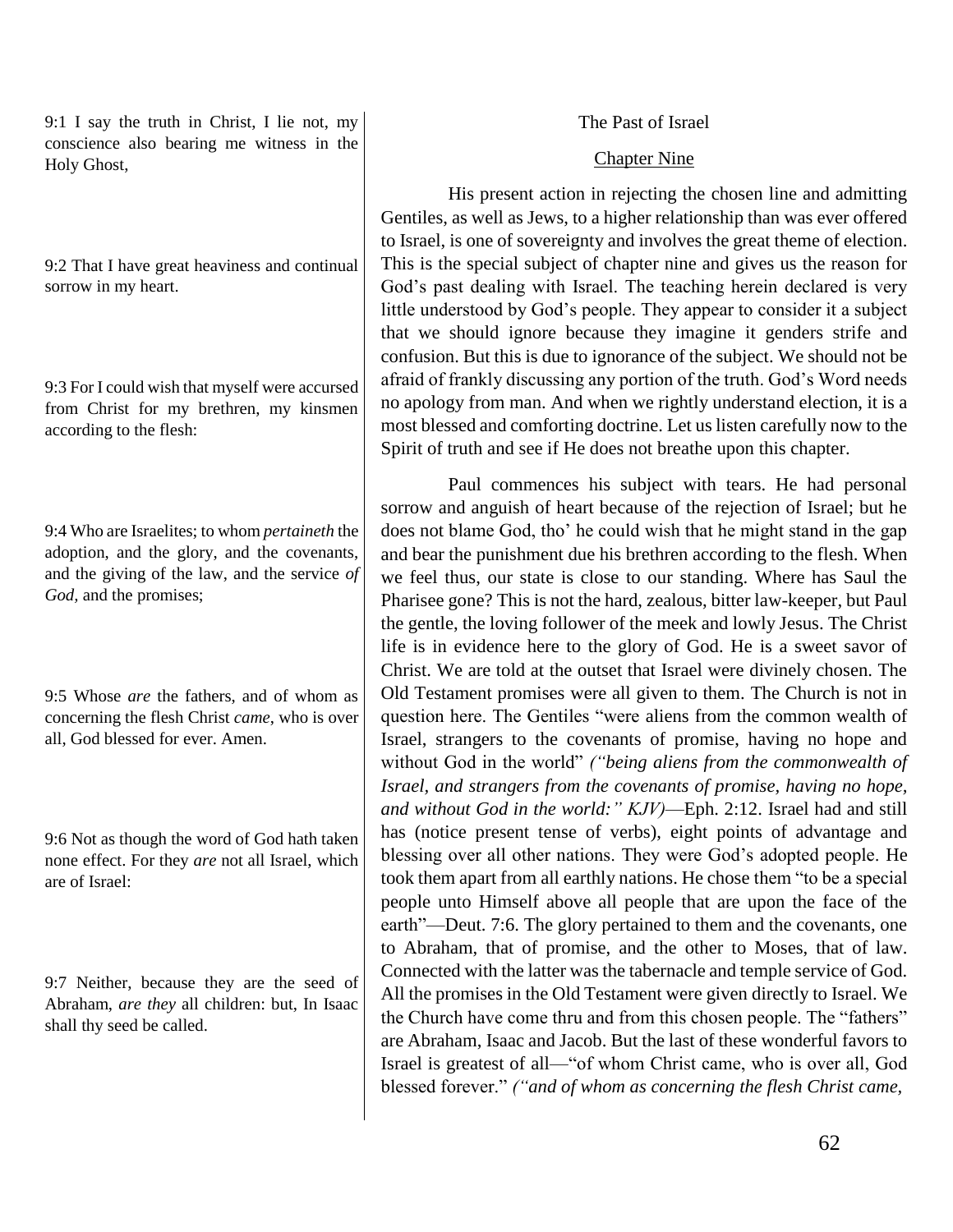9:8 That is, They which are the children of the flesh, these *are* not the children of God: but the children of the promise are counted for the seed.

9:9 For this *is* the word of promise, At this time will I come, and Sarah shall have a son.

9:10 And not only *this*; but when Rebecca also had conceived by one, *even* by our father Isaac;

9:11 (For *the children* being not yet born, neither having done any good or evil, that the purpose of God according to election might stand, not of works, but of him that calleth;)

9:12 It was said unto her, The elder shall serve the younger.

9:13 As it is written, Jacob have I loved, but Esau have I hated.

9:14 What shall we say then? *Is there* unrighteousness with God? God forbid.

9:15 For he saith to Moses, I will have mercy on whom I will have mercy, and I will have compassion on whom I will have compassion.

9:16 So then *it is* not of him that willeth, nor of him that runneth, but of God that sheweth mercy.

# *who is over all, God blessed for ever. Amen.—V. 5 KJV)*

But Israel, with these eight great points of advantage, failed of their wonderful privilege. They are for the present time disowned and rejected of God. Yet notice, God's Word has not failed, tho' at first view it seems to have miscarried. But No God always had and still has, a remnant in Israel. "They are not all Israel that are of Israel." *("For they are not all Israel, which are of Israel:"—V. 6 KJV)* God proves that there was an election out of the nation, by whom the promises were appropriated and the blessings enjoyed. The real children of Abraham are of the promise—"In Isaac shall thy seed be called." Abraham was the natural ancestor of a fleshy line; but he is the father of all them that believe whether they belong to the fleshly line or not; and finally to those of the fleshly line who do believe, God will fulfill all the Old Testament promises as to earthly blessings. But they must receive the "Seed," which, is Christ, thru whom all these Abrahamic blessings will be realized. It is to Him as the Head of a new creation that these promises were really spoken.

## Election Made Plain

God called the Abrahamic Seed thru Isaac, rather than Ishmael, because he speaks of a new creation. He was the second son, and was born when Abraham and Sarah were dead, as to the possibility of bearing children: consequently his birth was wholly of God. Then Paul cites the case of Esau and Jacob to teach us more on the same subject of election. God said He hated Esau, but loved Jacob; but this was uttered years after they had both manifested their nature—\*Mal. 1:1, 2. Esau represented the fleshly seed, the old Adam; Jacob the spiritual line, the last Adam. God chooses none of the old creation either in Israel, or any other nation. They were all, according to His provision, put to death with Christ, their Substitute and Representative: The new creation is the election. They are born anew, of a spiritual seed, by the power of the Holy Spirit. Christ in resurrection is the Head of this elect race, whom God "hath chosen us in Him before the foundation of the world"—Eph. 1:4. This is most wonderful when we see it. Any man in the old creation may at any moment step out of his old Adam head, and into Christ the new Head, the elect Man, by simple faith in God's Word. Thus all are elected who believe the Gospel Then it can be said of such, "the elder shall serve the younger;" for the old creation serves the new man. Then Paul asks the question which comes

<sup>\*</sup> Malachi 1:1, 2 "The burden of the Lord to Israel by Malachi. I have loved you, saith the Lord. Yet ye say, Wherein hast thou loved us? *Was* not Esau Jacob's brother? saith the Lord: yet I loved Jacob,"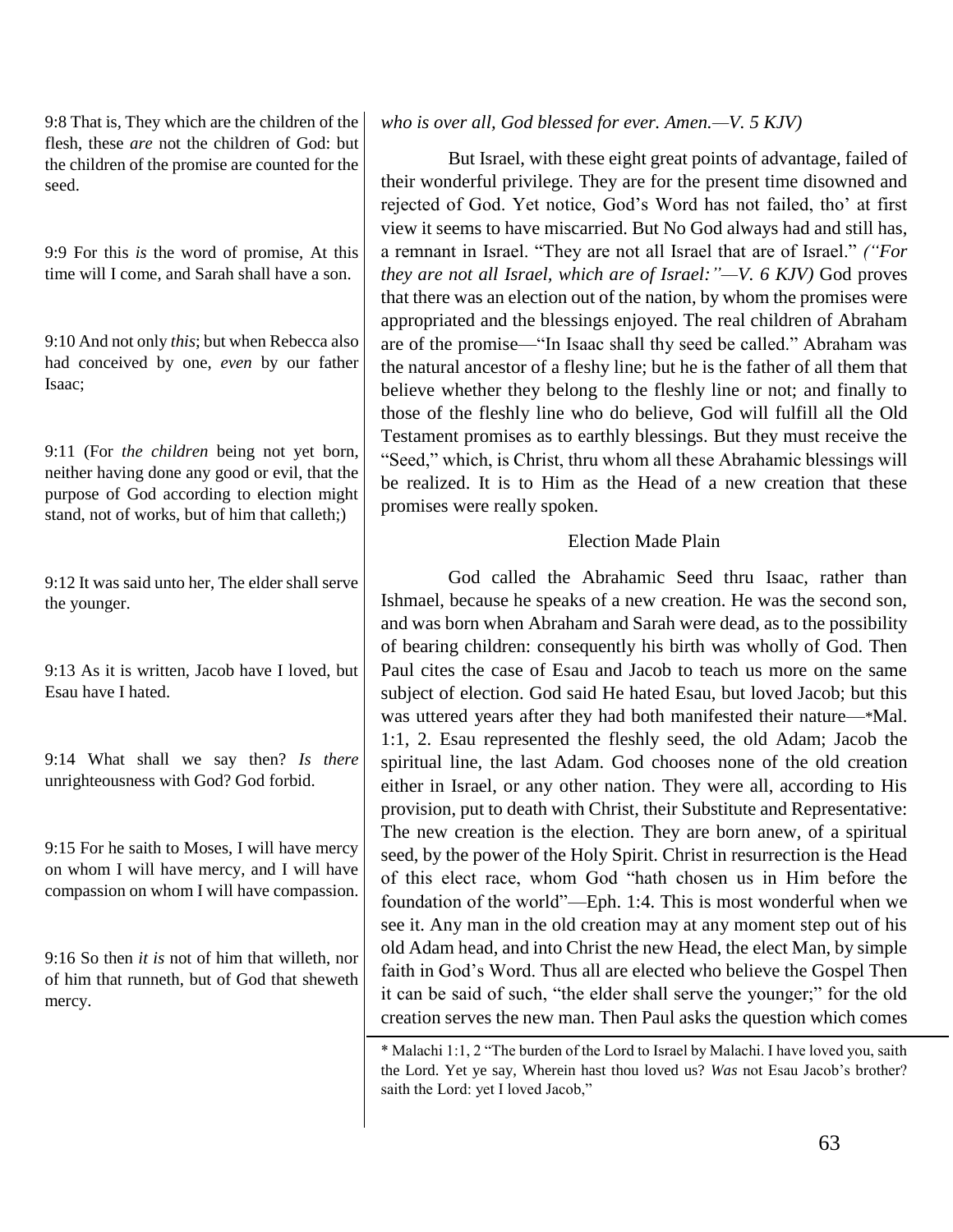9:17 For the scripture saith unto Pharaoh, Even for this same purpose have I raised thee up, that I might shew my power in thee, and that my name might be declared throughout all the earth.

9:18 Therefore hath he mercy on whom he will *have mercy*, and whom he will he hardeneth.

9:19 Thou wilt say then unto me, Why doth he yet find fault? For who hath resisted his will?

9:20 Nay but, O man, who art thou that repliest against God? Shall the thing formed say to him that formed *it*, Why hast thou made me thus?

9:21 Hath not the potter power over the clay, of the same lump to make one vessel unto honour, and another unto dishonour?

9:22 *What* if God, willing to shew *his* wrath, and to make his power known, endured with much longsuffering the vessels of wrath fitted to destruction:

9:23 And that he might make known the riches of his glory on the vessels of mercy, which he had afore prepared unto glory,

9:24 Even us, whom he hath called, not of the Jews only, but also of the Gentiles?

9:25 As he saith also in Osee, I will call them my people, which were not my people; and her beloved, which was not beloved.

naturally to the human heart, "Is there unrighteousness with God?" That is, has God the right to act sovereignly in this matter? Then he proceeds to answer, by quoting God's own words to Moses—"I will have mercy upon whom I will have mercy, and I will have compassion upon whom I will have compassion." *("I will have mercy on whom I will have mercy, and I will have compassion on whom I will have compassion."—V. 15 KJV)* And adds further, "it is not of him that willeth, nor of him that runneth; but of God that sheweth mercy."

Now this is all most wonderfully simple when understood; but acceptable to the contrite heart, whether understood, or not, because it is God's Word. The Lord has shut up all men to accept His grace. There is nothing else for them to do. He has had no mercy on the old man. He shows him no compassion. Man deserved death because he was a rebel in the universe of God, and he was judged, found guilty and executed on Calvary in the Person of Jesus Christ. And further, as is noted, he need not, try to do anything to merit any favor from God; for it cannot be earned in any way—"not of him that willeth nor of him that runneth." God will show mercy to us when we acknowledge we deserve none and accept His Son as our Substitute. Then He comes in with abundant mercy; but it is to the new creation because of His Son and His effectual service in their behalf on the cross.

"For the Scripture saith to Pharaoh, Even for this very purpose have I raised thee up that I might show my power in thee and that my name might be declared thruout the earth." *("For the scripture saith unto Pharaoh, Even for this same purpose have I raised thee up, that I might shew my power in thee, and that my name might be declared throughout all the earth."—V. 17 KJV)* The above is just more of the same only another phase of it. Pharaoh is a striking example of the selfwilled, sinful old man that refuses to yield to God under any consideration. He will not say, "Yes," to God. He is born this way. The Word of the Lord only stirs up his enmity and hatred. It brings to the surface all the deep seated depravity of the human heart. If God Himself did not come upon the scene and open our eyes to our condition, we would resist His will and revile His name. God was not in ignorance as to the result of His first creation; He was all prepared for it. He had another Man in His purpose before He created the first Adam. And Paul argues rightly that we should not find fault with this. The potter has power over the clay to make one vessel unto honor and another unto dishonor. And we do not object. He is sovereign in this respect. The lump belongs to him. And so God had a perfect right to create a man that He knew would fail; for this is the force of the illustration used. He did not make Adam sinful; but He knew he would become so. He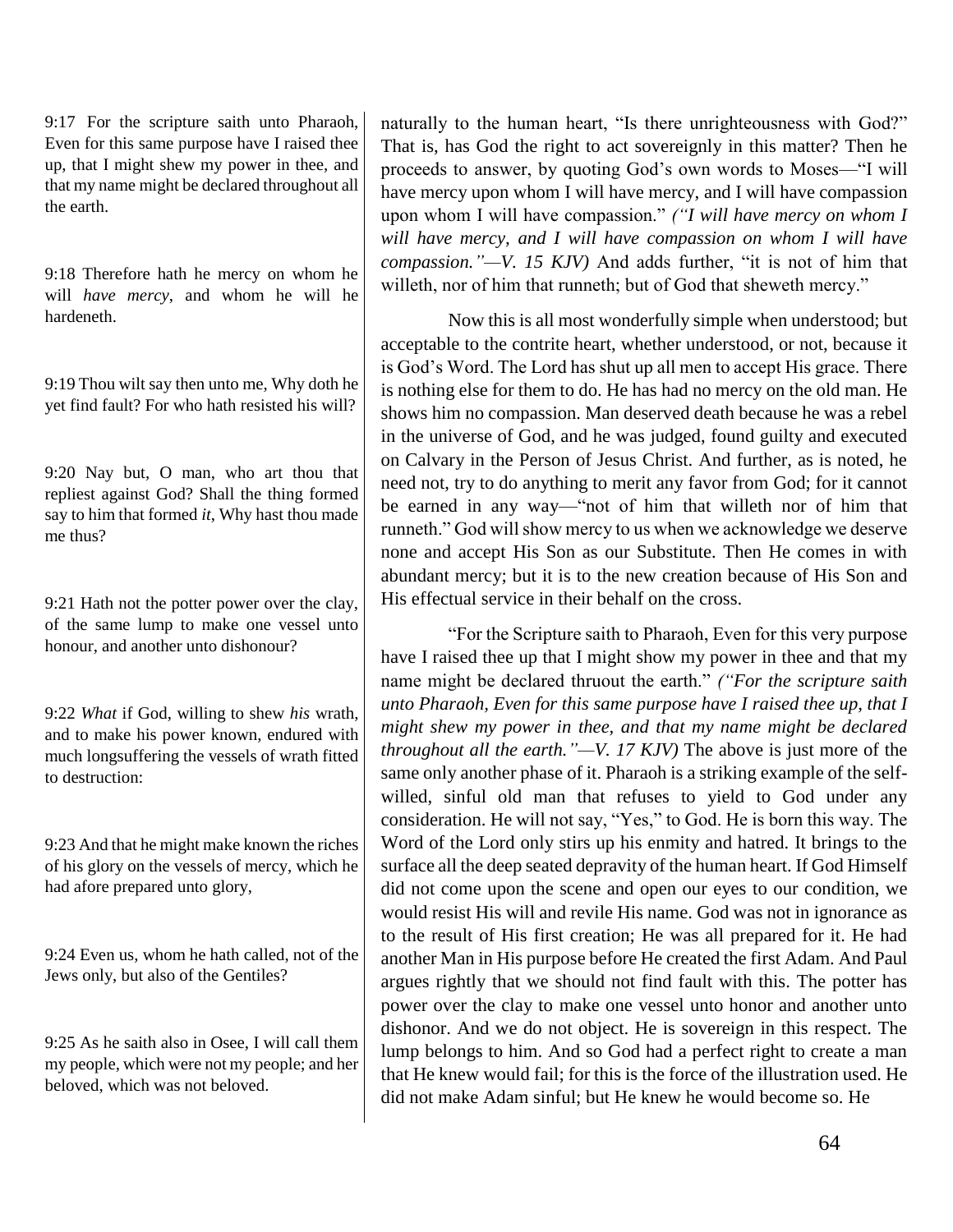9:26 And it shall come to pass, *that* in the place where it was said unto them, Ye *are* not my people; there shall they be called the children of the living God.

9:27 Esaias also crieth concerning Israel, Though the number of the children of Israel be as the sand of the sea, a remnant shall be saved:

9:28 For he will finish the work, and cut *it* short in righteousness: because a short work will the Lord make upon the earth.

9:29 And as Esaias said before, Except the Lord of Sabaoth had left us a seed, we had been as Sodoma, and been made like unto Gomorrha.

9:30 What shall we say then? That the Gentiles, which followed not after righteousness, have attained to righteousness, even the righteousness which is of faith.

9:31 But Israel, which followed after the law of righteousness, hath not attained to the law of righteousness.

9:32 Wherefore? Because *they sought it* not by faith, but as it were by the works of the law. For they stumbled at that stumblingstone;

9:33 As it is written, Behold, I lay in Sion a stumblingstone and rock of offence: and whosoever believeth on him shall not be ashamed.

further purposed to use him as the display of His authority and power, as well as a contrast to His perfect sinless new Man. He was also aware that the Second Man, the Last Adam, would not fail. "Known unto God are all His works from the beginning of the world" —Acts 15:18.

Furthermore, we learn that the Lord endured with longsuffering the rebellion, ingratitude and hatred of the old man simply for His own purposes. Long ago, He would have wiped out sinful humanity, "the vessels of wrath fitted to destruction," *("the vessels of wrath fitted to destruction:"—V. 22 KJV)* were it not for the sake of the new creation, "the vessels of mercy which He hath prepared unto glory." *("the vessels of mercy, which he had afore prepared unto glory,"—V. 23 KJV)* And these glorious riches are for both Jew and Gentile. But no one may enjoy them otherwise than as a new creation— "Ye must be born again," all ye who enter here, stands above the portal of God's kingdom. And then He can say of us, the Church, as well as of Israel, "I will call them my people which were not my people and her beloved which was not beloved."

Israel were simply a pattern people. They but manifested the heart of the whole old Adamic line, tho' tried under the very best conditions and environments. Their failure to attain a righteousness of their own teaches us that there is no hope for anyone. Righteousness cannot be obtained by any works, or endeavors on man's part, otherwise Israel would certainly have found what they sought. Again we say, "It is not of him that willeth or of him that runneth." The Gentiles, who followed not after righteousness by their own efforts, attained to that wherein Israel failed, "even the righteousness of faith," *("Even the righteousness of God which is by faith"—Chap. 3:22 KJV)* And wherefore is this? asks Paul. Because Israel sought righteousness, "not by faith, but as it were by the works of the law." But it is written, "Behold I lay in Zion a stumblingstone and rock of offense and whosoever believeth on Him shall not be ashamed." *("As it is written, Behold, I lay in Sion a stumblingstone and rock of offence: and whosoever believeth on him shall not be ashamed."—V. 32 KJV)* Jesus Christ is this Stone; and yet people stumble over Him today and say, in the face of God's unchanging Word, "Yes, if we do right and hold out faithful, etc., He will save us." But God says, that faith in Christ is counted for righteousness, not works of the law, either for Jew or Gentile. And you are calling God a liar if you add any conditions to this, or teach otherwise. God never had any other way of salvation than by faith. The law was given, as we have seen, as a test to allow man to ascertain by his own experience how unable he was to keep that law, or please God.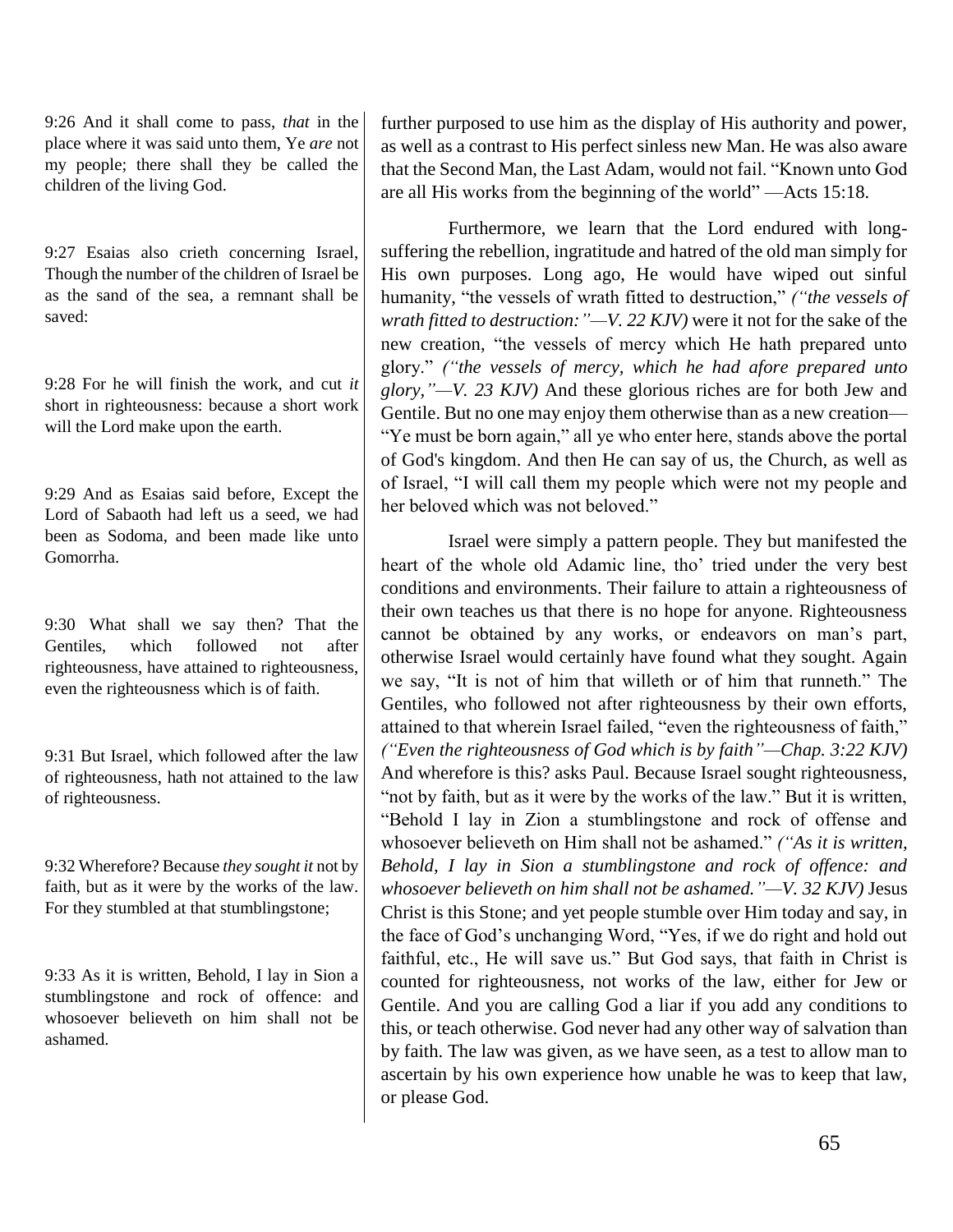10:1 Brethren, my heart's desire and prayer to God for Israel is, that they might be saved.

10:2 For I bear them record that they have a zeal of God, but not according to knowledge.

10:3 For they being ignorant of God's righteousness, and going about to establish their own righteousness, have not submitted themselves unto the righteousness of God.

10:4 For Christ *is* the end of the law for righteousness to every one that believeth.

10:5 For Moses describeth the righteousness which is of the law, That the man which doeth those things shall live by them.

10:6 But the righteousness which is of faith speaketh on this wise, Say not in thine heart, Who shall ascend into heaven? (that is, to bring Christ down *from above:*)

10:7 Or, Who shall descend into the deep? (that is, to bring up Christ again from the dead.)

10:8 But what saith it? The word is nigh thee, *even* in thy mouth, and in thy heart: that is, the word of faith, which we preach;

10:9 That if thou shalt confess with thy mouth the Lord Jesus, and shalt believe in thine heart that God hath raised him from the dead, thou shalt be saved.

10:10 For with the heart man believeth unto righteousness; and with the mouth confession is made unto salvation.

The Present of Israel

## Chapter Ten

In chapter ten of this letter, we are shown the attitude of God toward Israel for the present time: They are to Him as any other nation and may be saved as individuals on the same condition as all other people, that is, by faith. Paul commences this chapter with prayer for "Israel that they might be saved." *("my heart's desire and prayer to God for Israel is, that they might be saved."—V. 1 KJV)* It was his heart's desire. He bore record that they had a zeal for God. He knew by his own experience; for who was ever so untiringly zealous as Saul the Pharisee? But it was a zeal of ignorance, as he informs us—"not according to knowledge." Israel as well as himself, were seeking to establish a righteousness of their own, as we learned previously, and thus were not submitting "themselves to the righteousness of God." For he adds, "Christ is the end of the law for righteousness to every one that believeth."

Then we have the righteousness of faith described. It is very simple. We do not have to go back two thousand years and bring Christ down from heaven; for He has been here and died. We do not have to descend into the deep, or sheol, to bring Christ up from the dead; for He has come up and has ascended into heaven. There is nothing for us to do but believe the Word which is nigh to everyone, that is the Word of faith which Paul preached—"that if thou shalt confess with thy mouth the Lord Jesus, and shalt believe in thine heart that God hath raised Him from the dead, thou shalt be saved." We repeat, that there is nothing for us to do to attain the righteousness of faith, but to believe God and confess our faith. The work of Christ on the cross is not limited to any age, nor any people. It is for all time and all men. We are told that Christ was the Lamb slain from the foundation of the world—\*Rev. 13:8. His death availed for Adam, and it is sufficient for all of His sons. "Whosoever believeth on Him shall not be ashamed." It is as tho' He died yesterday. There is no other way of salvation for Jew, or Greek. The same Lord is over all and He will save any individual any time and at any place. "He is rich unto all that call upon Him." *("for the same Lord over all is rich unto all that call upon him."—V. 12 KJV)* Therefore, let us believe and call.

And thus the need of preachers like Paul the pattern preacher, as the following questions suggest. "How shall they call upon Him whom they have not believed? And how shall they believe in Him of

<sup>\*</sup>Revelation 13:8 "And all that dwell upon the earth shall worship him, whose names are not written in the book of life of the Lamb slain form the foundation of the world."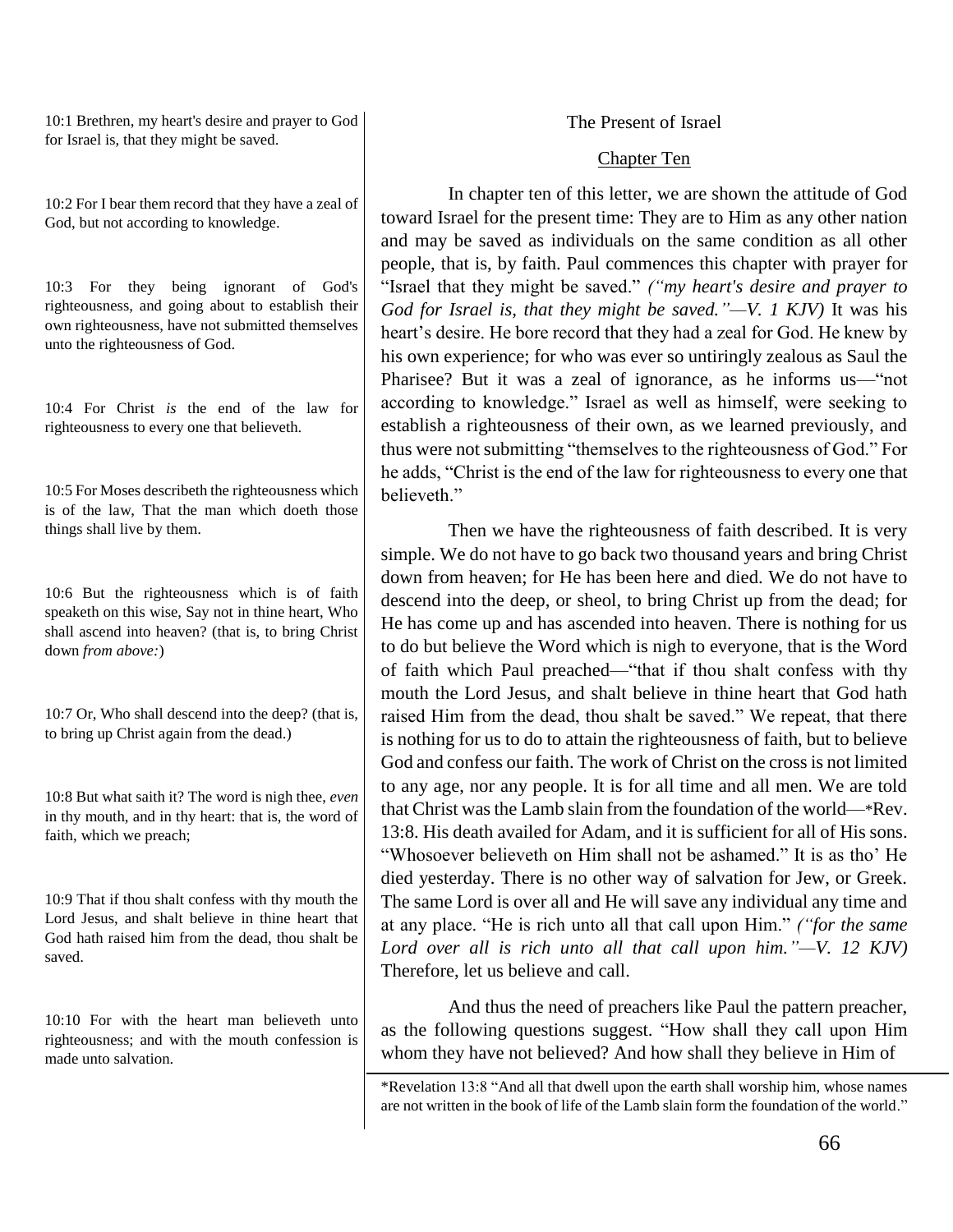10:11 For the scripture saith, Whosoever believeth on him shall not be ashamed.

10:12 For there is no difference between the Jew and the Greek: for the same Lord over all is rich unto all that call upon him.

10:13 For whosoever shall call upon the name of the Lord shall be saved.

10:14 How then shall they call on him in whom they have not believed? and how shall they believe in him of whom they have not heard? and how shall they hear without a preacher?

10:15 And how shall they preach, except they be sent? as it is written, How beautiful are the feet of them that preach the gospel of peace, and bring glad tidings of good things!

10:16 But they have not all obeyed the gospel. For Esaias saith, Lord, who hath believed our report?

10:17 So then faith *cometh* by hearing, and hearing by the word of God.

10:18 But I say, Have they not heard? Yes verily, their sound went into all the earth, and their words unto the ends of the world.

10:19 But I say, Did not Israel know? First Moses saith, I will provoke you to jealousy by *them that are* no people, *and* by a foolish nation I will anger you.

10:20 But Esaias is very bold, and saith, I was found of them that sought me not; I was made manifest unto them that asked not after me.

10:21 But to Israel he saith, All day long I have stretched forth my hands unto a disobedient and gainsaying people.

whom they have not heard? And how shall they hear without a preacher? And how shall they preach except they be sent?" *("For whosoever shall call upon the name of the Lord shall be saved. How then shall they call on him in whom they have not believed? and how shall they believe in him of whom they have not heard? and how shall they hear without a preacher? And how shall they preach, except they be sent?"—V. 13-15 KJV)* The logical conclusion is evident. The Good News must be told; but the preachers must be sent of the Lord. And such ministers will "preach the Word of God" and not psychology or modernism. They have beautiful "feet shod with the preparation of the Gospel of peace"—Eph. 6:15. "They bring glad tidings of good things" *("that bringeth good tidings of good", KJV)*—Isa. 52:7. This is a hint of Israel's call in the end of this age and the beginning of the next. They will be the evangelists to the world. This office has been given to them as a nation. They, not the Church, will convert the world. "And I will send those that escape of them (Israel) unto the nations…to the isles afar off, that have not heard my fame, neither have seen my glory; and they shall declare my glory among the Gentiles" *("And I will set a sign among them, and I will send those that escape of them unto the nations, to Tarshish, Pul, and Lud, that draw the bow, to Tubal, and Javan, to the isles afar off, that have not heard my fame, neither have seen my glory; and they shall declare my glory among the Gentiles." KJV)*— Isa. 66:19. Let us love them and pray for them.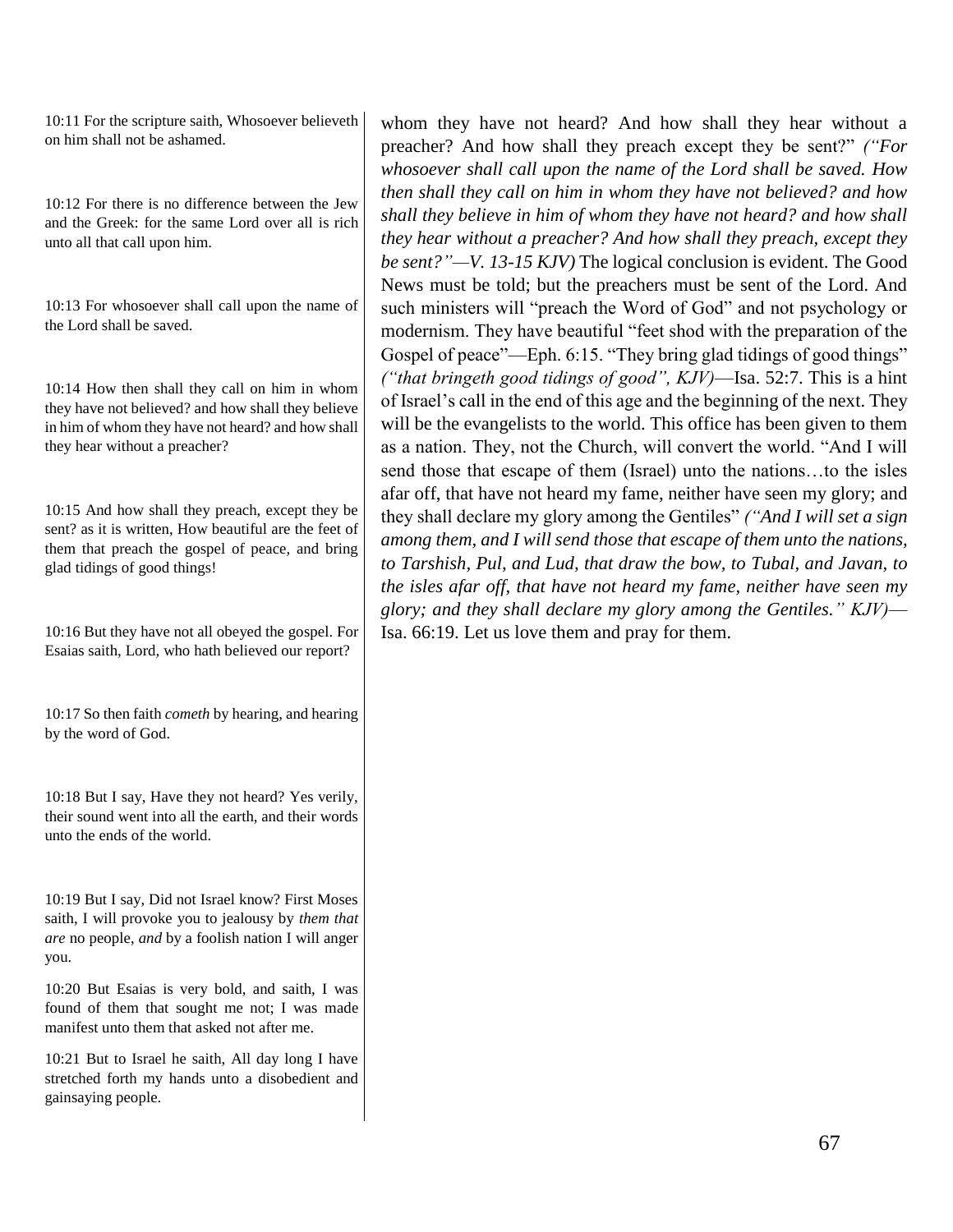11:1 I say then, Hath God cast away his people? God forbid. For I also am an Israelite, of the seed of Abraham, *of* the tribe of Benjamin.

11:2 God hath not cast away his people which he foreknew. Wot ye not what the scripture saith of Elias? how he maketh intercession to God against Israel saying,

11:3 Lord, they have killed thy prophets, and digged down thine altars; and I am left alone, and they seek my life.

11:4 But what saith the answer of God unto him? I have reserved to myself seven thousand men, who have not bowed the knee to *the image of* Baal.

11:5 Even so then at this present time also there is a remnant according to the election of grace.

11:6 And if by grace, then *is it* no more of works: otherwise grace is no more grace. But if *it* be of works, then it is no more grace: otherwise work is no more work.

11:7 What then? Israel hath not obtained that which he seeketh for; but the election hath obtained it, and the rest were blinded.

11:8 (According as it is written, God hath given them the spirit of slumber, eyes that they should not see, and ears that they should not hear;) unto this day.

# The Future of Israel

## Chapter Eleven

From all the foregoing dealings of God, one might be inclined to ask, as Paul in chapter 11—"Hath God cast away His people?" But we get his answer immediately—"God forbid." Then the proof follows in that he himself was not cut off; for he was an Israelite, "of the tribe of Benjamin." He cites further proof, the instance of Elijah, who felt in his day that Israel were all cut off; but God encouraged him with the news that He had "seven thousand men who had not bowed the knee to the image of Baal." *("seven thousand men, who have not bowed the knee to the image of Baal."—V. 4 KJV)* This is full of instruction and is also prophetic, as to the future of Israel. The fearless prophet Elijah, stands here as a type of the two witnesses spoken of in Rev. 11. He lived in a day of woeful declension. Ahab, the apostate king, and his heathen wife Jezebel, were reigning over the house of Israel. They are types of the anti-Christ and the apostate church, in fellowship with him. They will seek to kill all God's prophets and destroy all His true worshippers. It will no doubt appear as if there were none of Israel faithful to God. The two witnesses will especially infer such a condition; but God assures us that He will even then, in that awful day, have a faithful remnant in Israel, as heretofore and at the present time. There has always been an election of this chosen nation. Some have always believed God. They have seen His grace and accepted His mercy.

"What then? Israel hath not obtained that which he seeketh for; but the election hath obtained it and the rest were blinded." Here again we have the two creations in evidence in the history of the nation. The latter, who were blinded, are the old creation. How were they blinded? Was this arbitrary with God? No indeed. The Word of God was spoken to them and they refused to accept the truth. The light shone upon them; but they did not yield to its power; hence it had the effect of hardening their heart and blinding their mind. Their eyes became heavy and their ears dull of hearing. God and His Word are so divinely one that obedience to the Truth is as obedience to God, and vice versa. They cannot be separated without disastrous results.

The same lesson is given us in the case of Pharaoh. Moses and Aaron, prophet and priest, came to him with the Word of God. They proved their divine commission by miracles; but he refused to heed their command. They were types of Christ, in His office of prophet and priest, appearing before the nation with His divine credentials; but Israel did not heed His words any more than did Pharaoh. They proved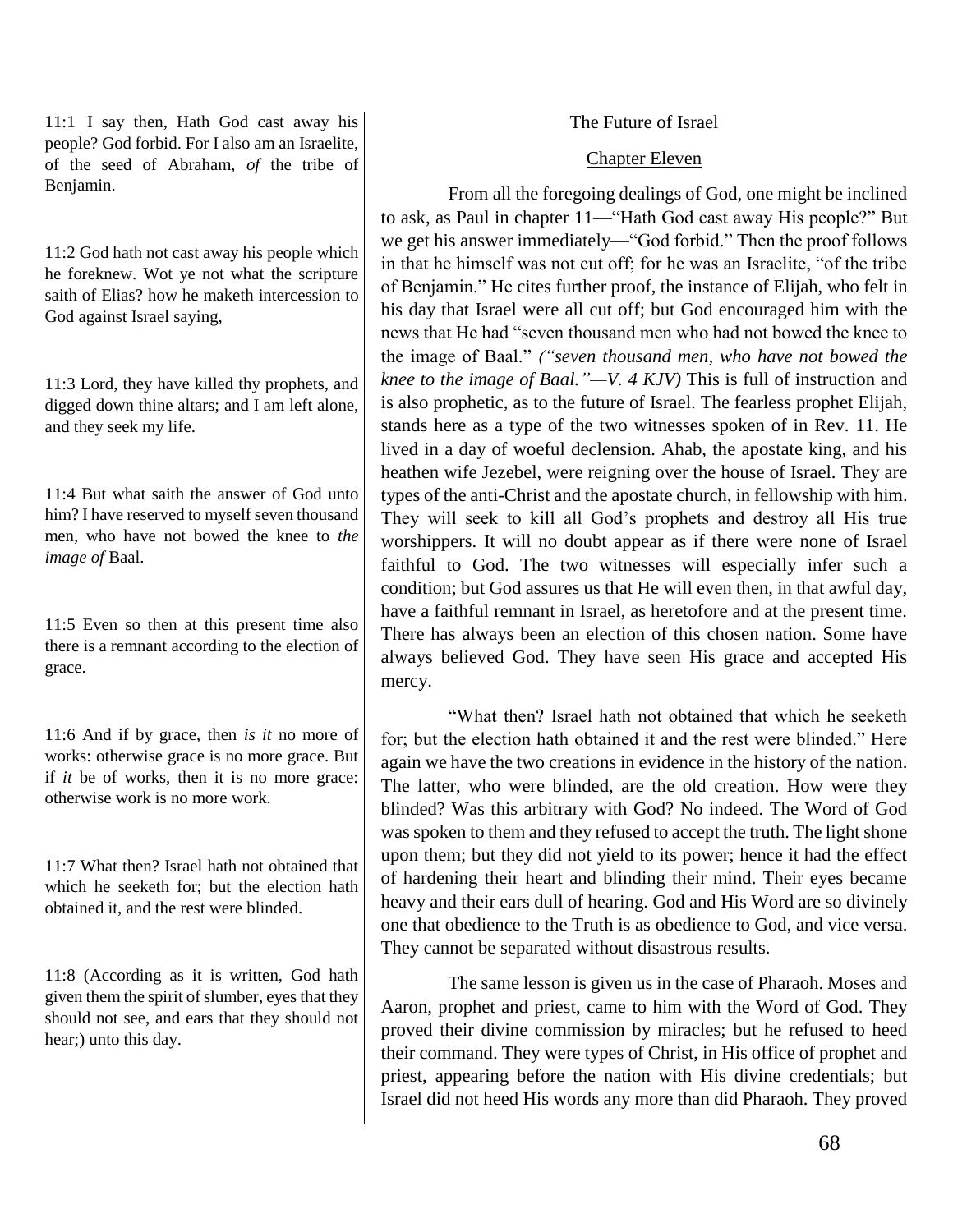11:9 And David saith, Let their table be made a snare, and a trap, and a stumblingblock, and a recompence unto them:

11:10 Let their eyes be darkened, that they may not see, and bow down their back alway.

11:11 I say then, Have they stumbled that they should fall? God forbid: but *rather* through their fall salvation *is come* unto the Gentiles, for to provoke them to jealousy.

11:12 Now if the fall of them be the riches of the world, and the diminishing of them the riches of the Gentiles; how much more their fulness?

11:13 For I speak to you Gentiles, inasmuch as I am the apostle of the Gentiles, I magnify mine office:

11:14 If by any means I may provoke to emulation *them which are* my flesh, and might save some of them.

11:15 For if the casting away of them be the reconciling of the world, what *shall* the receiving *of them be,* but life from the dead?

11:16 For if the firstfruit be holy, the lump *is* also *holy*: and if the root be holy, so *are* the branches.

their kinship to the Egyptian. They were no different than he, after all their training and environment. The old man cannot change his nature any more than the Ethiopian can change his skin, or the leopard his spots. God did not harden Pharaoh's heart. He hardened it himself when he refused to yield to the Word of God. And Israel, the chosen nation, later did the very same thing; but some of the nation did hear and heed the voice of God. These are the election—the new creation.

But did Israel stumble just so that they might fall? Paul exclaims again: "God forbid; but rather thru their fall salvation has come unto the Gentiles." *("God forbid: but rather through their fall salvation is come unto the Gentiles,"—V. 11 KJV)* God is never defeated, is the lesson. If one people, or one individual will not accept His offer of mercy, another will. He is not at a loss. All things serve Him and work good for some one. Israel's failure was the Gentiles' gain. Thru their fall salvation came to us. And thus Paul argues, that if such blessing came to others when Israel failed and was cast off, immense results will follow their restoration and fulness. "Who can count the dust of Jacob and the number of the fourth part of Israel?" Balaam was made to ask—Num. 23:10. And not only themselves will be blessed and multiplied; but the world will come into blessing thru them. "For if the casting away of them be the reconciling of the world, what shall the receiving of them be but life from the dead?" No one can estimate the fruits of righteousness which will be manifest, "when a nation shall be born at once" *("shall a nation be born at once", KJV)*— Isa. 66:8. O the marvels and wonders and gladness of the resurrection day for the nation. We can only faintly realize the magnitude of the refreshing which will come upon the earth when Israel is the Head and not the tail of the nations. This is the place that God has given to this chosen people and everything is out of harmony when they are out of their inheritance.

"For if the firstfruit be holy; the lump is also holy: and if the root is holy, so are the branches." That is, provisionally, Israel were holy—"a chosen generation, a holy priesthood." *("a chosen generation, a royal priesthood,"—1 Peter 2:9 KJV)* The firstfruit, Abraham, Isaac and Jacob, with the twelve patriarchs, were divinely chosen and devoted to God. They were holy because of God's call and choice. They were a new creation when they believed God and yielded to His call. By faith, not by conduct; they were "born again," even as is the case with us. So the conclusion which Paul reached is logical. If the first fruits are holy, the lump must be of the same character. What does this mean but the very same truth of which we are constantly reminded in Romans? Israel were chosen as the new, not as the old creation; and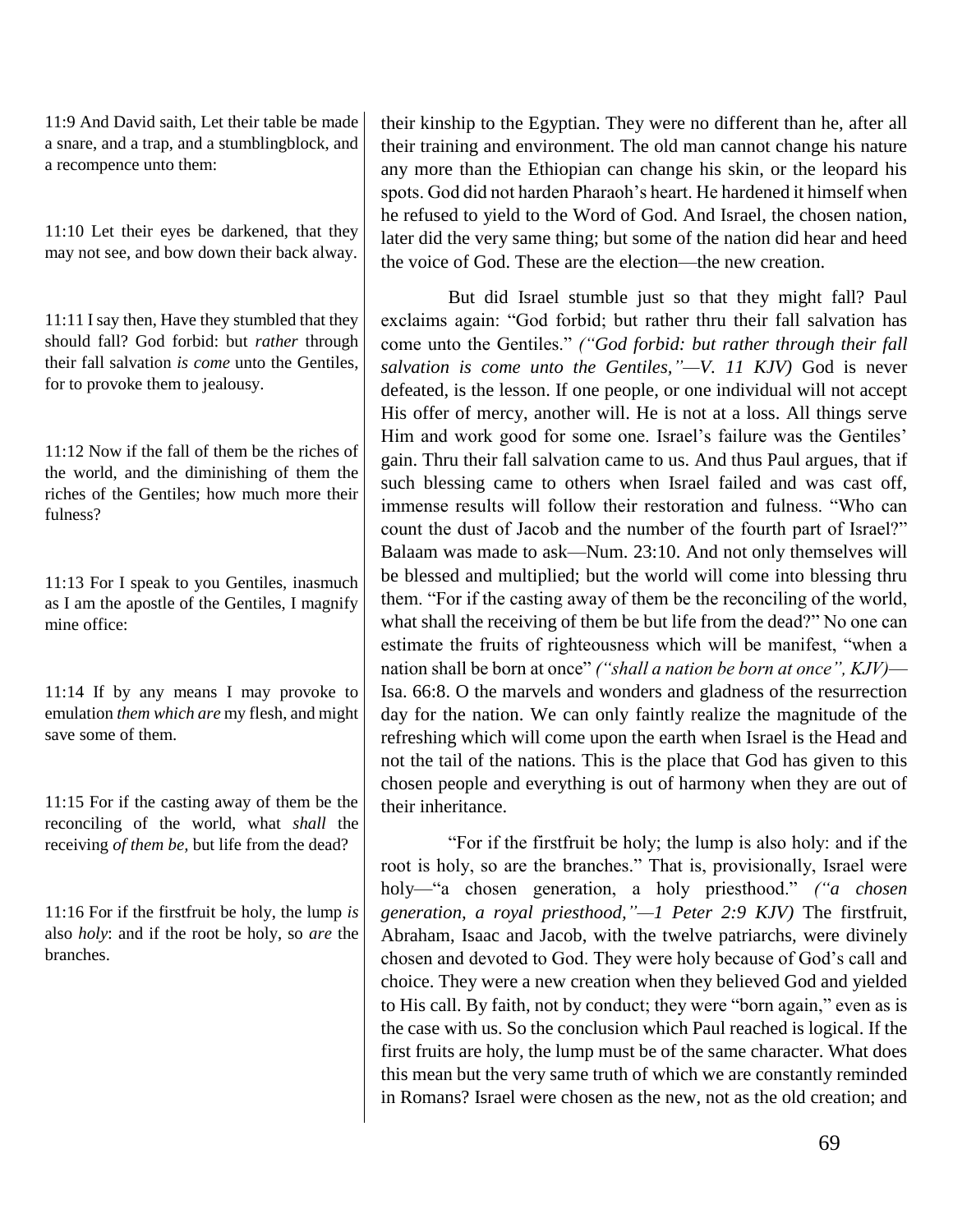11:17 And if some of the branches be broken off, and thou, being a wild olive tree, wert grafted in among them, and with them partakest of the root and fatness of the olive tree;

11:18 Boast not against the branches. But if thou boast, thou bearest not the root, but the root thee.

11:19 Thou wilt say then, The branches were broken off, that I might be grafted in.

11:20 Well; because of unbelief they were broken off, and thou standest by faith. Be not highminded, but fear:

11:21 For if God spared not the natural branches, *take heed* lest he also spare not thee. as such they were sanctified provisionally. The root was holy and so were the branches.

Then we are taught that, because of unbelief, some of these Israelitish branches were broken off, and the Gentiles, called "a wild olive tree," were grafted into their place, and thus "partake of the root and fatness of the olive tree." *("partakest of the root and fatness of the olive tree;"—V. 17 KJV)* Israel is of course the olive tree, against which the Gentiles are warned not to boast, because they are indebted to the nation, not the nation to them. And yet this is exactly what Christendom has done. The Jews have been persecuted, harassed and afflicted by socalled Christian people all down the centuries, tho' it stands here in the oracles of God that Israel are the tree of which the Gentiles are only a small part, a few branches. These natural branches were broken off because of unbelief; and we are admonished, "Be not highminded, but fear."

This very result, of which Paul warns, shall come to pass. Christendom has boasted and has become lifted up. They have come to believe that they are the "olive tree." They have taken to themselves all the promises to Israel, as to earthly blessings, and have relegated the nation to oblivion; but God is still over all. And how natural the conclusion—"If He spared not the natural branches;" *("For if God spared not the natural branches,"—V. 21 KJV)* how much more will He not spare those, which contrary to nature, have been grafted into the olive tree? The branches that were broken off because of unbelief, shall be grafted into their own place again; "for God is able to graft them in" when they believe His Word.

Paul is not here speaking of individuals, but of Israel and the nations. No individual believer will be broken off from the olive tree. The professed Christian nations, or Gentiles, who are boasting of their place as the rulers of the world are those to whom this applies. Israel, the ancient people, are now being gathered back to Palestine where, after due time has come, they will again be grafted into their own olive tree and become the head of all the nations. The blindness of Christendom and their failure to recognize the place of the Jew in God's program is amazing. They have denounced the conduct of Israel in scathing terms, and persecuted the poor cast-off people of Jehovah for these centuries since their rejection, and yet they themselves are following the same rebellious course. Long ago the "Wise Man" wrote, "There is no new thing under the sun; that which has been is that which shall be," *("The thing that hath been, it is that which shall be; and that which is done is that which shall be done: and there is no new thing*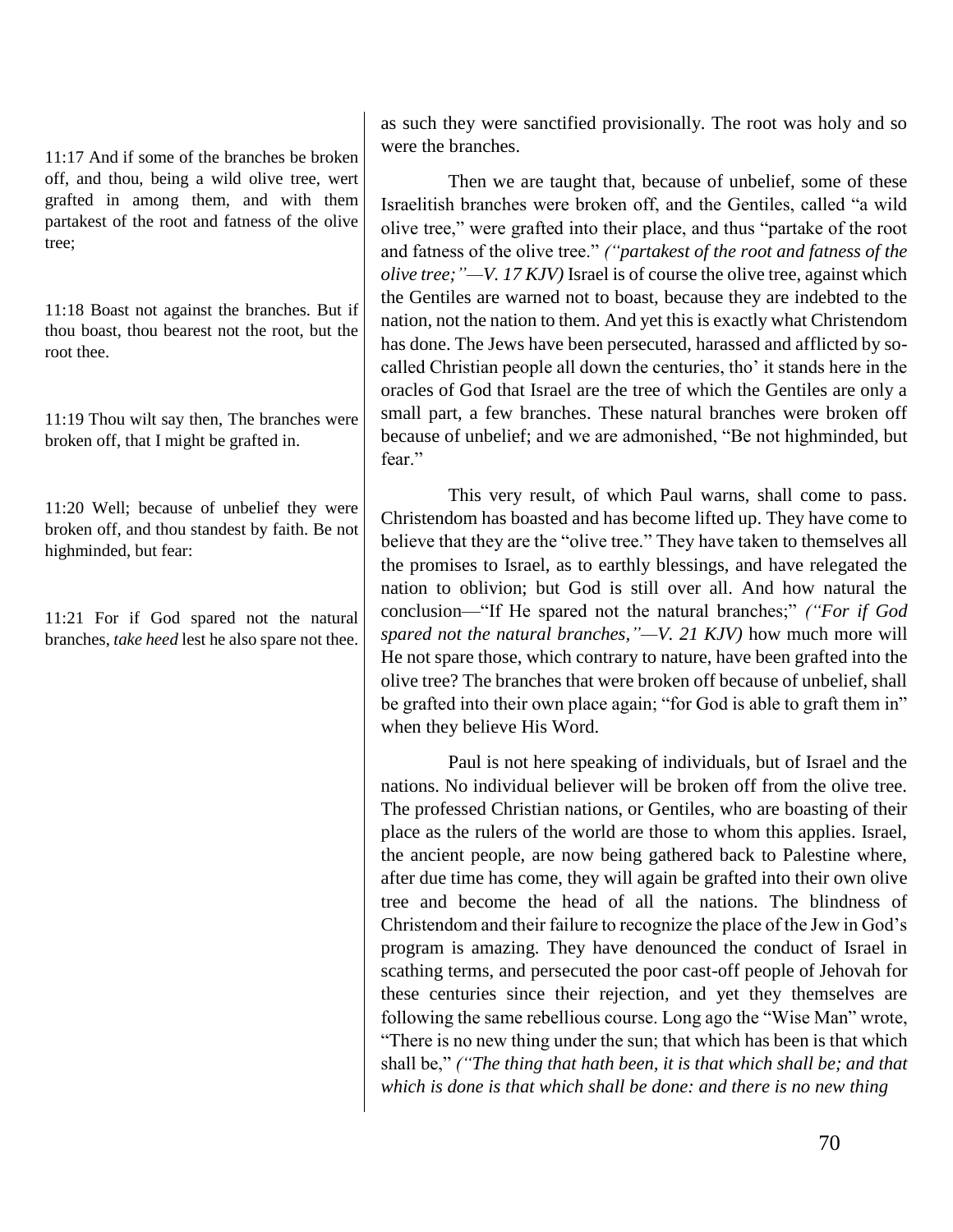11:22 Behold therefore the goodness and severity of God: on them which fell, severity; but toward thee, goodness, if thou continue in *his* goodness: otherwise thou also shalt be cut off.

11:23 And they also, if they abide not still in unbelief, shall be grafted in: for God is able to graft them in again.

11:24 For if thou wert cut out of the olive tree which is wild by nature, and wert grafted contrary to nature into a good olive tree: how much more shall these, which be the natural *branches,* be grafted into their own olive tree? *under the sun." KJV)* etc. (Eccl. 1:9); and so it is. Men are always the same. Degeneracy is warp and woof of the old creation. They go the downward grade as easy as a log rolling down a bank unless the Lord mercifully arrests and turns them around to go the upward, shining way that leads to Him.

The nation of Israel is a witness to the world of the fact of man's inclination to depart from God, the source of all good. He planted them in a fruitful field after He, by His grace, had delivered them out of Egypt. He gave them laws, spiritual laws and hygienic rules, etc., relating both to their moral, or inward life, as well as their physical, or outward life. He surrounded them with every protection, giving them the benefit of a perfect environment; but with what result? Woeful failure of His covenant and rejection of Himself; yet if a wild graft can be introduced into a cultivated tree with good results, how much greater the fruitage when the good branches be grafted into their own place again? They will then witness to the world of God's faithfulness in fulfilling His Word to Abraham, Isaac and Jacob regardless of unfaithfulness and in spite of their weakness and inherent sinfulness. In other words, they will be a mighty testimony to the world of the Grace of God. They will indeed boldly declare as David the inspired Psalmist prophecised long ago, "I am like a green olive tree in the house of God. I trust in the mercy of God for ever and ever"—Ps. 52:8. The olive always speaks of the light of testimony. That was the only oil that could be used in the sanctuary.

Israel will cease from their own works and forever trust in God's grace and depend upon Him. This is the end for which all these hard things have befallen them. They have been the means whereby God would teach them (and thru them all men) their frailty and need. They suffered the most because they were to be the example, not because they were worse than others; for according to man's standard, judging by the Ten Commandments, they were the best specimen of the Adamic race. Christendom does not show the same morality that is evidenced among the Orthodox Jews today, much less than when Christ was in their midst. Morality or a clean life, as men speak, has no weight with God. He seeks a new creation and only upon such does His favor rest, even as the Apostle, who is a marvelous figure of the nation, tells us. "As many as walk according to this rule, peace be on them and mercy on the Israel of God" *("And as many as walk according to this rule, peace be on them, and mercy, and upon the Israel; of God", KJV)*—Gal. 6:16.

Then the Apostle lets us into a secret, "that blindness in part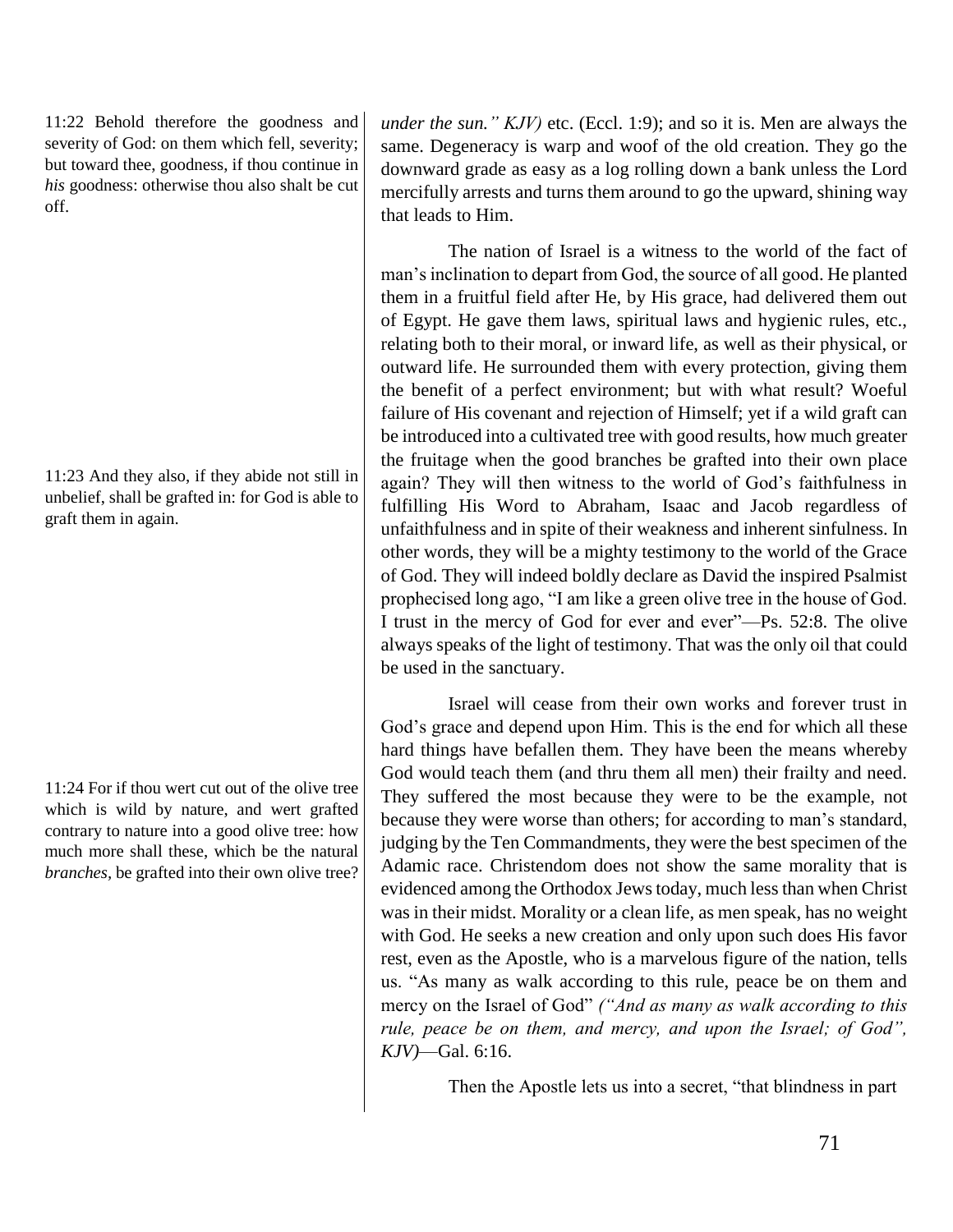11:25 For I would not, brethren, that ye should be ignorant of this mystery, lest ye should be wise in your own conceits; that blindness in part is happened to Israel, until the fulness of the Gentiles be come in.

11:26 And so all Israel shall be saved: as it is written, There shall come out of Sion the Deliverer, and shall turn away ungodliness from Jacob:

11:27 For this *is* my covenant unto them, when I shall take away their sins.

11:28 As concerning the gospel, *they are* enemies for your sakes: but as touching the election, *they are* beloved for the father's sakes.

11:29 For the gifts and calling of God *are* without repentance.

11:30 For as ye in times past have not believed God, yet have now obtained mercy through their unbelief:

11:31 Even so have these also now not believed, that through your mercy they also may obtain mercy.

11:32 For God hath concluded them all in unbelief, that he might have mercy upon all.

11:33 O the depth of the riches both of the wisdom and knowledge of God! how unsearchable *are* his judgments, and his ways past finding out!

is happened to Israel until the fulness of the Gentiles be come in." This verse is very little understood, tho' it appears so simple. The meaning is that there is a remnant from Jews and Gentiles gathered in this age, the Body of Christ, or the Church, as they are called. When that determined number is made up, then Israel's blindness as a nation will begin to be lifted. The veil over their eyes will be taken away. All nations will share in their blessings. Only a few, comparatively speaking are taken out from among them for the Name of Christ; but when the nation, Israel, will be the light of the world, then as the prophet assures them, "The Gentiles shall come to thy light and kings to the brightness of thy rising"—Isa. 60:3. The nation is still "beloved for the fathers' sake." "And so all Israel shall be saved, as it is written— There shall come out of Zion the Deliverer and shall turn away ungodliness from Jacob;" *("And so all Israel shall be saved: as it is written, There shall come out of Sion the Deliverer, and shall turn away ungodliness from Jacob:"—V. 26 KJV)* because God made a covenant to this effect with Abraham and confirmed it to Isaac and Jacob. "For the gifts and calling of God are without repentance." "Can a woman forget her sucking child that she should not have compassion on the son of her womb? Yea they may forget, yet will I not forget thee"—Isa. 49:15.

Men regret favors shown to others; but not so does God. No nation or individual ever disappoints Him; for he knows the end from the beginning. He has prepared a great part in a marvelous plan for Israel which they must fulfill, even tho' for the present setting, they, as a nation, do not appear on the stage. But mercy cannot be shown to the self-righteous, or self-sufficient. Israel as well as the individual must learn his need. They must come in empty-handed, even as well as all men, so that their boast will be alone in God. "For God hath concluded them all in unbelief that He might have mercy upon all." And then Paul can contain himself no longer. He is beside himself with all the marvels and the mysteries of God's eternal purposes and he bursts forth, "O the depth of the riches both of the wisdom and knowledge of God: how unsearchable are His judgments and His ways past finding out. For who hath known the mind of the Lord? Or who hath been His counsellor? Or who hath first given to Him and it shall be recompensed unto Him again? For of Him and through Him and to Him are all things; to Him to be glory forever. Amen" and Amen.

God is the source of all. He is the beginning. All things sprang from Him. The universe was made by His Word; made out of nothing visible. Creation evolved from the Infinite, out of His own counsel and mind. No one can search Him out, nor understand His ways. Poor man!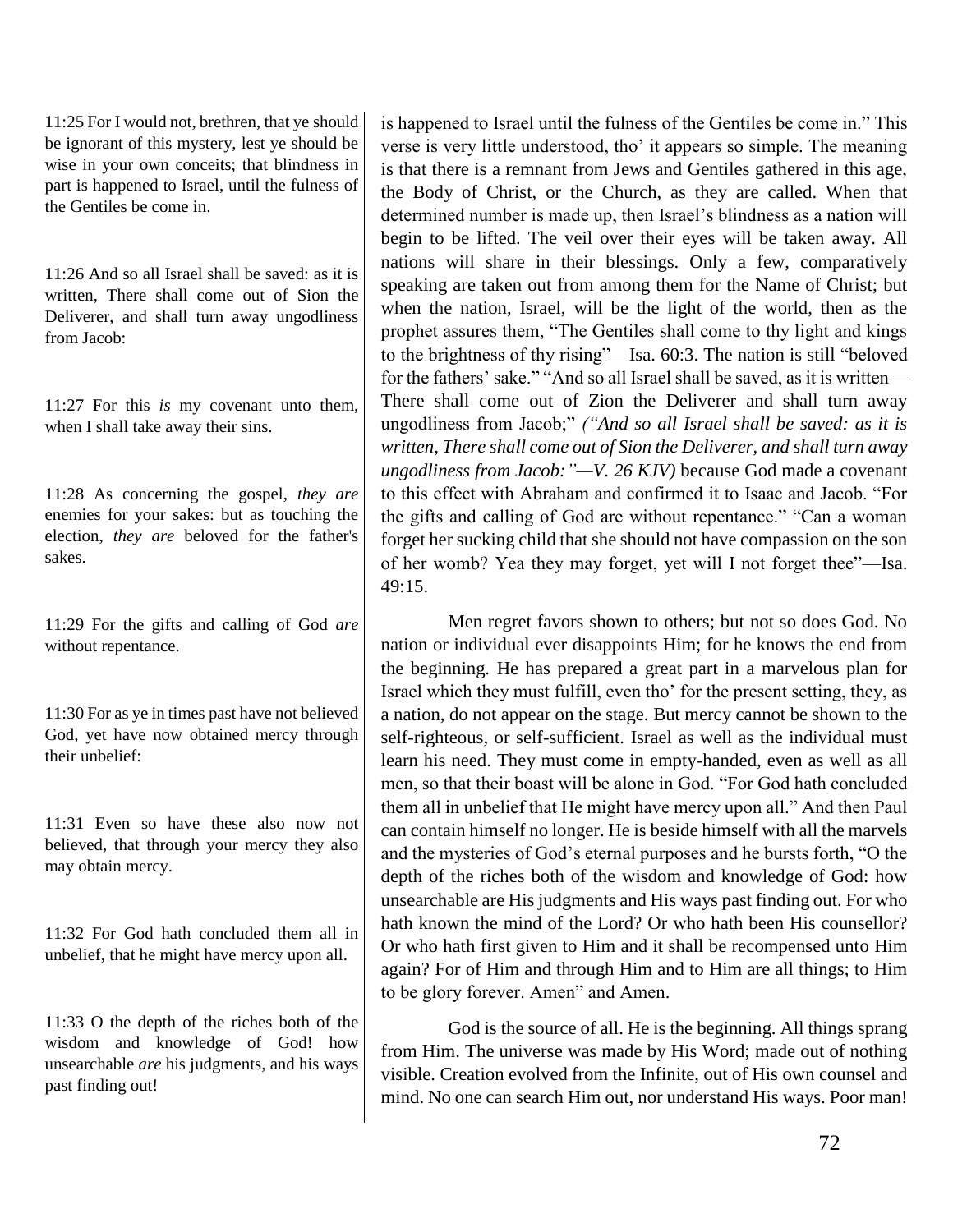11:34 For who hath known the mind of the Lord? or who hath been his counsellor?

11:35 Or who hath first given to him, and it shall be recompensed unto him again?

11:36 For of him, and through him, and to him, *are* all things: to whom *be* glory for ever. Amen.

that would dare to search Him out or reason as to the origin of species. Oh how good to believe the Record, and soon we come to understand. God is back of all man's history. He began with God and God was all. And He will eventually, thru Christ's redemptive work, become his all again in a greater, fuller measure than He was in the beginning. Man will end with God, not in an earthly paradise which may be lost again: but in a heavenly city, the New Jerusalem. God will again dwell with man. Then will be manifested the results of the Gospel for Jew and Gentile and the Church of God. All men will share in redemption.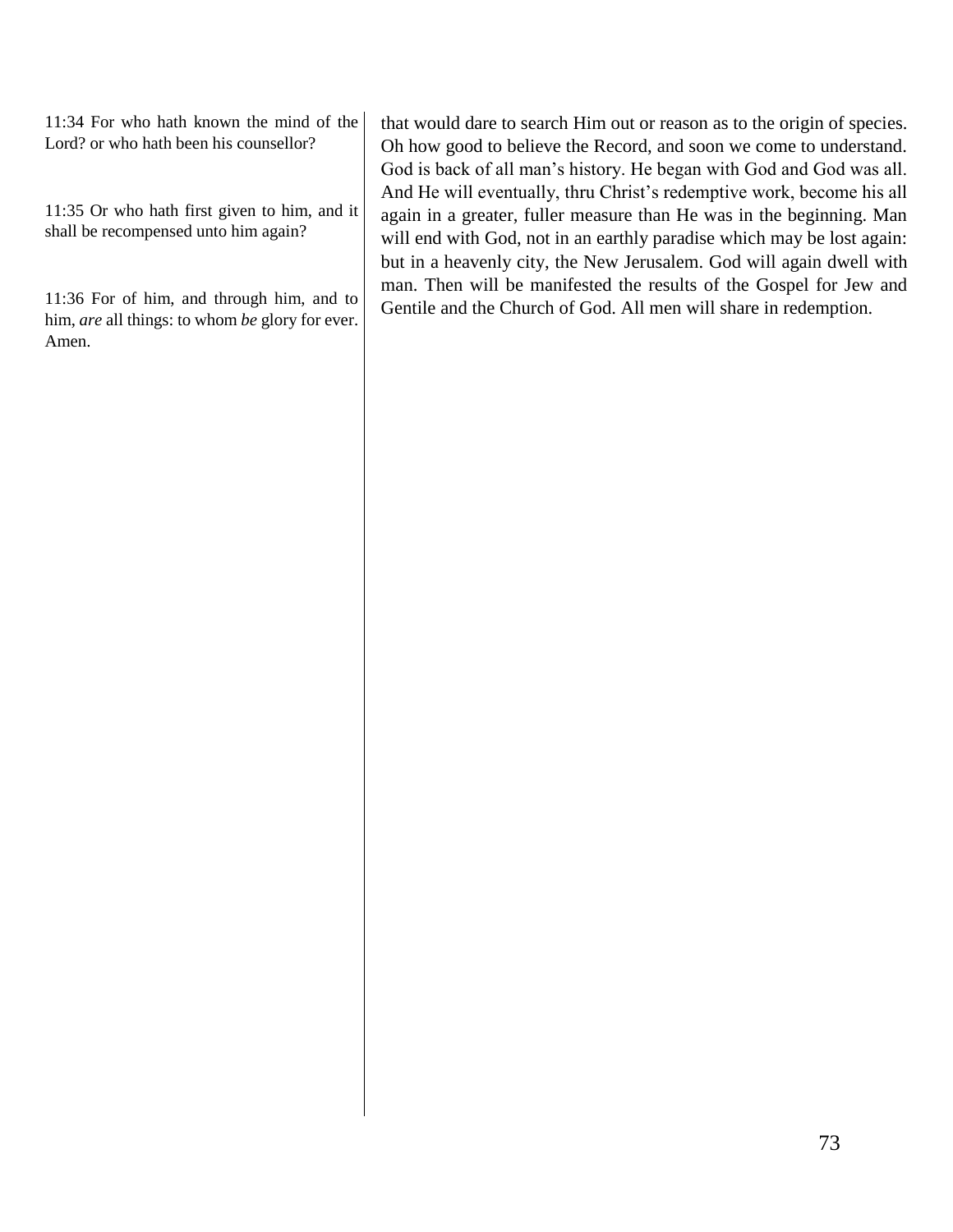#### Unfolding of Chapter 5:8

"But God commendeth his love toward us, in that, while we were yet sinners, Christ died for us."

This verse has always been precious to us, but lately, as we have looked into the meaning of the little word "commended," it has become more so. It captured our heart's attention, as we meditated upon its beauty and when we understood more of its message. It is immense! It is stupendous! Let us note a few of these meanings which are various and interesting as well as instructive and profitable. It is translated "to place," or create, to frame, to arrange, to introduce, to exhibit and to prove. We will look at some of these meanings in relation to our text.

One. "God gathered up together," all His love, when His Son was crucified upon the cross. At Calvary its depths, its heights, its lengths and breadths were arranged. It was necessary. He must be encased in all its immensity, otherwise how could He gaze upon His holy Son suffering for unholy sinners? How could He bear to see His Son from out His bosom who loved Him, being made sin for His creatures, who did not love Him? He surely commended His love to us at Calvary.

Two. God introduced His love to us at the cross. What a beautiful introduction, unusual and thrilling! We were there made acquainted with God's love, like which there is none other. It is outstanding. There have been many great introductions, strange and alluring; but never has there been one to such love. God would focus our eyes upon His love until in some measure we are aware of its magnitude.

Three. God exhibited His love at Calvary. The character of it was set there that all creatures might marvel. It was shown to us that we might focus our attention upon it and learn of its value. It outdistances all other love. A mother's love is the next greatest; but God's love is far in advance. God loved His enemies, and exhibited it to the uttermost at Calvary. A mother loves the helpless babe that loves her. It is of her flesh and bones, a part of herself; but God loved the sinful, rebellious creature that clamored for His Son's death. It is a mystery that love which was exhibited at the cross. We bow our knees before such love and worship the Author of it. He surely commends that love to us. And more.

Four. God proved His love at Calvary. It was there tried to the uttermost. All its depths were moved. Nothing of the past had ever called it forth. Creation proved God's power, but it was redemption that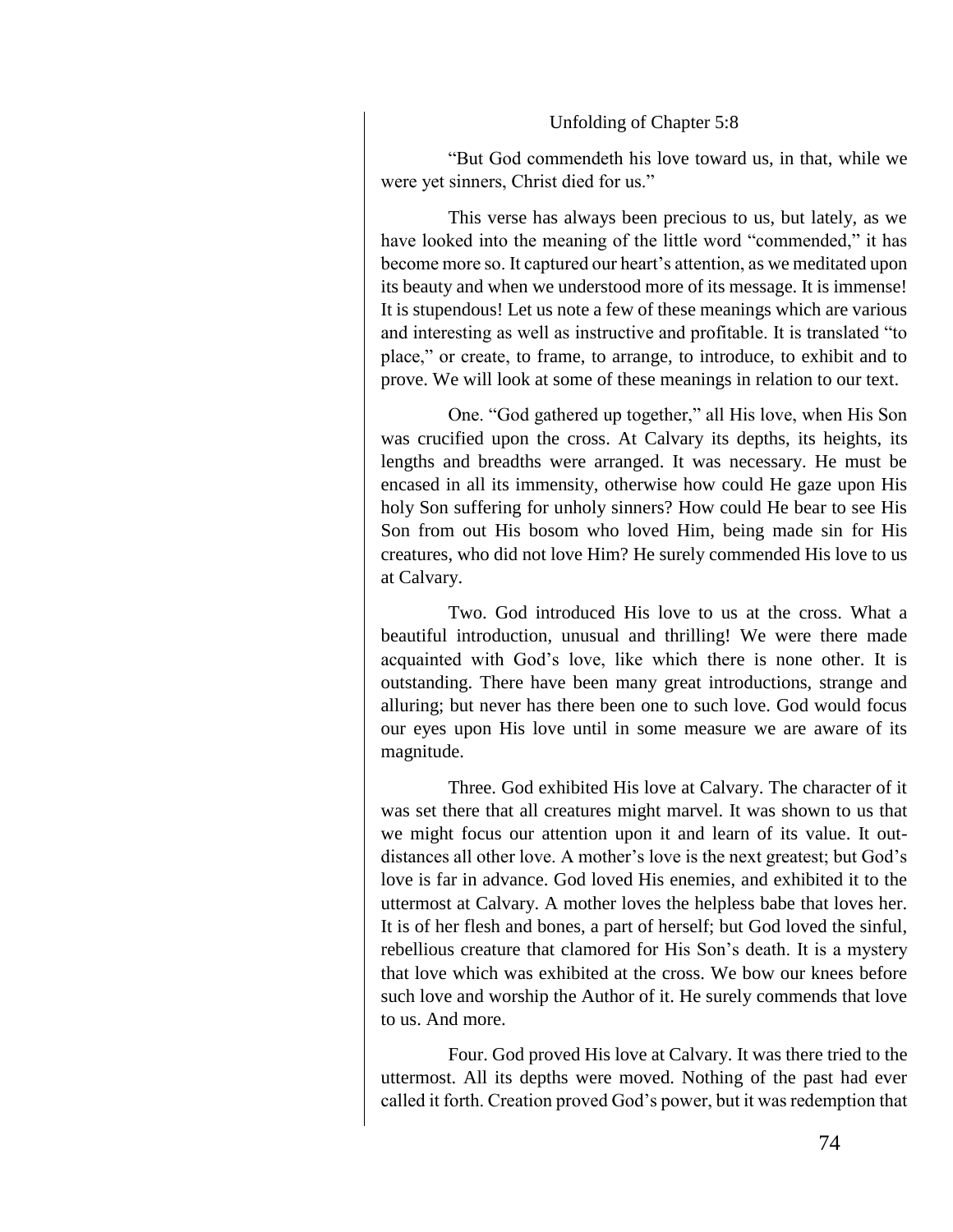proved His love. Creation cost Him nothing. He spoke the Word and worlds came into being; but redemption cost Him everything. God is moved with emotion, yet when He remembers Calvary. The whole of His works from eternity never drew out His love. He can gaze upon them all without a throb of feeling; but at the cross, the depths of His being were touched. It was there His love was commended, as being unique and measureless. It reached the climax and overflowed its banks at Calvary.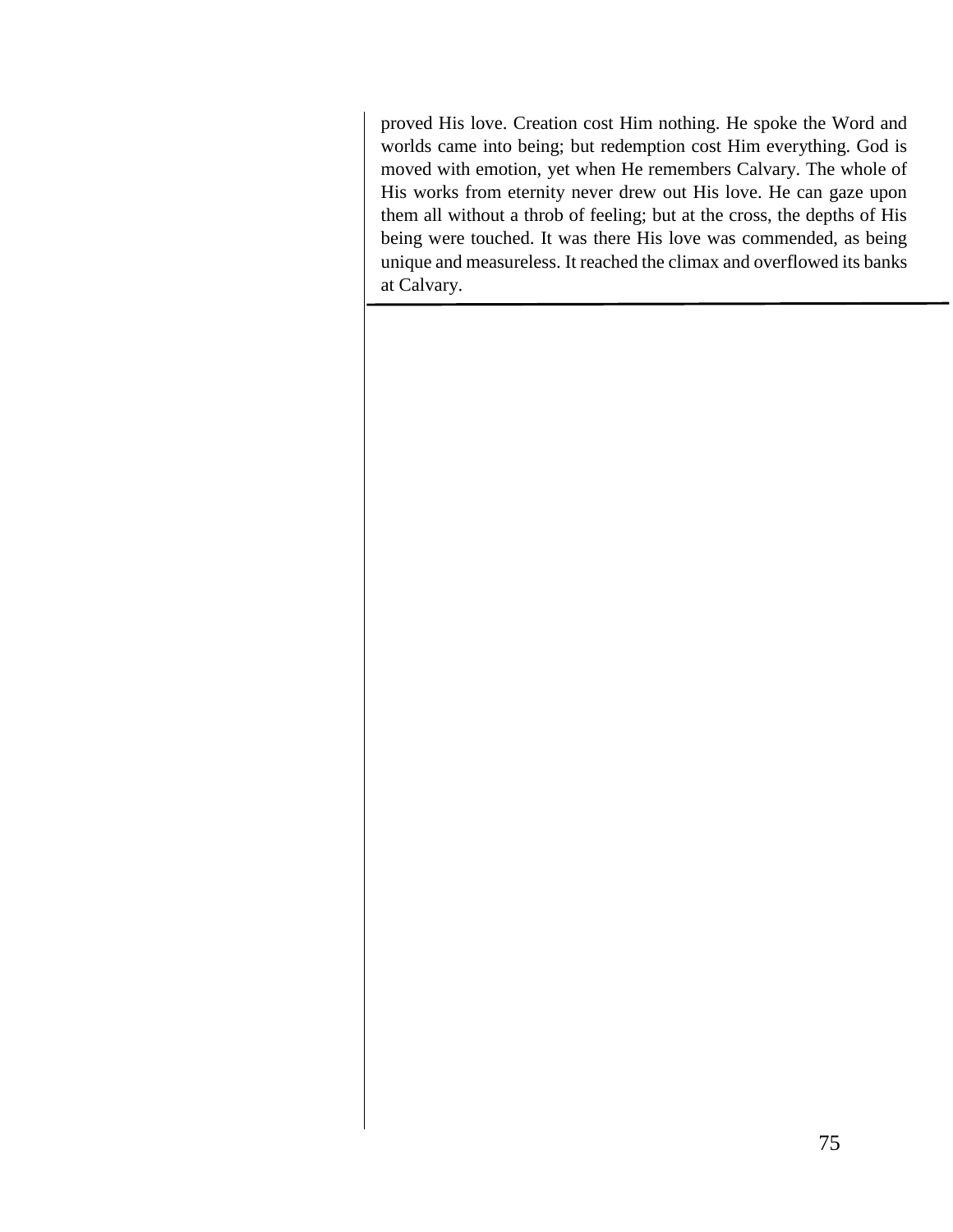12:1 I beseech you therefore, brethren, by the mercies of God, that ye present your bodies a living sacrifice, holy, acceptable unto God, *which is* your reasonable service.

12:2 And be not conformed to this world: but be ye transformed by the renewing of your mind, that ye may prove what *is* that good, and acceptable, and perfect, will of God.

12:3 For I say, through the grace given unto me, to every man that is among you, not to think *of himself* more highly than he ought to think; but to think soberly, according as God hath dealt to every man the measure of faith

12:4 For as we have many members in one body, and all members have not the same office:

12:5 So we, *being* many, are one body in Christ, and every one members one of another.

12:6 Having then gifts differing according to the grace that is given to us, whether prophecy, *let us prophesy* according to the proportion of faith;

12:7 Or ministry, *let us wait* on *our* ministering: or he that teacheth, on teaching;

12:8 Or he that exhorteth, on exhortation: he that giveth, *let him do it* with simplicity; he that ruleth, with diligence; he that sheweth mercy, with cheerfulness.

12:9 *Let* love be without dissimulation. Abhor that which is evil; cleave to that which is good.

12:10 *Be* kindly affectioned one to another with brotherly love; in honour preferring one another;

The Practical Side of The Gospel

Chapters 12:1-16:27.

"I beseech you therefore brethren, by the mercies of God, that ye present your bodies a living sacrifice, holy, acceptable unto God, which is your reasonable service"—V. 1.

We have in these three following chapters, 12, 13 and 14, the practical side of the Epistle of Romans: for herein are contained all the exhortations and admonitions based upon the mercy of God declared in the Gospel. When the truth revealed in the former chapters has been grasped by the heart in living faith, the results will be manifested in practice. The twofold reckoning enjoyed in the sixth chapter is very effective in silencing the old man and awakening the new man.

Paul begins this portion of his Epistle, which may very truly be called man's side of the truth, by the leverage of God's side, which wonderful provision has been his theme heretofore. Because of all the preceding matchless grace, we are now urged to present our bodies to God. And notice it is as "a living sacrifice, holy, acceptable unto God," because of the treasure which they contain—the new life. For when we count the old man dead, God sees our body as an earthen vessel, the receptacle for the display of the life of Christ. And this is counted as our reasonable service. That is, it is in harmony with reason, that we should give to God that which He has redeemed at such infinite cost. Paul suggests it as a privilege, not a duty, of which we will gladly avail ourselves by his reminder. And this is real Christian service or worship. It displaces the forms of divine service as formerly connected with the law.

This will necessitate non-conformity to the world and will result in a transformation Godward. The process will be accomplished by a continuous renewing of our mind, thus proving, or finding "what is that good and acceptable and perfect will of God." That is, we thereby learn God's will for us personally, of which there seems to be three distinctions, three progressive stages, we might say, in the school of Christ. The first is His good will; later we find His more acceptable will, as we walk with Him, until finally we are in the very ocean of God's perfect will, fixed and unchanging as His own eternal decrees.

## Our Attitude to the Church

Chapter twelve deals particularly with our responsibility as pertaining to the whole Church, the Body of Christ. This Body is viewed as an organism of which we are all members, having one Head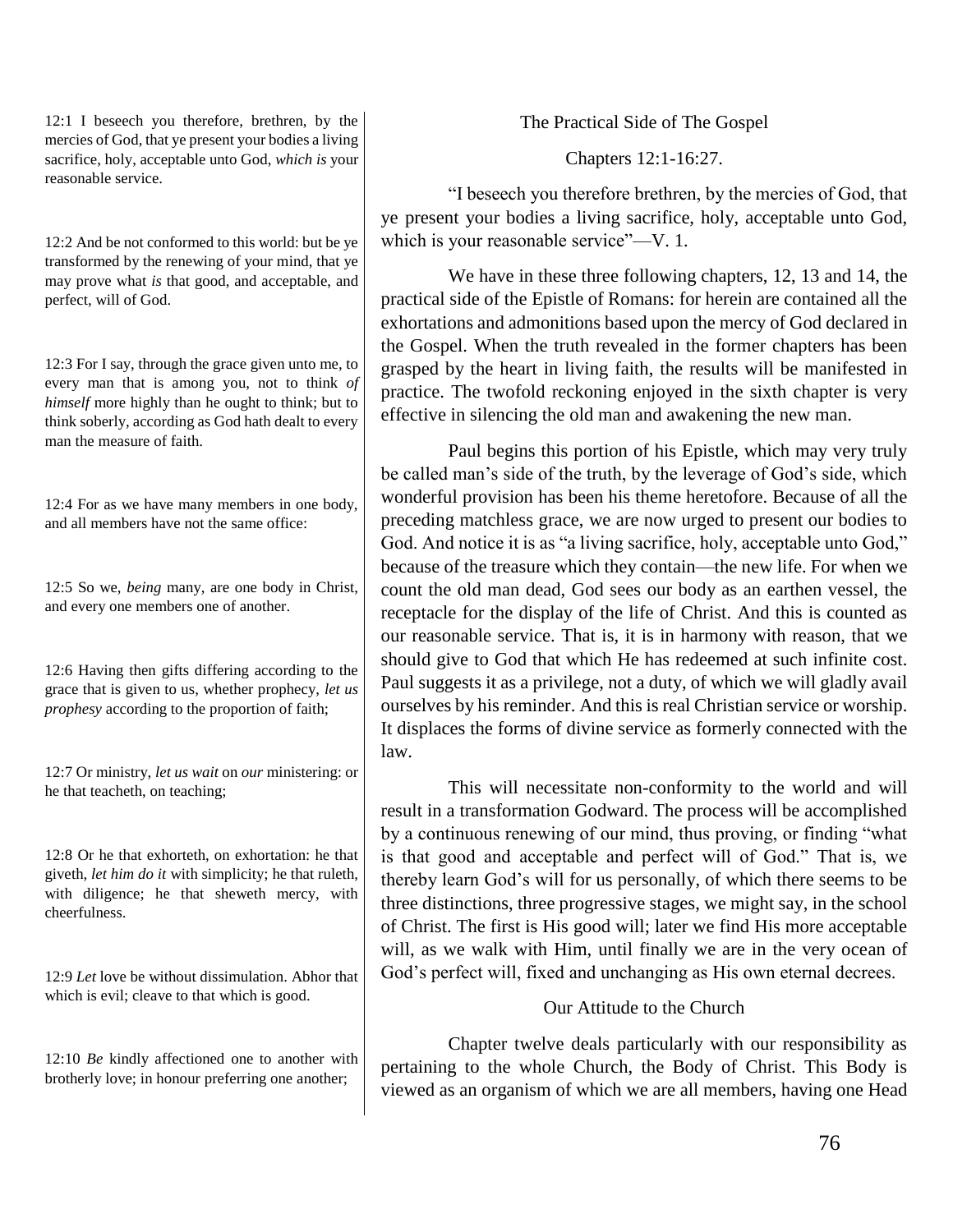12:11 Not slothful in business; fervent in spirit; serving the Lord;

12:12 Rejoicing in hope; patient in tribulation; continuing instant in prayer;

12:13 Distributing to the necessity of saints; given to hospitality.

12:14 Bless them which persecute you: bless, and curse not.

12:15 Rejoice with them that do rejoice, and weep with them that weep.

12:16 *Be* of the same mind one toward another. Mind not high things, but condescend to men of low estate. Be not wise in your own conceits.

12:17 Recompense to no man evil for evil. Provide things honest in the sight of all men.

12:18 If it be possible, as much as lieth in you, live peaceably with all men.

12:19 Dearly beloved, avenge not yourselves, but *rather* give place unto wrath: for it is written, Vengeance *is* mine; I will repay, saith the Lord.

12:20 Therefore if thine enemy hunger, feed him; if he thirst, give him drink: for in so doing thou shalt heap coals of fire on his head.

12:21 Be not overcome of evil, but overcome evil with good.

and one life. And this Body has gifts which are bestowed by the Head and are to be exercised for the mutual good and edification of all. We are exhorted to let the gift be manifest, whether prophecy, service, teaching, exhortation, giving, ruling, or showing mercy. We would never know the latter was a gift, neither the fact of giving, if the Word did not here so indicate. Thus everyone in the Body has a gift. There are no useless members in the human body, much less in the Body of Christ.

Then follows the Christian ethics, or moral philosophy, as we have heard the following portion called; but we would name it the fruit of the Christian's life. There are the negatives and the positives to these precepts and admonitions. The foundation of all is love. It is the root unfeigned love, that cannot be curbed or bound; the result of which makes the overcomer, not only negatively good, but positively good, overcoming the evil—V. 21. We are exhorted to let love have its way, flow out as it were. Then all that follows will be in evidence. Notice the constant repetition of this little word "let." The force of it is that we are to yield to our new Head in the power of the Holy Spirit and thus make way for these admonitions to be realities in our lives. Unyieldedness is all that hinders. The new life will manifest itself if we let it. And thus only will we be enabled to heap coals of fire on our enemy's head, by ministering good to him. The old man would heap on the coals of fire, if he was allowed to add a little dynamite, as one said, when urged to forgive his enemy and do him good instead of evil.

We are to remember the grace of God as shown to us and act likewise in all our dealings with the members of Christ's Body. If God should avenge Himself on His enemies, where would we be? The manner of His treatment of our case should be our example. Our enemy in distress gives us the opportunity to show grace. Instead of calling for hate and vengeance, it calls for love. This is the way that God vanquished our enmity and there is no better way.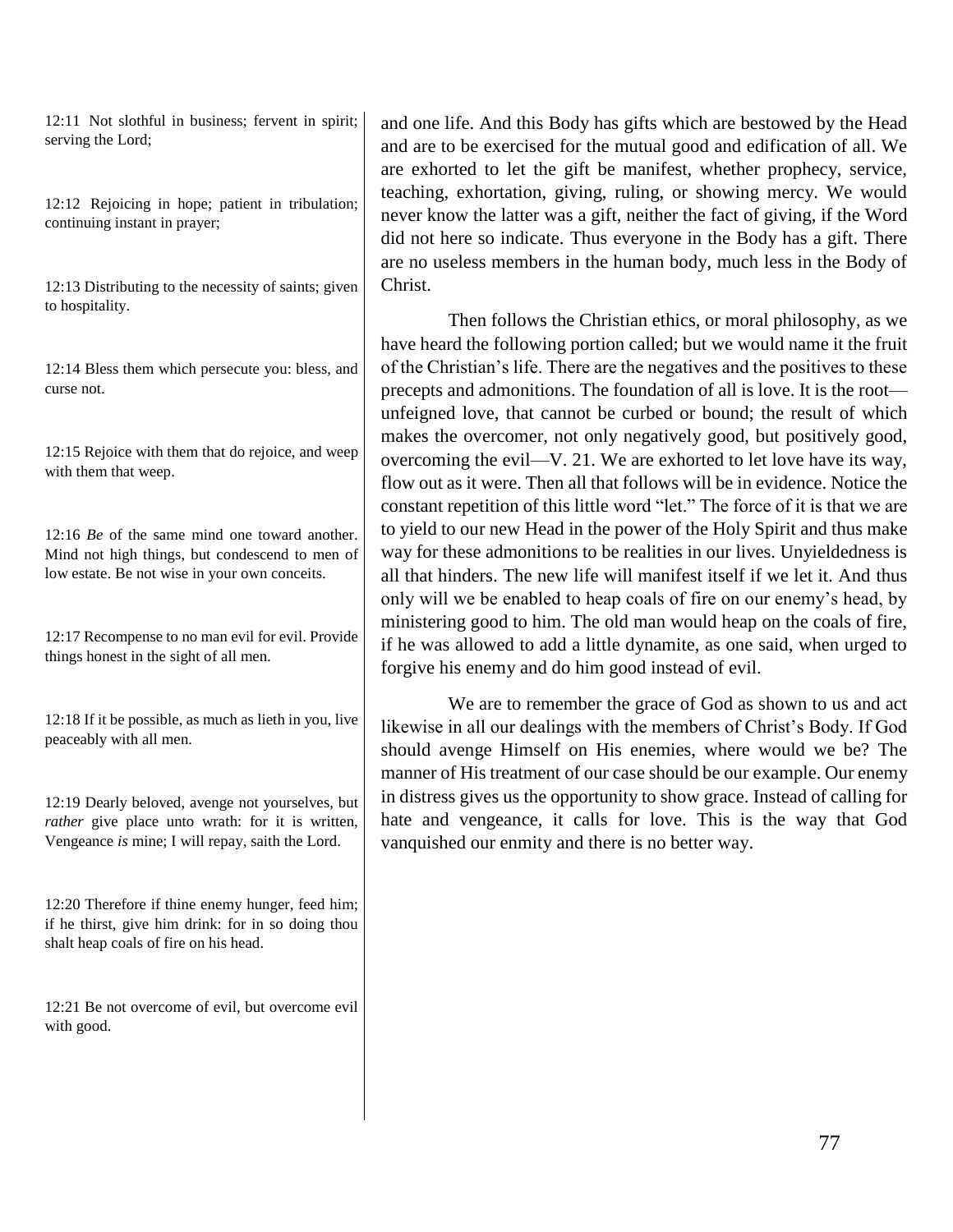13:1 Let every soul be subject unto the higher powers. For there is no power but of God: the powers that be are ordained of God.

13:2 Whosoever therefore resisteth the power, resisteth the ordinance of God: and they that resist shall receive to themselves damnation.

13:3 For rulers are not a terror to good works, but to the evil. Wilt thou then not be afraid of the power? do that which is good, and thou shalt have praise of the same:

13:4 For he is the minister of God to thee for good. But if thou do that which is evil, be afraid; for he beareth not the sword in vain: for he is the minister of God, a revenger to *execute* wrath upon him that doeth evil.

13:5 Wherefore *ye* must needs be subject, not only for wrath, but also for conscience sake.

13:6 For for this cause pay ye tribute also: for they are God's ministers, attending continually upon this very thing.

13:7 Render therefore to all their dues: tribute to whom tribute *is due*; custom to whom custom; fear to whom fear; honour to whom honour.

13:8 Owe no man any thing, but to love one another: for he that loveth another hath fulfilled the law.

13:9 For this, Thou shalt not commit adultery, Thou shalt not kill, Thou shalt not steal, Thou shalt not bear false witness, Thou shalt not covet; and if *there be* any other commandment, it is briefly comprehended in this saying, namely, Thou shalt love thy neighbour as thyself.

# Our Attitude Toward the World

Chapter thirteen refers to our attitude to the world thru which we are passing as strangers and pilgrims. The Word of God is a lamp to our feet, a light to our path at all times and in every sphere of life toward all times and in every circumstance of life. We may safely consult it in any dilemma. It contains the answer to every question and teaches us how to act in every sphere of life and toward all men.

We are admonished to be subject to the higher powers, that is the government under which we are residing. These are very needed instructions for the present time for the ruling powers are certainly making increasing demands of their subjects today. And we are admonished to obey them at all times when not inconsistent with the expressed, or revealed will of God. We read that the powers that are in control are "ordained of God." Therefore to resist such is to resist the ordinance of God and will result in judgment to the offender, tho' he may think he is doing the will of God. Ignorance does not excuse him because the Word plainly instructs us on this point. In cases where the demands are arbitrary and apparently unreasonable, we can pray and the Lord will plainly evidence His will to us. And then He will protect us, make a way of escape, if it is impossible to comply with their laws and regulations. We have but to remember that God, our Father, is over all and that all the kings, dictators and governments are in His hand. They are doing His will, even tho' energized and controlled by Satan, and when we are subject to them we are subject to God.

Jesus Himself set us an example by paying tribute when it was exacted of Him. He owed nothing to this world. It was in His debt, infinitely so, as its Creator, and afterwards as its Redeemer; but He was yielding as subject to His Father. And when the Jews endeavoured to catch Him in some misdemeanor that they might accuse Him to Ceasar, He said, "Render unto Ceasar the things which are Ceasar's and to God the things which are God's." *("Render therefore unto Caesar the things which are Caesar's; and unto God the things that are God's." KJV)* Love is again the controlling factor in this case. It is the one debt from which we are never free. "He that loveth another hath fulfilled the law." And we are brought down to the very end of the age in these admonitions. The time to awaken is at hand, Paul urges. Our salvation, or deliverance is nearer than when we first believed. "The night is far spent; the day is at hand." The coming of the Lord is the Apostle's incentive to all holy living and doing. He puts this hope before us constantly that we may be cheered and strengthened by the fact of its imminency; for he well knew its wonderful power of separation from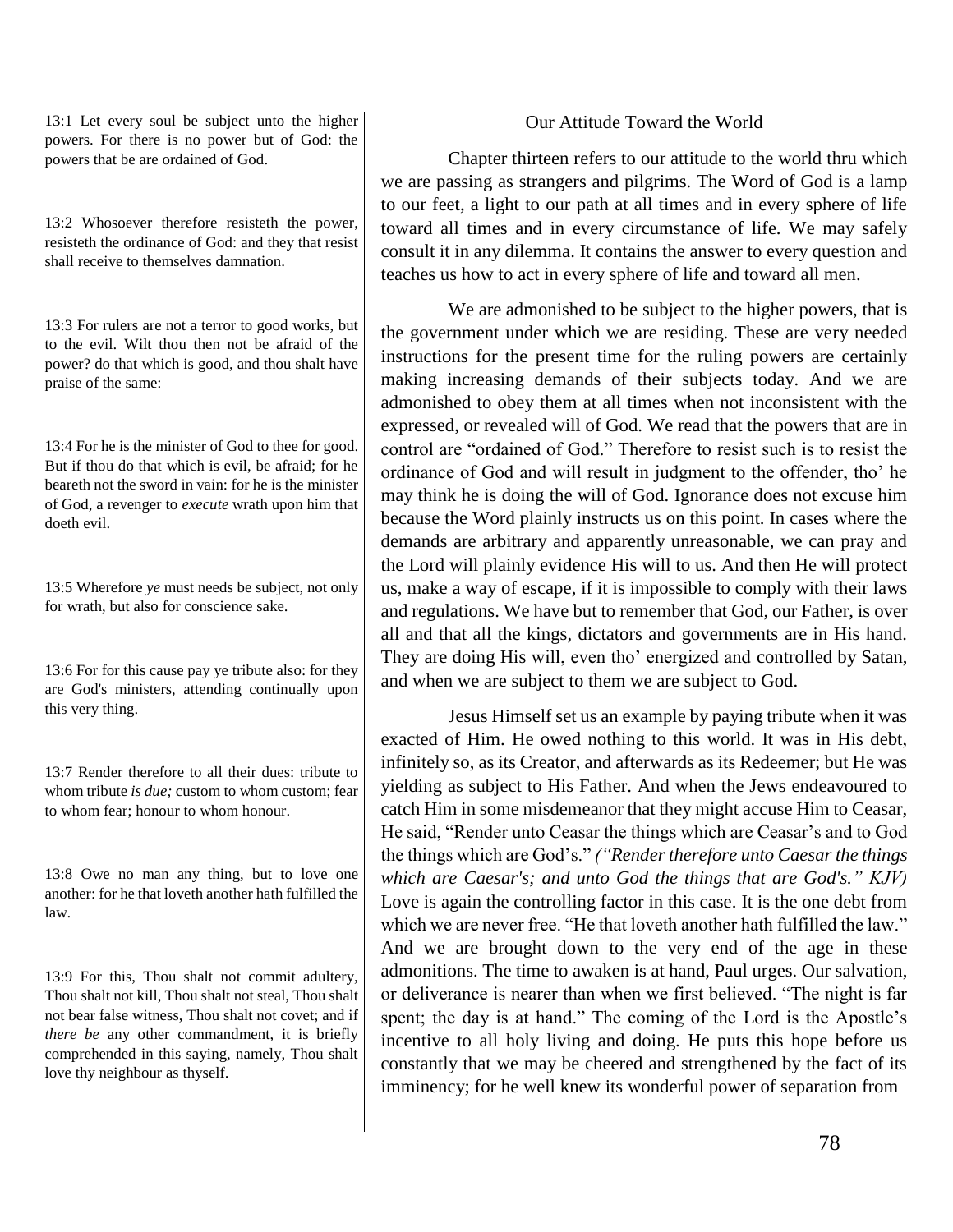13:10 Love worketh no ill to his neighbour: therefore love *is* the fulfilling of the law.

13:11 And that, knowing the time, that now *it is* high time to awake out of sleep: for now *is* our salvation nearer than when we believed.

13:12 The night is far spent, the day is at hand: let us therefore cast off the works of darkness, and let us put on the armour of light.

13:13 Let us walk honestly, as in the day; not in rioting and drunkenness, not in chambering and wantonness, not in strife and envying.

13:14 But put ye on the Lord Jesus Christ, and make not provision for the flesh, to *fulfil* the lusts *thereof.*

all that is of the night and the darkness. And then the secret of all victory is given to us in the last verse. "But put ye on the Lord Jesus Christ, and make not provision for the flesh to fulfil the lust thereof." When He is on, there is no unyieldedness toward God, nor lack of love toward our fellow.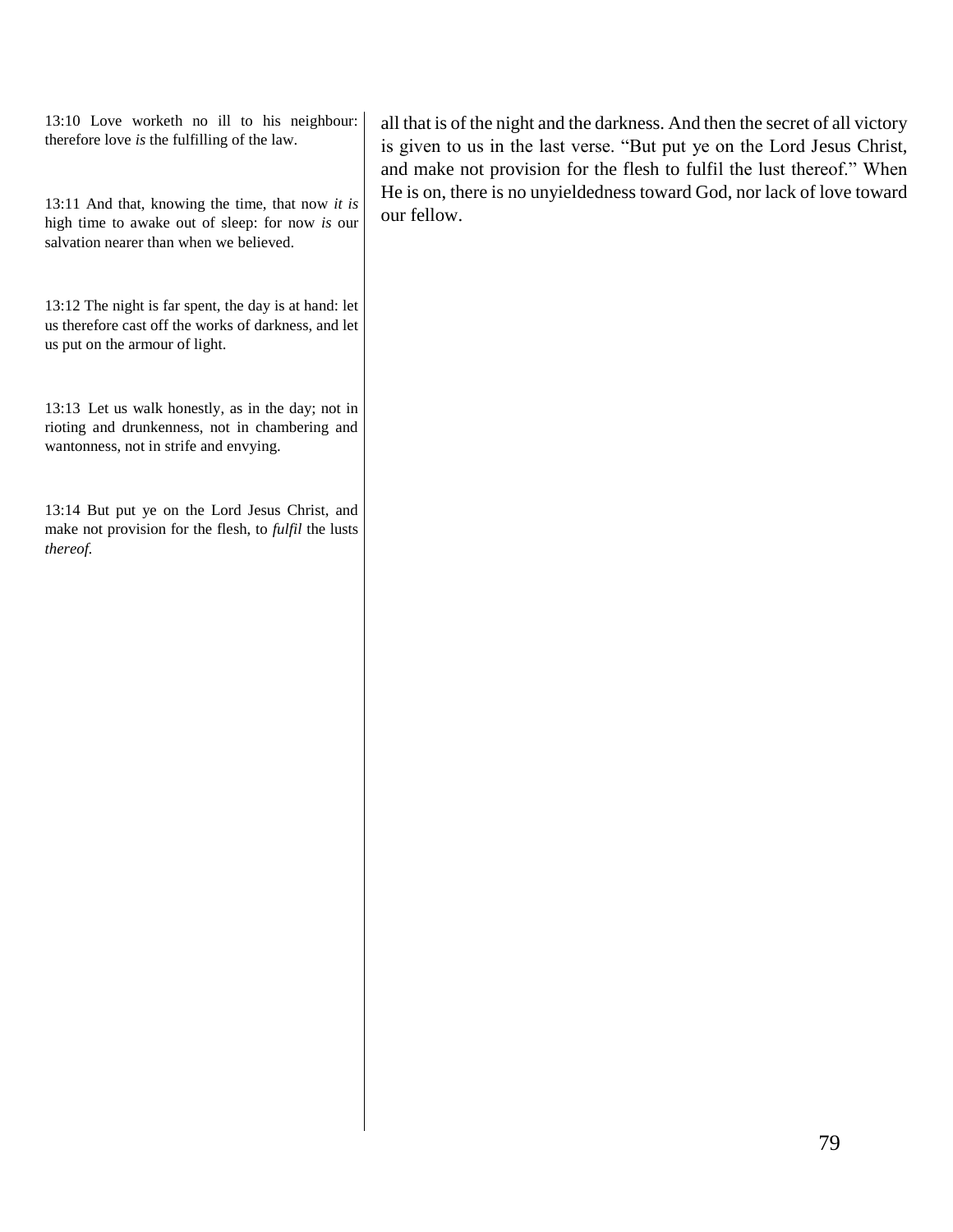14:1 Him that is weak in the faith receive ye, *but* not to doubtful disputations.

14:2 For one believeth that he may eat all things: another, who is weak, eateth herbs.

14:3 Let not him that eateth despise him that eateth not; and let not him which eateth not judge him that eateth: for God hath received him.

14:4 Who art thou that judgest another man's servant? to his own master he standeth or falleth. Yea, he shall be holden up: for God is able to make him stand.

14:5 One man esteemeth one day above another: another esteemeth every day *alike.* Let every man be fully persuaded in his own mind.

14:6 He that regardeth the day, regardeth *it* unto the Lord; and he that regardeth not the day, to the Lord he doth not regard *it*. He that eateth, eateth to the Lord, for he giveth God thanks; and he that eateth not, to the Lord he eateth not, and giveth God thanks.

14:7 For none of us liveth to himself, and no man dieth to himself.

14:8 For whether we live, we live unto the Lord; and whether we die, we die unto the Lord: whether we live therefore, or die, we are the Lord's.

# Our Attitude Toward Individuals

Chapter fourteen deals with our responsibility to manifest love to the individual believer. The weak in faith are to be received, but not to judge their doubts and fears, but rather that we may be a blessing to such. Notice who are the weak. Those who are under the law—cannot eat meat, must keep the sabbath, etc. The natural man reasons just the opposite from the above. The man who comes telling the people not to eat pork, and to fast certain days and keep certain days holy, as they say, and such like carnal commandments, he is generally considered to be some great one. He is looked upon as very strong and holy. But Paul assures that such a one is weak: and he exhorts us who are strong those under grace, to receive the weak, not to judge them, but to help them; for God is able to make them stand even in their weakness. This of course refers to those who are honest in their convictions, not to those who are making merchandise of the Gospel, wilfully deceiving the people, that they may be exalted.

The teaching here is that we are neither better by our fasting, nor worse by our eating. And we are not to judge our brother in these things. "We shall each give account of ourselves to God." *("So then every one of us shall give account of himself to God."—V. 12 KJV)* I am not held responsible for my brother's walk only so far as I have failed in my love toward Him. Paul said, "I know and am persuaded by the Lord Jesus that there is nothing unclean of itself; but to him that esteemeth any thing to be unclean, to him it is unclean." This is individual responsibility. We are to eat in faith; for what is not of faith is sin. And "the kingdom of God is not meat and drink, but righteousness and peace and joy in the Holy Ghost." This is not a definition of the kingdom, but simply a statement of principles which pervades, or rules there; not law, but love flowing from righteousness; for it is a spiritual kingdom.

But if our weak brother is grieved with our liberty in these matters, that is, stumbling, what are we to do? Now let us look at this carefully for there are many who do not understand these matters. They speak of being stumbled by their brother when in reality they are the guilty ones. We are not offending, or stumbling our brethren when they condemn and judge us for some action which they think is wrong. They are taking the place of the strong—the judge. When our brother who is weak, imitates us who are strong and does accordingly, but not in faith, we are stumbling him. For instance, I have faith to drink wine, and a brother who is under law, yet likes wine, beholds me indulging and immediately follows my example and is brought under the power of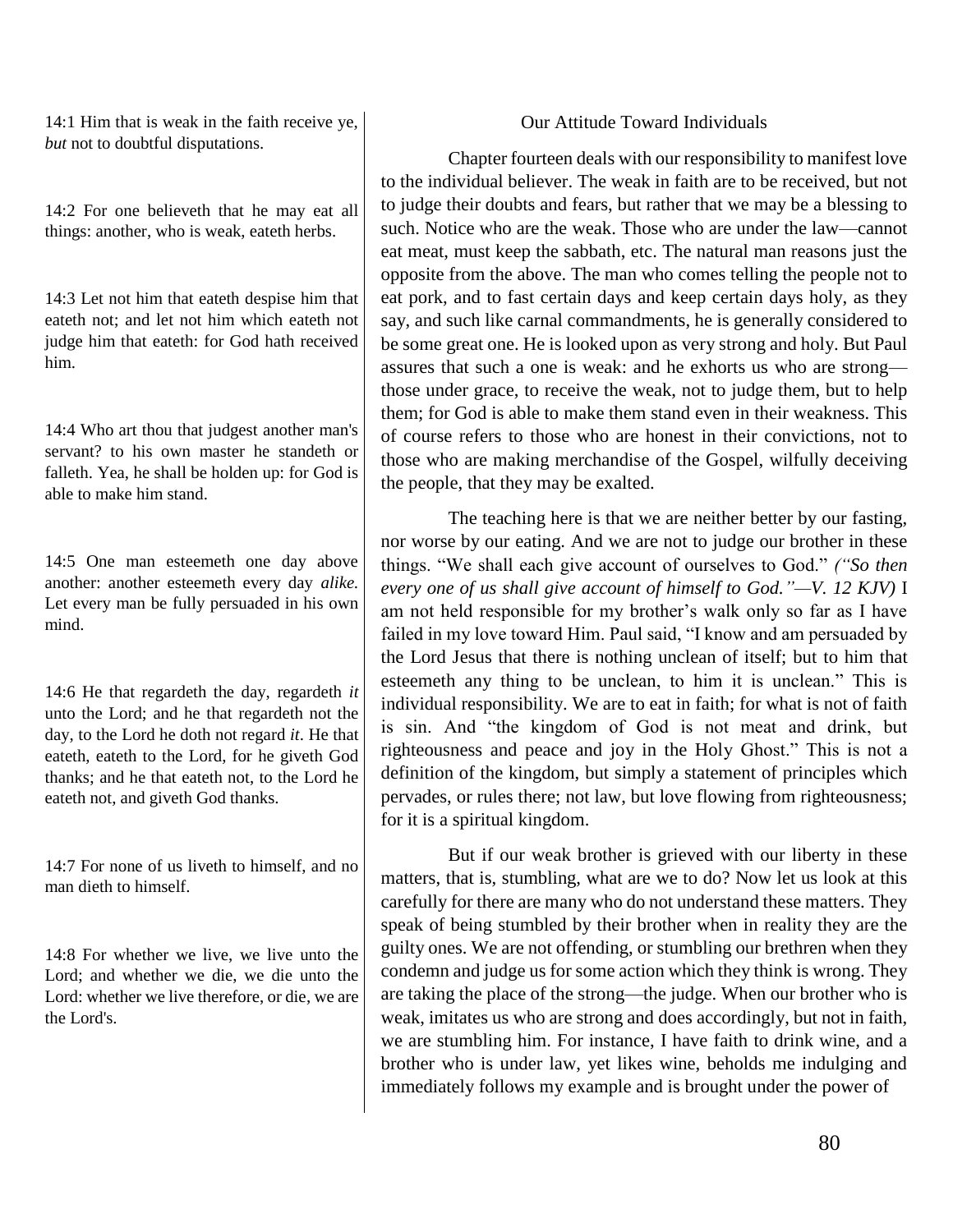14:9 For to this end Christ both died, and rose, and revived, that he might be Lord both of the dead and living.

14:10 But why dost thou judge thy brother? or why dost thou set at nought thy brother? for we shall all stand before the judgment seat of Christ.

14:11 For it is written, *As* I live, saith the Lord, every knee shall bow to me, and every tongue shall confess to God.

14:12 So then every one of us shall give account of himself to God.

14:13 Let us not therefore judge one another any more: but judge this rather, that no man put a stumblingblock or an occasion to fall in *his* brother's way.

14:14 I know, and am persuaded by the Lord Jesus, that *there is* nothing unclean of itself: but to him that esteemeth any thing to be unclean, to him *it is* unclean.

14:15 But if thy brother be grieved with *thy* meat, now walkest thou not charitably. Destroy not him with thy meat, for whom Christ died.

14:16 Let not then your good be evil spoken of:

14:17 For the kingdom of God is not meat and drink; but righteousness, and peace, and joy in the Holy Ghost.

strong drink. Then I have stumbled my weak brother. But if on the contrary he tells everyone what he saw, putting all manner of evil construction upon it, with the added information that he would not do such a thing; he is not weak according to the Word of the Lord, nor is he stumbled. It is only the one who doubts, or judges something to be wrong and continues in it, that is judged. "Hast thou faith?" Paul asks. "Have it to thyself before God." Do not endeavor to push it upon thy brother. Grace considers the weak rather than the strong. Note this fact; the weak are not exhorted to bear the infirmities of the strong. Christ Himself, as always, is the most striking example of this marvelous condescension. Observe the grace displayed in His dealings with His disciples whose weakness and lack of faith were no doubt a source of constant distress to Him. If He could and did bridge the great gulf between Himself and them, surely we ought to bear with those whose infirmities are the common lot of us all.

The Lord would teach here that we are not to force our faith upon our brother. Some may be able to believe God for greater things than others. God may bring them into a larger place of liberty than others. We are not under law, and we are not to bring our brother under law, nor to judge him by our little rule of faith. He may be miles away from us in his experience, in the senior class perhaps, while we may be just a freshman yet. Here is the rule that Paul laid down in such matters of individual conscience, and it is a good rule to which many today might well take heed. "Happy is he that condemneth not himself in that thing which he alloweth."

But there is the other side of the question. We are not to make a boast of our liberty in Christ. Knowledge of the truth, without the corresponding love, puffs up. If peace and unity are to be manifested in our midst, the strong must be the aggressors. Things, which may be done with a good conscience before God, may be the means of giving offense to others; therefore we should forego some things unless directly led of the Lord in such matters The edification of the greater number of the people of God should be our constant aim in all our actions. No one can please all the people all the time; but let us seek to build some of them up some of the time and please God all of the time by so doing. And thus, we may be a partaker of Christ's sufferings according as it is written, "The reproaches of them that reproached Thee fell upon Me." *("The reproaches of them that reproached thee fell on me."—Chap. 15:3 KJV)* That is, the people that do not want the will of God will be displeased with us, even as they were in the case of Christ; but their reproaches are really aimed at God. They only fall upon us because we are His representatives upon the earth. The things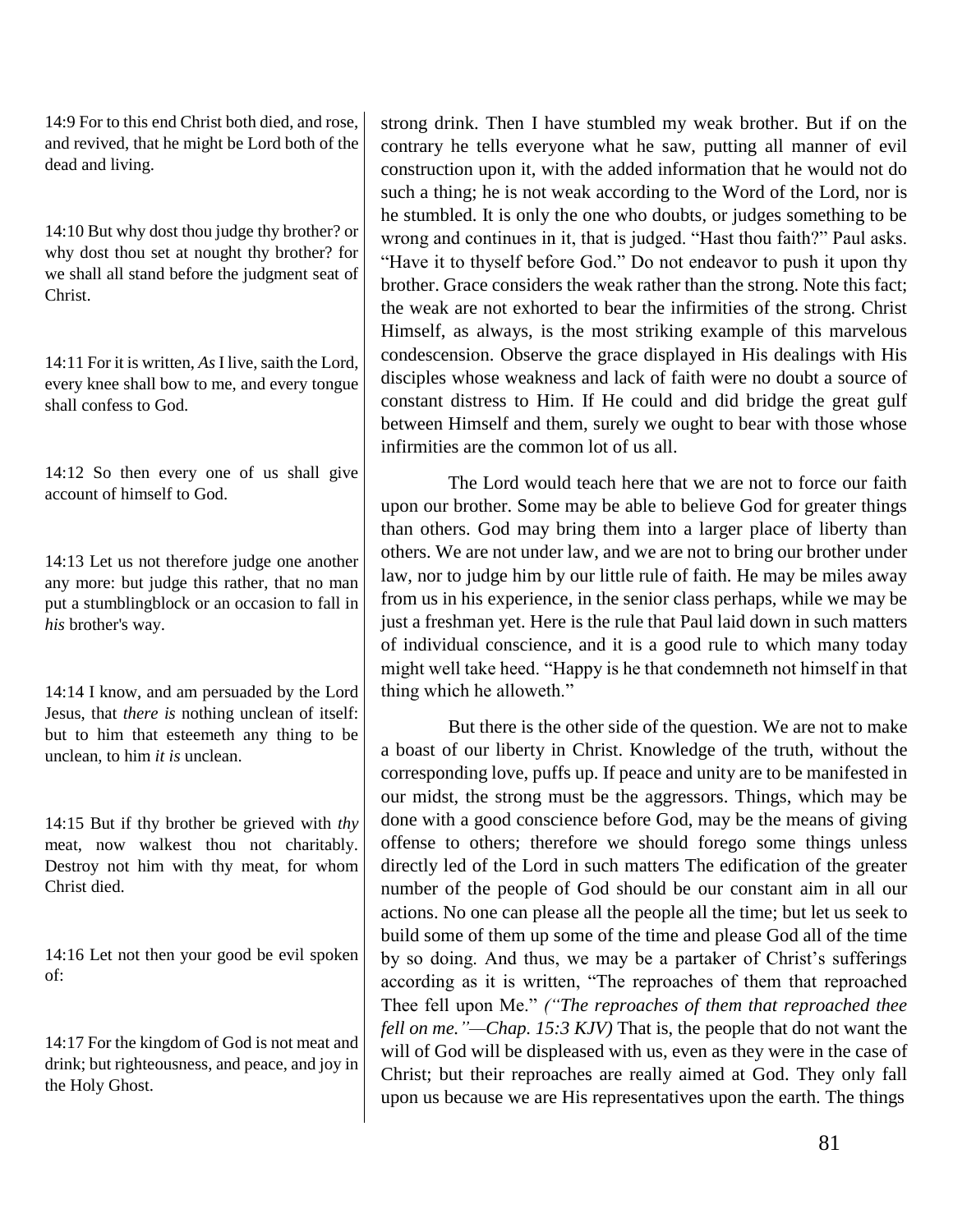14:18 For he that in these things serveth Christ *is* acceptable to God, and approved of men.

written aforetime (the Scriptures), are the hope and stay and comfort of all such as are suffering in the will of God.

14:19 Let us therefore follow after the things which make for peace, and things wherewith one may edify another.

14:20 For meat destroy not the work of God. All things indeed *are* pure; but *it is* evil for that man who eateth with offence.

14:21 *It is* good neither to eat flesh, nor to drink wine, nor *any thing* whereby thy brother stumbleth, or is offended, or is made weak.

14:22 Hast thou faith? have *it* to thyself before God. Happy *is* he that condemneth not himself in that thing which he alloweth.

14:23 And he that doubteth is damned if he eat, because *he eateth* not of faith: for whatsoever *is* not of faith is sin.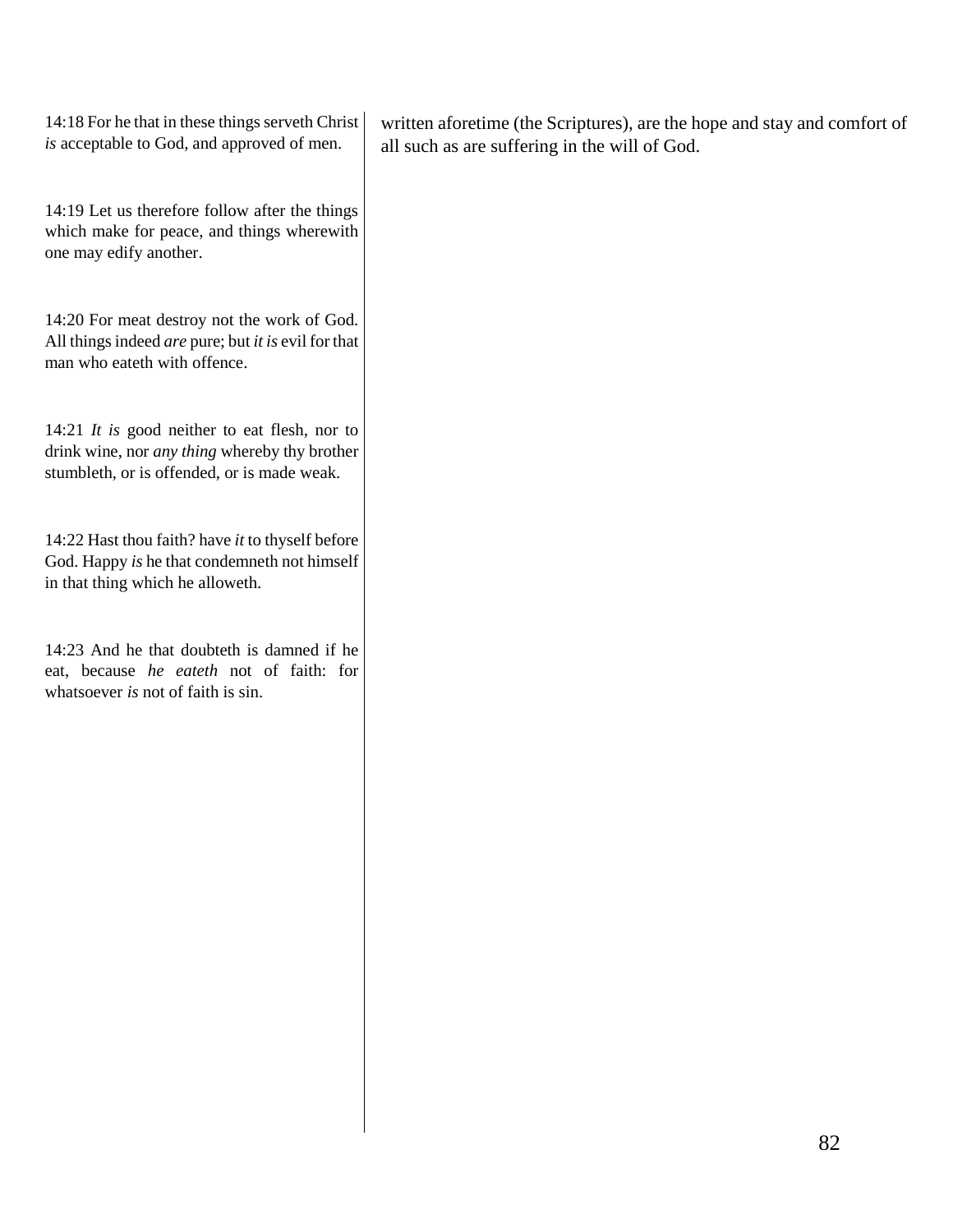15:1 We then that are strong ought to bear the infirmities of the weak, and not to please ourselves.

15:2 Let every one of us please *his* neighbour for *his* good to edification.

15:3 For even Christ pleased not himself; but, as it is written, The reproaches of them that reproached thee fell on me.

15:4 For whatsoever things were written aforetime were written for our learning, that we through patience and comfort of the scriptures might have hope.

15:5 Now the God of patience and consolation grant you to be likeminded one toward another according to Christ Jesus:

15:6 That ye may with one mind and one mouth glorify God, even the Father of our Lord Jesus Christ.

15:7 Wherefore receive ye one another, as Christ also received us to the glory of God.

15:8 Now I say that Jesus Christ was a minister of the circumcision for the truth of God, to confirm the promises *made* unto the fathers:

15:9 And that the Gentiles might glorify God for *his* mercy; as it is written, For this cause I will confess to thee among the Gentiles, and sing unto thy name.

15:10 And again he saith, Rejoice, ye Gentiles, with his people.

Paul A Striking Type

### Chapter Fifteen

"Now I say that Jesus Christ was a minister of the Circumcision for the truth of God to confirm the promises made unto the fathers"—V. 8.

The above Scripture appears to be a continuation of chapter eleven and that the three intervening chapters, twelve, thirteen and fourteen should come at the end of chapter fifteen. And some even contend that these three chapters, as well as chapter sixteen, do not rightly belong to this Epistle. While we do not entirely agree with this view, we know that the first twenty verses of chapter sixteen belong to the Ephesian Epistle rather than to Romans. There are five plain evidences of this fact (See our notes on Ephesians.) We have the ministry of Christ emphasized in this fifteenth chapter. It is said to have been to the Circumcision (the Jews), in contrast with that of Paul, which was to the Uncircumcision (the Gentiles). Christ was sent to confirm the promises which were given to Abraham, Isaac and Jacob; but Paul's ministry was not in fulfillment of any particular promise. It was in absolute grace. The Uncircumcision had no promises whatever except those which were to follow the Millennial blessings upon Israel. These can only be enjoyed after Christ will be received by the Circumcision (the Jews) and be seated upon His throne as the King of the Jews. Then these Scriptures quoted here will come to pass—Vs. 9-12. Christ was the Seed of Abraham, thru whom all the nations of the earth were to be blessed. And only thru Israel receiving Christ can the nations be blessed. There is deep teaching here. Paul himself is a typical man. His very life, commencing with his conversion, is prophetic. He said of himself, referring to the above event, that he was "as of one born out of due time," an abortive—1 Cor. 15:8. That is, in his wonderful conversion, beholding the glorified Jesus, as he was going in his selfwilled, high-handed way to Damascus, he is a striking figure of Israel. Paul was born of God two thousand years before the nation to which he belonged, is the meaning.

God sovereignly chose this son of Abraham, even as He chose the nation, because of His grace, to be the servant of Jesus Christ, serving the Gospel of God, "that the offering up of the Gentiles might be acceptable, being sanctified by the Holy Spirit." *("that the offering up of the Gentiles might be acceptable, being sanctified by the Holy Ghost."—Chap. 15:16 KJV)* The above Scripture is very significant. It shows plainly that Paul is the most prominent character during this dispensation, "the public servant of Jesus Christ, serving the Gospel at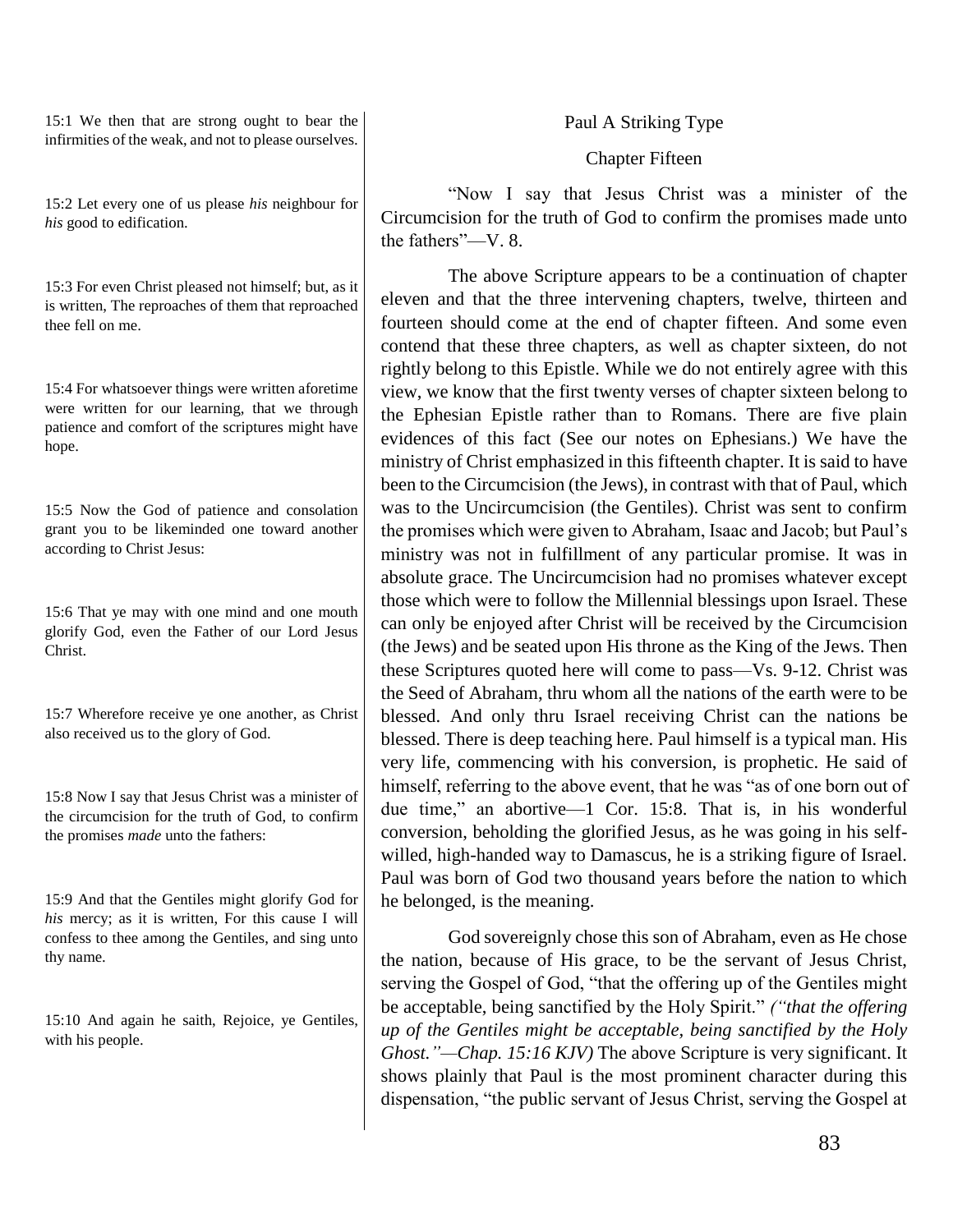15:11 And again, Praise the Lord, all ye Gentiles; and laud him, all ye people.

15:12 And again, Esaias saith, There shall be a root of Jesse, and he that shall rise to reign over the Gentiles; in him shall the Gentiles trust.

15:13 Now the God of hope fill you with all joy and peace in believing, that ye may abound in hope, through the power of the Holy Ghost.

15:14 And I myself also am persuaded of you, my brethren, that ye also are full of goodness, filled with all knowledge, able also to admonish one another.

15:15 Nevertheless, brethren, I have written the more boldly unto you in some sort, as putting you in mind, because of the grace that is given to me of God,

15:16 That I should be the minister of Jesus Christ to the Gentiles, ministering the gospel of God, that the offering up of the Gentiles might be acceptable, being sanctified by the Holy Ghost.

15:17 I have therefore whereof I may glory through Jesus Christ in those things which pertain to God.

15:18 For I will not dare to speak of any of those things which Christ hath not wrought by me, to make the Gentiles obedient, by word and deed,

15:19 Through mighty signs and wonders, by the power of the Spirit of God; so that from Jerusalem, and round about unto Illyricum, I have fully preached the gospel of Christ.

his own expense," as the Greek gives it. He offered to God, as a priest, a people whom He is taking out of the Gentiles for His name; and as was said previously, he is also a figure of Israel, as a kingdom of priests, offering up the nations, as a holy, acceptable sacrifice to God, being sanctified by the Holy Spirit. This latter will truly come to pass in due time. Israel as a nation, will be the flaming evangelists to the Gentiles, the zealous; untiring, obedient servants of the Lord. And they will glory in the wonderful service committed to their charge, even as Paul said, "I have therefore whereof I may glory through Jesus Christ, in those things which pertain to God." The mightiest signs and wonders will follow their ministry by the power of the Holy Spirit, "so that from Jerusalem," which is in the center of the earth, "and roundabout in a circuit unto Illyricum," *("and round about unto Illyricum,"—Chap. 15:19 KJV)* meaning "joy," they "will fully preach the Gospel of Christ." *("I have fully preached the gospel of Christ."—Chap. 15:19 KJV)* And it will be in the lands where Christ will not be known.

This gives us light as to the whereabouts of the Gentile nations to which those flaming evangelists will go, where Christ is not known, in lands where the Gospel has not yet been preached. We would infer then that Israel, the ten lost tribes, in contrast with the Gentiles, are located in the regions where the Gospel has been preached. This only confirms what we have been assured of for some time, that the so-called Christian nations are the ten lost tribes. In the ninth chapter of Romans, quoting from Hosea and speaking of the Church, both Jews and Gentiles, Paul says, "I will call them my people which were not my people and her beloved which was not beloved." But, when we refer to the above mentioned Prophet, we are amazed to learn that he is speaking of Israel, thus plainly indicating that the ten lost tribes are in Christendom. They are apparently the professed people of God today. This was no doubt the reason that the Holy Spirit constrained Paul to go to Macedonia, not suffering him to go into Bithynia, nor to preach the Word in Asia; because the ten lost tribes were in the Roman Empire and her provinces, where they had been previously scattered. And furthermore it appears that they are in Rome yet. She reigns over Israel still, and while now it is in a more religious sense, yet the national rule will come later; for the Roman Empire must again be prominent. The ten-toed kingdom must be in evidence just before the end; for the stone cut out without hands will fall upon the "ten toes" which are plainly said to be kings and break them in pieces—\*Dan. 2:34. That is, the Roman Empire will be destroyed at the coming of the Lord Jesus Christ, the King of all kings.

\*Daniel 2:34 "Thou sawest till that a stone was cut out without hands, which smote the image upon his feet *that were* of iron and clay, and brake them to pieces."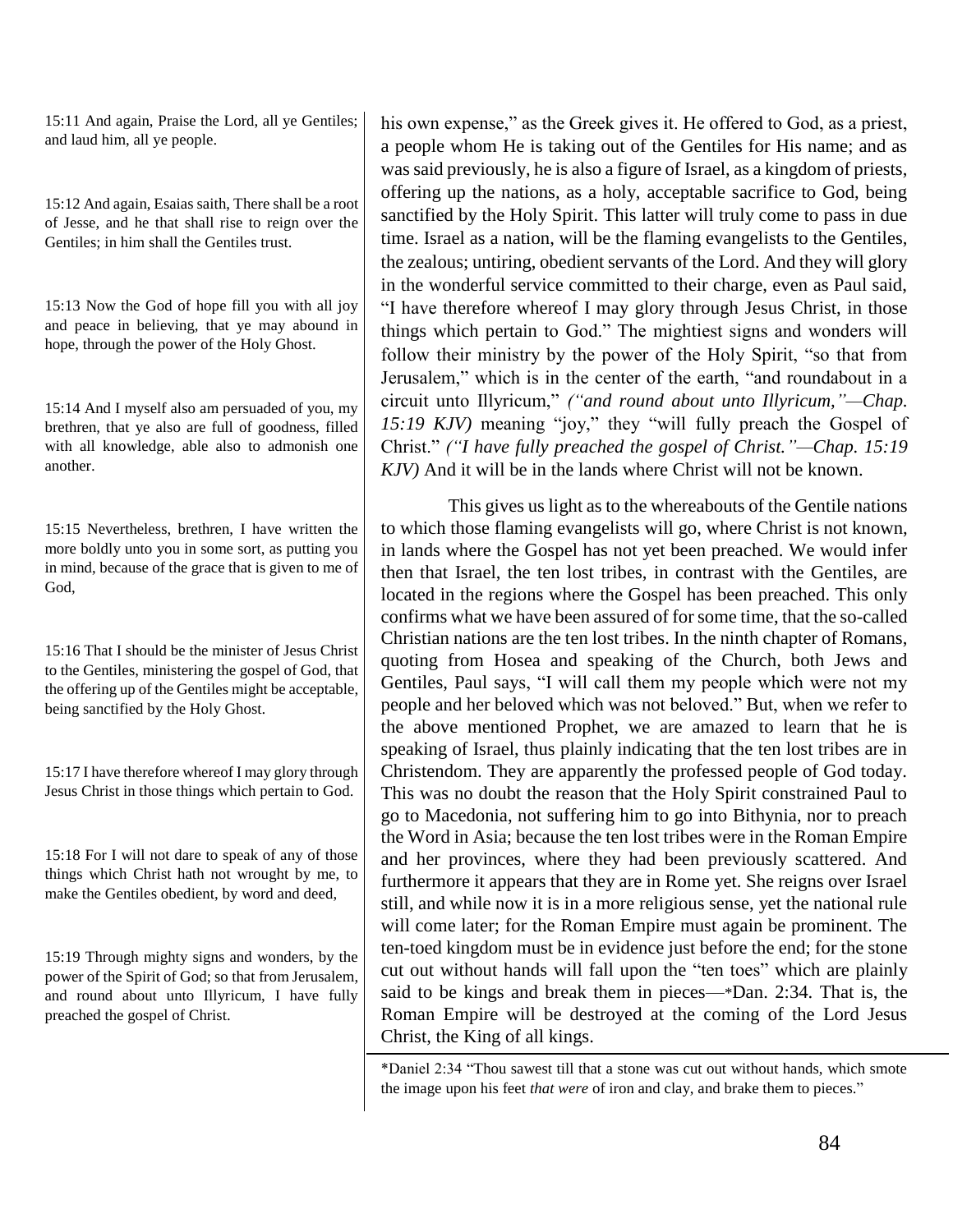15:20 Yea, so have I strived to preach the gospel, not where Christ was named, lest I should build upon another man's foundation:

15:21 But as it is written, To whom he was not spoken of, they shall see: and they that have not heard shall understand.

15:22 For which cause also I have been much hindered from coming to you.

15:23 But now having no more place in these parts, and having a great desire these many years to come unto you;

15:24 Whensoever I take my journey into Spain, I will come to you: for I trust to see you in my journey, and to be brought on my way thitherward by you, if first I be somewhat filled with your *company.*

Paul's journey to Rome, with its disastrous results, wrecked vessel, etc., while a prophetic picture of the ruin of the Church of Jesus Christ as to her outward testimony, is also prophetic of Paul bringing blessing to Israel who are captive in Rome. For he did finally reach this city which he had for many years desired to visit. Satan had hindered him hitherto, he tells us in his Epistle, but he assures us positively he will yet see Rome. Now this is wonderfully significant. As we have intimated, he is a figure of the believing remnant of the Jews in the end of the age who will be sent to the nations to preach the Kingdom of God. But Paul's own personal ministry is of another character and has another significance. It is of absolute grace as to his own conversion and his message to the Uncircumcision. As to the Church, there is not even a promise of such a glorious gathering out from among the Gentiles of such a marvelous privileged class, the Body of Christ, during this age. We see the figure of this much-graced company in the Old Testament Scriptures; but nowhere do we find the actual fact stated. It is truly a hidden mystery, "hid in God"—\*Eph. 3:9.

Observe several points of difference between Christ's ministry and that of Paul; for this is of importance. There are many today that argue that because it is the Apostle speaking, we do not have to heed his words. They do not give him the unique distinctive, official place that God has delegated to him. We often hear such words, as, Oh, I take the words of Jesus, or Oh, that was only Paul who said that, etc.; but the Apostle is our minister for this day and we are to heed his message particularly. Christ's ministry was wholly to Israel. He never went outside of the confines of Palestine with His message of love; and Paul never went inside Palestine, we might say, to emphasize the contrast; for tho' he several times assayed to bring to his own people his Gospel, he never was successful. The only time that he preached in Jerusalem (Acts 21), he was taken prisoner and later taken to Rome, the capital city of the Roman Empire, and he never saw Palestine again. That is, the Lord used the Jews in their rage to convey Paul to the place and the people to whom He was then calling him. God has different ways of getting us where he wants us to go. He is sovereign in the lives of those He calls to leadership. There are no volunteers into these places of trust, neither, we may add, are there any slackers.

Paul was a chosen vessel, and tho' he was a Jew, yet he was not born in Judea, but in Asia Minor; nor was he saved within the limits of the land that he loved, nor evenofficially called into the work until

<sup>\*</sup>Ephesians 3:9 "And to make all *men* see what *is* the fellowship of the mystery, which from the beginning of the world hath been hid in God, who created all things by Jesus Christ:"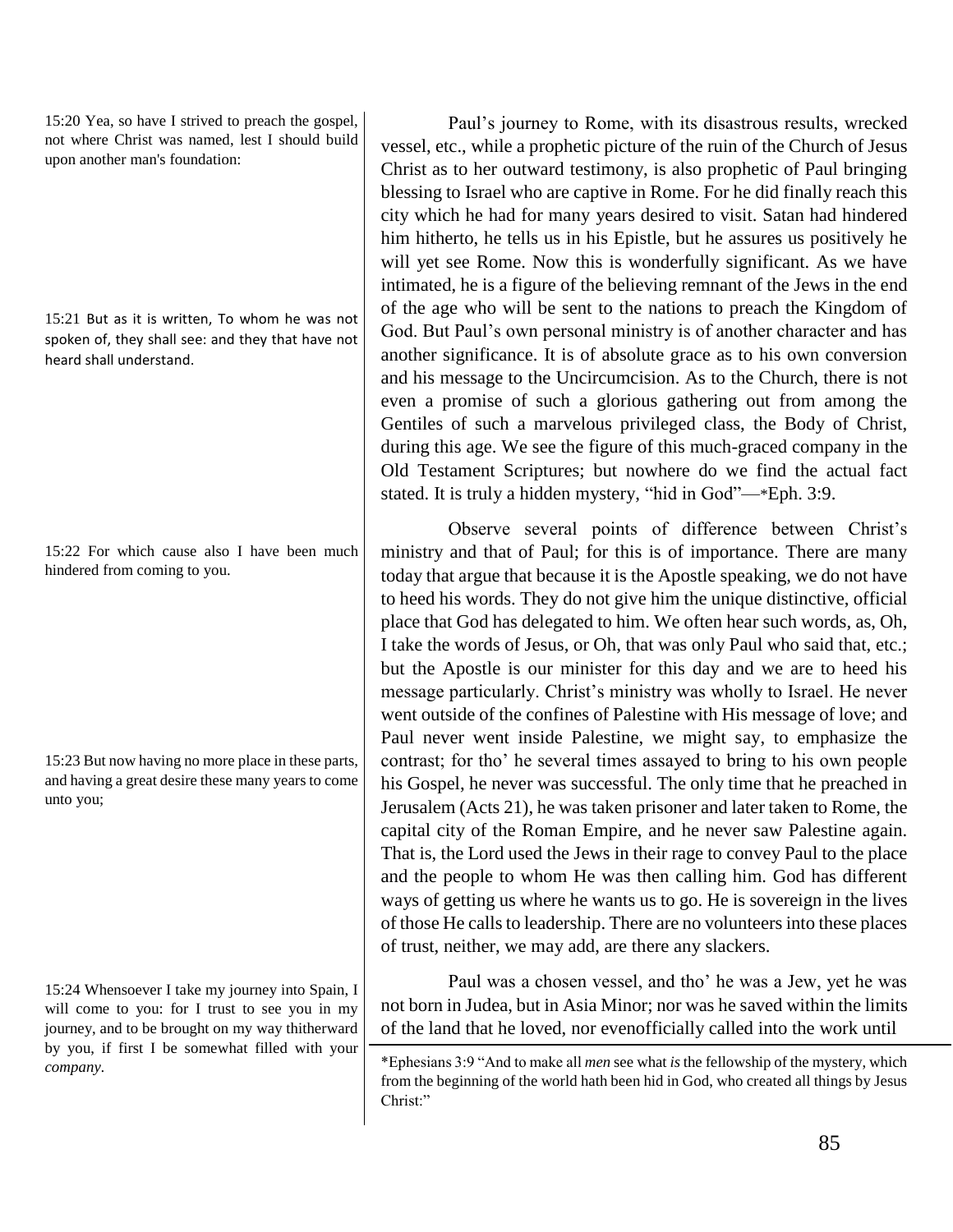15:25 But now I go unto Jerusalem to minister unto the saints.

15:26 For it hath pleased them of Macedonia and Achaia to make a certain contribution for the poor saints which are at Jerusalem.

15:27 It hath pleased them verily; and their debtors they are. For if the Gentiles have been made partakers of their spiritual things, their duty is also to minister unto them in carnal things.

15:28 When therefore I have performed this, and have sealed to them this fruit, I will come by you into Spain.

he had left it—Acts 9 and 13. He was severed from the twelve kingdom apostles that he might fulfill his distinctive ministry to the people whom the Lord is calling out today. And all the truth for this present age is found only in his writings; therefore the Church must study his writings to come into their inheritance in Christ. After they have learned the secrets which were revealed to him and really enter into the heavenlies where he invites them, they will never be tempted to descend and take their place on a level with the people to whom the earthly ministry of our Lord and His twelve apostles especially apply. But this does not signify that we deny the healing of the body during this age, nor the fact of the nine gifts of the Spirit. These were given to the Church and were in evidence in that cosmopolitan Assembly at Corinth and also figured mightily in the ministry of the Apostle Paul even to the end of his biography as recorded in the Acts of the Apostles. In fact he wrote that many were weak and sickly and sleeping (dead), because of the chastening of the Lord—\*l Cor. 11:30. Thus we would infer that the healing, or health of the body is an index to the health of the soul, as John also indicates—3 John 2. We admit, tho', that spiritual prosperity is the important item; but why do away with the lesser blessing when it is so wonderfully convincing to the sinner? There is nothing that so convicts men of their need of Christ as sickness. It often opens their eyes to their sinfulness and makes a way by which their hearts may be reached when everything else has failed.

Paul's own labors, which he claims were more abundant than all the other Apostles, were credentialed with mighty signs and wonders. The Church of God is thus taught by the example of their Apostle and Teacher and saint to expect miracles of healing and supernatural signs to accompany the preaching of the Gospel. Why not? If the earthly people had such signs vouchsafed to them, why should not the heavenly company be equally invested and privileged? And we do not have to reason about it, or even ask, why not? for the Word is clear on this point and the signs do still "follow them that believe."

At the time that Paul wrote this letter to Rome, his work appears to be finished in the region of Greece and the adjoining regions: for he thus wrote—"Having no more place in these parts." He desired new fields for his service, new worlds to conquer by his Gospel. His zeal was unabated, his interest and fire just as intense after years of hard labor. He did not even think of taking a rest, or of being pentioned off in his old age. No, indeed! Old age with him was just ripeness, full growth, perfection of development and spirituality. The greatest (in

\*1 Corinthians 11:30 "For this cause many *are* weak and sickly among you, and many sleep."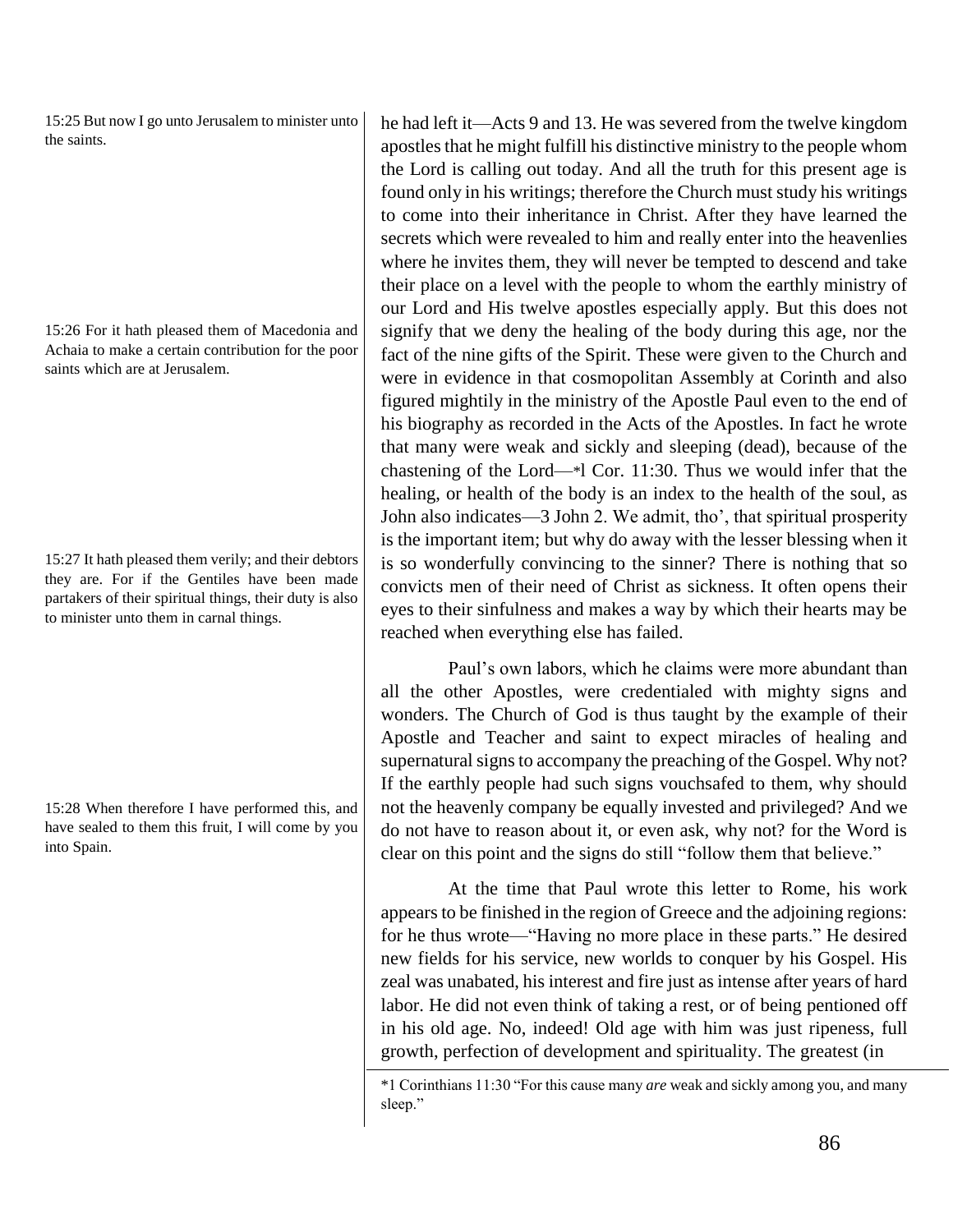15:29 And I am sure that, when I come unto you, I shall come in the fulness of the blessing of the gospel of Christ.

15:30 Now I beseech you, brethren, for the Lord Jesus Christ's sake, and for the love of the Spirit, that ye strive together with me in *your* prayers to God for me;

15:31 That I may be delivered from them that do not believe in Judaea; and that my service which I *have* for Jerusalem may be accepted of the saints;

15:32 That I may come unto you with joy by the will of God, and may with you be refreshed.

15:33 Now the God of peace *be* with you all. Amen.

doctrine and depth) of his epistles were written after this book was written. In fact, the other epistles were written from the very city to which this Epistle was written, from the prison where he was given an enforced rest, not, one of his own choosing, nor desire. He had desired to visit his brethren there and his longing was satisfied, but not in the manner that he had expected. He went to Jerusalem on a ministry of love, bringing a large contribution to the poor Jews from the Gentile Christians. They received the money, but not his message (hint of their choice of the earthly place rather than the heavenly). If God had not interfered in his behalf thru the government, he would have been killed, so terrible was their rage against one that loved them. It was almost a reproduction of Calvary, the same animus meted out to the very same life. Thus he went to Rome by way of Jerusalem. The Jews actually were the instruments used to further God's purposes to the Gentiles. Paul had written previously, "How unsearchable are His judgments and His ways past finding out," and here is a further exhibition of them.

He feels sure that he will come to Rome in "the fulness of the blessing of the Gospel of Christ." The above was fulfilled. The remnant from out the Gentiles, gathered in this age, comes into the highest, most privileged place of all the children of men. It is truly the fulness of blessing in Christ, transcendently wonderful and glorious. The Gentiles become the prominent figure on God's program for this age. The Jews' preeminence begins to vanish away. When they sent Paul away, they sent their hope of the heavenly glory away. They sent their last opportunity for this age away. Truly it was "Ichabod" with them; for even their earthly glory had departed for the time being.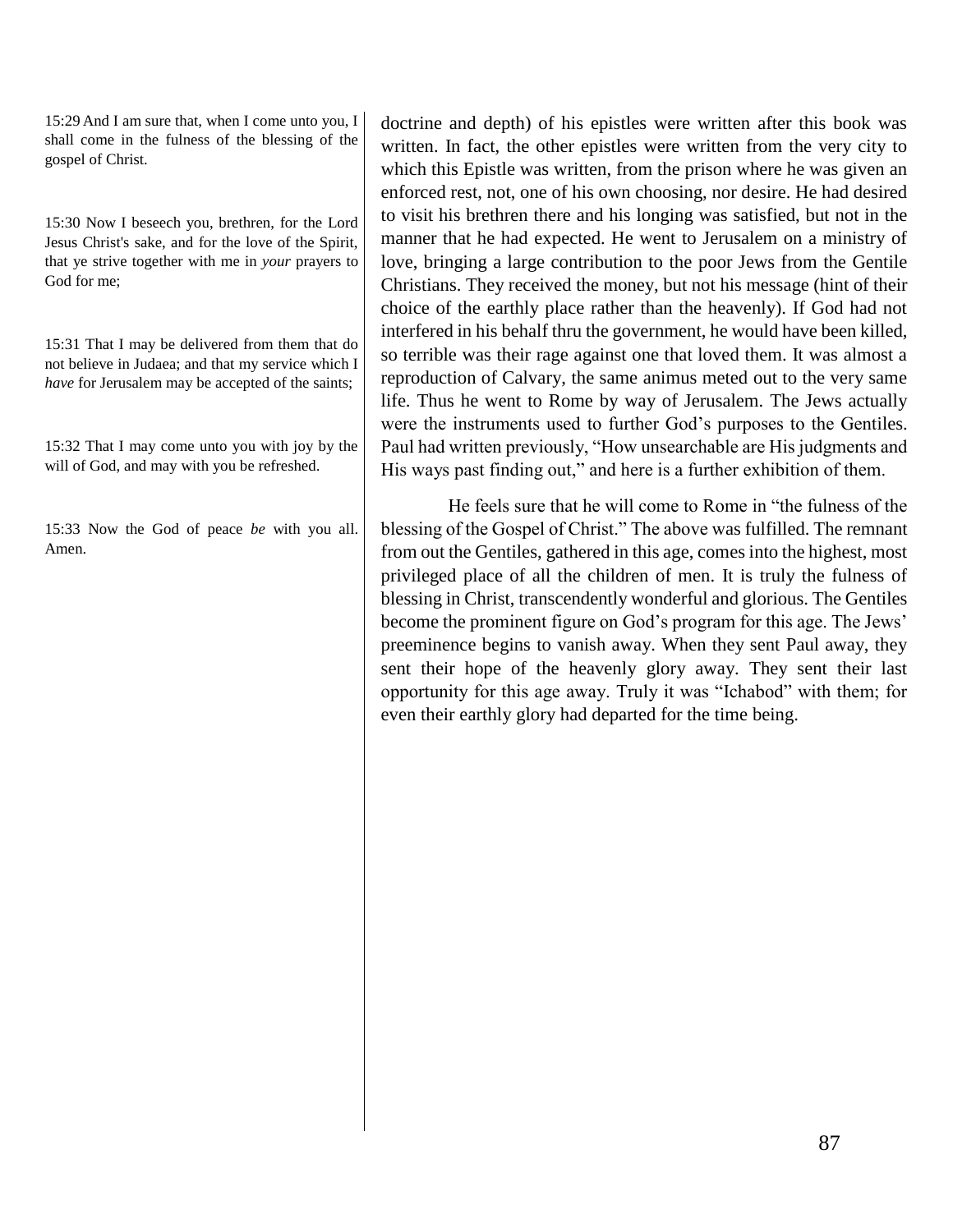16:1 I commend unto you Phebe our sister, which is a servant of the church which is at Cenchrea:

16:2 That ye receive her in the Lord, as becometh saints, and that ye assist her in whatsoever business she hath need of you: for she hath been a succourer of many, and of myself also.

16:3 Greet Priscilla and Aquila my helpers in Christ Jesus:

16:4 Who have for my life laid down their own necks: unto whom not only I give thanks, but also all the churches of the Gentiles.

16:5 Likewise *greet* the church that is in their house. Salute my well-beloved Epaenetus, who is the firstfruits of Achaia unto Christ.

16:6 Greet Mary, who bestowed much labour on us.

16:7 Salute Andronicus and Junia, my kinsmen, and my fellow-prisoners, who are of note among the apostles, who also were in Christ before me.

16:8 Greet Amplias my beloved in the Lord.

16:9 Salute Urbane, our helper in Christ, and Stachys my beloved.

16:10 Salute Apelles approved in Christ. Salute them which are of Aristobulus' *household.*

16:11 Salute Herodion my kinsman. Greet them that be of the *household* of Narcissus, which are in the Lord.

16:12 Salute Tryphena and Tryphosa, who labour in the Lord. Salute the beloved Persis, which laboured much in the Lord.

16:13 Salute Rufus chosen in the Lord, and his mother and mine.

16:14 Salute Asyncritus, Phlegon, Hermas, Patrobas, Hermes, and the brethren which are with them.

16:15 Salute Philologus, and Julia, Nereus, and his sister, and Olympas, and all the saints which are with them.

16:16 Salute one another with an holy kiss. The churches of Christ salute you.

### Paul's Closing Words

#### Chapter Sixteen

As we intimated, the first 20 verses of chapter sixteen are a part of the Ephesian Epistle; hence we will not attempt to speak of them here; but will close with just a few words on the last verses of the chapter. They are important, as Paul himself wrote them after Tertius had finished the body of the Epistle—V. 22. He sends greeting to the Christians at Rome. Also the whole Church from Corinth, whence the Epistle was written. Then Paul adds the postscript. Notice it. The Apostle characterizes the theme of this epistle as his Gospel and the proclamation of Jesus Christ which it contains in harmony with the revelation of the mystery which was kept secret since eternal ages. Now this is in contrast with the Gospel of God, which had been promised before—Chap. 1:1. The latter refers to all the purposes of blessing in Jesus Christ to humanity; but the secret that was hidden, the revelation of the heavenly glory, was given to Paul. It is the wheel within the wheel, the deeper depths, the higher heights of the glorious, matchless marvels of God's unfathomable love in Jesus Christ. That revelation "the far more and exceeding and eternal weight of glory" *("a far more exceeding and eternal weight of glory;"—2 Corinth. 4:17 KJV)* that God had purposed for His people that are called out in this age. (Tertius was simply Paul's amanuensis.)

The prophets had intimations of the glorious heavenly calling; but they did not understand. It remained for Paul, the Apostle of the Church, to unfold the mystery of this great parenthesis in God's purposes which comes in between Israel's casting away and their restoration, and between the first and second advents of Christ. Instead of God being defeated by Israel's defection, He has the opportunity to bring to pass His greatest purpose. All things work for His glory; even the wrath of man doth praise Him. Paul commits the people to Him who is able to keep them steadfast, established without wavering, but it is according to His Gospel of absolute grace. That alone has the enabling. To Him, who has purposed it, be all the glory forever. Amen!